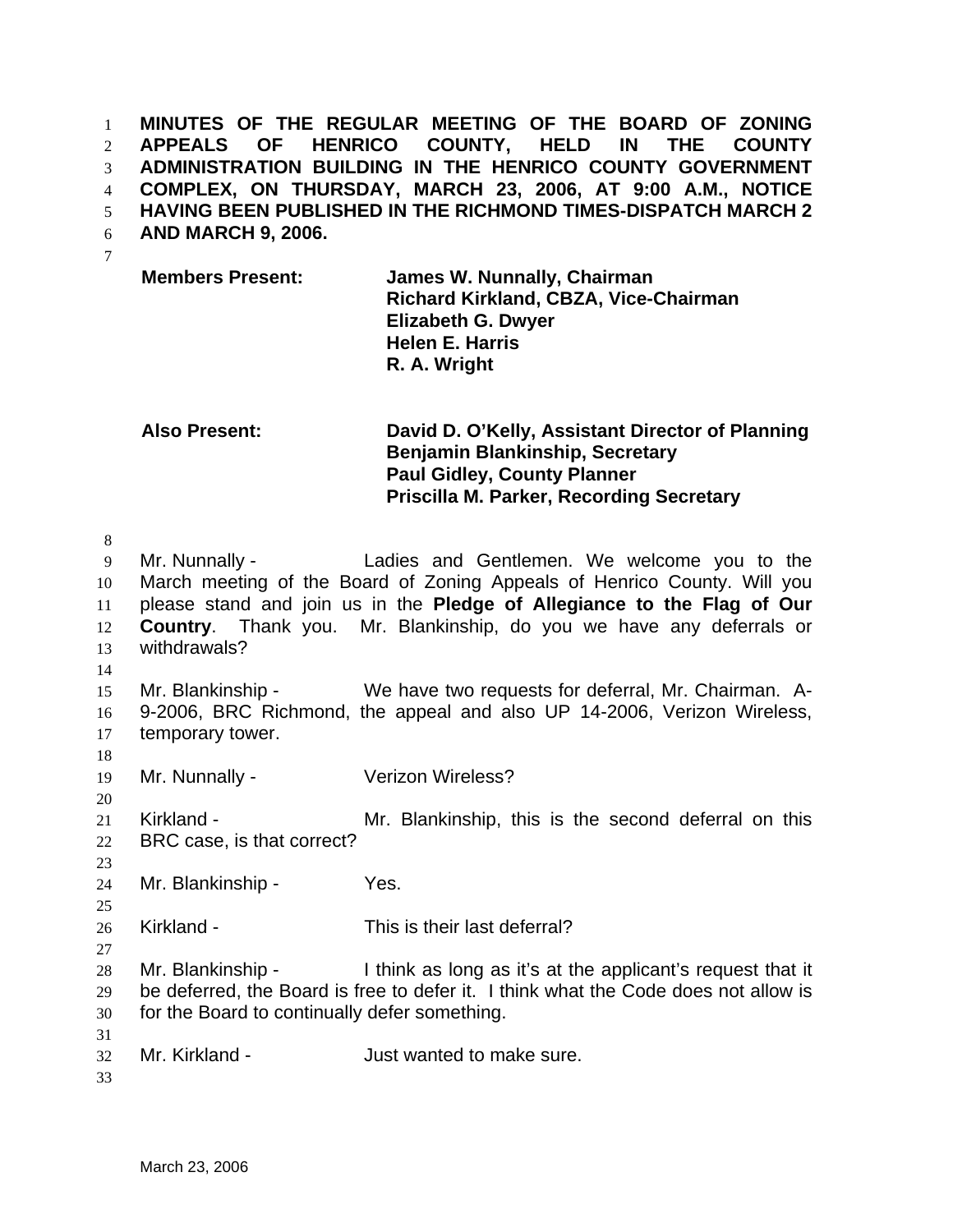Mr. Kirkland: I make a motion we defer A-9-2006 until the next meeting. 34 35 36 37 38 39 40 41 42 43 44 45 46 47 48 49 50 51 52 53 54 55 56 57 58 59 60 61 62 63 64 65 66 67 68 69 70 71 72 73 74 75 76 77 78 79 Mr. Nunnally - Motion by Mr. Kirkland to be deferred and do I have a second? Ms. Dwyer - Second. Mr. Nunnally - Second by Ms. Dwyer. All in favor say aye. The case has been deferred. On a motion by Mr. Kirkland, seconded by Ms. Dwyer, the Board **deferred** application **A-9-2006** an appeal by BRC Richmond, LLC of a decision of the director of planning pursuant to Section 24-116(a) regarding the property at 9498 West Broad Street (Parcel 755-758-7804), zoned B-2, Business District (Brookland). Affirmative: **Dwyer, Harris, Kirkland, Nunnally, Wright** 5 Negative: 0 Abstain: 0 Mr. Blankinship - The other was UP-14-2006. Mr. Kirkland - I make a motion we defer it to the next meeting. Mr. Nunnally - We have a motion by Mr. Kirkland to defer to the next meeting. Ms. Harris - Second. Mr. Nunnally - Second by Ms. Harris. All in favor say aye. On a motion by Mr. Kirkland, seconded by Ms. Harris, the Board **deferred** application **UP-14-2006** for a conditional use permit to install a temporary communication tower at 8716 W. Broad Street (Parcel 760-757-5611), zoned A-1, Agricultural District and B-3, Business District (Brookland). Affirmative: Dwyer, Harris, Kirkland, Nunnally, Wright 5 Negative: 0 Abstain: 0 Ms. Dwyer - The sthat with the concurrence with the applicant, Mr. Kirkland? Mr. Kirkland - They actually requested in writing.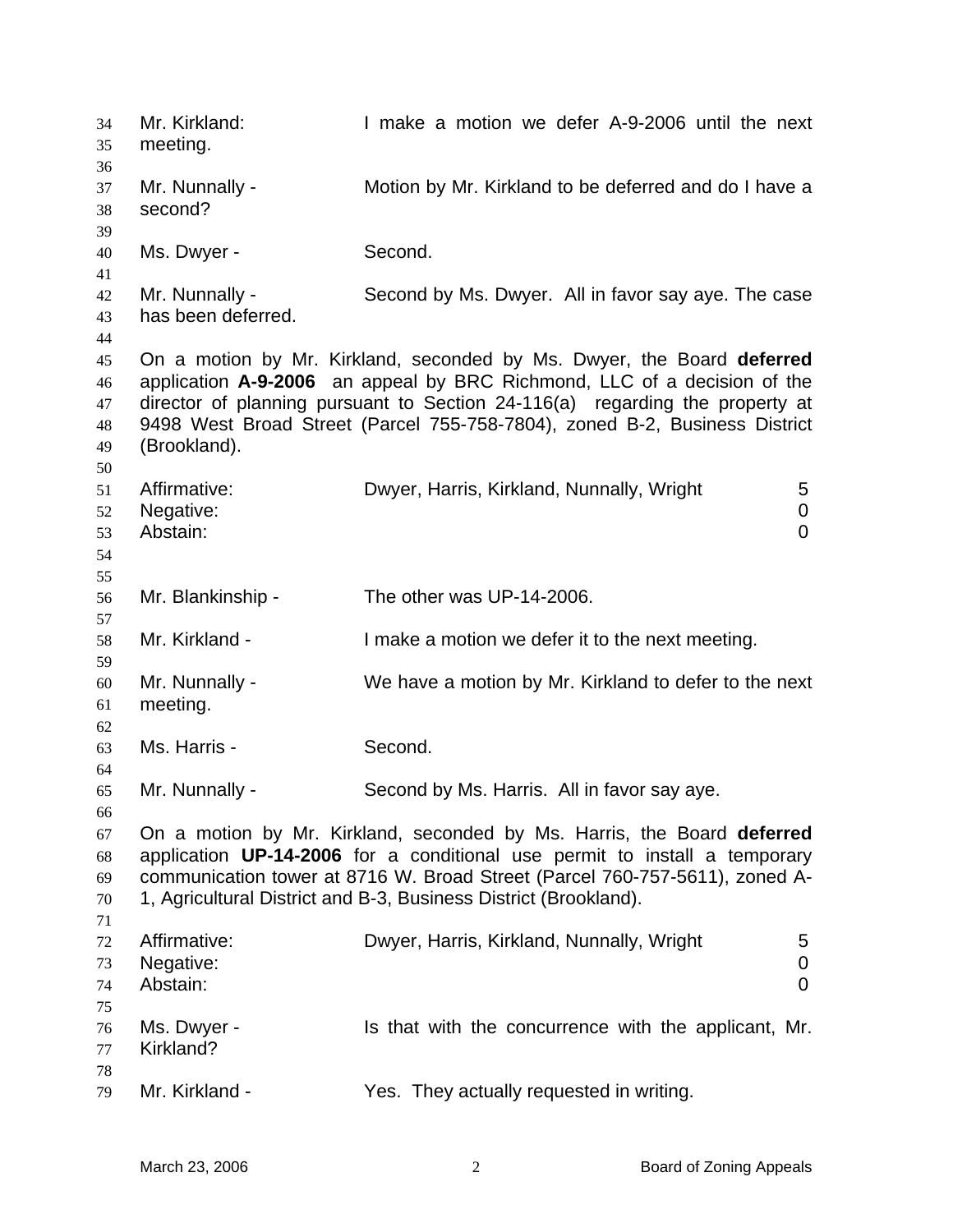80

85

87

90

93

81 82 Ms. Dwyer - **Mr.** Secretary, just a housekeeping matter. I notice that two cases have the same number.

83 84 Mr. Blankinship - Che is 2005 and one is 2006.

86 Ms. Dwyer - Chay.

88 89 Mr. Blankinship - Stumbled on that about five times in the last two weeks.

91 92 Ms. Dwyer - Ch, that's good. Just wanted to make sure we weren't doubling up.

94 95 Mr. Nunnally - Mr. Blankinship, would you read the rules and regulations for this meeting?

96

97 98 99 100 101 102 103 104 105 106 107 108 109 110 111 112 113 114 115 116 Mr. Blankinship - Good morning, Mr. Chairman, Member of the Board, ladies and gentleman. The rules for this meeting are as follows. Acting as Secretary, I will call each case and while I'm speaking, the applicants should come down to the podium. The Chairman will then ask everyone who intends to speak on that case to stand and be sworn in. Then the applicant will present their testimony. After the applicant has spoken, anyone else who wishes to speak will have the opportunity. After everyone has spoken, the applicant and only the applicant will have an opportunity for rebuttal. After everyone has spoken and the Board has asked questions, the Board will take the matter under advisement. They will render all of their decisions at the end of the meeting. So, if you want to know their decision on a specific case, you can either stay until the end of the meeting or you can check the Planning Office website. We get it updated about half an hour after the meeting ends, or you can call the Planning Department sometime this afternoon. This meeting is being tape recorded, so we'll ask everyone who speaks to speak directly into the microphone on the podium. State your name and everyone except the applicant, please spell your last name. Finally, out in the foyer there are two binders that contain the staff reports for each case, including the conditions that have been recommended by the staff.

| 117 | Mr. Nunnally -        | Thank you, Mr. Blankinship. Will you call the first    |
|-----|-----------------------|--------------------------------------------------------|
| 118 | case please?          |                                                        |
| 119 |                       |                                                        |
| 120 | Mr. Blankinship -     | The first two cases are companions.                    |
| 121 |                       |                                                        |
| 122 | <b>UP-15-2005</b> and |                                                        |
| 123 | <b>UP-16-2005</b>     | Simons Hauling Company, requests a conditional         |
| 124 |                       | use permit pursuant to Section $24-116(c)(3)$ to amend |
| 125 |                       | conditions at the existing landfill at 1820 Darbytown  |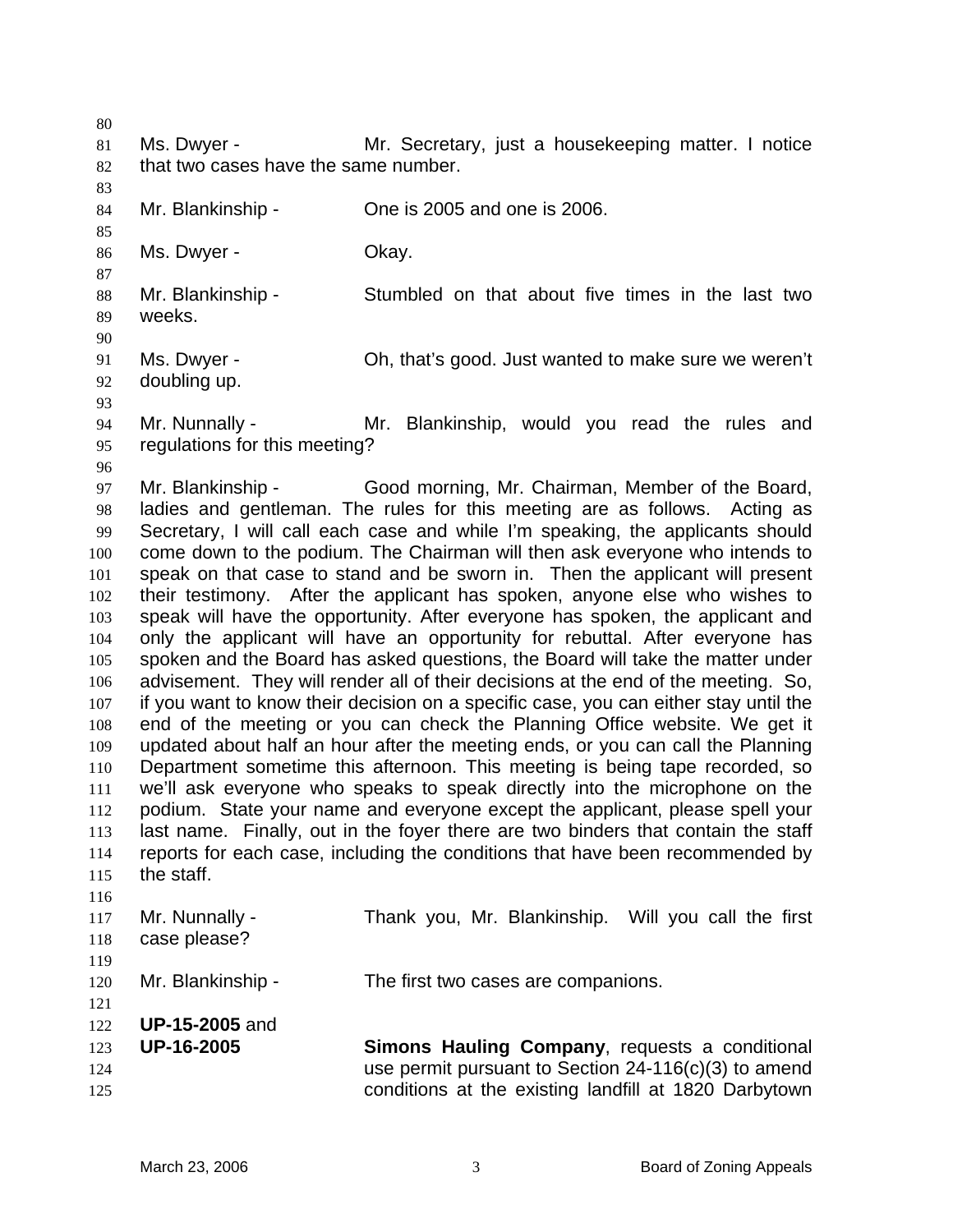Road (Parcel 809-707-1585 (part)), zoned M-2, General Industrial District (Varina). 126 127 128 129 130 131 132 133 134 135 136 137 138 139 140 141 142 143 144 145 146 147 148 149 150 151 152 153 154 155 156 157 158 159 160 161 162 163 164 165 166 167 168 169 170 Mr. Nunnally - Is anyone else here interested in this case? If so, will you please stand and raise your right hand and be sworn in? All right, sir. Mr. Blankinship - Raise your right hand please sir. Do you swear the testimony you're about to give is the truth, the whole, and nothing but the truth, so help you God? Mr. Quinan - I do. Mr. Nunnally - Please state your name for the record, sir, and tell us what you're requesting. Mr. Quinan - Yes. Mr. Chairman, my name's Michael Quinan. I am with Christian and Barton. I'm the lawyer for Simons Hauling Company, the applicant. Mr. Joseph Simons and Mr. Greenwood from Simons' Hauling are also here. This case is here on a remand of Simons Hauling's two applications to amend their conditional use permits to change the territory from which materials can be accepted by the landfill. The applications were initially denied. They went up to the Circuit Court. The Circuit Court found that there was no basis in the record for the denial and has sent them back down and that's the reason we're here today. It's our position that the amendment should at this point be accepted and granted. Mr. Nunnally - Let me ask you one thing, sir, before you go any further. It seems like to me two months ago when you were here, a sale was in force or you all were getting ready to sell it. You were going to buy it. You were going to accept the conditions that Simon Hauling had on that. Mr. Quinan - That's correct. That sale is still in the process. It has not closed yet. The perspective purchaser has already acquired and you've already approved a conditional use permit. But that's not who's here today. Who's here today is the current owner, Simons Hauling Company. Mr. Blankinship - I think the Chairman's question is that that new use permit contains the previous condition. Mr. Quinan - That new use permit contains the previous conditions and does not contain the amendment that we're asking for here today. Mr. Blankinship - Do you know what the East End Landfill, LLC intends to do about that?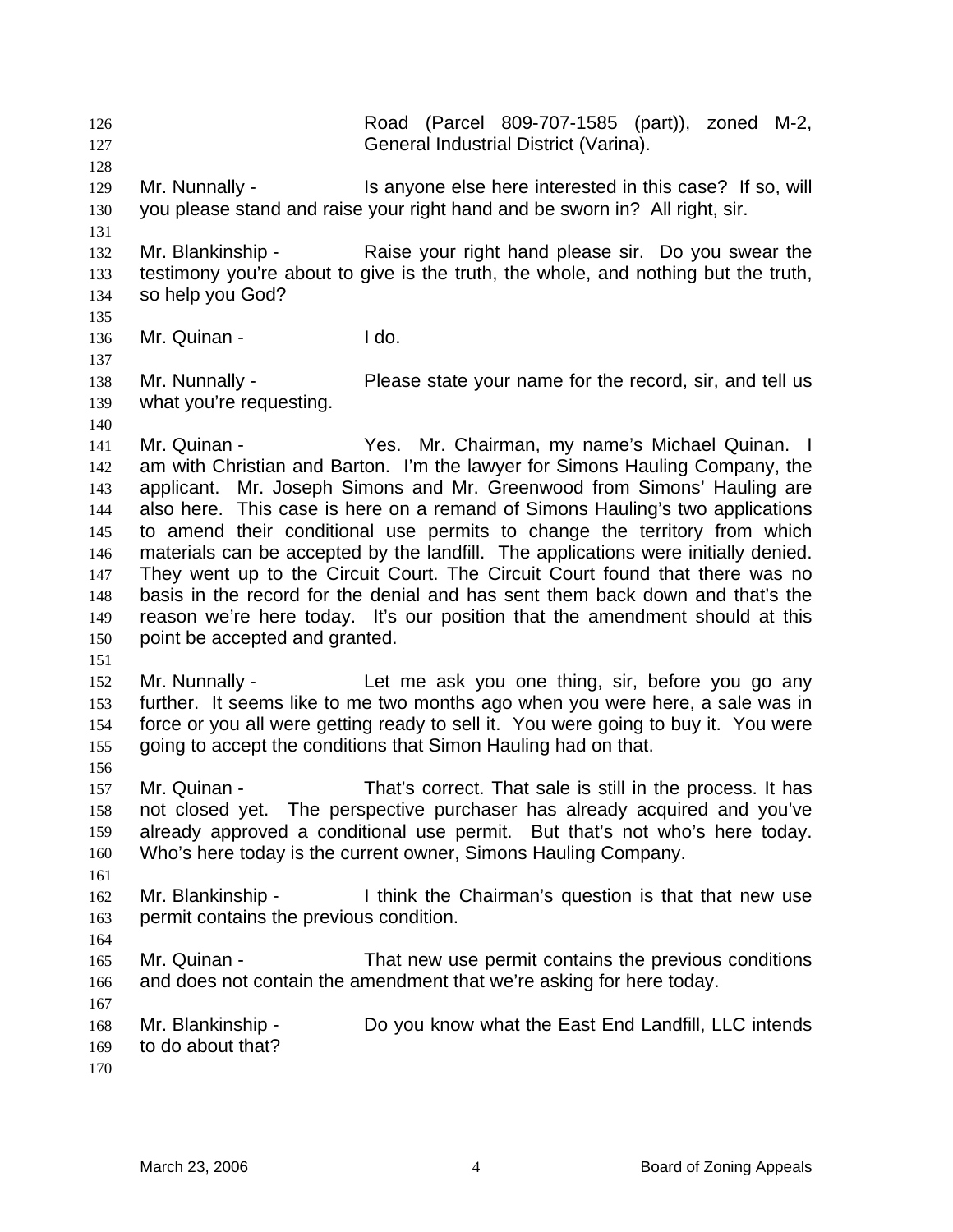Mr. Quinan - I'm here representing Simons Hauling Company. Although my firm does represent the East End Landfill, I haven't been involved and I'm not authorized to say what the East End Landfill intends to do. 171 172 173 174 175 176 177 178 179 180 181 182 183 184 185 186 187 188 189 190 191 192 193 194 195 196 197 198 199 200 201 202 203 204 205 206 207 208 209 210 211 212 213 Ms. Dwyer - I think our concern is if this is passed today with the amendment and then the sale goes through to the new owner, which set of conditions would prevail. Mr. Quinan - Well, the set of conditions that would prevail for the new owner are the existing conditions that you've approved in their conditional use permit. But they could come in and ask for a similar amendment. Mr. Blankinship - But they would need to do that and I just hope everyone's aware of it. If they expect to have the new condition, they're going to have to come in again. Mr. Quinan - The Resettion of the I know they do understand that. Mr. Blankinship - Mr. Chairman, I note that Mr. Jennings is here from the Department of Public Works. Mr. Jennings - Yes sir. Have you all seen a copy of the traffic report on the number of trucks? Mr. Quinan - The Unit two days ago on Tuesday received a copy of that traffic study and I do understand that the County's Planning Department, I guess, intends to talk about that this morning. It is our position that the traffic study, well, I've got a couple of important points to make about that traffic study. The first one is that the traffic study is not relevant to the amendments. The amendments we are asking for are not in place yet, so the traffic study doesn't demonstrate anything at all about the impact on traffic of changing the territory. So, it's not relevant from that standpoint. It's also not relevant because the traffic that comes to the landfill that Simons Hauling operates, is controlled by the DEQ Permit. That's not going to change. The action on the amendment's not going to have any affect on that. So, it's really not relevant. Now, another point, and we'd be happy to elucidate for you, is that we don't believe that traffic study reflects traffic going to the Simons Hauling landfill. It appears to reflect every truck that turned off Darbytown Road at that point, but there are several other businesses, including another landfill that access from that same turning point off Darbytown Road. So, it appears to us that what was counted was every truck turning off and not the trucks that were going to Simons Hauling's landfill with debris subject to the conditional use permit.

214 215 Mr. Kirkland - The Well, I was just wondering because those three streets on here, if they were going to yours, that shows that you were in violation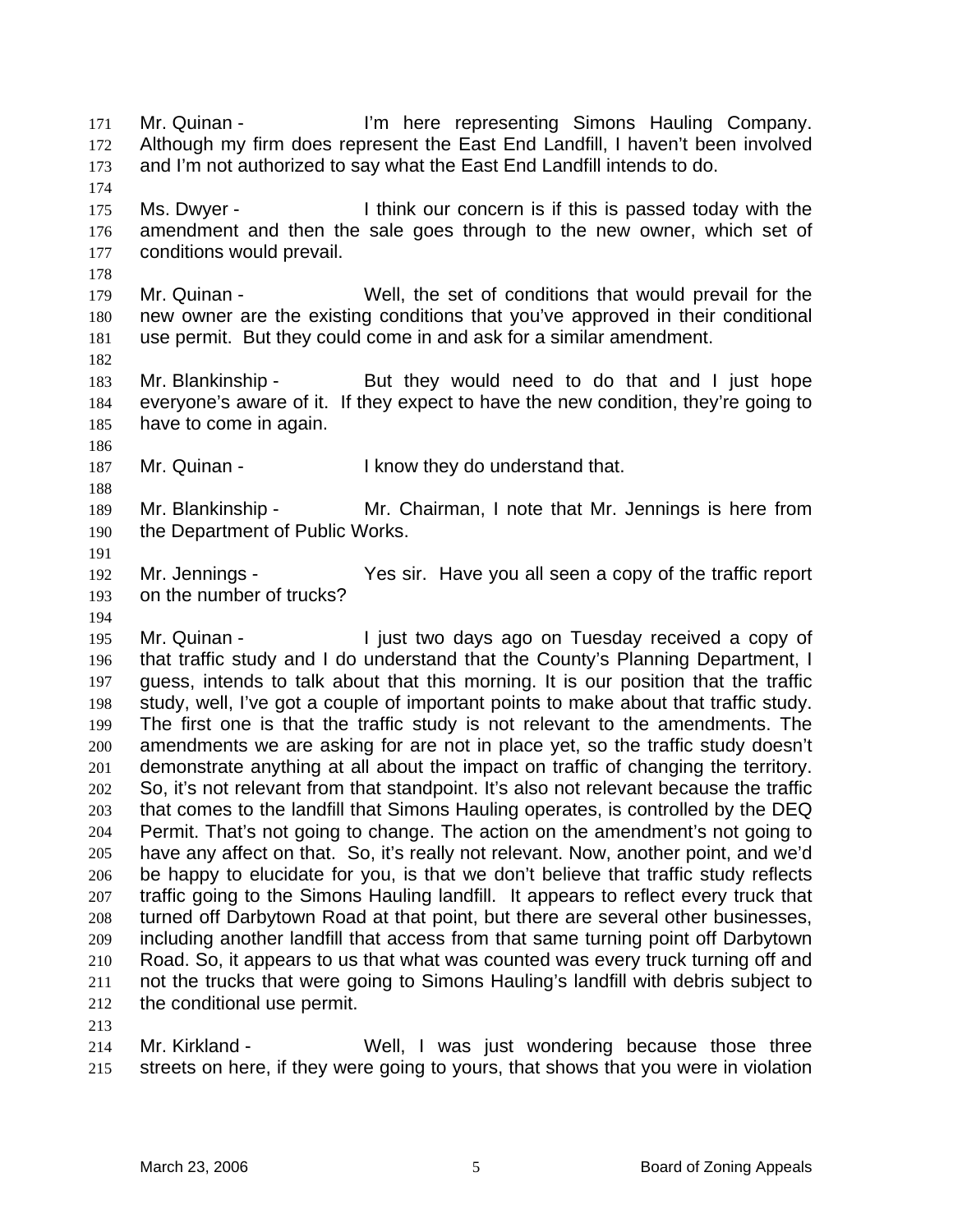of the permit at that time. So, I will ask Mr. Jennings, if you've finished with your testimony. 216 217

219 220 221 222 223 224 225 226 227 228 Mr. Quinan - The If I could just address the issue of possible violations. Again, it appears to us that every truck that turned was counted and it also appears to us that there's nothing in the report that indicates that the trucks that use those three streets that the conditional use permit says are not to be used to go to Simons Hauling. We don't know whether the conditional use permit for the other landfill or whether the other business, which is not subject to any conditional use permit at all, would there be any restriction on using those roads. It is my understanding, and Mr. Simon is here to testify, that Simons Hauling's drivers are instructed not to use those roads. So, it's our belief that it must have been trucks going to other businesses.

230 231 Ms. Dwyer - What about the comment about the turn lane into the site?

232

235

229

218

- 233 234 Mr. Quinan - Oh, the fact that it might be better if it were wider, if there were a greater turning area?
- 236 237 238 Ms. Dwyer - Well, no. It says, "Darbytown Road is 24 feet of pavement with no right or left turn lanes into the site." Do you have any comments about that?
- 239

240 241 242 243 244 245 246 247 Mr. Quinan - Well, I'm a little bit troubled by the fact that we only received this two days ago, so we haven't had a chance to address all of those issues. We really came here today to talk about the amendment and we don't think that's relevant to the amendment. But I'm not stating that we're unwilling to talk to the County about issues like that. I do want to make it clear that we don't think that has any relevance to the amendment that's before the Board right now, because whether the trucks are coming from out of state or whether they're coming from in state has no bearing upon the width of Darbytown Road there.

248

249 250 251 252 253 254 Ms. Dwyer - So, is it your position that even though the Board is being asked to approve the use permit that includes a number of conditions, the only one that we're allow to consider because you have asked for an amendment to simply one, is any fact related to that one amendment. We're not permitted in this review, even though we're reviewing the use permit, we are not permitted to look at any other issue or any other condition that we're approving today.

255

256 257 258 259 260 261 Mr. Quinan - What the Code provides is if the requested amendment, if there is evidence in the record that the requested amendment will impact the other factors that are listed in the amendment, something like traffic, then the Board could suggest or condition approval of the amendment on changing some other condition in the conditional use permit. So, in other words, if there were evidence that bringing trash in from out of state was going to affect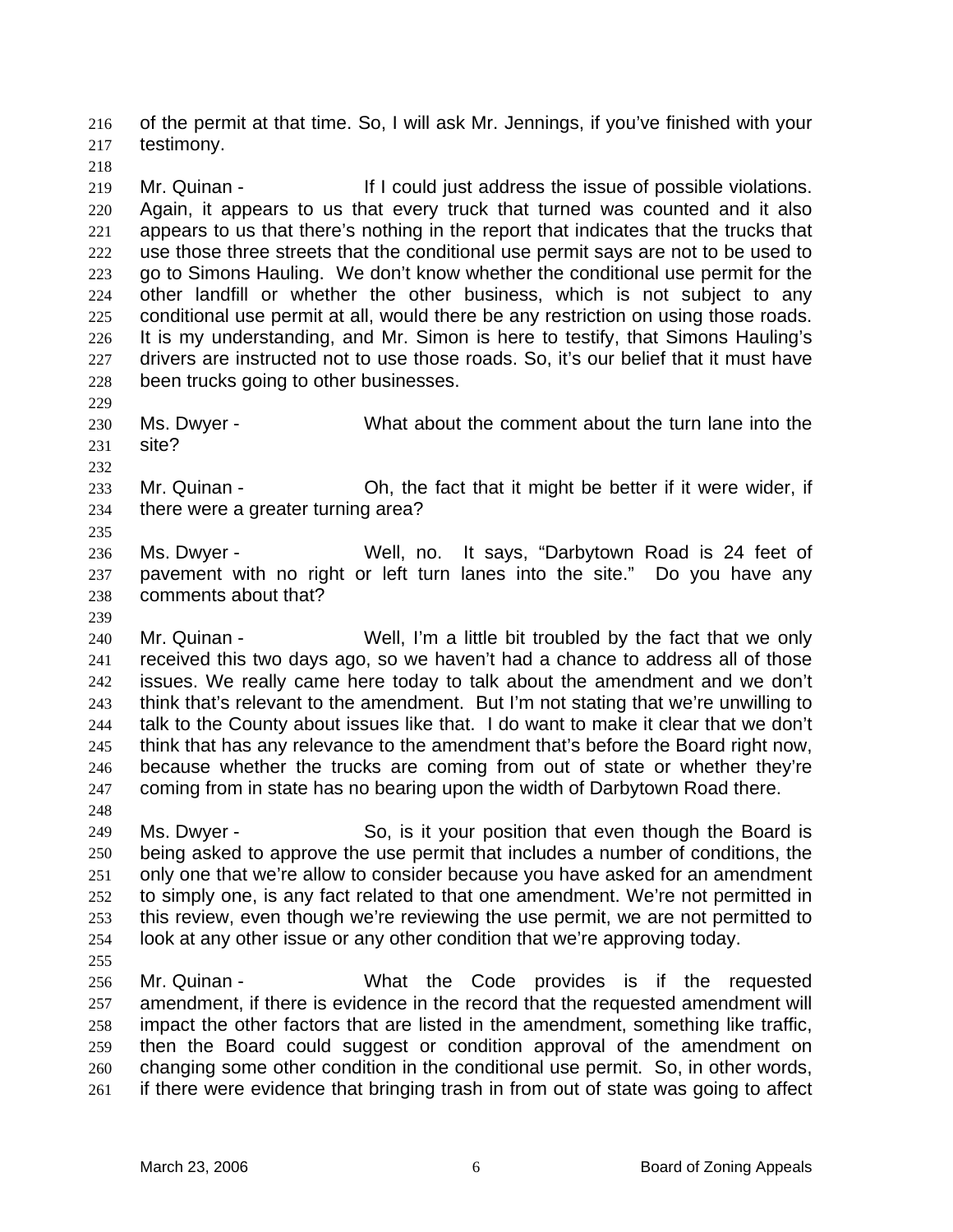traffic in some way, then the Board could condition its approval. Now, the County Code also provides that the applicant at that point can either accept that change in condition or the Board's only option would be to deny the recommendation. But our position in this case is there's no evidence in this traffic study, it has absolutely nothing to do with the change from being only able to bring in material within the Commonwealth of Virginia to the 150-mile radius, which extends to some extent outside of the Commonwealth. 262 263 264 265 266 267 268

270 Mr. Wright - Let me ask Mr. Blankinship a question, Mr. Chairman.

271 272

273

269

Mr. Nunnally - Ckay, sir.

274 275 276 277 Mr. Wright - Mr. Blankinship, when this permit was originally issued, weren't this taken into consideration then about the lanes and all that business? We've already issued the permit. Why all of a sudden is this being raised at this late date?

278

281

287

279 280 Mr. Blankinship - Yes sir, they are able to operate under the previous use permit.

282 283 284 285 286 Mr. Wright - This is a concern, why didn't we address it initially when we had granted the permit? We're coming in after the fact to do it now. That's what concerns me. They've been operating under this permit. These lanes have been there. If there had been a problem, we should have addressed it before. To bring it up at the last minute, that's my only point.

288 289 290 291 Mr. Blankinship - I guess the other side is they have requested a change to the operation of the property and that change could entail changes to the traffic approach. It may not, but it may.

292 293 294 295 Mr. Wright - If someone comes up and shows us, there's no reason why we couldn't address that, go back to them and seek their agreement to make the changes to do it. That hasn't been explored; it just came to light here a couple days ago.

296

297 298 299 300 301 302 Mr. Quinan - One other brief point. I don't think this is even an issue right now, but Mr. Kirkland suggested that if these trucks that were using the prohibited roads going to Simons Landfill, that could be a violation. The issue of any violation hasn't been noticed and Simons Hauling hasn't received any written notice and there's been no public notice of that for today. I don't believe that's before the Board today. I expect we're all clear on that.

303

304 305 306 307 Ms. Dwyer - The As I understand your answer to my question, you're saying that this Board is only entitled to review your requested amendment and cannot consider any other condition in the use permit today that may come to light or be of interest.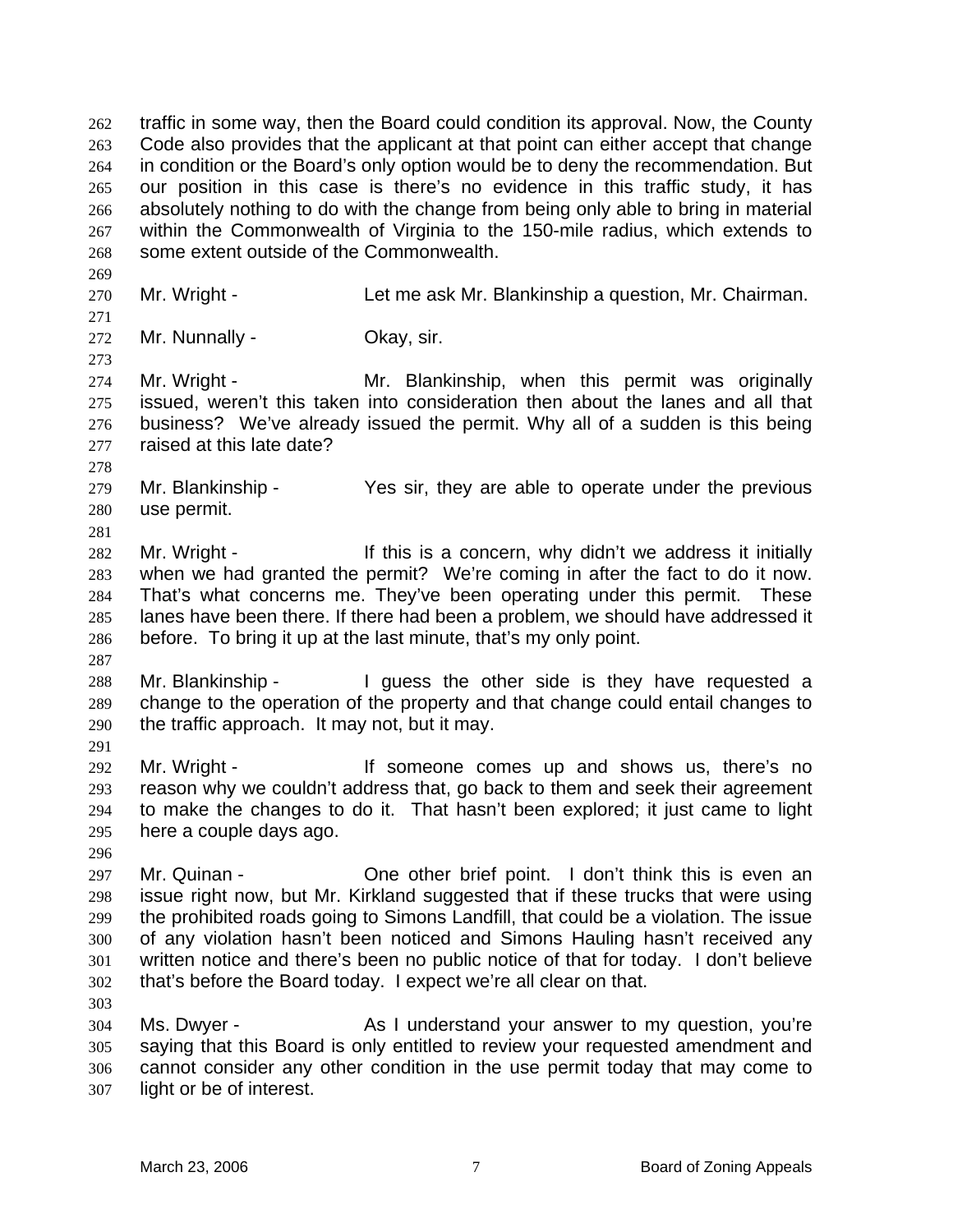309 310 311 312 313 314 315 316 317 318 319 320 321 Mr. Quinan - Not quite. The Board should first look at the amendment. If there's evidence on the record before the Board that the Board thinks demonstrates that making this change, accepting this amendment would have an impact on the statutory factors, the factors that are set out in the rule, then, let's just assume for a moment that impact on traffic is one of those. Then the Board could say, "Well, we are inclined to grant this amendment, but we would have to add this condition." At that point, the applicant could say, "Well, we don't want the change with that condition," or they could take it. But in this case, the issue of traffic has been raised here but there's been no connection established in any way between the requested change and the impact on traffic. So, In the context of requested amendments, the Board can't consider or impose conditions that are irrelevant to the requested amendment. There are other ways maybe the Board could do that, but not as a condition of granting of…

322

325

308

323 324 Ms. Dwyer - So, you're saying we're, essentially, we are limited to consideration of the amendment and any impact that amendment may have.

326 327 328 329 330 331 332 333 Mr. Quinan - In this case, that's our position. Yes. The Circuit Court judge has ruled that there's nothing in the record before this Board that would support denial of the amendments. We are back here today. It looks like the only other evidence that's going to come before the Board relates to a traffic study that really doesn't have anything at all to do with where the debris materials are coming from. Because there's no relevance, as we see it, there's nothing for the Board to consider, and there being no grounds to deny the application, our position is the Board should grant the amendment.

334

335 336 Ms. Dwyer - What is the time of use permit that's existing? When does it expire?

337

342

345

338 339 340 341 Mr. Quinan - That's a question that I don't know the answer to. I'm not aware of an expiration date. I don't believe there is an expiration date. Now, these landfills have a certain lifespan, so as a practical matter, it doesn't go on forever, but I don't believe there's an express expiration date.

343 344 Ms. Harris - Mr. Quinan, do you see it possible that if we granted the amendment, there would be no increase in truck traffic?

346 347 348 Mr. Quinan - There will be no increase in the amount of traffic that is permissible; that's for certain. That is controlled by the DEQ permit, which is not changing.

349

350 351 Mr. Nunnally - The How much traffic does that require? Does that tell you how many trucks come in there?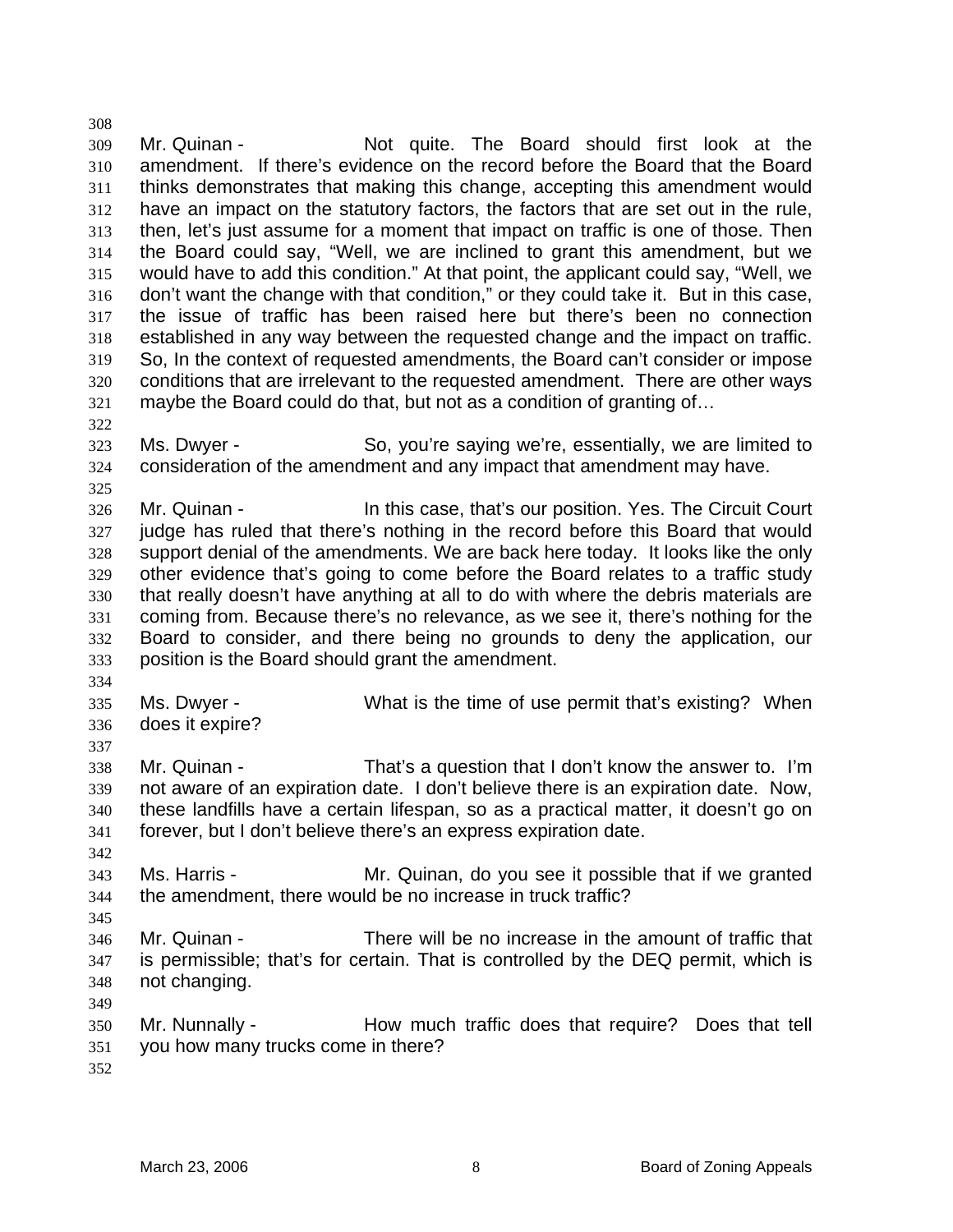Mr. Quinan - There was recent approval, which the County acceded to, of a Part A application. I'm not a DEQ lawyer, so if I get my phraseology wrong here, I hope you'll forgive me. My understanding is that there is a 900-ton daily maximum. The County has looked at that and considered the impact on traffic and said that that's acceptable. 353 354 355 356 357 358 359 360 361 362 363 364 365 366 367 368 369 370 371 372 373 374 375 376 377 378 379 380 381 382 383 384 385 386 387 388 389 390 391 392 393 394 395 396 397 Mr. Blankinship - Does it actually limit tons or yards? Mr. Quinan - Think it's tons. Ms. Dwyer - So, your position would be if we have issues with trucks using residential streets, which they're prohibited from doing by existing conditions, or if we think a right-turn lane should be placed into the property, which is another condition that exists, then we would have to do that in some other form, such as say that the applicant is not in compliance with existing conditions and then bring the applicant before the Board to revoke the use permit. Mr. Quinan - The the normal course, which I think requires action at the initial level by the Director of Planning. That would be if you think that there's been a violation. We don't think there's been. We see what's in the traffic study, but it appears to us that the trucks that may be of concern were not trucks that were going to the Simons Hauling Landfill pursuant to the conditional use permit. Mr. Nunnally - Any other questions? I think we got misled by our attorney on this. The County Attorney is the one that requested that we find out about this traffic. Right? Mr. Blankinship - Think the County Attorney didn't know what the results of the study would be. Mr. Nunnally - I think this gentleman is right. I don't think we can include this traffic in the request that he's asking for today. But, don't you think it would be wise if we hear from Mr. Jennings? Mr. Jennings - Good morning. I'm Michael Jennings. I'm the Assistant Traffic Engineer with the County. We were asked to perform a truck study for this case at the address of 1820 Darbytown Road. Mr. Quinan is correct. I sent my crew out. We placed tubes in the roads on five locations in the area and that does a classification, which is a federal classification of vehicles. There are 13 classes all the way from a motorcycle to a tandem tractor-trailer. That's how we classify our vehicles. Also, at the entrance, 1820, we did a manual county of dump trucks and above that were coming to the site. Well, Mr. Quinan is correct in the fact that we went to 1820 and we asked at the gate, "Is this Simmons Hauling," and they said yes. I was not aware until I received an e-mail

398 from Mr. Blankinship yesterday that Cox Landfill was also beyond that gate, too.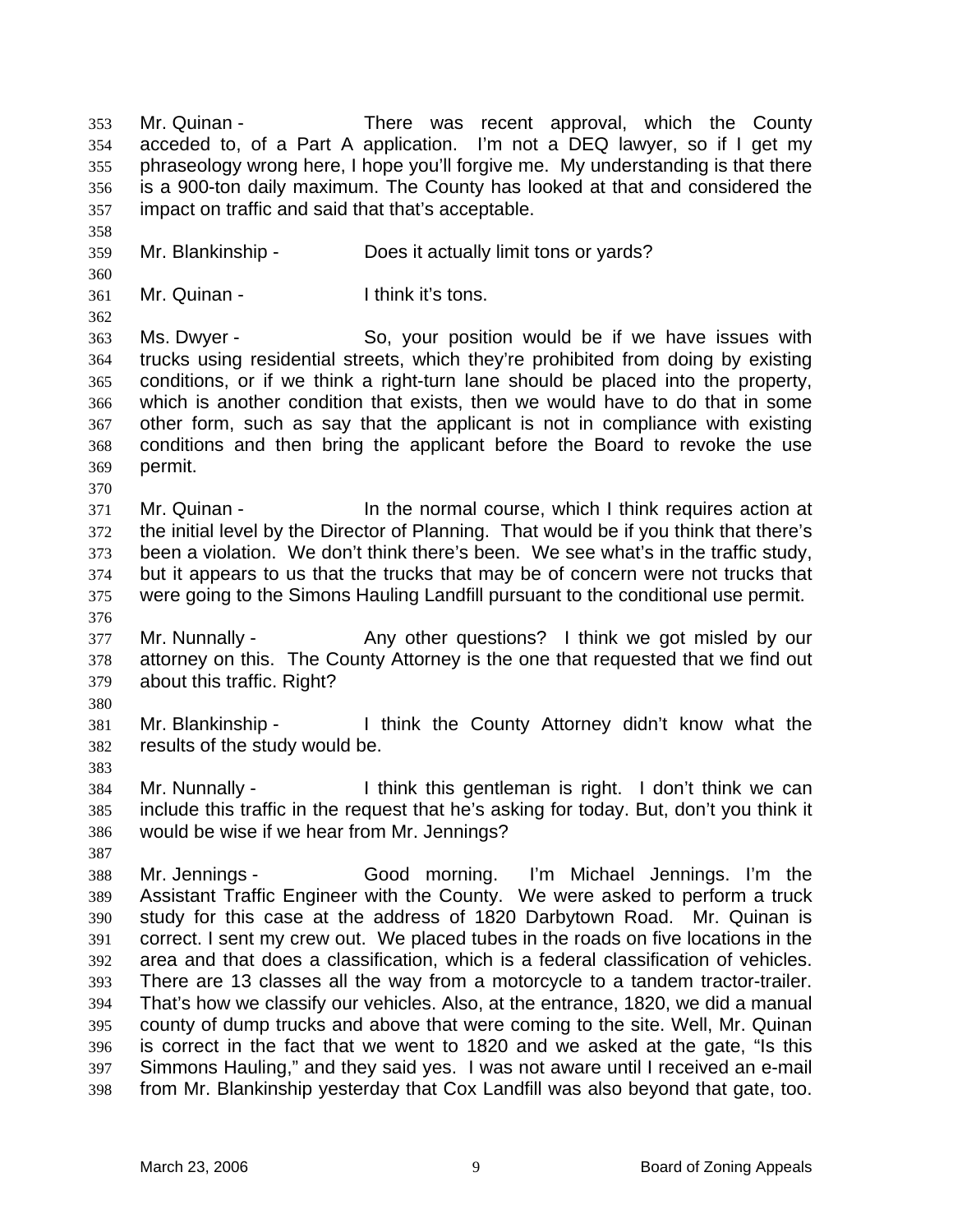So, our study of 180 vehicles entering/exiting the site on a given day includes all the trucks coming in off of Darbytown Road into that entrance. I was not aware that there were other businesses back there when we performed the study. 399 400 401 402 403 404 405 406 407 408 409 410 411 412 413 414 415 416 417 418 419 420 421 422 423 424 425 426 427 428 429 430 431 432 433 434 435 436 437 438 439 440 441 442 443 444 Mr. Nunnally - We don't know how many go to Cox. Mr. Jennings - No sir. We were not aware that beyond that gate, there was at least Cox Landfill and he said there might be three businesses back there. We thought that off 1820, that driveway that led back in there, we thought all that was the Simmons Hauling landfill. So, we did not go beyond that to where it broke off into separate businesses. The trucks that we have entering and exiting the site off Darbytown Road could be to all three businesses. Mr. Nunnally - Any questions from the Board?. Mr. Kirkland - The Mr. Chairman, that answered my question about the count. I appreciate the work you all do. Ms. Dwyer - What about the need for a right turn lane? Mr. Jennings - The only concerns we had with this site were the fact that because it's a one-lane driveway, basically, coming in and out of the site, the trucks were cued up waiting to come out. It also caused trucks waiting to come in to stop on Darbytown Road. When we reviewed the whole area truck-wise we were concerned about the trucks backing up on Darbytown Road waiting to come in and out of the site. So yes, that is a concern without right and left turn lanes into the site. At this time, we don't have any road plans to improve Darbytown Road, but it is still a traffic concern with trucks backing up on Darbytown Road. Ms. Dwyer - And you're aware that one of the conditions is that a right-turn lane might need to be provided, if it's deemed necessary and practical. Mr. Jennings - Thave not seen the conditions placed on this case, no. Ms. Harris - The Mr. Jennings, do we have a truck route that's earmarked for that area? Mr. Jennings - What? Ms Harris - The A truck route. Just the average citizen coming down the road would be aware that this is the truck route not the residential one. Mr. Jennings - Basically, the streets in the area of Darbytown Road is actually a major collector so it's expected to handle a definite amount of truck traffic. Midview Road, Bickerstaff, which is actually the portion north of Oakland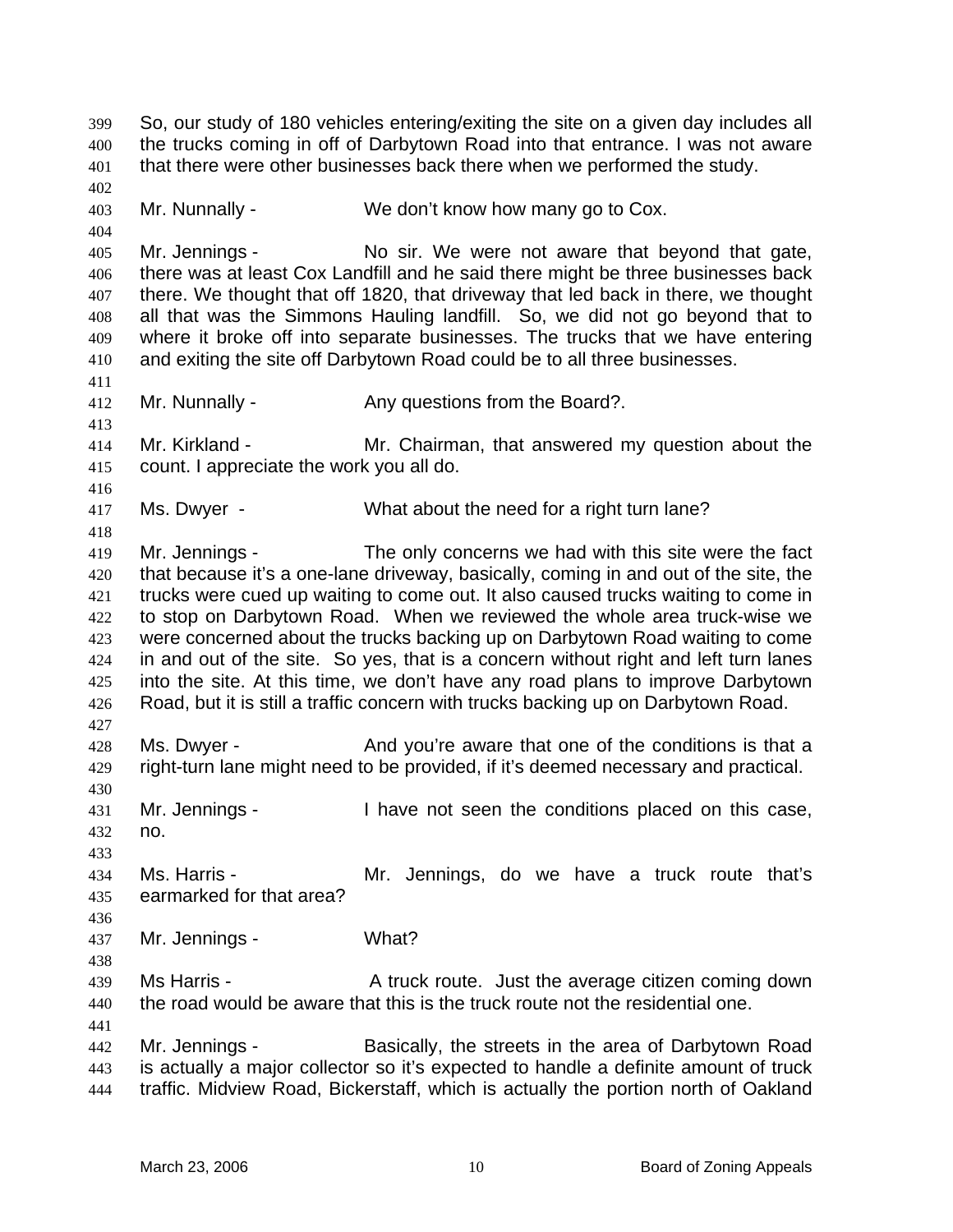Road, and Oakland Road itself, they're minor collectors, so they're expected to handle a fair amount of truck traffic. The other roads in the area are subdivision streets and they should not be carrying much truck traffic, hardly at all, especially tractor-trailers or anything. They would be allowed. The major collector roads are expected to handle truck traffic in that area. 445 446 447 448 449 450 451 452 453 454 455 456 457 458 459 460 461 462 463 464 465 466 467 468 469 470 471 472 473 474 475 476 477 478 479 480 481 482 483 484 485 486 487 488 489 Ms. Harris - **But we have no road markers to say this is a truck** route? Mr. Jennings - As far as I'm aware, there are no markers that say it is a truck route and I'm not aware of any restrictions on any of the streets in there either, because I have not heard of any problems. Mr. Nunnally - Any other questions from the Board or staff? Hearing none, I will conclude the case. Quinan - There's one point I'd like to make, just for the record, and I apologize. My name is Mike Quinan, with a "Q." I read the sign up here that says to spell our name and I still forgot to do it. It's Q-U-I-N-A-N. But I've been called a lot worse things than "Quinan." *[Laughter.]* Mr. Nunnally - Thank you for coming. Mr. Blankinship - Mr. Chairman, Mr. Tokarz has been waiting patiently to discuss the first two cases. Mr. Nunnally - I was going to start from the front. Let's start from the front. We'll take each separately, Mr. Blankinship? Mr. Blankinship - Probably be better, yes, to vote on separately. **DECISION**  Mr. Nunnally - What does Mr. Tokarz have to say? Mr. Tokarz - I was hear to answer questions; I didn't have anything to offer. Ms. Dwyer - Thad a question about these two cases and it came up as we were discussing it. My question is in these two cases, one amendment has been proposed by the applicant to a condition among a number of conditions that are existing on the property, and my question is, and it is presented by the Board, are we limited to considering only that one amended condition and any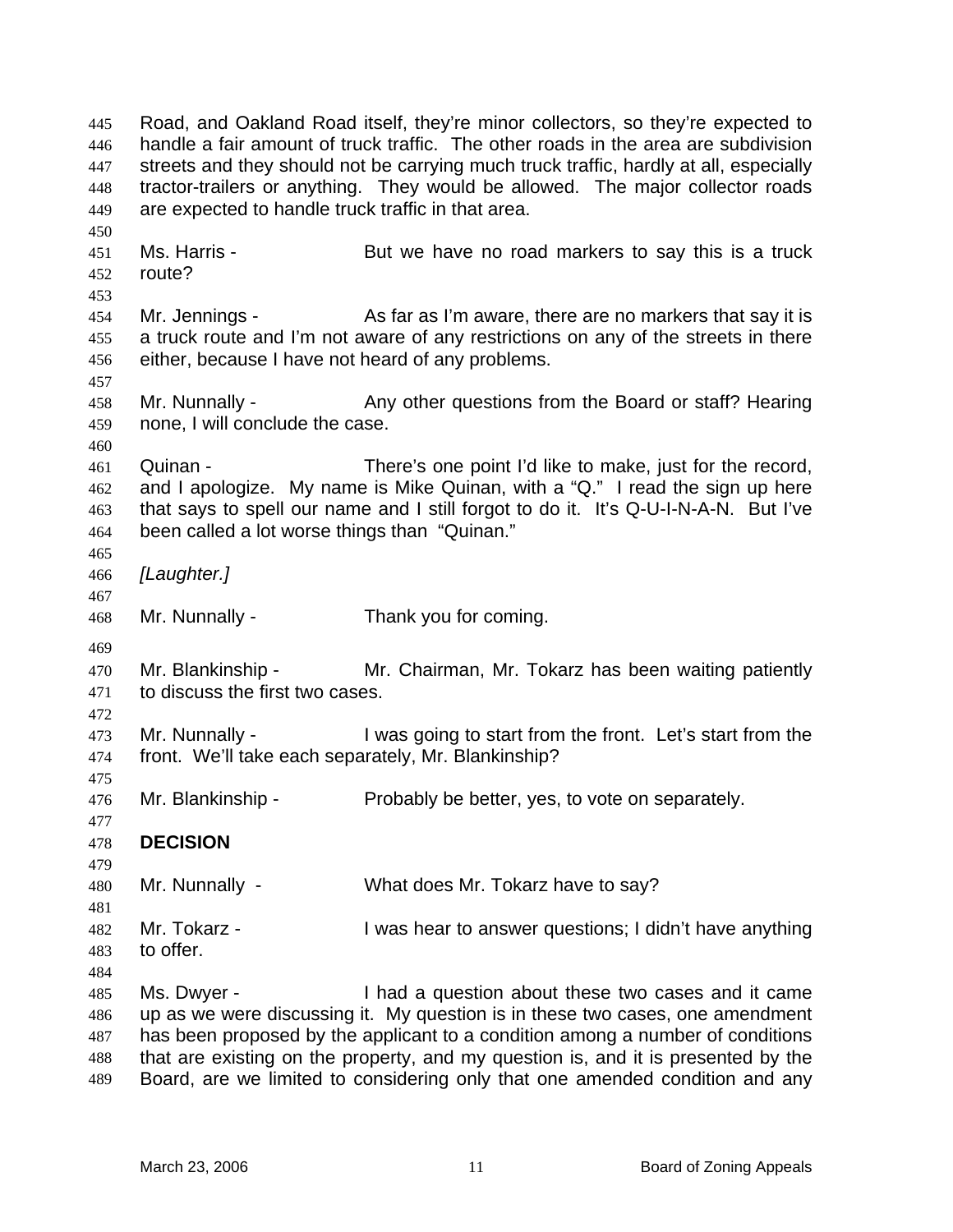issues related to that or can we review any condition that is part of this use permit request and consider that as part of our case? 490 491

492

493 494 495 496 497 498 499 500 501 502 503 504 505 506 507 508 509 510 511 512 513 514 515 Mr. Tokarz - My understanding of Code is when you advertise a public hearing and you are considering a use permit, you are entitled to consider all of the conditions that are applicable to the use permit under 24-116, you are supposed to consider surrounding conditions like their affect on surrounding properties and all that. So, while the applicant may have only requested an amendment of one condition, I believe the BZA is entitled to consider all the conditions of the case or any other new conditions it wishes to consider with respect to the case. I took a look, for example, at the February  $7<sup>th</sup>$ , 2006, letter from the Court in which the Court found that the records that she reviewed had not supported the Board's decision on the case, that the Board's letter gave a rationale, but refers to evidence that was not found in the record, and then said that as a conclusion that the case would be remanded to the Board to reconsider the application in accordance with this procedure, including 24-116. That was the February  $7^{th}$ , 2006 letter. Then the Court's order on February 27 $^{th}$  – I believe it's February 27<sup>th</sup>, let me just be sure. Excuse me; it was entered on March 3<sup>rd</sup>, dated February  $22^{nd}$ . A judge ordered a decree that the matter be remanded to the BZA to reconsider the applications of Simons Hauling in accordance with these procedures, including Section 24-116, and in light of this Court's finding. So, I believe, taking the letter and taking the order of the Court together, that given the fact that there is a public hearing, given the fact that 24-116 directs the Board of Zoning Appeals to consider a number of factors, that the Board can consider all of the conditions of the case and any new conditions of the case at any time, given the fact that there's a public hearing. That's my opinion.

516

517 518 519 520 521 522 Mr. Wright - When you take that a step further, if something comes up at the hearing, whatever the change needs to be or the Board advocates should be made apparent to the applicant so the applicant could speak to it. Right? If you say we're going to change this condition "X," the Board ought to be direct. They ought to say, "Well, we were going to consider changing this," and the applicant ought to have an opportunity to address that change.

523

524 525 526 527 528 529 530 531 532 533 534 Mr. Tokarz - I agree that the applicant should have an opportunity to address the change and I believe that and I haven't read it today, but I believe 24-116 provides that if the Board wishes to impose conditions, they're supposed to seek the agreement of the applicant. Otherwise, if the agreement of the applicant is not obtained, then to deny the use permit. I believe that's the language of 24-116, so I agree with that. I wasn't present at the hearing, so I don't know all that has gone on. I will tell the Board, though, that in addition to the staff reports being shared with the applicant, the traffic study was also shared with the applicant. I talked with Mr. Quinan yesterday or the day before, probably the day before, and suggested that he may want to have somebody from Simons Hauling to come here and address the traffic study because I told him I was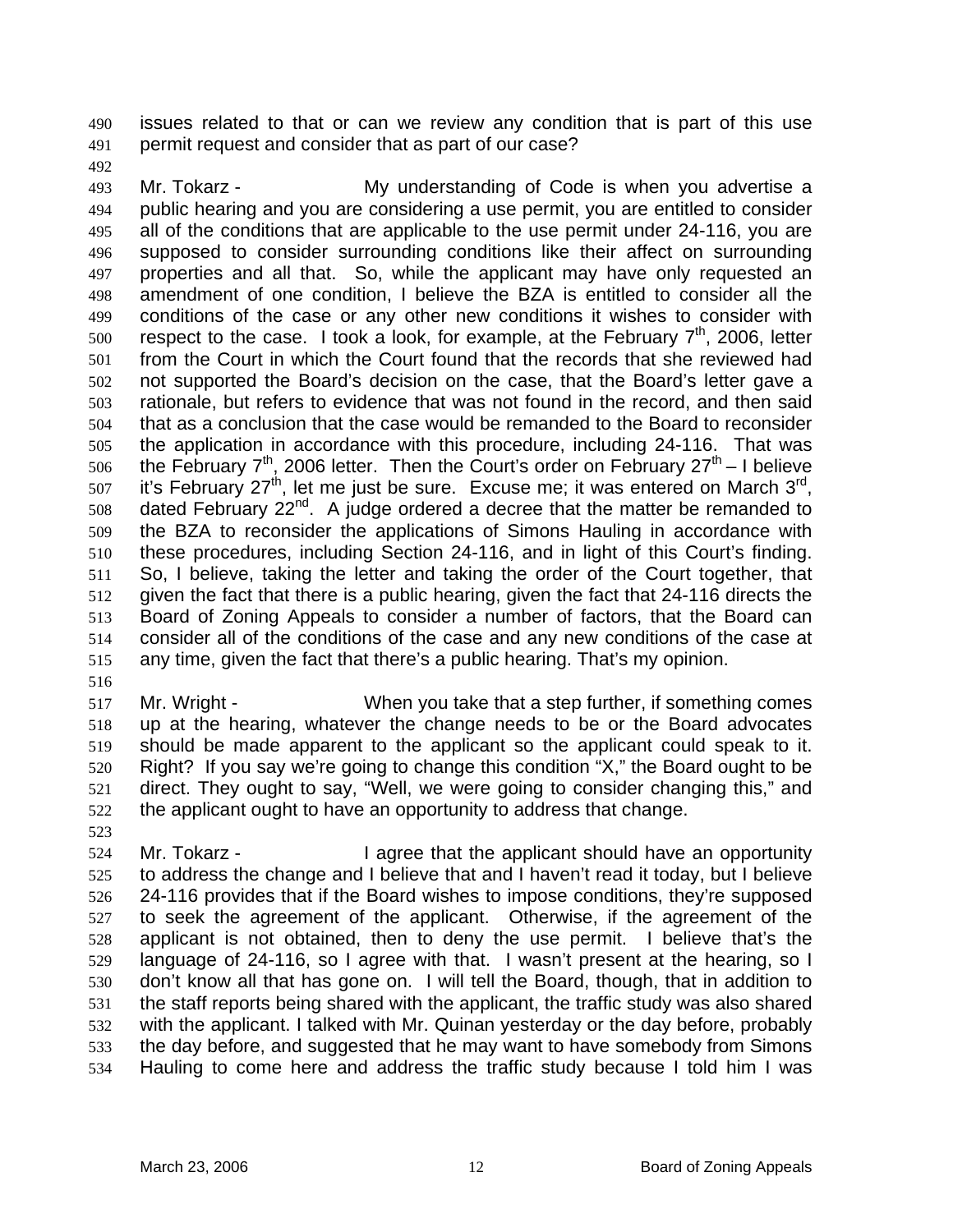concerned by the fact that the traffic study indicated there were 46 violations of one of the permit conditions in terms of access to the site. 535 536 537 538 539 540 541 542 543 544 545 546 547 548 549 550 551 552 553 554 555 556 557 558 559 560 561 562 563 564 565 566 567 568 569 570 571 572 573 574 575 576 577 578 579 580 Mr. Wright - That wasn't proved at the hearing. Mr. Tokarz - Pardon me? Mr. Wright - There was no evidence at this hearing today that proved that. Mr. Blankinship - The traffic count apparently included trips going to other sites. Mr. Wright - The Muster oneous. When you talk about you should have been here, it was not proven at this hearing today. Mr. Tokarz - **Mr.** Wright, I'm not arguing for or against the traffic study because I wasn't hear at the hearing. I'm not arguing. Mr. Wright - Then I won't say there were violations when there was no proof of violations today. Let me say it appeared… Mr. Tokarz - The Muslim School is appeared from the study. Mr. Wright - But not by Simons Hauling. Mr. Tokarz- That may be the case, Mr. Wright. All I'm saying... Mr. Wright - That didn't say that Simons Hauling had committed any violations. Mr. Tokarz - That's correct. All I meant to say, and let me be clear, is that I talked with Mr. Quinan on Tuesday, told him I was concerned about the report of 46 violations between the Midview and Bickerstaff, and there was another Oakland Road access based on the traffic study. I didn't do the traffic study, I haven't heard the evidence, so I'm not trying to argue the case for you today. I simply am trying to say to you I did alert Mr. Quinan and send him the traffic study and suggest he may want to have somebody here from Simons Hauling. That's all I'm here to say. Ms. Dwyer - The Mr. Tokarz, if I can just give an example of my question that's unrelated to the traffic study so we don't get involved in that. We have two companion cases here and there were two use permits approved at different times, so the provisions are different even though it's all basically the same site. One of the cases requires a \$2,000-per-acre bond guarantee. The other one requires a \$1,000-per-acre bond. So, one of my thoughts in reading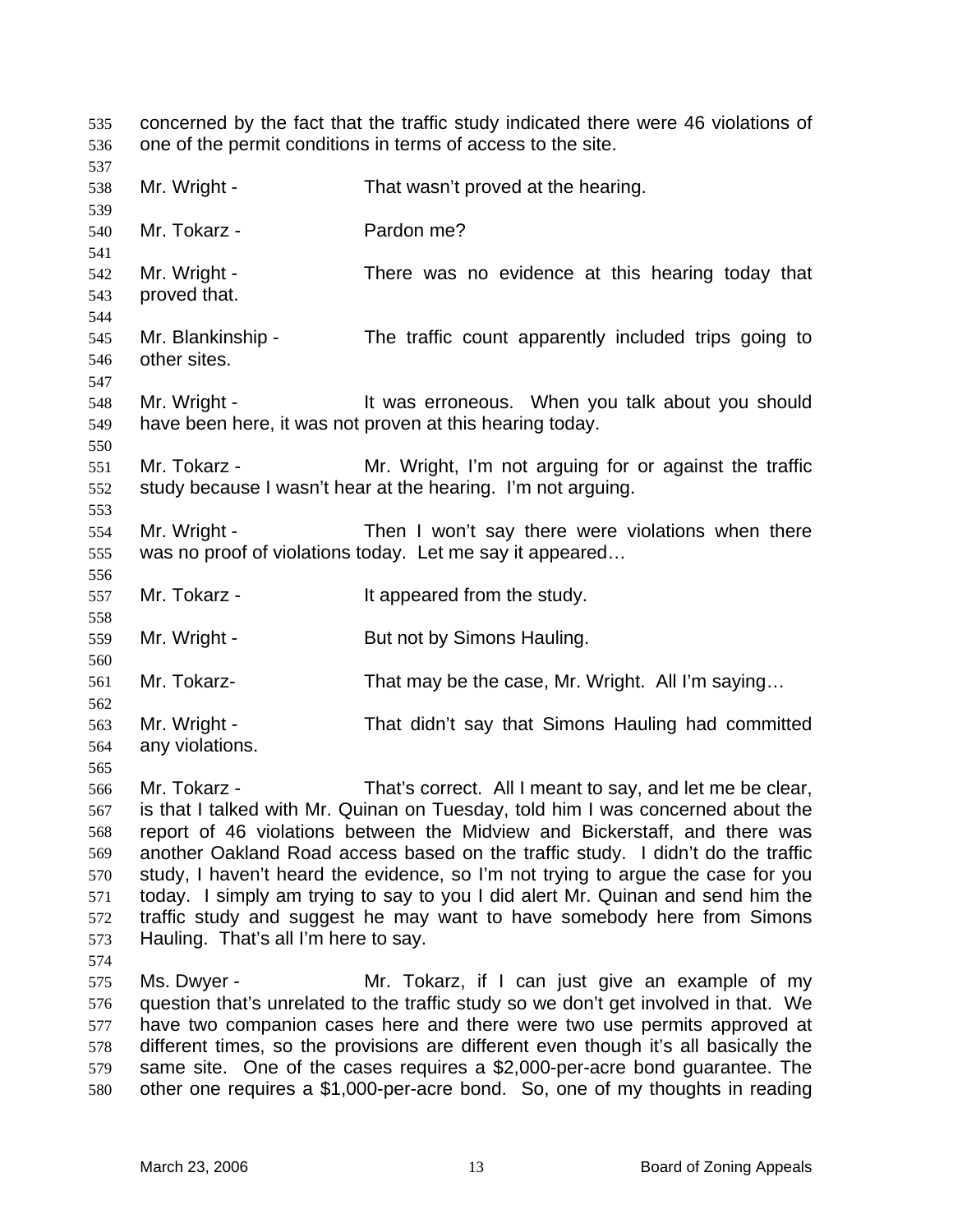this was we would want to be consistent and have a \$2,000-per-acre bond for both to make sure that we're covered. According to the applicant, I would not be able to impose that condition because that's unrelated to the amendment that's been requested, which relates to the geographic area from which debris can be hauled. As I understand it, your position is that once this can of worms was opened, that is once the use permit is being requested to be amended, all the conditions are fair game and can be addressed by the Board, including that one, for example. 581 582 583 584 585 586 587 588

589

597

600

610

618

620

624

590 591 592 593 594 595 596 Mr. Tokarz - The My view is that if there is a public hearing that the Board can consider the use permit application in it's totality, given the fact that the applicant has requested an amendment of the condition. That makes the whole use permit, in my opinion, fair game. Otherwise, I think the BZA would be improperly limited in its consideration of all the circumstances because there may well be many use permit conditions that would be affected by a requested amendment.

- 598 599 Ms. Dwyer - So, we can only consider those conditions that would be affected.
- 601 602 603 604 605 606 607 608 609 Mr. Tokarz - **No, I'm not saying that.** Let me say it again. I believe that once a use permit application amendment comes to the Board, when there is an advertised public hearing, all the conditions of the use permit, all of the circumstances surrounding the use permit can be examined by the Board. That's my opinion. I understand that Mr. Quinan wants to argue to the contrary, but I am not aware of any statutory provision or any ordinance provision that provides that when a use permit application is advertised, that you're limited only to the terms that the applicant wishes you to consider. I think that's what Mr. Quinan's position amounts to and I don't think that's appropriate.
- 611 612 613 614 Mr. Wright - Either way, any change in the condition should have been brought up at the hearing and specifically articulated so that the applicant could respond to it. All we had is general testimony. We didn't have any specific change to the conditions other than the one that was of concern.
- 615 616 617 Ms. Dwyer - Right, because the applicant has to agree to those changes.
- 619 Mr. Wright - We're talking ... about this particular case.
- 621 622 623 Mr. Tokarz - **As I said earlier, the ordinance I believe says that if** the BZA wishes to impose a condition is to seek the agreement of the applicant and otherwise to deny the permit application.
- 625 626 Mr. Wright - There was nothing to that effect done at that hearing today.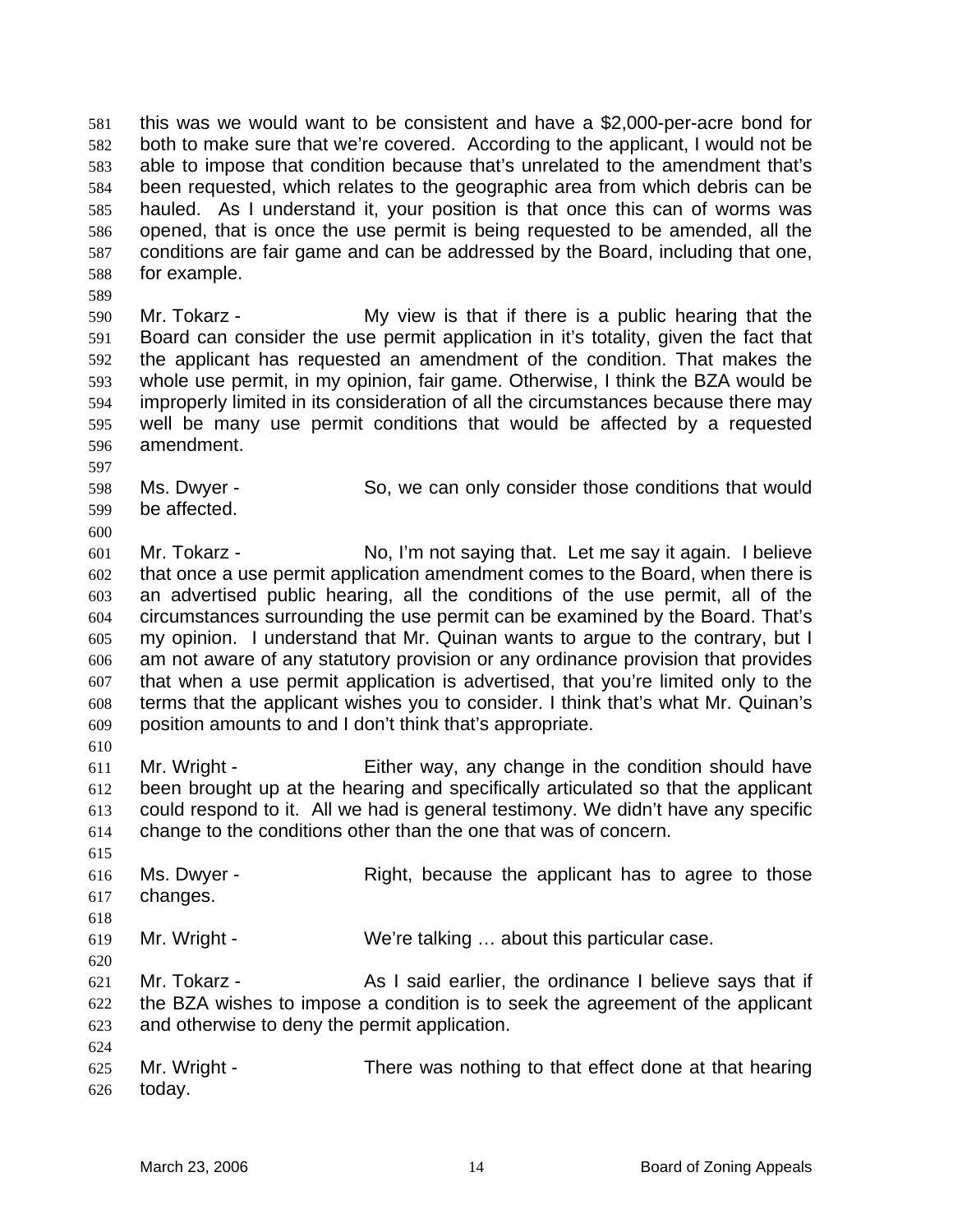Ms. Dwyer - The issue's relevant in terms of the traffic issue. Mr. Wright - But no specific condition was proposed or change in condition was proposed. We talked about it, but there was no specific change in the condition proposed that could have been dealt with by the applicant in a direct manner. That's my point. I have no problem if we articulated, if the staff had come up with another change we wanted to make. It would have been submitted to us for our consideration; we could have discussed it during the hearing, fine. But it wasn't done. Mr. Tokarz - I assume you're not asking me a question because I wasn't at the hearing. Mr. Wright - I'm just making a comment. Mr. Tokarz - Are there any other questions? Ms. Dwyer - That was my question. Mr. Tokarz - **All right. Thank you.** Mr. Nunnally - Thank you, sir. Mr. Wright - The You ready for a motion? Mr. Nunnally - Ready for a motion. Mr. Wright - I move we approve the Case UP-15-2005. Mr. Nunnally - UP 15-2005. Mr. Nunnally - We'll take them one at a time. Mr. Wright - All right, 15. I move we approve the condition as it is stated in our materials. Mr. Nunnally - Motion by Mr. Wright it be approved. Do I hear a second? Mr. Kirkland - Second. Mr. Nunnally - Second by Mr. Kirkland. All in favor say "aye." Ms. Harris - Can I amend that motion?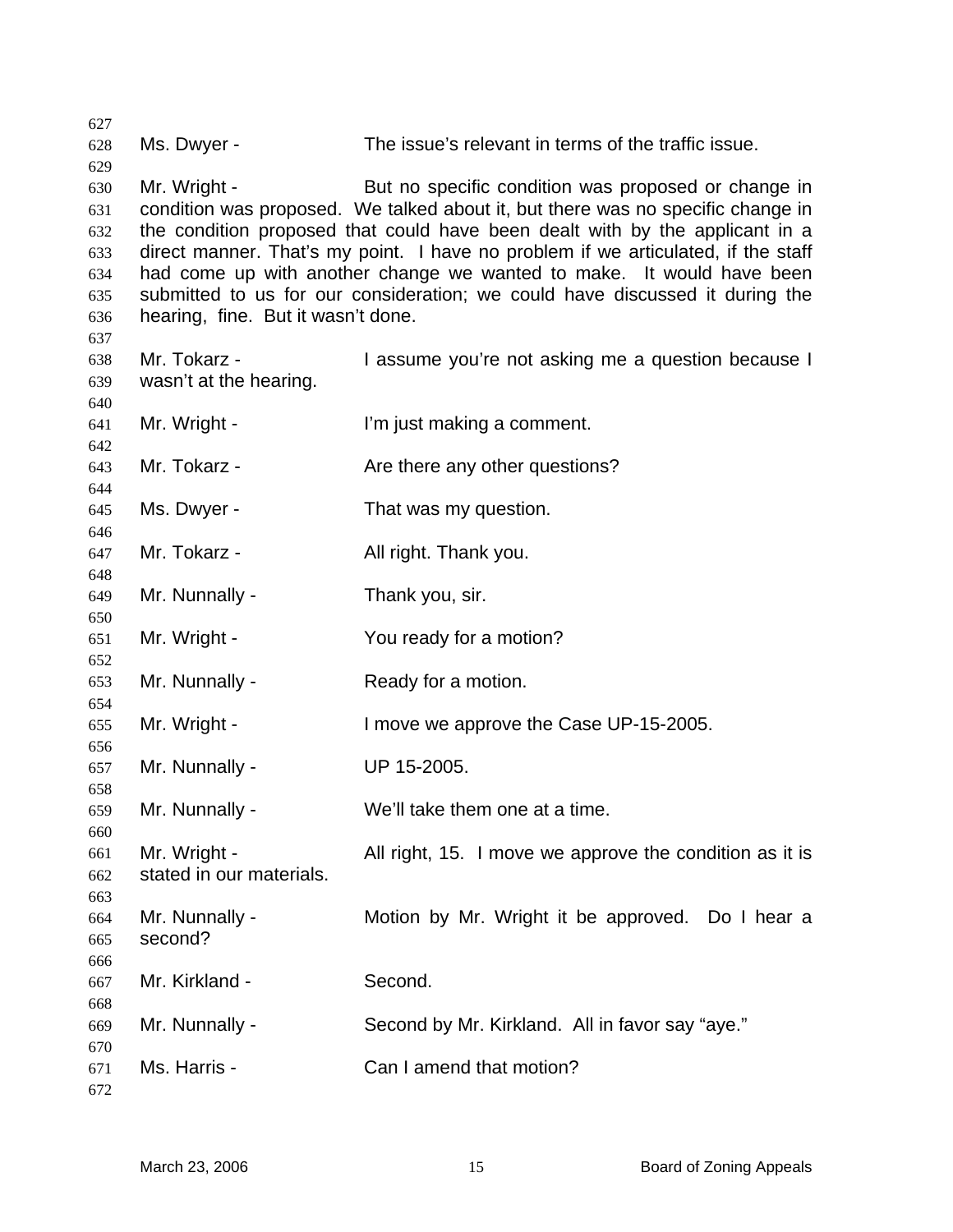673 Mr. Wright - Go ahead.

674

689

691

699

703

706

711

713

675 676 677 678 679 680 681 682 683 684 685 686 687 688 Ms. Harris - Ckay. I wish to amend the motion that this will be reviewed in 12 months because there are some unresolved issues. For example, on the conditions that we had, the two pages of conditions. If we looked at Condition #9 that talks about the permanent gate should not be opened except when the superintendent is on site to control the dumping. And on the other case, "The applicant shall erect and maintain gates at all entrances to the property." It appears to me that the applicant has control over who comes through those gates. So, if we had trucks that were turning in, 180 trucks turning into those gates, yet we can't determine if they're going to Cox or they're going to Simons, I feel that there is partial responsibility for those 180-some trucks going into those gates that the traffic report determined. I don't see how we can very well discard the traffic report. So, I feel that it should be re-visited in 12 months, a year from this hearing. When we open up this to other localities, there will indeed be an increase in truck traffic, whether we say or don't say it.

690 Mr. Wright - It cannot be beyond what's permitted.

692 693 694 695 696 697 698 Ms. Harris - The Me have new construction going on in the communities right now, new apartments being constructed, new condos being constructed. We don't know what type of adverse effect this increased traffic is going to have on these residents. I feel that it's fair to the residents who are buying those \$300,000+ homes who trust us to legislate this fairly, that we re-visit this. It might be fine 12 months from now, but I do think we need to put a limit on it.

700 701 702 Mr. Nunnally - Mr. Jennings, the Assistant Traffic Engineer, said that they did the wrong count. It's 180 cars or trucks that came down there and were going to not only Simons, but they were going to three other places.

704 705 Ms. Harris - There is one entrance there. He said they turn into that entrance. But once they get into that road, you still have Simons and Cox.

707 Mr. Nunnally - Yeah, but he said there's also a few other businesses.

708 709 710 Ms. Harris - Christian Constantial But once you turn into that entrance, it's Simons and Cox.

712 Mr. Wright - I don't think that report tells anything.

714 715 716 Mr. Kirkland - I think the report was skewed because they put the traffic counters on all of these roads and there's no way they could determine which gate they were going into.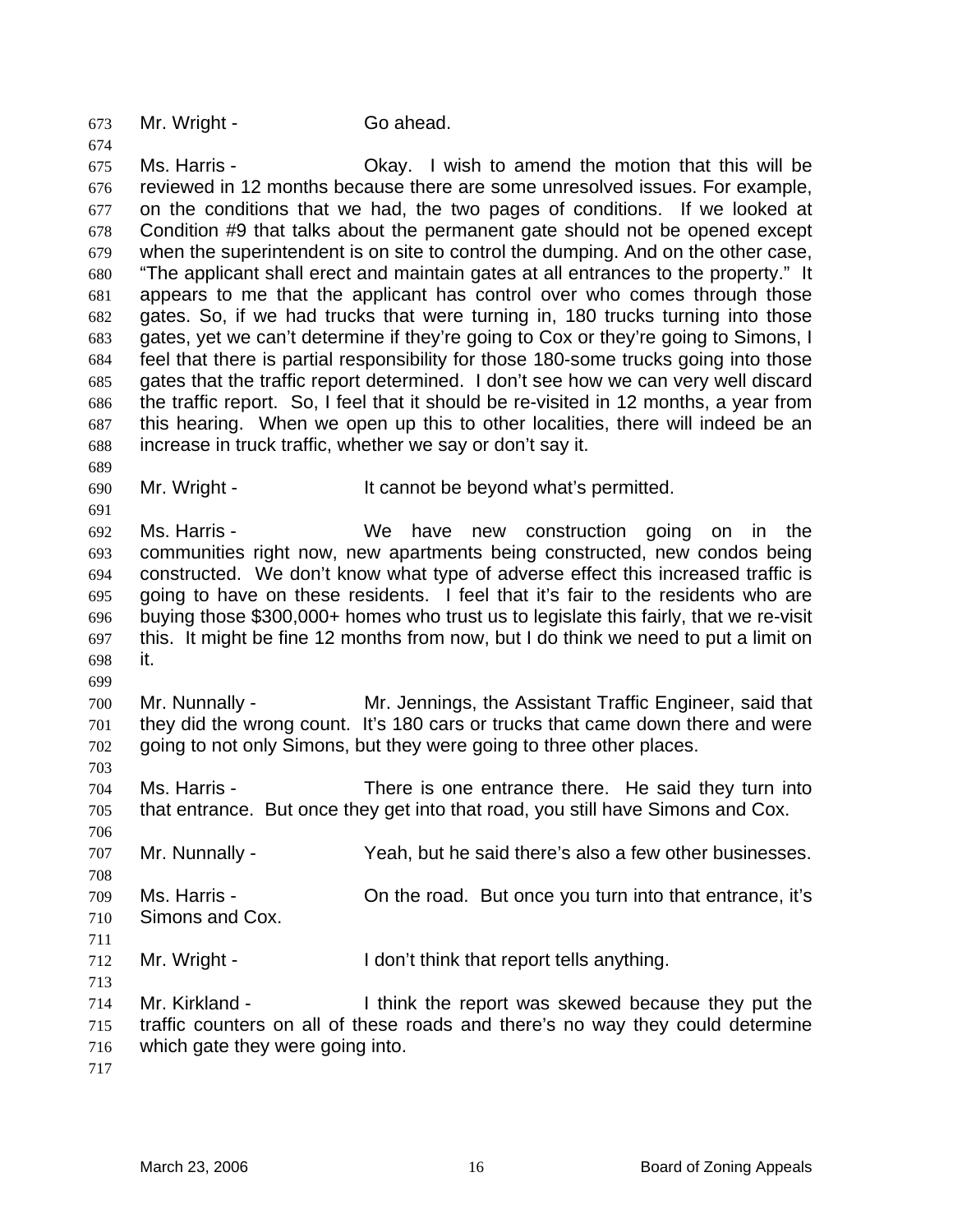Ms. Harris - That's why 12 months from now they can do one that's more accurate and we can be fair to the new residents. 718 719 720 721 722 723 724 725 726 727 728 729 730 731 732 733 734 735 736 737 738 739 740 741 742 743 744 745 746 747 748 749 750 751 752 753 754 755 756 757 758 759 760 761 762 763 Mr. Wright - We can bring them back, but we've got a limit. DEQ has a limit as to traffic that can go in there and we agreed to it. Right? The County agreed to it the last time. Mr. Kirkland - The Nine hundred tons. Mr. Wright - That's what ought to be addressed if the limit's too high. Can we differ from DEQ and require a lower limit? Mr. Blankinship - Think you could, yes. Mr. Wright - Chay. Well, maybe that needs to be monitored. I think we would have the prerogative to call them back in if we had evidence that there was something going on that was dangerous to the people. Ms. Dwyer - There are two ways that I see to address your concern. One is to do that study and if we find that Simons has violated the provision that requires their trucks to stay off these roads, then we can call them in for a violation. That's one way to deal with it. If we find there is a violation, then we deal with that violation. The other thing, 24-116 does say, "any special use permit may be authorized for a limited or an indefinite period of time." As I understand Mr. Blankinship from my earlier question, this is an indefinite one. We could issue it for a limited time and I'm assuming it's not a condition that would have to be approved by the applicant because that's just part of what we do. The applicant may have a different opinion. I assume we could issue this use permit for a limited time, say 12 months, and we do that routinely for other cases. Mr. Kirkland - That gives the County time to do accurate traffic counts and number of loads going in. Is that what you mean, Ms. Dwyer? Ms. Dwyer - I'm just saying I think we have the authority to issue a use permit for a limited period of time or we cannot get into that issue and just examine whether there's been a violation. Mr. Wright - Aren't we adding a condition or changing something that the applicant hasn't been notified of? Ms. Dwyer - Well, I guess that would be the issue. Is that a condition or not? I don't think it has to be a condition. Mr. Wright - The Yes, it is. It is a condition. It's limited to a certain period of time.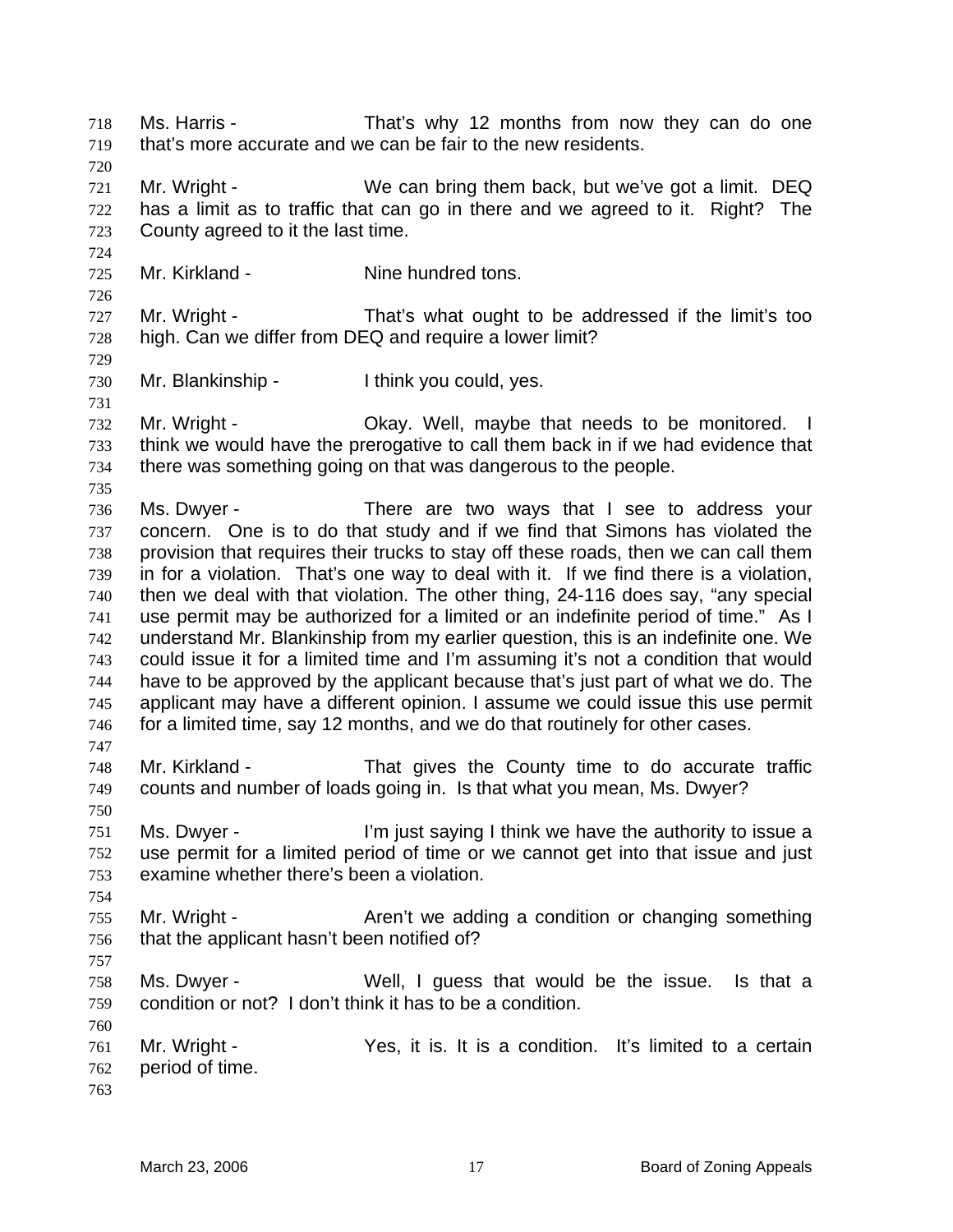| 764                                           | Mr. Blankinship -                                                                                                                                                                                                                                                                                                                                                                          | That's how we typically do it.                                                                                                                                                                                          |  |
|-----------------------------------------------|--------------------------------------------------------------------------------------------------------------------------------------------------------------------------------------------------------------------------------------------------------------------------------------------------------------------------------------------------------------------------------------------|-------------------------------------------------------------------------------------------------------------------------------------------------------------------------------------------------------------------------|--|
| 765<br>766                                    | Ms. Dwyer -                                                                                                                                                                                                                                                                                                                                                                                | By condition.                                                                                                                                                                                                           |  |
| 767<br>768                                    | Mr. Kirkland -                                                                                                                                                                                                                                                                                                                                                                             | It's usually a numbered condition.                                                                                                                                                                                      |  |
| 769<br>770<br>771<br>772                      | Mr. Wright -<br>that up at the time.                                                                                                                                                                                                                                                                                                                                                       | If that had been our desire, we should have brought                                                                                                                                                                     |  |
| 773<br>774                                    | Ms. Dwyer -<br>to be agreed to by the applicant.                                                                                                                                                                                                                                                                                                                                           | If we consider it to be a condition, then it would have                                                                                                                                                                 |  |
| 775<br>776<br>777                             | Mr. Wright -                                                                                                                                                                                                                                                                                                                                                                               | I believe it's a condition.                                                                                                                                                                                             |  |
| 778<br>779                                    | Ms. Dwyer -                                                                                                                                                                                                                                                                                                                                                                                | I'm not sure.                                                                                                                                                                                                           |  |
| 780<br>781<br>782<br>783                      | Ms. Harris -<br>I frequent that way, as you know, daily. If someone is<br>injured because of all these new materials coming in, I would feel extremely<br>guilty being on this Board and not testing the impact of this new regulation on the<br>citizens and on this community.                                                                                                           |                                                                                                                                                                                                                         |  |
| 784<br>785<br>786<br>787<br>788<br>789<br>790 | Mr. Kirkland -<br>We could do that, Ms. Harris. We can ask for another<br>survey or we can keep a check on it. I believe that at any time we deem there's<br>something going on that would require that, I think we could call a hearing and<br>address it for a violation. It's up to the County to keep abreast of the situation<br>and keep accurate counts for whatever time it takes. |                                                                                                                                                                                                                         |  |
| 791<br>792                                    | Ms. Harris -                                                                                                                                                                                                                                                                                                                                                                               | So, you're telling me that the tonnage requirement is<br>the same no matter what trash we take, whether we take it from Georgia.                                                                                        |  |
| 793<br>794                                    | [Board members talking at the same time.]                                                                                                                                                                                                                                                                                                                                                  |                                                                                                                                                                                                                         |  |
| 795<br>796<br>797<br>798                      | Mr. Kirkland -<br>should address it and lower it.                                                                                                                                                                                                                                                                                                                                          | If the tonnage requirement, if it's too high, then we                                                                                                                                                                   |  |
| 799<br>800                                    | Ms. Harris -                                                                                                                                                                                                                                                                                                                                                                               | Per day?                                                                                                                                                                                                                |  |
| 801<br>802                                    | Mr. Blankinship -                                                                                                                                                                                                                                                                                                                                                                          | Mr. Quinan, do you know?                                                                                                                                                                                                |  |
| 803<br>804<br>805                             | Mr. Quinan -                                                                                                                                                                                                                                                                                                                                                                               | There's a maximum tonnage requirement per day and<br>that's not going to change. That has nothing to do with this amendment.                                                                                            |  |
| 806<br>807<br>808                             | Mr. Kirkland -                                                                                                                                                                                                                                                                                                                                                                             | I think that's a separate issue, but I think we ought to<br>address that. We ought to be concerned about whether it's too high, because<br>that would indicate how many trucks would come in, how much tonnage you get. |  |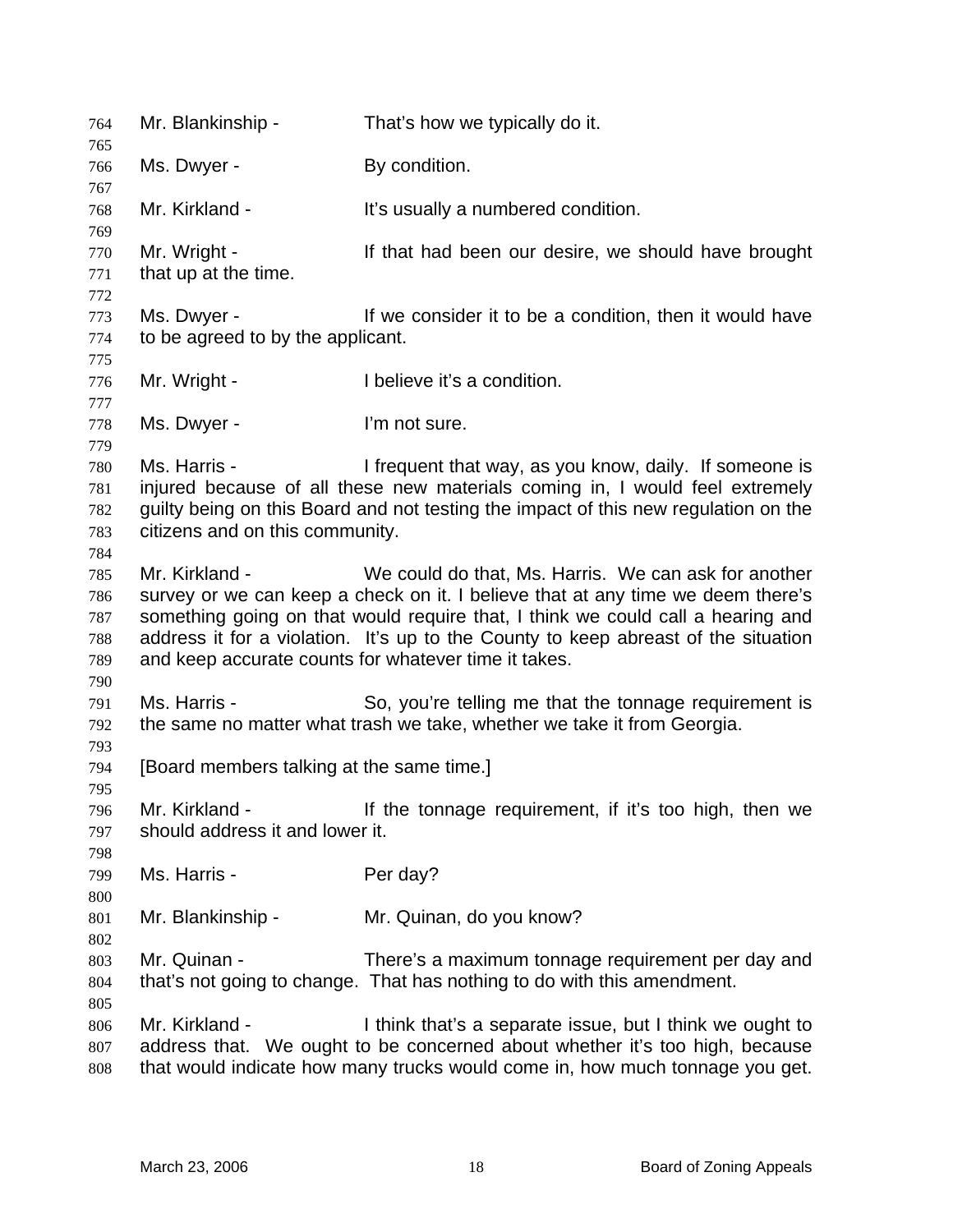I think that's something we need to check and keep a check on, on all of these to protect the community. 809 810 811 812 813 814 815 816 817 818 819 820 821 822 823 824 825 826 827 828 829 830 831 832 833 834 835 836 837 838 839 840 841 842 843 844 845 846 847 848 849 850 851 852 853 854 Ms. Harris - The ally would like to restate my motion, because I think it needs to be revisited 12 months from now to see where we are and whether it's working. Mr. Wright - We could revisit it, but I have concern about limiting the duration of the permit without having addressed it. That's adding a new condition. Mr. Blankinship - The motion's been made. Mr. Nunnally - We're not limiting the term of the commitment, are we, we're just saying we're going to recheck it in 12 months. Mr. Kirkland - That's something we could do; we don't have to have anything in a motion to do it. We could have our own internal investigation of it. Mr. Blankinship - We can ask Works for a traffic count any time we want and we can be more specific about what we want. Mr. Wright - That's what we need to do. Mr. Nunnally - As long as we do that within 12 months, is that what you're saying, Ms. Harris? Ms. Harris - The Yes. Mr. Kirkland - The And report back to us within 12 months and periodically so it's not just a one-time shot. Mr. Wright - That doesn't need to be part of this approval, does it? That's separate. Mr. Nunnally - Okay. As long as we've got Ms. Harris' suggestion down here. All right. I have a motion by Mr. Wright, seconded by Mr. Kirkland to be approved. All in favor say "aye." It's been approved. Mr. Nunnally - UP 16-2006. Mr. Wright - **Move we approve it.** Mr. Nunnally - Motion by Mr. Wright. Have a second? Mr. Kirkland - Second.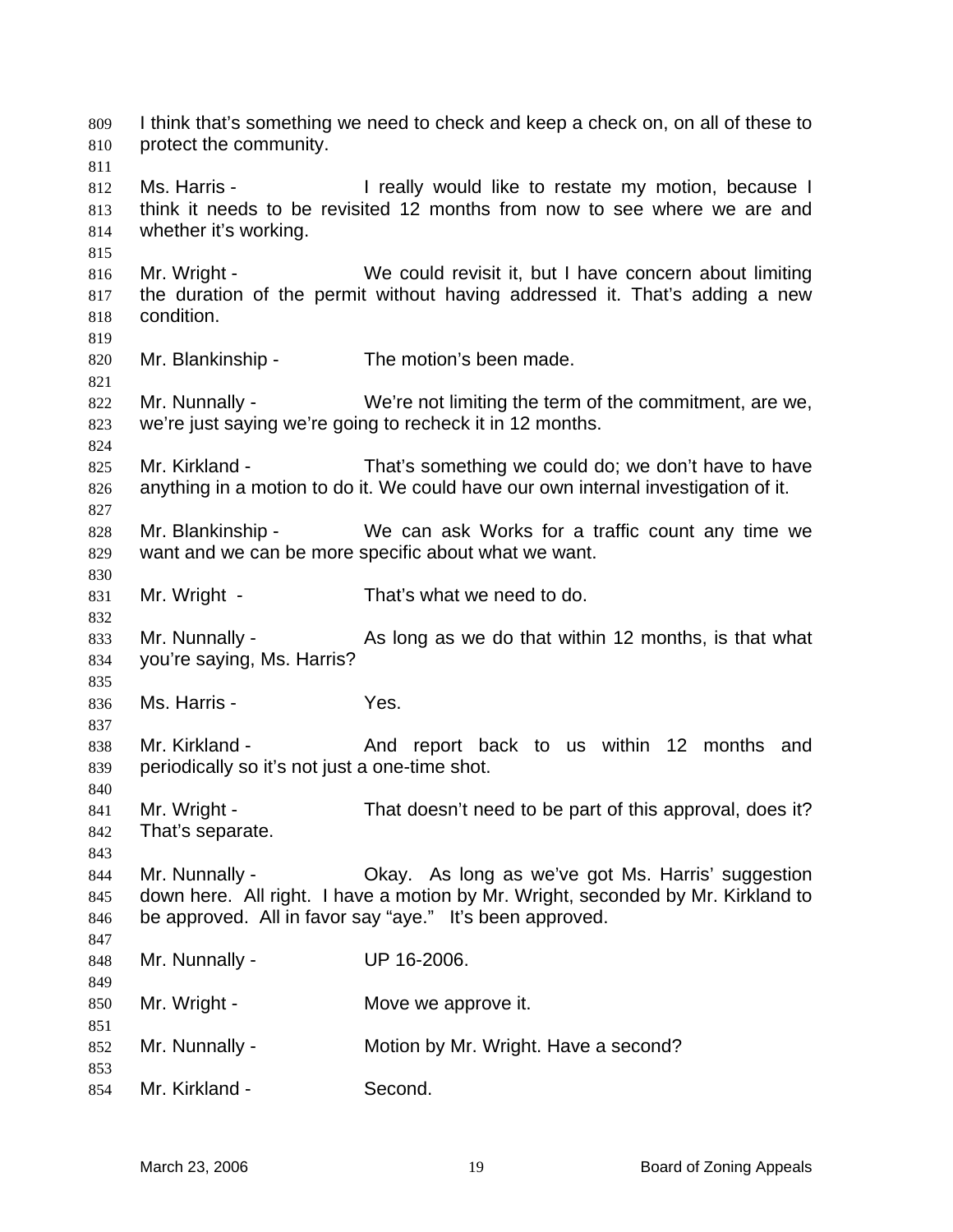855 856 857 858 859 860 861 862 863 864 865 866 867 868 869 870 871 872 873 874 875 876 877 878 879 880 881 882 883 884 885 886 887 888 889 890 891 892 893 894 895 896 897 898 Mr. Nunnally - Second, Mr. Kirkland. All in favor say aye. Ms. Harris - **I** abstain from both motions. Ms. Dwyer - So, Ms. Harris, the upshot is that you are requesting staff to monitor compliance with these conditions in terms of access. Ms. Harris - In my limited time on this Board, it seems that once you give carte blanche approval to conditions, it's hard to change them. So, I don't think we should do that on this particular issue. I think it's too severe. I think life and limb issues are at stake. Mr. Wright - I don't disagree with that, but I-Ms. Harris - Thope I'm wrong. Mr. Wright - Think it's too late to bring it up and we should have addressed that. That was my concern, legally. Ms. Harris - The Time seen us in motion come up with all kinds of creative motions and the public hearing period is over. Mr. Wright - We didn't change conditions unless it's addressed during the hearing, supposedly. Ms. Dwyer - The Music of the Ve done it, we shouldn't have. Mr. Nunnally - **How do you vote, Ms. Dwyer?** Ms. Dwyer - Aye. Mr. Nunnally - Ckay. It's been approved. After an advertised public hearing and on a motion by Mr. Wright, seconded by Mr. Kirkland, the Board **granted** application **UP 15-2005 and UP 16-2005** for a conditional use permit to amend conditions at the existing landfill at 1820 Darbytown Road (Parcel 809-707-1585(part)), zoned M-2, General Industrial District (Varina). The Board granted the conditional use permits subject to the following conditions: **UP-15-2005:**  1. The applicant must present a complete grading, drainage, and erosion

899 control plan prepared by a Professional Engineer certified in the state of Virginia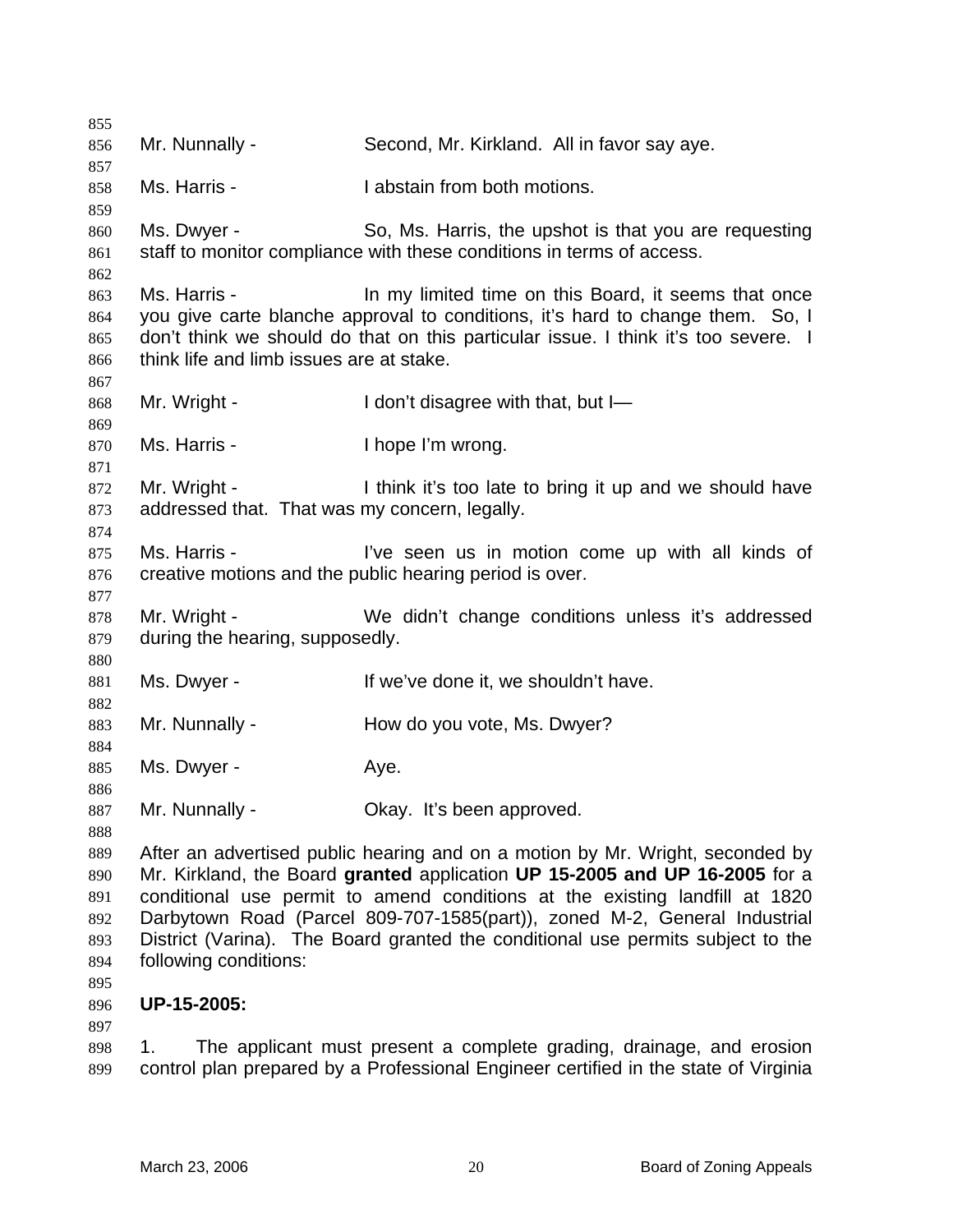to the Department of Public Works for approval. This plan must include the necessary floodplain information if applicable. 900 901

902

903 904 905 906 2. The landfill shall be operated as a private facility for the applicant except that other contract haulers licensed by the State of Virginia may be permitted to deposit waste on the site. The facility shall not be open for use by the general public.

908 909 910 3. The facility shall be operated in accordance with all the regulations of and have all permits required by the Department of Environmental Quality of the Commonwealth of Virginia.

911

907

912 913 914 4. The driveway to the landfill area shall be 24 feet in width and paved for at least 400 feet off Darbytown Road. All necessary steps shall be taken to prevent the tracking of mud or debris onto Darbytown Road.

915

916 917 918 919 5. The landfill operation shall be permitted between the hours of 7:00 a.m. and 6:00 p.m. during Eastern Daylight Savings Time and between 7:30 a.m. and 5:00 p.m. during Eastern Standard time, Monday through Saturday.

920 921 6. No operations of any kind are to be conducted at the site on Sundays, nor on national holidays.

922

925

923 924 7. All means of access to the property shall be from the established entrance onto Darbytown Road.

926 927 8. A standard stop sign (R-1-B) shall be installed and maintained at the Darbytown Road entrance.

928

937

942

929 930 931 932 933 9. The permanent gate shall be erected at the Darbytown Road entrance to the property. The gate shall not be opened except when a superintendent is on the site to control the dumping on the property as permitted under these conditions. This entrance shall also serve as access for UP-9-93 and UP-10-93.

934 935 936 10. Standard "Truck Entering Highway" signs shall be erected on Darbytown Road on each side of the entrance to the property. These signs will be placed by the County, at the applicant's expense.

938 939 940 941 11. A Superintendent who shall be personally familiar with all the terms and conditions of UP-23-93 shall be present at the beginning and conclusion of operations each work day to see that all conditions of said Conditional Use Permit are carefully observed.

943 944 945 12. Responsibility for maintaining the property, fences, and roads in a safe and secure condition indefinitely, or of converting the property to some other safe use, shall rest with the applicant.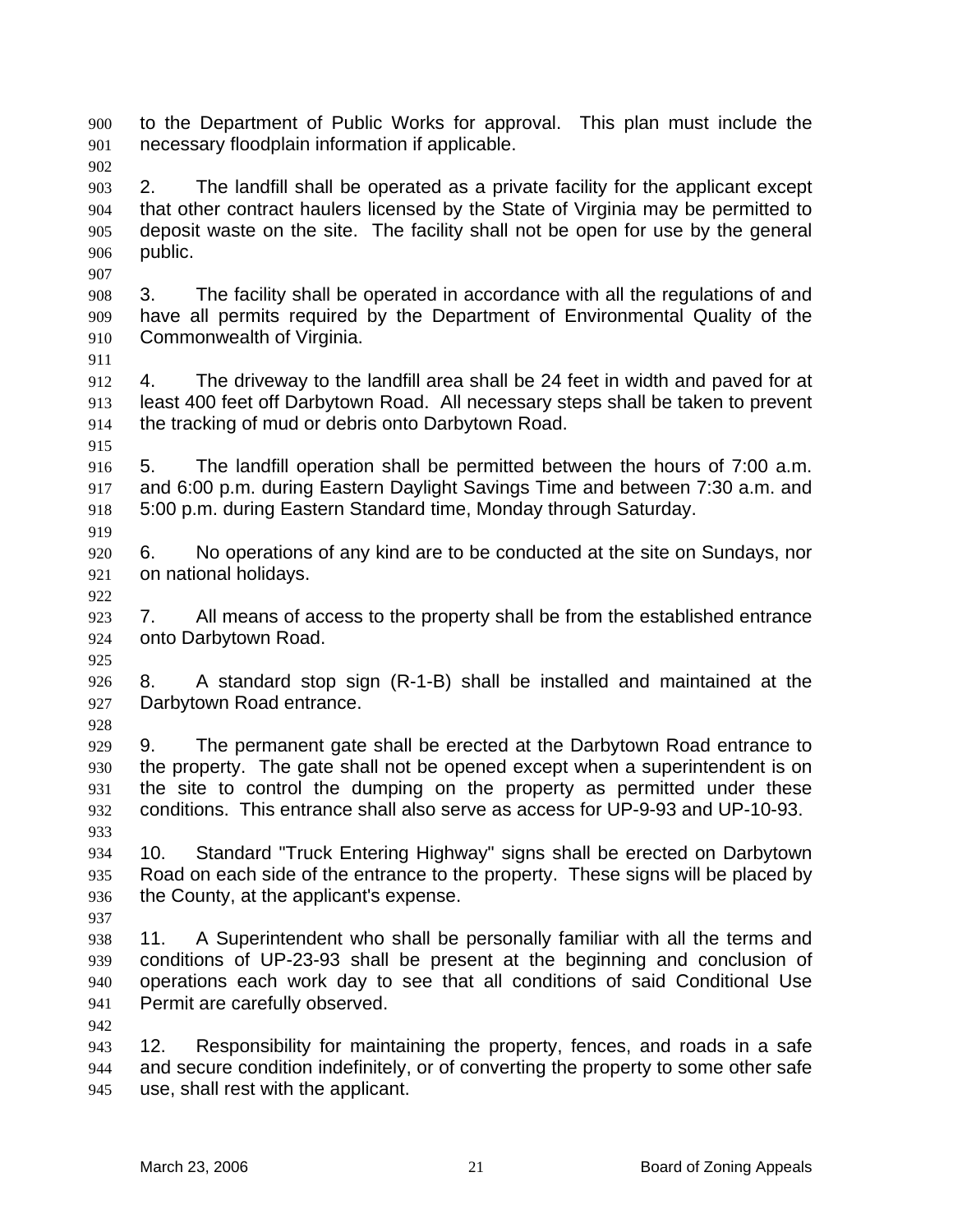947 948 949 13. The debris deposited on the site shall be spread, compacted, and covered in strict compliance with the state regulations governing these operations.

950 951 952 953 954 955 956 14. "No Trespassing" signs shall be posted and maintained on the property to warn against use of the property by unauthorized persons. The minimum letter height shall be three inches and signs are to be posted every 250 feet along the perimeter of the property. The applicant shall furnish the Chief of Police a letter authorizing enforcement by the County Police Officers of the "No Trespassing" regulations, and agreeing to send a representative to court for purposes of testimony whenever required or requested by the Division of Police.

957

946

958 959 960 961 962 963 964 965 966 967 968 969 970 971 972 973 974 975 976 15. That a suitable completion bond with surety satisfactory to the County Attorney or certified check, be posted with the Secretary of the Board of Zoning Appeals for 48 acres, in an amount of \$1,000.00 per acre for each acre of land included under development, for a total of \$48,000.00 guaranteeing that the land will be restored in accordance with the plans approved by the Department of Waste Management. The completion bond may provide for the termination of the obligations of the surety on such bond by the surety giving a 90 day notice in writing to the principal and obligee of the bond, and its intention so to do. Such notice shall be served upon the principal and upon the obligee as provided by law for the service of notices. At the termination of the aforesaid 90 day notice to the principal, all authority of the principal under this use permit shall cease provided the applicant has not furnished another bond suitable to the County within said 90 days. The principal shall then proceed within the next ensuing 90 days following the termination of its authority under this use permit, to accomplish the compete restoration of the land as provided for under the terms of this permit. A notice of termination by such surety shall in no event relieve the surety from its obligation to indemnify the County of Henrico for a breach of the conditions of this use permit.

977 978 979 980 16. The applicant shall furnish a certification from his bonding company each year, verifying that the bond is in effect, premiums have been paid, and the bonding company reaffirms its responsibility under the use permit conditions. This certification shall be submitted to the Board on December 16 of each year.

981

982 983 984 985 17. This permit does not become valid until the bond, required in condition No. 15, has been posted with the County, and the necessary approval received. This must be accomplished within 90 days of the Board's action or the action becomes invalid.

986

989

987 988 18. A 300 foot deep buffer of existing trees shall be preserved along Darbytown Road to screen this operation from public view.

990 991 19. No vehicles hauling to or from this site shall use Oakland, Midview, or Bickerstaff Roads as a route of travel to or from this site.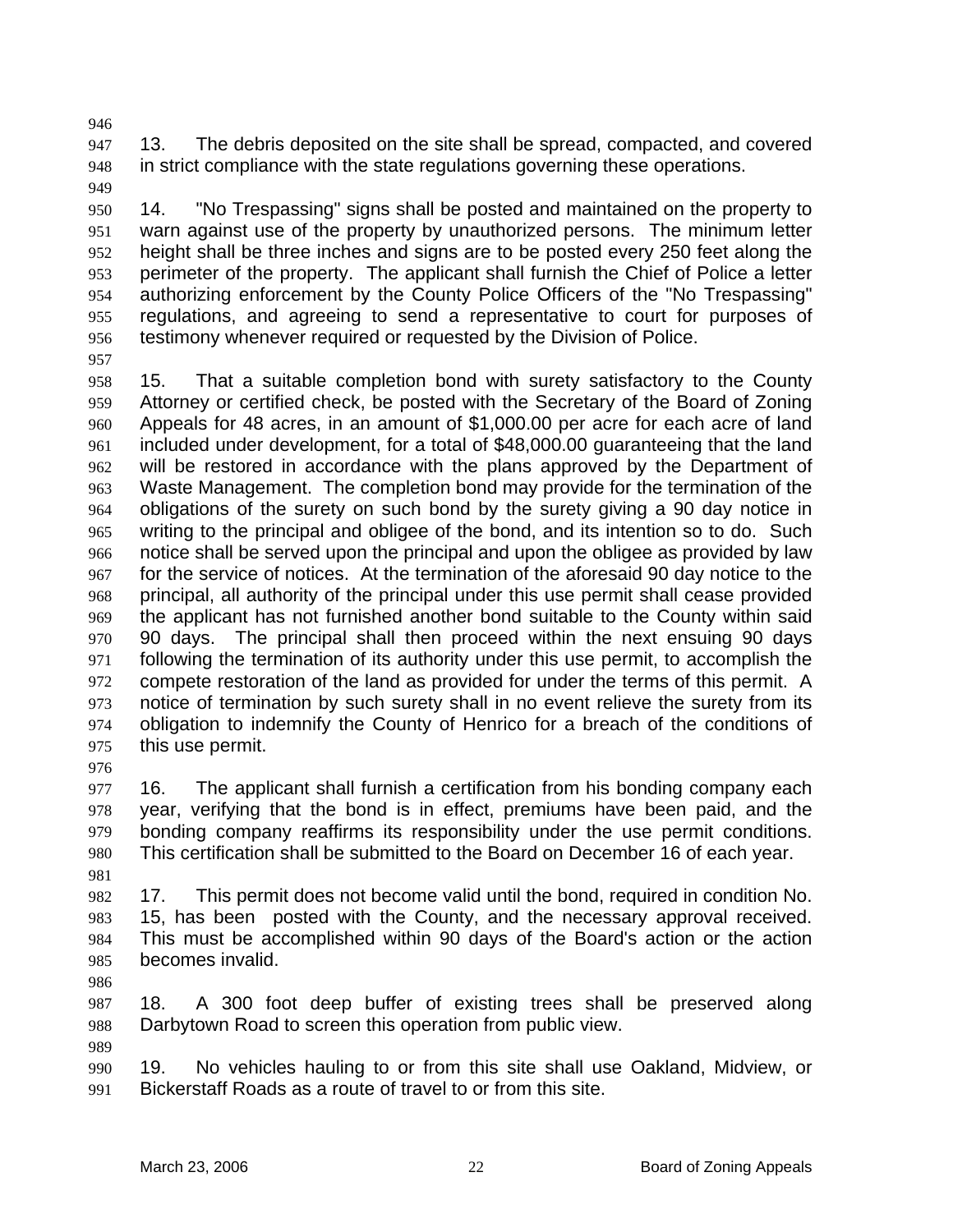993 994 995 996 997 998 999 1000 1001 1002 1003 1004 1005 1006 1007 1008 1009 1010 1011 1012 1013 1014 1015 1016 1017 1018 1019 1020 1021 1022 1023 1024 1025 1026 1027 1028 1029 1030 1031 1032 1033 1034 1035 1036 1037 20. The facility shall not be used for the disposal of toxic or hazardous waste of any kind. 21. [AMENDED] The landfill shall be restricted to the disposal of material from within a 150 mile radius of the City of Richmond, only. 22. Simons Hauling shall actively pursue all possible recycling options and report to the Board of Zoning Appeals on the anniversary date of the permit each year of their progress. 23. Monitoring of water from the site shall be performed on a quarterly basis by the state or a private laboratory to determine the content of the water and the results furnished to the Henrico County Planning Office. 24. All trucks hauling material to the property must be covered with either a solid canvas or be completely enclosed. 25. A right turn lane shall be provided on Darbytown Road adjacent to the entrance to the area if it is engineeringly and practically possible. The applicant shall work with the Department of Public Works towards accomplishing this objective. 26. The permit holder shall daily monitor and clean up any trash along Darbytown Road within 2,000 feet of the entrance to the landfill area. This cleanup shall also include the removal of dust or mud found on Darbytown Road. Affirmative: Dwyer, Kirkland, Nunnally, Wright 4 Negative: 0 Abstain: The Harris **Harris 1 UP-16-2005**  1. This use permit is subject to all requirements of the County Code. 2. Before beginning any work, the applicant shall provide a financial guaranty in an amount of \$2,000 per acre for each acre of land to be disturbed, for a total of \$11,000, guaranteeing that the land will be restored in accordance with Virginia Department of Environmental Quality regulations. This permit does not become valid until the financial guaranty has been approved by the County Attorney. The financial guaranty may provide for termination after 90 days notice in writing to the County. In the event of termination, this permit shall be void, and work incident thereto shall cease, and within the next 180 days the applicant shall restore the land as provided for under the conditions of this use permit.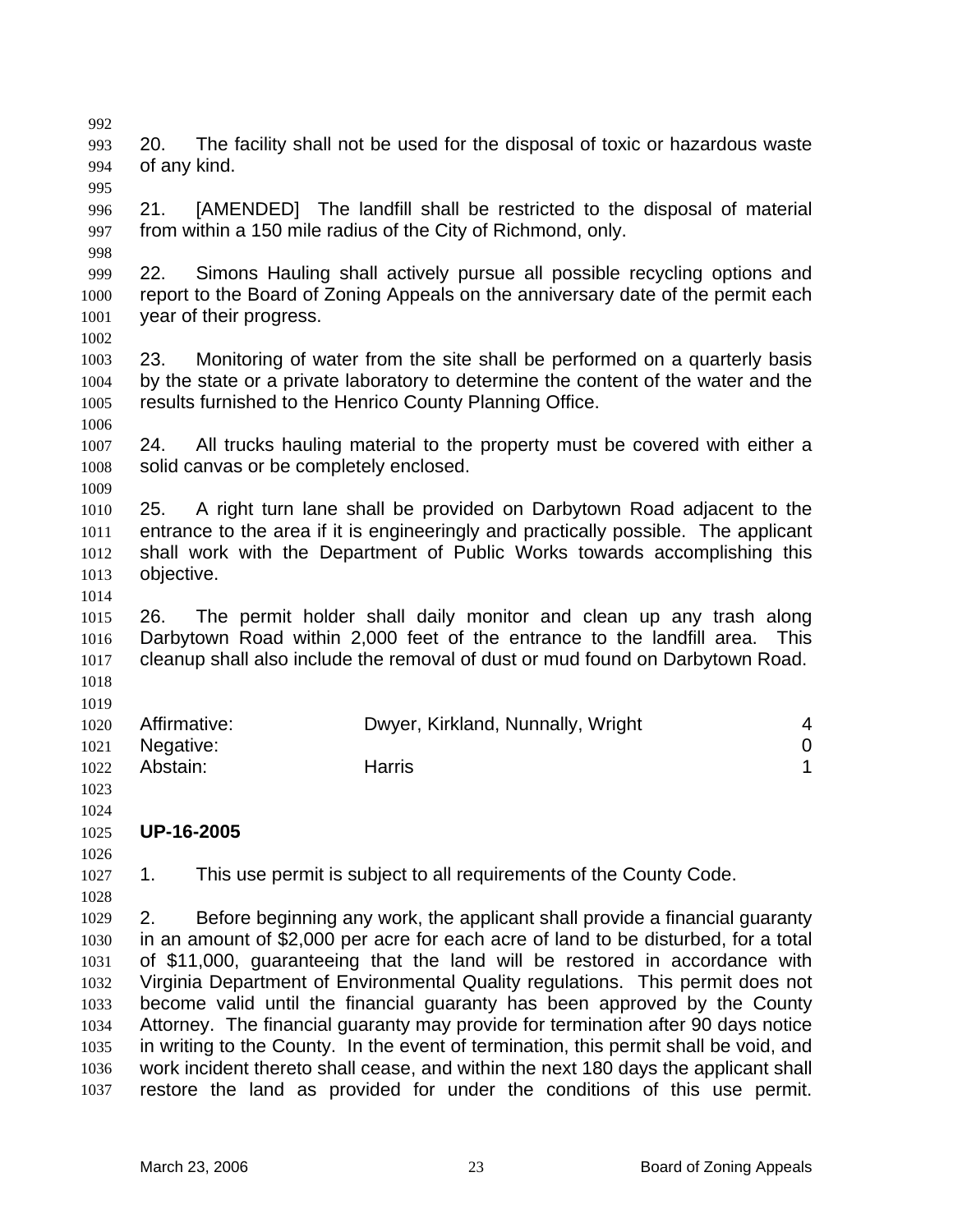Termination of such financial guaranty shall not relieve the applicant from its obligation to indemnify the County of Henrico for any breach of the conditions of this use permit. If this condition is not satisfied within 90 days of approval, the use permit shall be void. 1038 1039 1040 1041

1042

1043 1044 1045 1046 1047 1048 1049 1050 1051 3. Before beginning any work, the applicant shall submit erosion control plans to the Department of Public Works for review and approval. Throughout the life of the operation, the applicant shall continuously satisfy the Department of Public Works that erosion control procedures are properly maintained, and shall furnish plans and bonds that the department deems necessary. The applicant shall provide certification from a licensed professional engineer that the landfill facilities and sediment control structures meet the approved design criteria as set forth by the State. If this condition is not satisfied within 180 days of approval, the use permit shall be void.

1052

1056

1060

1053 1054 1055 4. Before beginning any work, the applicant shall obtain a permit from the Virginia Department of Environmental Quality. If this condition is not satisfied within one year of approval, the use permit shall be void.

1057 1058 1059 5. In the event that the Board's approval of this use permit is appealed, all conditions requiring action within 90 days will be deemed satisfied if the required actions are taken within 90 days of final action on the appeal.

1061 1062 1063 1064 6. The applicant shall comply with the Chesapeake Bay Preservation Act and all state and local regulations administered under such act applicable to the property, and shall furnish to the Planning Office copies of all reports required by such act or regulations.

1065

1068

1066 1067 7. Hours of operation shall be from 7:00 a.m. to 6:00 p.m. when Daylight Savings Time is in effect, and from 7:00 a.m. to 5:00 p.m. at all other times.

1069 1070 8. No operations of any kind are to be conducted at the site on Sundays or national holidays.

1071

1074

1072 1073 9. All means of access to the property shall be from the established entrance onto Darbytown Road.

1075 1076 1077 10. The applicant shall erect and maintain gates at all entrances to the property. These gates shall be locked at all times, except when authorized representatives of the applicant are on the property.

1078

1079 1080 1081 1082 11. The applicant shall post and maintain a sign at the entrance to the site stating the name of the operator, the use permit number, the DEQ license number, and the telephone number of the operator. The sign shall be 12 square feet in area and the letters shall be three inches high.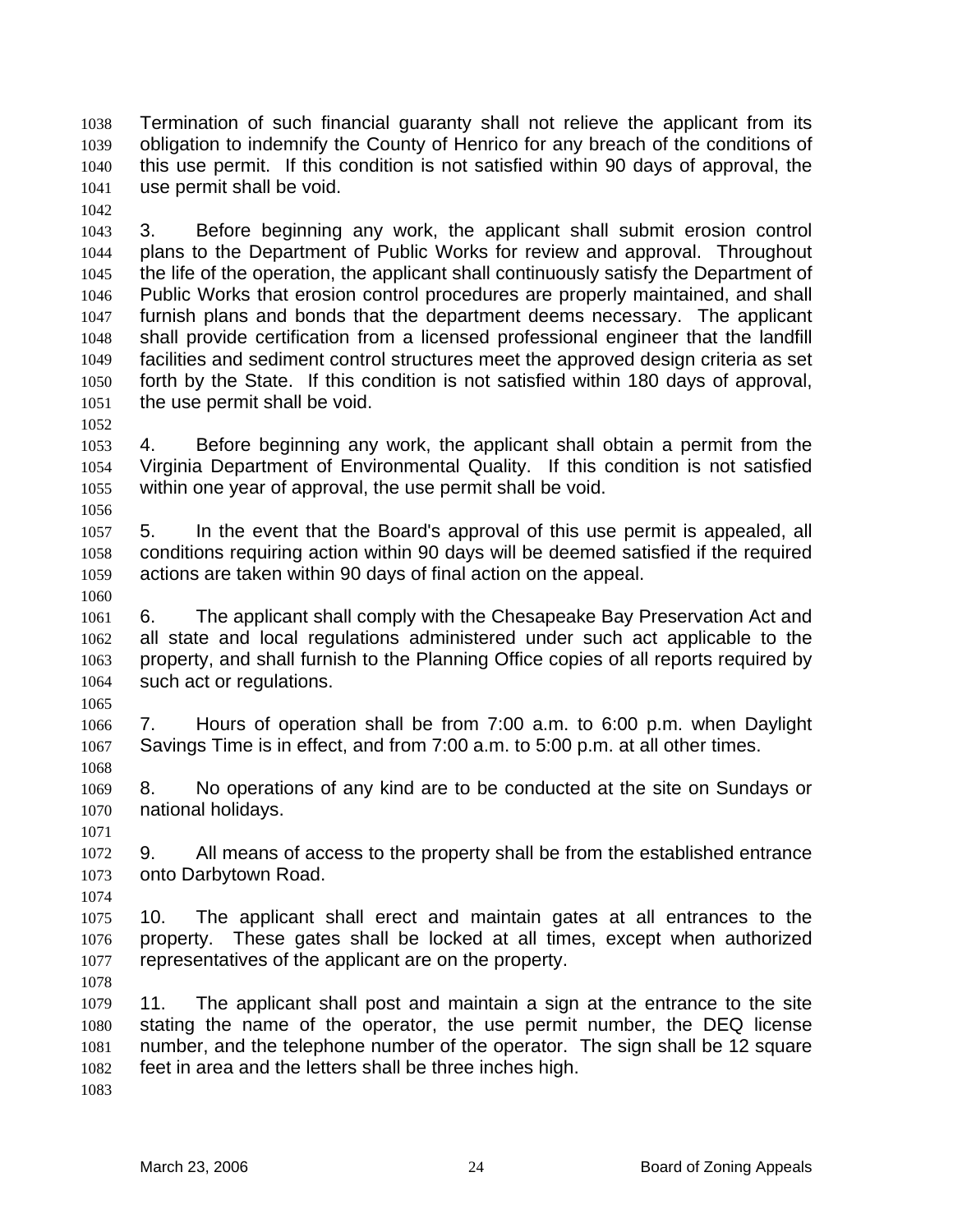12. The applicant shall post and maintain "No Trespassing" signs every 250 feet along the perimeter of the property. The letters shall be three inches high. The applicant shall furnish the Chief of Police a letter authorizing the Division of Police to enforce the "No Trespassing" regulations, and agreeing to send a representative to testify in court as required or requested by the Division of Police. 1084 1085 1086 1087 1088 1089

1091 1092 1093 13. Standard "Truck Entering Highway" signs shall be erected on Darbytown Road on each side of the entrances to the property. These signs will be placed by the County, at the applicant's expense.

1094

1090

1095 1096 1097 14. The applicant shall post and maintain a standard stop sign at the entrance to Darbytown Road.

1098 1099 1100 1101 15. The applicant shall provide a flagman to control traffic from the site onto the public road, with the flagman yielding the right of way to the public road traffic at all times. This flagman will be required whenever the Division of Police deems necessary.

1103 1104 1105 16. All roads used in connection with this use permit shall be effectively treated with calcium chloride or other wetting agents to eliminate any dust nuisance.

1106

1109

1102

1107 1108 17. The operation shall be so scheduled that trucks will travel at regular intervals and not in groups of three or more.

1110 1111 18. The applicant shall maintain the property, fences, and roads in a safe and secure condition indefinitely, or convert the property to some other safe use.

1112

1113 1114 1115 1116 1117 19. If, in the course of its preliminary investigation or operations, the applicant discovers evidence of cultural or historical resources, or an endangered species, or a significant habitat, it shall notify appropriate authorities and provide them with an opportunity to investigate the site. The applicant shall report the results of any such investigation to the Planning Office.

1118

1119 1120 1121 1122 1123 20. If water wells located on surrounding properties are adversely affected, and the landfill operations on this site are suspected as the cause, the effected property owners may present to the Board evidence that the landfill operation is a contributing factor. After a hearing by the Board, this use permit may be revoked or suspended, and the operator may be required to correct the problem.

1124

1125 1126 1127 1128 1129 21. [AMENDED] The landfill shall only accept material originating within a 150 mile radius of the City of Richmond, hauled by the applicant and other contract haulers licensed by the Commonwealth of Virginia. The material to be deposited on the site shall be limited to construction, demolition and land-clearing debris, such as stone, bricks, tile, sand, gravel, soil, asphalt, concrete and like materials,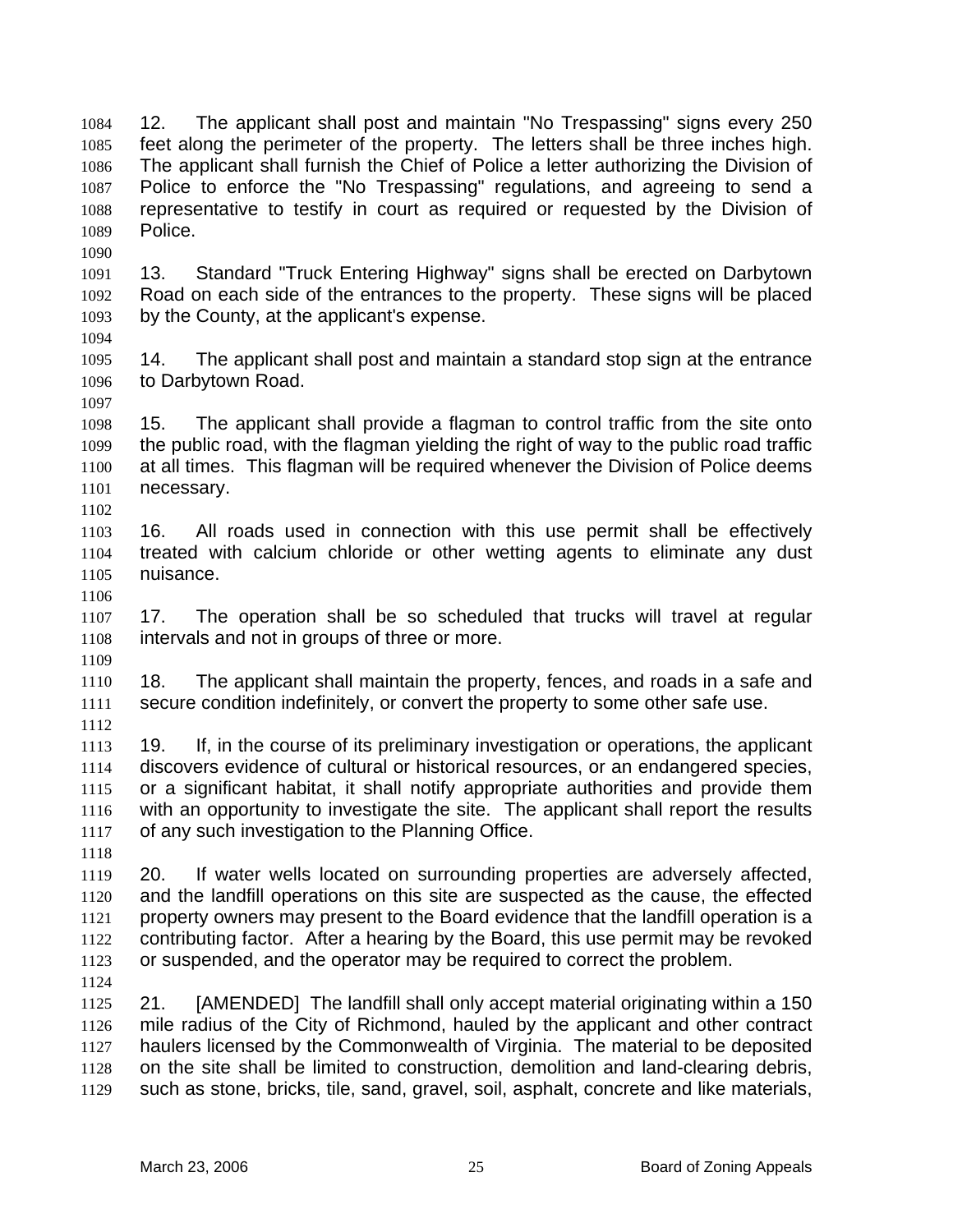and shall not include any hazardous materials as defined by the Virginia Hazardous Waste Management Regulations. 1130 1131 1132 1133 1134 1135 1136 1137 1138 1139 1140 1141 1142 1143 1144 1145 1146 1147 1148 1149 1150 1151 1152 1153 1154 1155 1156 1157 1158 1159 1160 1161 1162 1163 1164 1165 1166 1167 1168 1169 1170 1171 1172 1173 1174 1175 22. A superintendent, who shall be personally familiar with all the terms and conditions of Section 24-103 of Chapter 24 of the County Code, as well as the terms and conditions of this use permit, shall be present at the beginning and conclusion of operations each work day to see that all the conditions of the Code and this use permit are observed. 23. Each day the applicant shall monitor and clean up any trash, dust or mud along Darbytown Road within 2,000 feet of the entrance to the site. 24. A progress report shall be submitted to the Board on March 31 of each year. 25. Failure to comply with any of the foregoing conditions shall automatically void this permit. Affirmative: Dwyer, Kirkland, Nunnally, Wright 4 Negative: 0 Abstain: **Harris 1** Harris 1 Mr. Nunnally - Next case, Mr. Blankinship. **A-9-2006 Deferred. UP-9-2006 Amusement Promotions, Incorporated,** requests a temporary conditional use permit pursuant to Section 24-116(c)1 to host a carnival at 10101 Brook Road (Parcel 785-771-0111), zoned B-3C, Business District, Conditional (Fairfield). Mr. Nunnally - This there anyone else here interested in this case? If so, will you please stand and raise your right hand and be sworn in. Mr. Blankinship - Raise your right hand. Do you swear the testimony you're about to give is the truth, the whole truth, and nothing but the truth, so help you God? Mr. Nunnally - Please state your name for the record, sir, and tell us what you're requesting. Mr. Stephenson - John Stephenson. We have been here in the past and we have a wonderful relationship with the Simon's Mall at Virginia Center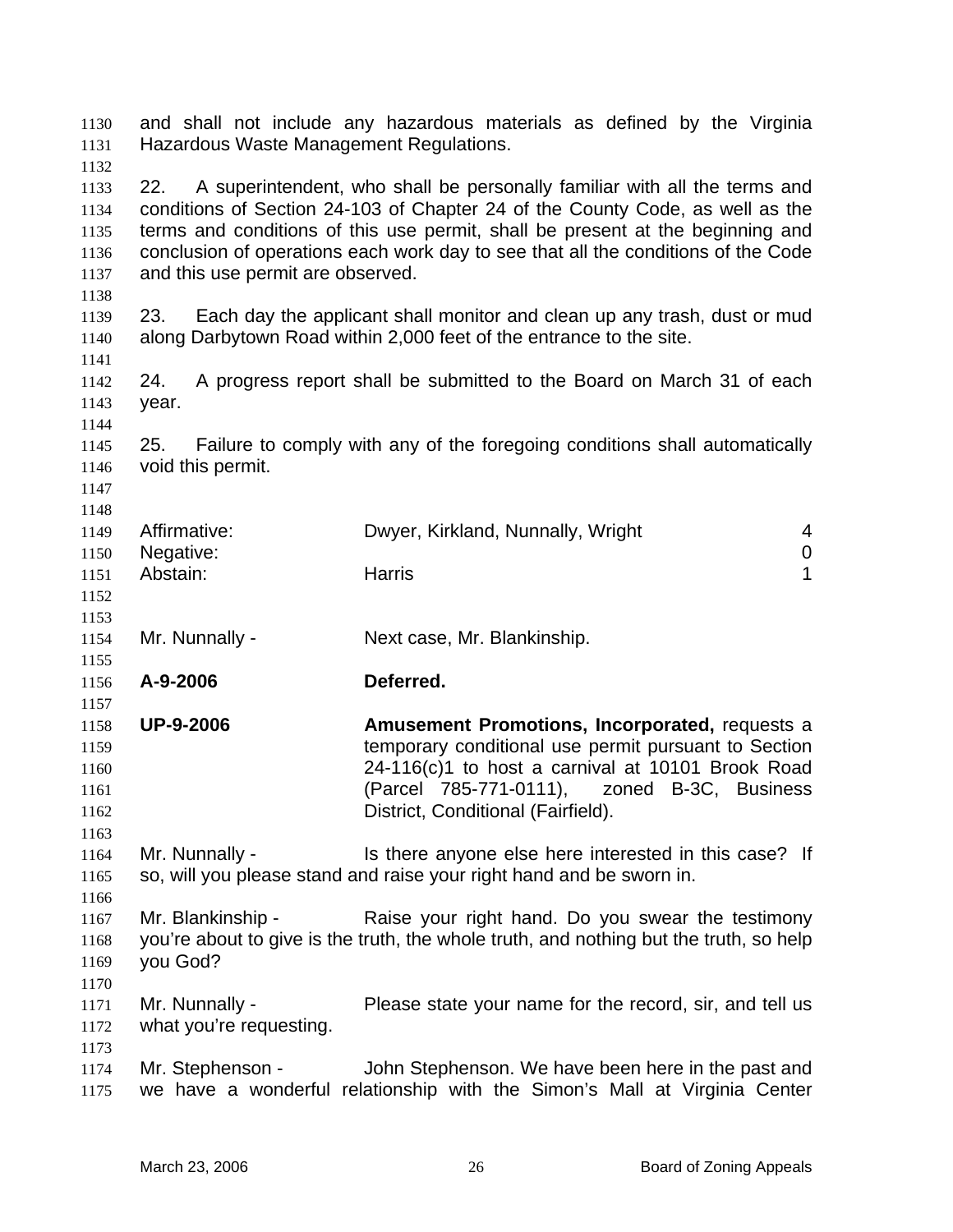Commons. We kind of already prematurely made arrangements at the trailer park to house our employees so they don't have to become unwelcome guests at Virginia Center Commons. What we would like to do is put on a carnival application to help promote Virginia Center Commons. We put that on and we coined it as a Family Fun Fair. We fence in the unit and we had an entrance in and out. We hire off-duty uniform police officers. We get a 30-yard trash dumpster that we have dumped as need be. We have port-a-potties that are brought in; I believe it's by Cox. They're out of Petersburg, Virginia and I use them at South Park Mall and they're wonderful. They come everyday and they clean the units and put them in a feasible site. The day afterward, they give the police time to use them and then they come and service them and take them on out. We put the location back in the same condition we received it. I've got a sweeper truck that they use at the mall and we pay them \$200 additional to sweep our entire area so it's put back in perfect condition. There again, I mention employees of the show stay in the trailer park and they go back and forth to the lot every day, which Lewistown Road is relatively close. It's nice that we do that. We have it fenced in all the way around and we have a security officer that we hire from the same security company that the mall has. We close it off and lock up the gate every night so there's no entrance in and out when there's nobody there to monitor and manage the facility. We have the insurance. 1176 1177 1178 1179 1180 1181 1182 1183 1184 1185 1186 1187 1188 1189 1190 1191 1192 1193 1194 1195 1196 1197 1198 1199 1200 1201 1202 1203 1204 1205 1206 1207 1208 1209 1210 1211 1212 1213 1214 1215 1216 1217 1218 1219 Mr. Kirkland - You say you have insurance. How much insurance do you have? Mr. Stephenson - A million dollar liability with it's 2 million 10 general aggregate. I misplaced the insurance spec page, but I believe, from what we did last time, we included Henrico County as additional insurance on the policy. Mr. Kirkland - I think that should be required in the condition. Mr. Stephenson - It is. I was looking for the exact page. Mr. Kirkland - It doesn't say that. It just says that you should have a million dollars insurance. Mr. Stephenson - We have additional insurance anyway. Mr. Kirkland - The County ought to be named in the additional insurance. Mr. Stephenson - That's something we already do. Whether it's requested or not, we like to make sure the County is covered and does not have any opportunity to face any liability. A million per occurrence. I think it is two million and it could be up to five million general aggregate.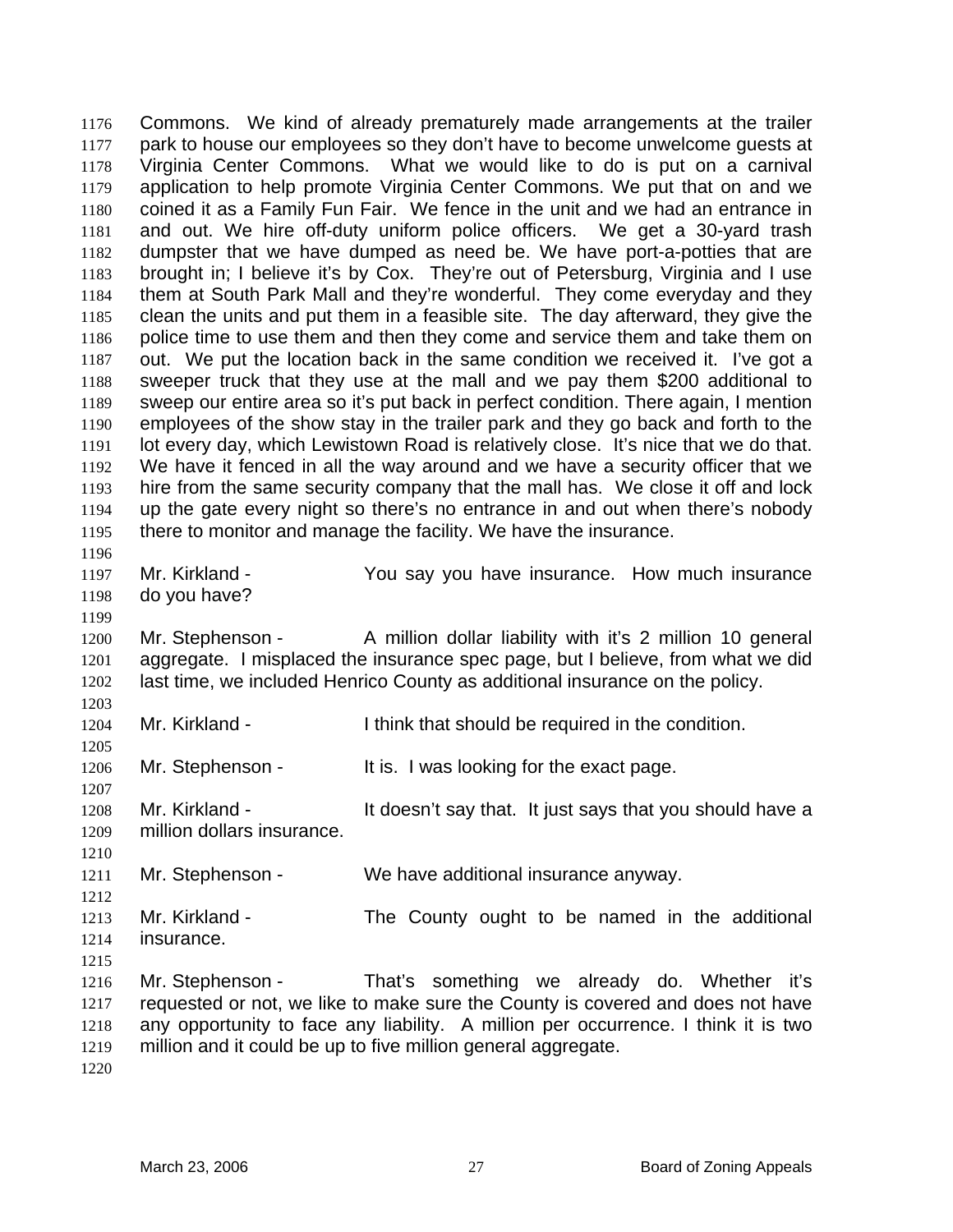Mr. Kirkland - I'm going to believe it's at least three million aggregate. 1221 1222

1224 1225 1226 1227 1228 1229 1230 1231 1232 1233 1234 1235 1236 1237 Mr. Stephenson - I believe it's somewhere in that neighborhood. I deal with various shows and they go from five million to ten million, so it just depends on the show that I bring in. I bring you quality amusements and we have a thirdparty inspector by the name of Ken Martin and he comes over and above whom you would send to check the mechanical devices. We hire him and pay him six to eight hundred dollars depending on how many rides and what needs to be done. Our insurance requires that we hire a third-party broker or ride inspector and he's certified with the Commonwealth of Virginia. He's wonderful. He lives in Richmond, Virginia. Wonderful man. I've known him for 25 years of my life. He does wonderful jobs. In my 25 years of booking, I've never had an episode where anything was done incorrect with his inspections. The worse we get is kids tripping in the parking lot and having to give them Band-Aids and so forth. We have off-duty uniform police officers that we pay the funds for and I believe it's at \$25 per hour; that's what we paid last time.

1239 1240 Mr. Nunnally - You wouldn't have any problem with us adding the one million in, three million aggregate on this.

1242 1243 1244 1245 1246 Mr. Stephenson - I'll make sure that it's covered, just to make sure that it's there. That's fine. Mr. Nunnally - Add in the County as additional insured.

1247 1248 Mr. Stephenson - Yes, sir.

- 1249 1250 Mr. Wright - Mr. Blankinship, are these the same conditions that we had last time?
- 1252 1253 Mr. Blankinship - Yes sir, they're based on that. I mean, we changed the dates.
- 1255 Mr. Wright - I mean the basic points.
- 1257 Mr. Blankinship - Yes sir, they cover all the same.
- 1259 1260 Mr. Wright - Did we have any complaints for the last time or year before that?
- 1262 1263 Mr. Blankinship - I'm not aware of any. We did not receive any comments from police asking for anything to be done differently.
- 1264

1261

1223

1238

1241

1251

1254

1256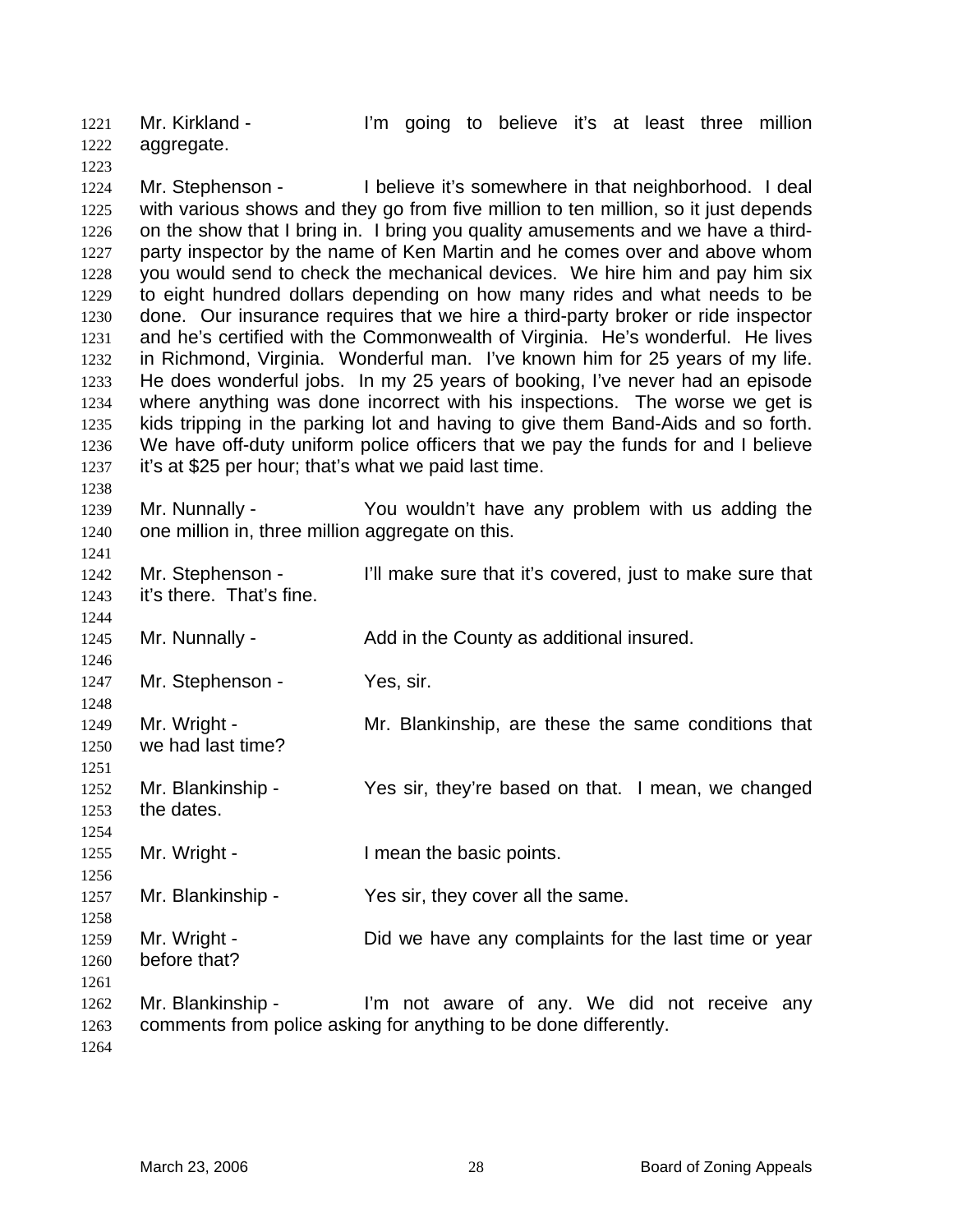Ms. Dwyer - You have two additional guards on Saturday. Do you think there's any need to have, based on your experience, any additional security guards on Friday night? 1265 1266 1267

1269 1270 1271 1272 1273 1274 Mr. Stephenson - Normally, the hundred dollars per hour for security, that's pretty sufficient to have four officers. We have the gate covered and we have it sealed all the way around. There's only one way in and one way out. But it's nice to have two officers inside and two at the front gate. That way it controls the crowd. They're not going to do anything devious or idiotic. The same as inside the mall. There are security officers inside the mall all over the place.

1276 1277 Mr. Kirkland - What I'm asking is you have the extra guards on Saturday night. Wouldn't it be wise to have them on Friday night, too?

1279 1280 1281 1282 1283 Mr. Stephenson - Well, Saturday's are normally the busiest day, from my record of here. Friday night, it really differs here. The first Friday, we might want to bring on a couple extra officers, but the second Friday was like a ghost town. It was amazing. I've never seen an area take to the carnival the first weekend and not really enjoy it the second weekend; it's totally amazing.

1285 1286 Ms. Dwyer - So consistently, you have a larger crowd on Saturdays, but not consistently on Fridays.

1288 1289 1290 1291 1292 Mr. Stephenson - The first Friday, possibly. So, what we have is some standby call-in. We can have a couple officers show up at 8:00 and they can report for two hours of duty, which is essentially all you need. By 10:30, 11:00, the people are starting to use their final tickets and they want to go home. The show people are kinda getting tired and they want to go home, too.

1293 1294

1295

1268

1275

1278

1284

1287

Ms. Harris - We did have Sunday hours last year?

1296 1297 1298 1299 1300 1301 1302 Mr. Stephenson - Yes ma'am. I wasn't here last year. I was here, I believe, 2003 and 2004. Another show came in and booked in here last year. My friend, Mark, told me that I was beaten to the punch and come back next year. That's kinda how it was. Apparently, the show didn't happen last year because they didn't go through the meeting here with you all, which I think they should have done. We're looking for your blessing to put on this event.

1303 1304 1305 Mr. Nunnally - Any other questions from the Board or staff? Is anyone here in opposition to this request? Hearing none, that completes the case. Thank you for coming.

1307 Mr. Stephenson - Thank you all very much.

1308 1309 **DECISION** 

1310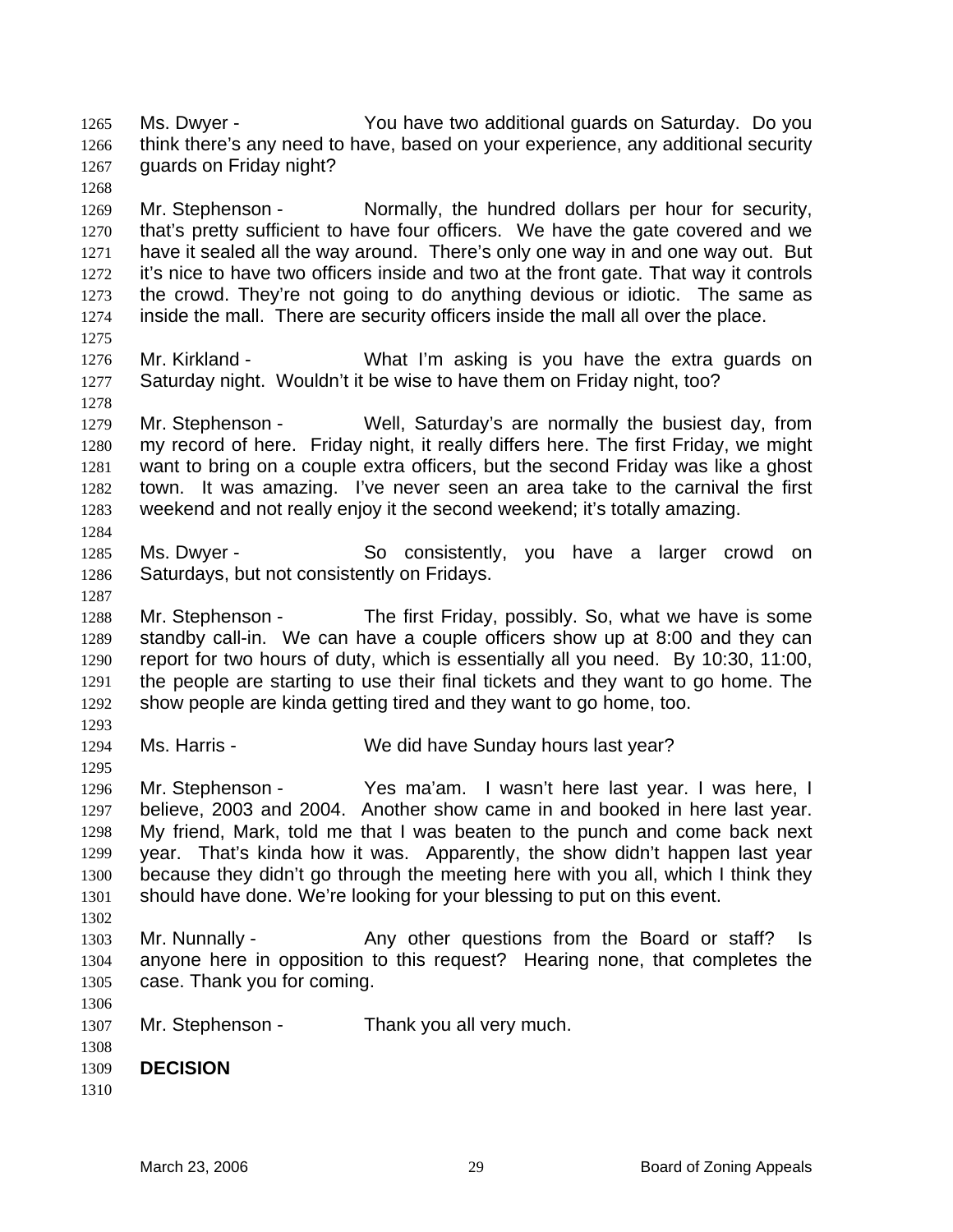1311 Mr. Nunnally - UP 9-2006 1312 1313 1314 1315 1316 1317 1318 1319 1320 1321 1322 1323 1324 1325 1326 1327 1328 1329 1330 1331 1332 1333 1334 1335 1336 1337 1338 1339 1340 1341 1342 1343 1344 1345 1346 1347 1348 1349 1350 1351 1352 1353 1354 1355 1356 Ms. Harris - The Music Herric Herric in the approved. Oh, the conditions. I do have the conditions. The insurance will be \$3 million for the aggregate and the County of Henrico will be the coinsured. Mr. Kirkland - That's good. Ms. Dwyer - We specify that the one million would be per occurrence? Ms. Harris - Cocurrence, yes. Mr. Kirkland - **I** second that motion. Mr. Nunnally - All right. Moved by Ms. Harris and seconded by Mr. Kirkland that it be approved. All in favor say aye. It's approved. After an advertised public hearing and on a motion by Ms. Harris, seconded by Mr. Kirkland, the Board **granted** application **UP-9-2006** temporary conditional use permit to host a carnival at 10101 Brook Road (Parcel 785-771-0111), zoned B-3C, Business District, Conditional (Fairfield). The Board granted the conditional use permit subject to the following conditions: 1. This approval is only for a carnival at the Virginia Center Commons shopping center from April 20, 2006 until April 30, 2006. 2. The applicant shall satisfy all requirements of the Henrico County Division of Police concerning the security of the site and the patrons of the event. In addition to mall security, the applicant shall employ two off-duty police officers on site during all performances. Two additional officers will be provided on Saturday night between the hours of 7:00 PM to 12:00 Midnight. 3. The applicant shall satisfy all the requirements of the Henrico County Department of Health and the Henrico County Department of Building Inspections. 4. Hours of operation shall be limited to 5:00 PM to 11:00 PM Monday through Thursday, 5:00 PM to 12:00 Midnight Fridays, and 12:00 Noon to 12:00 Midnight Saturdays and 2:00 PM to 11:00 PM on Sunday. 5. Adequate site distance must be provided entering onto public roads. 6. Prior to receiving a building permit or an amusement device permit, the applicant must submit and receive approval of a security plan from the Division of Police.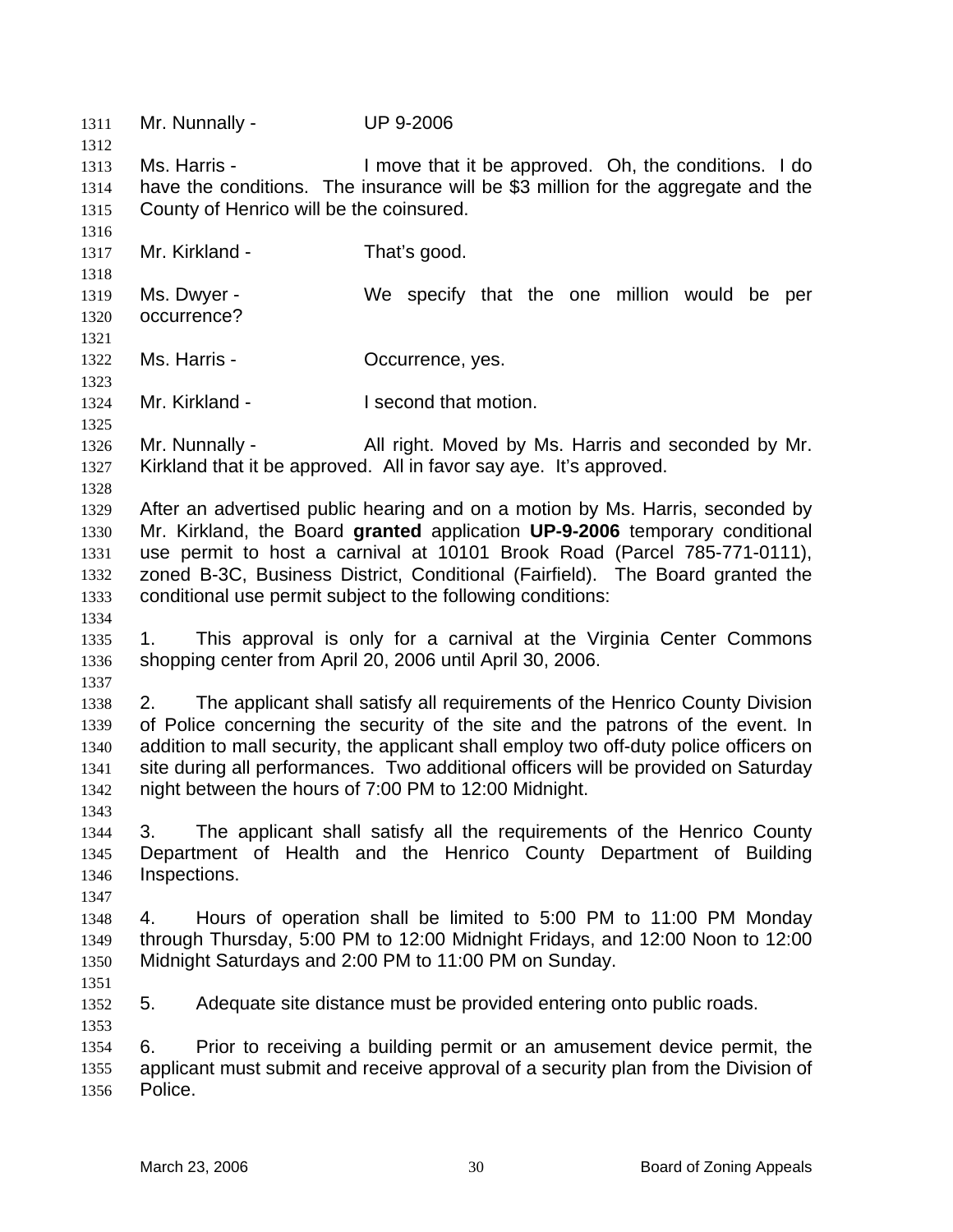| 1357         |                                                                                |                                                                                                         |  |
|--------------|--------------------------------------------------------------------------------|---------------------------------------------------------------------------------------------------------|--|
| 1358         | All tents and accessory structures shall be removed from the site by May<br>7. |                                                                                                         |  |
| 1359         | 1, 2006, at which time this permit shall expire.                               |                                                                                                         |  |
| 1360         |                                                                                |                                                                                                         |  |
| 1361         | 8.                                                                             | [AMENDED] The applicant shall provide proof of liability insurance of at                                |  |
| 1362         |                                                                                | least \$1,000,000 per claim, \$3,000,000 aggregate liability, naming the County of                      |  |
| 1363         | Henrico as an additional insured.                                              |                                                                                                         |  |
| 1364         |                                                                                |                                                                                                         |  |
| 1365         |                                                                                |                                                                                                         |  |
| 1366         | Affirmative:                                                                   | Dwyer, Harris, Kirkland, Nunnally, Wright<br>5                                                          |  |
| 1367         | Negative:                                                                      | 0                                                                                                       |  |
| 1368         | Absent:                                                                        | $\overline{0}$                                                                                          |  |
| 1369         |                                                                                |                                                                                                         |  |
| 1370         |                                                                                |                                                                                                         |  |
| 1371         | Mr. Nunnally -                                                                 | Next case, Mr. Blankinship.                                                                             |  |
| 1372         |                                                                                |                                                                                                         |  |
| 1373         | <b>UP-10-2006</b>                                                              | Ariel Skelley requests a conditional use permit<br>pursuant to Section 25-95(i)(4), to build a swimming |  |
| 1374         |                                                                                | pool and gazebo in the front yard at 13 Highland                                                        |  |
| 1375<br>1376 |                                                                                | Road (Westham) (Parcel 759-731-8984), zoned R-1,                                                        |  |
| 1377         |                                                                                | One-Family Residence District (Tuckahoe).                                                               |  |
| 1378         |                                                                                |                                                                                                         |  |
| 1379         | Ms. Skelley -                                                                  | Good morning, Mr. Chairman and Board members. I                                                         |  |
| 1380         | was in front of you                                                            |                                                                                                         |  |
| 1381         |                                                                                |                                                                                                         |  |
| 1382         | Mr. Nunnally -                                                                 | We've got to get her sworn. Have you been sworn?                                                        |  |
| 1383         |                                                                                |                                                                                                         |  |
| 1384         | Ms. Skelley -                                                                  | Have I been sworn? No.                                                                                  |  |
| 1385         |                                                                                |                                                                                                         |  |
| 1386         | Mr. Nunnally -                                                                 | Is anybody else interested in this case? All right.                                                     |  |
| 1387         |                                                                                | Please raise your right hand and be sworn in, please.                                                   |  |
| 1388         |                                                                                |                                                                                                         |  |
| 1389         | Mr. Blankinship -                                                              | Do you swear the testimony you're about to give is                                                      |  |
| 1390         |                                                                                | the truth, the whole truth, and nothing but the truth, so help you God?                                 |  |
| 1391         |                                                                                |                                                                                                         |  |
| 1392         | Ms. Skelley -                                                                  | I do.                                                                                                   |  |
| 1393         |                                                                                |                                                                                                         |  |
| 1394         | Mr. Nunnally -                                                                 | Please state your name for the record and tell us what                                                  |  |
| 1395         | you're requesting.                                                             |                                                                                                         |  |
| 1396         |                                                                                |                                                                                                         |  |
| 1397         | Ms. Skelley -                                                                  | My name is Ariel Skelley and my home is on 13                                                           |  |
| 1398         |                                                                                | Highland Road in Henrico. I was in front of you on June 23 <sup>rd</sup> , 2005, requesting to          |  |
| 1399         |                                                                                | put a swimming pool in my backyard and I was denied this because your Board                             |  |
| 1400         |                                                                                | didn't have the jurisdiction at that time to review my swimming pool plans. I'm                         |  |
| 1401         |                                                                                | really tickled to be back here and that you now are able to review this pursuant to                     |  |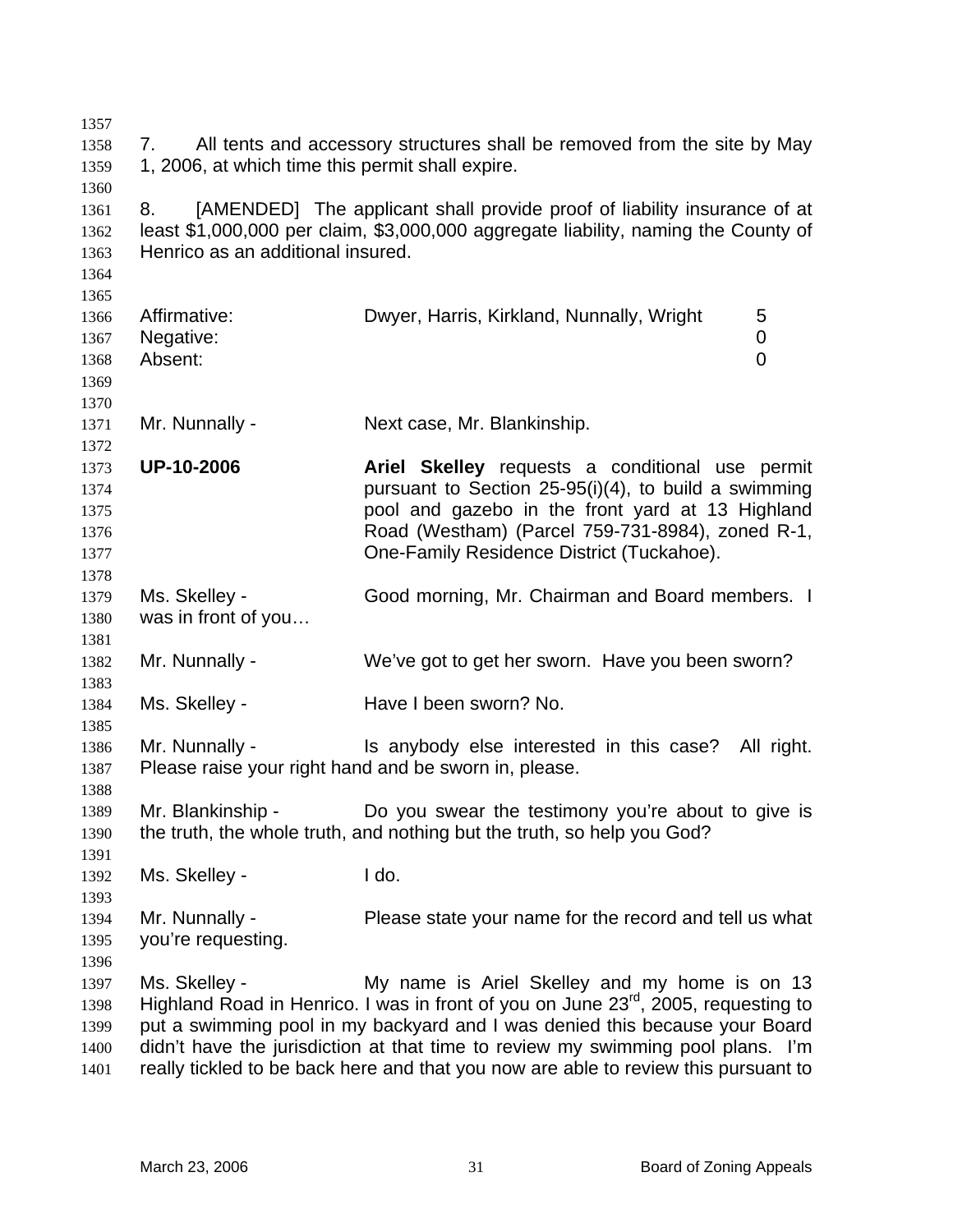an amendment in the Virginia Code. Do you need me to give you the number of that Virginia Code, the amendment? 1402 1403

1404

1406

1405 Mr. Blankinship - No.

1407 1408 1409 1410 1411 1412 1413 1414 1415 1416 1417 1418 1419 1420 1421 1422 1423 1424 1425 1426 1427 1428 1429 1430 1431 Ms. Skelley - Ckay. Just to review where I was last year at this time. This is what was presented to you. This is an architectural rendering of the pool that I wanted to put in. It's a decorative pool. It's a house that's been highly designed. It's a house that is a restoration from the 1970's that has been renovated by architect Chris Fult. He always had this water in the back and I was really sad when we were not able to do it. I left you on June  $23<sup>rd</sup>$ , licking my wounds, and deciding that Plan B would be to put water back there, but water that would be acceptable to you. So, instead, I put a fishpond in. Low and behold a couple months ago, a lawyer girlfriend called, screaming, saying that this amendment was possibly going to happen. Now, I have put some black lines around my drawing and I can bring this up to your attention, if you'd like. Existing right now is this smaller container, which is a fishpond. It was 80% built. We're on garden tour, so I'm sweating bullets here. This was put in for this year's garden tour for April  $25<sup>th</sup>$  of this year. Everything is on hold now, hoping that we can, instead, do the pool in one month. Can I get a permit this afternoon possibly? So, that's it. The only other thing to review is I do have neighbors here with me. I have all of my contiguous neighbors. They're either here in person or I have letters from them. They are all in support of this. I'm afraid there are some other neighbors who do have some discussion that they'll bring to your attention. The only other thing that we need to discuss is a small gate. If you notice up towards the middle, slightly to the right-hand side on the perimeter of my property, I plan on putting a highly-decorative gate there. However, this gate will not be used; it will just be decorative in purpose. A perimeter of my property will be fenced with fencing that will be in code. I have an illustration of it here. It's a type of fencing that's code fencing.

1433 1434 Ms. Dwyer - Ms. Skelly, can you put that on the table so that everyone can see.

- 1436 1437 1438 Ms. Skelly - I do have another person here, an expert. I have the contractor for the actual pool. If you have any questions about drainage or actual construction of this pool, I would refer to him. That's pretty much it.
- 1440 1441 1442 Ms. Harris - Do you have copies of the neighbors who are agreeing with you that this should be done? Do you have copies of their letters or their consent?

1443

1432

1435

1439

1444 1445 1446 1447 Ms. Skelley - Yes, I have copies of the letters with me. There are three contiguous neighbors. Two of them I have letters, but two of them are here. One of them both sent a letter and is here in person. Would you like for me to give you those letters now?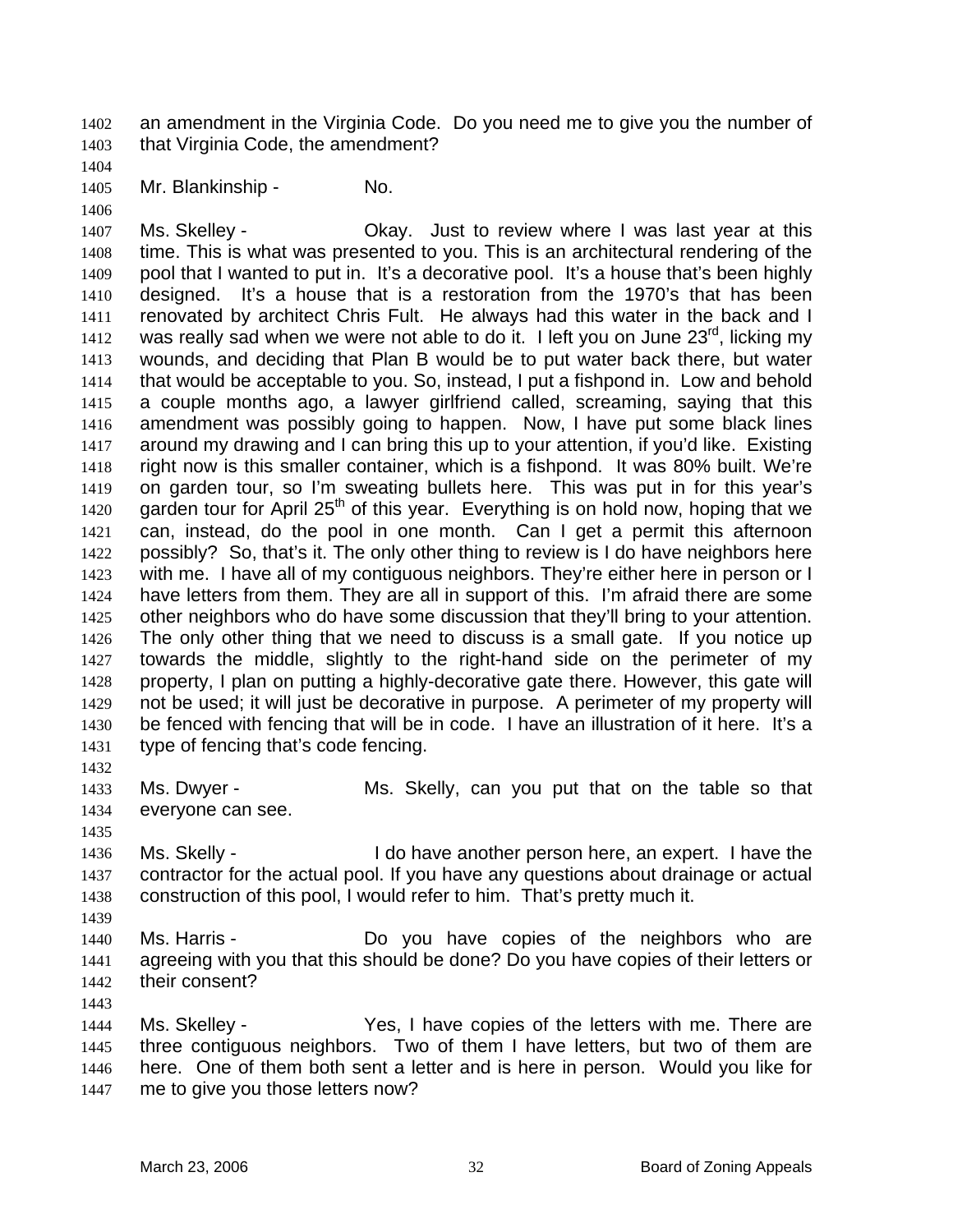1448 1449 1450 1451 1452 1453 1454 1455 1456 1457 1458 1459 1460 1461 1462 1463 1464 1465 1466 1467 1468 1469 1470 1471 1472 1473 1474 1475 1476 1477 1478 1479 1480 1481 1482 1483 1484 1485 1486 1487 1488 1489 1490 1491 1492 1493 Mr. Nunnally - No, why don't you let them come up and speak, please. Ms. Skelley - One neighbor is not here. She actually sent the most effervescent letter. Ms. Dwyer - I was going to suggest that we take for our record the letter from the person who is not here so that we would have that in our file. The application is actually for a gazebo and a pool. My understanding is that the decorative gate that you just showed us will really be in line with the fencing and the stonewall that it will not appear to be a building, it will just appear to be a continuation of the fence line. Ms. Skelley - Exactly. It's a double gate. I own two of these. They will go parallel to each other. It will be a 5 by 7 structure and it will have a small pitched roof on it, very much like an Asian gate. It's really just decorative in nature. Ms. Dwyer - In effect, to a person on the outside of your property, a neighboring home or from the street, it would just appear to be a continuous fence line that will either be sort of the aluminum or metal fence here with landscaping on both sides, if I understand it from the staff report. Ms. Skelley - Correct. Ms. Dwyer - This gate and then a continuation of the stone wall. My point is there will not appear to be an odd building jutting out in front of the fence line. Ms. Skelley - The Right. It'll appear to be in line with the stone fence. Ms. Dwyer - The And the building will be behind. Ms. Skelley - The Yes. Ms. Dwyer - Will the pool be visible from any point outside of your property? Ms. Skelley - No. There's a lot of vegetation that exists right now. We've put in more landscaping. And then on the one side, there's currently a stone wall there. Ms. Dwyer - Could you describe the landscaping around the perimeter of this side of your home?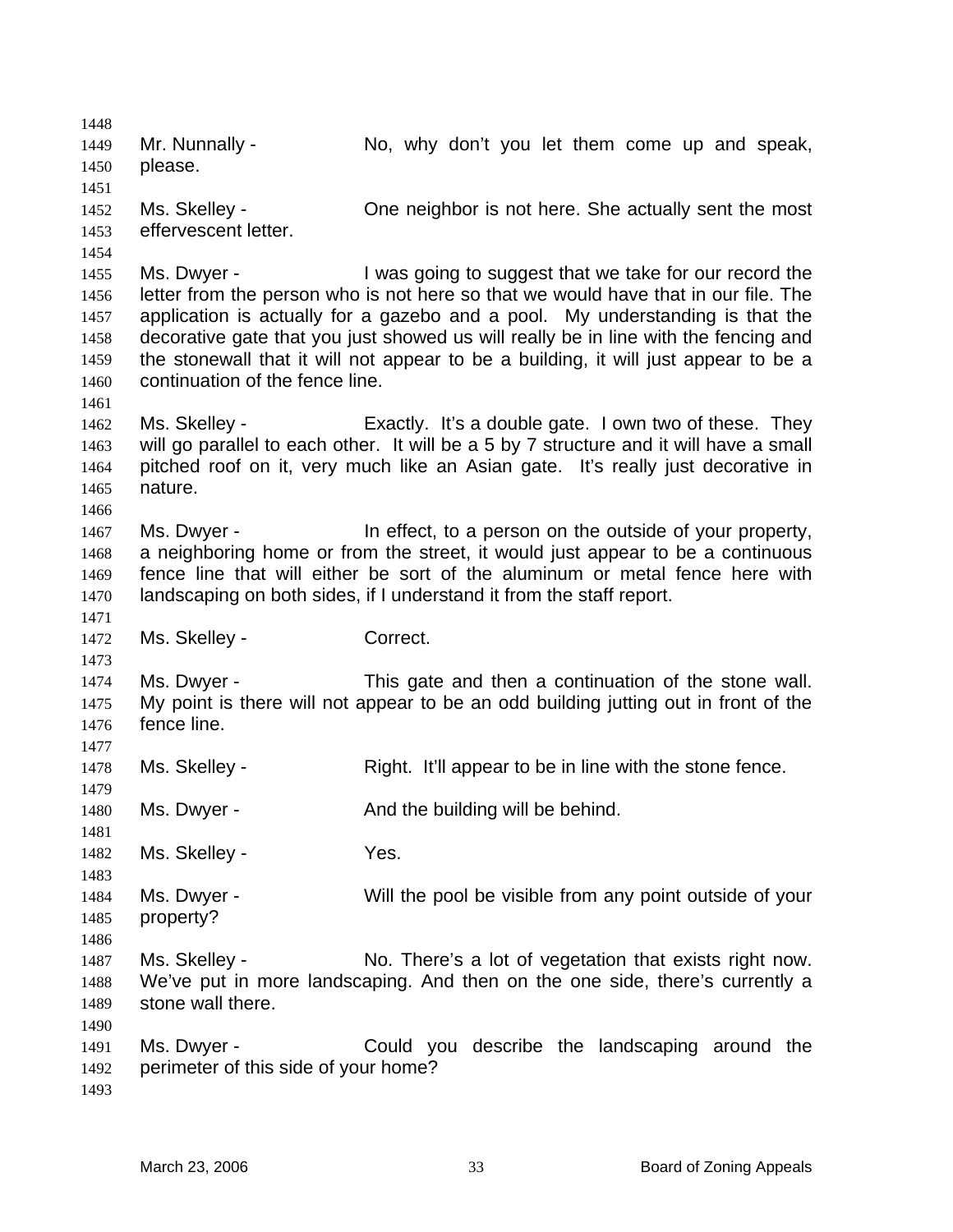Ms. Skelley - Thave another. It's actually the same illustration, but it just doesn't have the lines of the pool drawn in. As you can see, we have a lot of vegetation; it's old growth, 30-year-old holly. If you really made your mind up to it, you can see it here. It's just about impossible to see through it. 1494 1495 1496 1497 1498

Ms. Dwyer - That's along East Highland, is that correct?

1502 1503 1504 1505 1506 1507 1508 1509 Ms. Dwyer - The Stone wall is along Highland. Ms. Skelley - Yes. Ms. Dwyer - Then on the outside of the stone wall, do you also have landscaping?

1510 1511 Ms. Skelley - The Not up against the wall, but there is a pine growth between the wall and the street.

1513 Ms. Dwyer - Thank you.

Ms. Skelley - Yes ma'am.

1499 1500 1501

1512

1514

1517

1515 1516 Mr. Nunnally - Anyone else want to speak in favor? State your name, sir.

1518 1519 1520 1521 1522 1523 1524 1525 1526 1527 1528 1529 1530 1531 1532 1533 1534 Mr. Clarke - Good morning. My name is H. E. Clarke. My wife and I have lived at 11 Highland Road, which is next door, for 40 years. When we moved there, there was a big brick home on this Lot 13. It was purchased by Edward Gunst, which is a man I'm sure you'd be familiar with. It was torn down and the current house was built. The current house was placed on the lot sideways. In other words, the front of Ms. Skelley's house faces the side of my house. Now her house, of course, is on a corner. The back of her house is towards what was for many years, Crescent Lane, which several years ago was changed to East Highland Road. As you can see and as Ms. Skelley has stated, there are hollies back there about 30 feet tall. You can't see through them. You can't see the house, much less where a pool would be. Along Highland Road, there's a decorative fence. I understand that there are rules and regulations that you have to have, but it's very difficult to have them so that they will cover every instance. Common sense tells me that there's no reason why she shouldn't have that swimming pool as she desires because it would be totally hidden from the public.

| 1535         | Ms. Dwyer -    | Your address is 11 Highland?        |
|--------------|----------------|-------------------------------------|
| 1536<br>1537 | Mr. Clarke -   | Next door.                          |
| 1538<br>1539 | Mr. Nunnally - | Any other questions for Mr. Clarke? |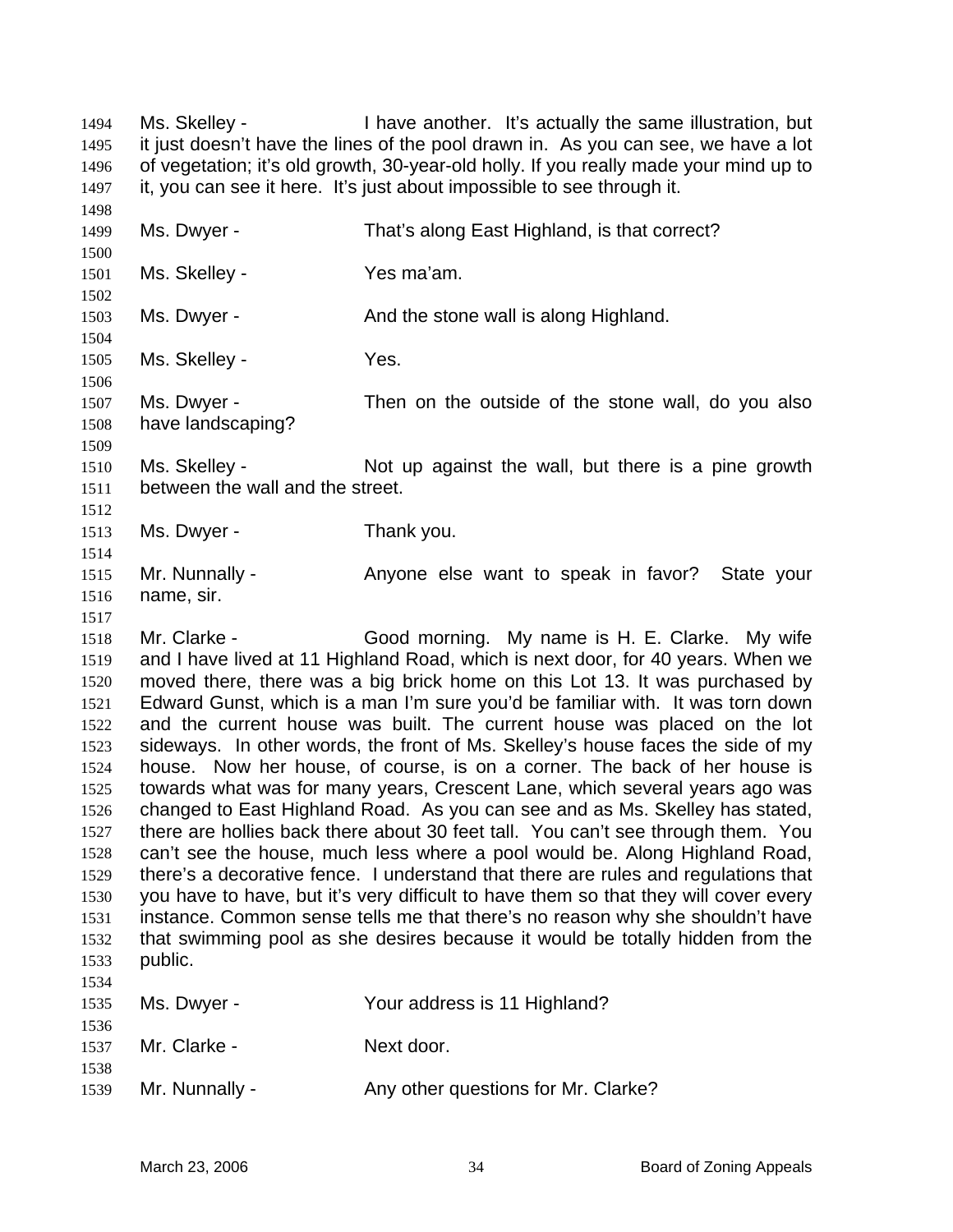1540 1541 1542 1543 1544 1545 1546 1547 1548 1549 1550 1551 1552 1553 1554 1555 1556 1557 1558 1559 1560 1561 1562 1563 1564 1565 1566 1567 1568 1569 1570 1571 1572 1573 1574 1575 1576 1577 1578 1579 1580 1581 1582 1583 1584 1585 Mr. Clarke - Thank you. Mr. Nunnally - Thank you, sir. Anyone else? Ms. Cardozo - Hi, I'm Whitney Cardozo and I live at 12 Highland Road, which is the house you can see peeking through directly across the street. I was up in my attic the other day and I could not see what is behind that wall. So, there is no visual other than the landscaping and the top of Ms. Skelley's house. We don't see any reason for not letting her have her pool. Mr. Nunnally - Any questions? Ms. Cardozo - Thank you. Mr. Nunnally - Thank you, ma'am. Anyone else in favor? All right, sir. Mr. Baldwin - Good morning. My name is David Baldwin and I represent D and S Pools, a Virginia contractor for swimming pools. I have been in contact with Ms. Skelley regarding the prospective building of the swimming pool in this location. We spent quite a bit of time reviewing the yard and also responding to the concerns that the neighbors have about the drainage and also about the appearance. I concur with the rest of the comments in agreement that this location would not pose a problem to the neighborhood. The reason I feel so, of course, we have a picture here that explains several reasons. There's a considerable amount of vegetation already on East Highland that gives very good blockage. As we travel back, of course, would be to the left of the picture going down the hill on East Highland. On that side, the neighbors live further down in the bottom. This house that Ms. Skelley's lives in is on a hill. Those neighbors can't see it coming up the hill; they can't see it turning off Highland into East Highland. It's very well blocked by a seven-foot wall, then you've got the trees in the way. Then on the short side towards the lower side, there's a three-foot wall that blocks you from seeing as you approach from the downhill side. So, the view is blocked very nicely. In fact, the proposed pool, as I measured it yesterday, the closest corner to East Highland would be 83 feet. It's approaching a hundred feet away from the road, plus the tall trees. She's trying real hard to make the neighbors happy. We don't want to cause any problems. We want to comply with whatever's necessary to put this pool in the smartest location. Also, with regards to drainage, there's one concern. I'd like to bring a photo that hasn't been brought to light. This is probably going to be resembling the negative ones you're bound to see. This photo is looking back at Ms. Skelley's house and this is from the downhill side. You see the three-foot sitting wall and to the left we see the large grove of trees there that's opposite the house. There's a short drainage pipe here and this is very close to the property line for Ms. Skelley. We see the short pines that she mentioned. There seems to be some big concern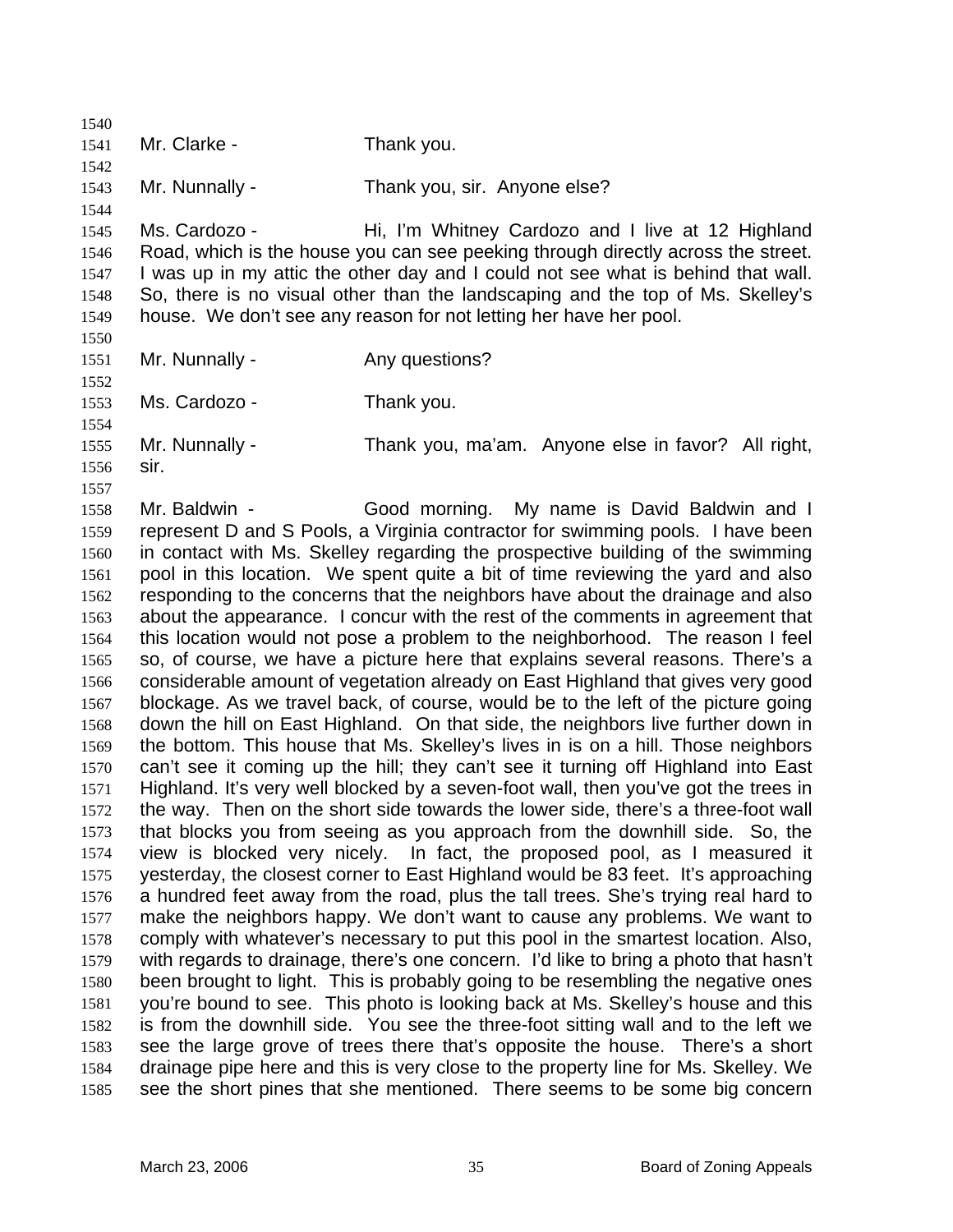about this four-inch tile drain, which is simply a drain like you would use from a gutter. The landscaping contractor, on what would be the right side of this picture, on this side of the wall away from the pool the landscaping contractor along this side simply dropped gravel and a pipe to drain some of the water right at the edge of that property to prevent it from going over to the next home below. So, Ms. Skelley has drawn it away to protect the neighbor on that side and the water simply is diverted into the already existing flow of drain that would run off the property anyway. The property is fairly flat. 1586 1587 1588 1589 1590 1591 1592 1593

1594

1597

1595 1596 Ms. Dwyer - I just want to make sure I understand where this is. Is this the property line that's adjacent to the neighbor on East Highland?

1598 1599 1600 1601 1602 1603 1604 1605 1606 1607 1608 1609 1610 1611 1612 1613 1614 1615 1616 1617 1618 1619 Mr. Baldwin - Yes, yes. This neighbor is at a sharp drop-off below here and she wants to make sure that no water goes straight to that neighbor's driveway. The driveway is asphalt. She doesn't want any ice on the road from the rain. She's already showing interest in taking care of the other neighbors by diverting her water to the normal flow that would be natural to the location. This may be brought up. You can see why we say you can't see the pool because all you see is a sitting wall and the large trees. Then there's going to be a fence, too. We're very willing to try to cooperate with any arrangements regarding that. I want to mention that some may feel that a swimming pool is a cause for concern for water, but a pool is a watershed, much as when you develop property and you put in ponds, you are containing water. By putting in this pool, we're going to have 660 square feet of area that on an inch of rain is going to contain 400 gallons that otherwise would run off the property. So, every effort is being made to contain water. Any water that may be disposed through the cleaning of the filter system can be disposed into the sewer system, as written in the arrangements for the instructions for a building permit or, if necessary, into a cistern in the ground, which would allow the normal seepage in the ground. So, every effort is being made to contain water in the area. Then inside of the area around the pool is going to be turf; it's not going to be pavement for water to have to run off. It's going to be turf grass that the water can soak into and it's a fairly level lot. There's a lot of vegetation to help keep the water and erosion from being a problem.

1620

1627

1621 1622 1623 1624 Ms. Dwyer - Cur staff report notes that Public Works is aware of the drainage in the area and that the applicant is correctly discharging drainage from her property.

1625 1626 Mr. Baldwin - The statements Ms. Skelley has given me, Public Works has visited the site and they see no violation at this time.

1628 1629 1630 1631 Mr. Nunnally - **Any other questions from the Board or staff?** Ms. Dwyer - Not at this time.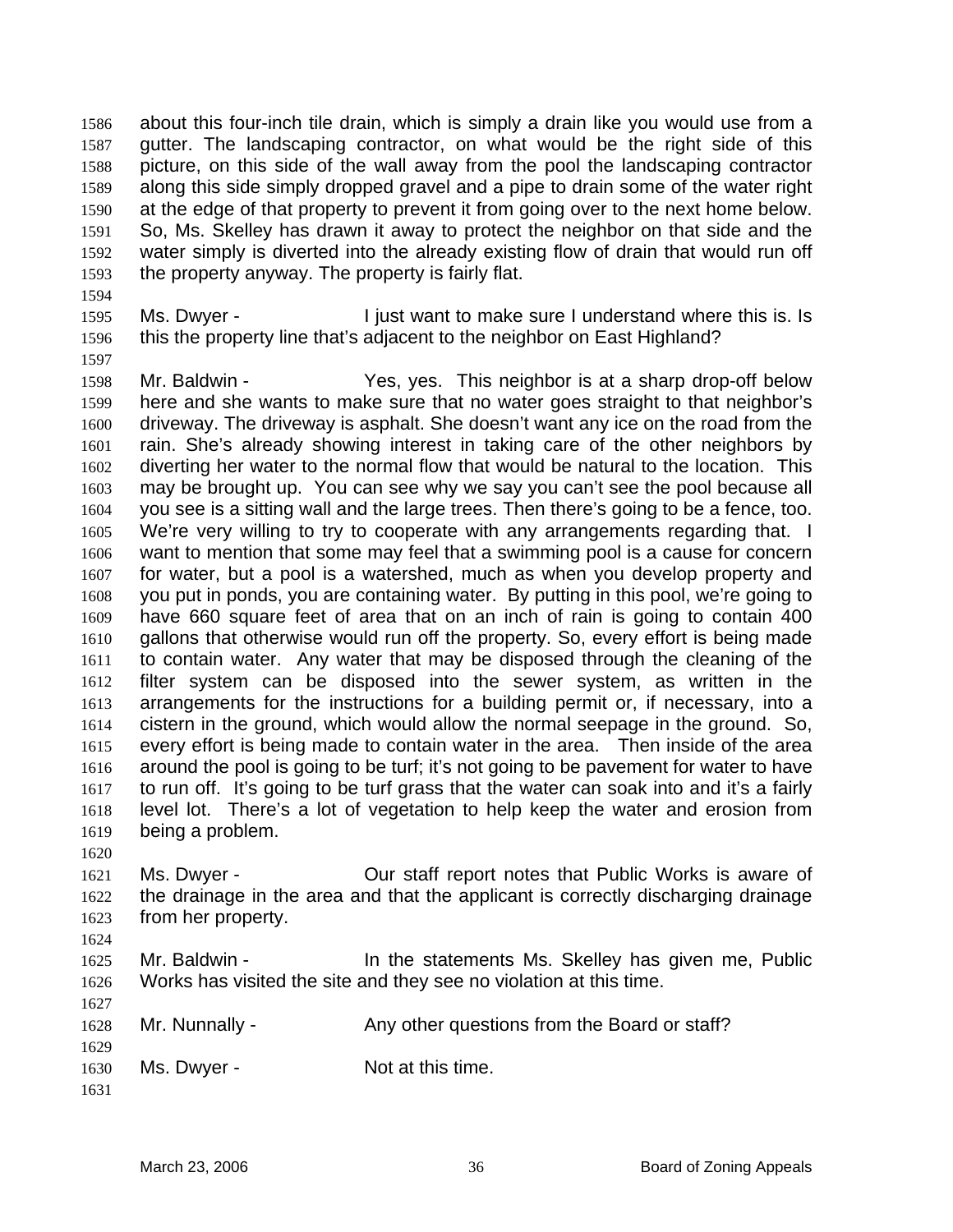down, please? 1632 1633

1634

Mr. Nunnally - All right. If we have some opposition, will you come

1635 1636 1637 1638 1639 1640 1641 1642 1643 1644 1645 1646 1647 1648 1649 1650 1651 1652 1653 Mr. Crenshaw - Lee Crenshaw. I am the neighbor at 15 East Highland Road, which is down here next to Ms. Skelley. Our only concern here is not that she has a pool that I can see; it's just the proper drainage and the unsightliness of this particular drain that we're speaking and this water runoff. It's not that she's done anything wrong. We just asked her to address these issues so that it does not harm our other neighbor's property downhill and look unsightly, a diminution of potential value. I have some pictures that will show that there's a constant water flow that comes from this particular pipe down in front of my driveway. It's caused me not to be able to get out when the weather was cold the other day and it was frozen over. And it just looks very unsightly. One of my other neighbors, it pools in front of his driveway down here. I know she's trying to help one, but by helping one, it's caused other. We have only suggested that there may be potentially a French drain here or turned and drained into the natural drainage system up on Highland Road. So, these are our concerns that there are massive amounts of water here. I know that Steve Clarke has come out there and done that. I want her to have her pool. It's not a problem; we just want to have a solution that's not kind of this pipe sitting out here as you come down my street.

1654 1655 1656 1657 1658 Mr. Wright - Mr. Crenshaw, what you're saying is the problem already exists before the pool is in, right? This is a drainage problem that was there before the pool. It doesn't appear to me from the testimony that the pool is going to make any difference to that; that problem is going to be there anyhow. I think it is something that needs to be attended to.

1660 1661 Mr. Crenshaw - That's all we're asking is that. There is not a question of whether she should or shouldn't have the pool; I'm just asking for a solution.

1663 Mr. Wright - The It looks like to me that the problem was there anyhow.

1664 1665 1666 1667 Mr. Crenshaw - Well, no, because you can clearly see from these pictures that this water is now coming down our road because it's been diverted from this particular pipe.

1669 1670 Mr. Wright - The Yeah, but the pool is not in yet. That's what I'm saying, it's there before the pool.

1671

1668

1659

1662

1672 1673 1674 Mr. Crenshaw - The pool is not a problem, but this particular piping and natural drainage is the issue.

1675 Mr. Wright - Could I see those pictures?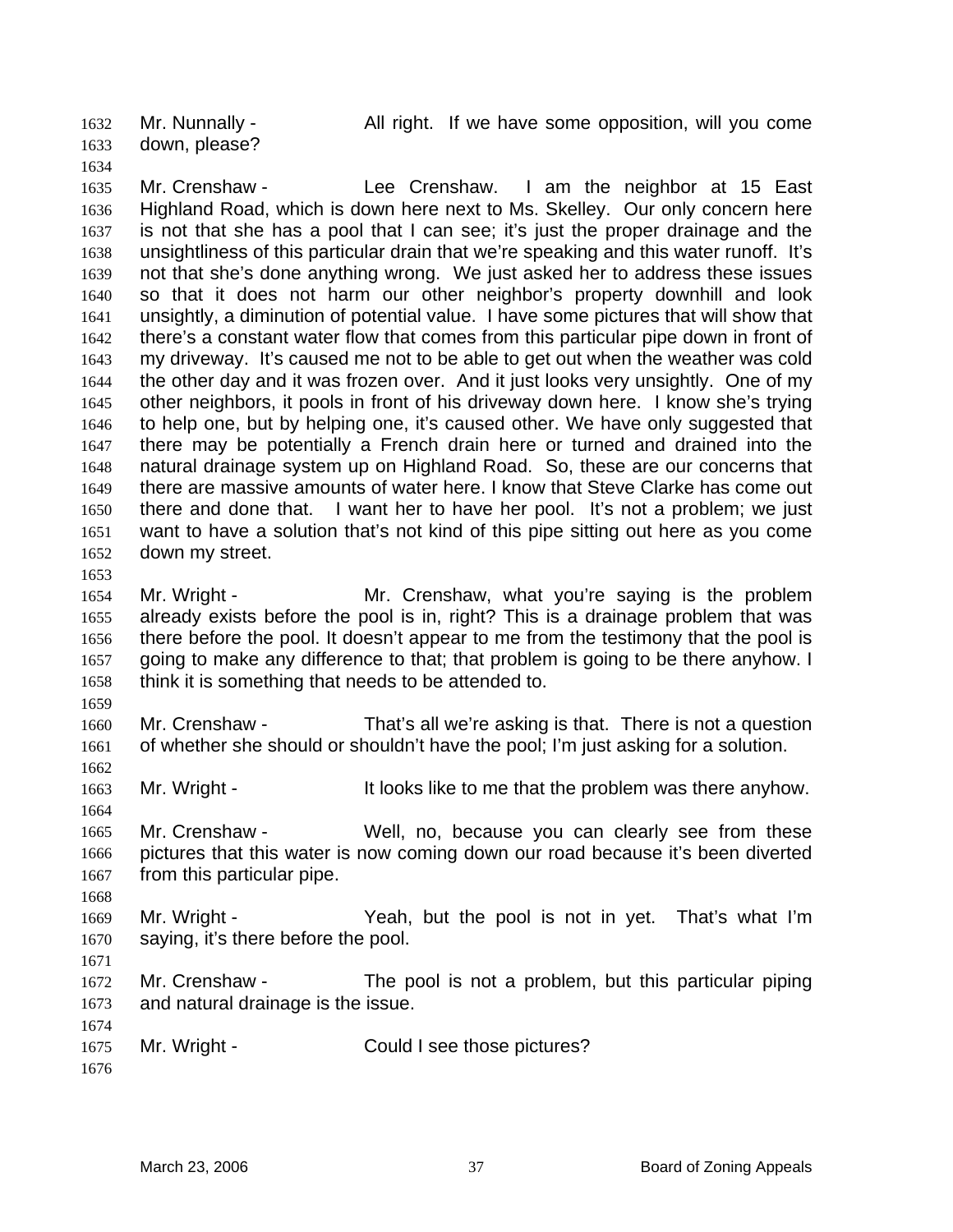Mr. Crenshaw - **[Speaking off mike part of the time.**] These were taken, so you know [unintelligible] rain. There's clearly water coming out of those pipes, runoff from the natural sprinkler system or the runoff from the house. My driveway is down there by those mailboxes. You can see this pool of water at one neighbor, running across his driveway and then down my driveway. Here's another one. [Unintelligible] a little wider. 1677 1678 1679 1680 1681 1682 1683 1684 1685 1686 1687 1688 1689 1690 1691 1692 1693 1694 1695 1696 1697 1698 1699 1700 1701 1702 1703 1704 1705 1706 1707 1708 1709 1710 1711 1712 1713 1714 1715 1716 1717 1718 1719 1720 1721 1722 Ms. Dwyer - The Your house is downhill from this? Mr. Crenshaw - **[Off mike part of the time.]** Now it's being diverted. Clearly, [unintelligible] happen before this particular pipe was here. Our concern is that the pool runoff [unintelligible]. I'm sorry. Our concern is basically this particular pipe and the County's address of this to the natural runoff here. Ms. Dwyer - Have you spoken to any of the drainage engineers with the County? Our staff report states that Public Works "is aware of the situation and working with neighbors to find ways of reducing the impact of drainage within the right-of-way." Mr. Crenshaw - Correct. Ms. Dwyer - So, what has been done? Mr. Crenshaw - Supposedly, they had some plans and they talked to Ms. Skelley about either a simple process of a French drain where this pipe would come from the ground and go into a hole with some gravel and just be natural runoff like she said and then the other pool, according to her, to your staff, that the drains from the pool or any other runoff would go into what's on Highland. We're just concerned here that one, our road will continue to get runoff down here like that and it will damage the road in the future, and that hopefully the County will look at this. It's really not opposition. We've talked with her and I'm happy with her pool. I love what she's done in that sense. We're just concerned about this particular pipe, unsightly as we come down the street here. Ms. Dwyer - This it going to stay in this state, do you know? Is Ms. Skelley's plan to keep what we see in the picture as-is, or will there be some improvements to it? Mr. Crenshaw - I would assume there would be improvements to it, but still the pipe's there and the water standing after we've had rain last week. Every time she uses her watering system or runoff from that house, it flows from this pipe and down just like that everyday that that happens. Ms. Dwyer - That was before the pool. Mr. Crenshaw - That's before the pool.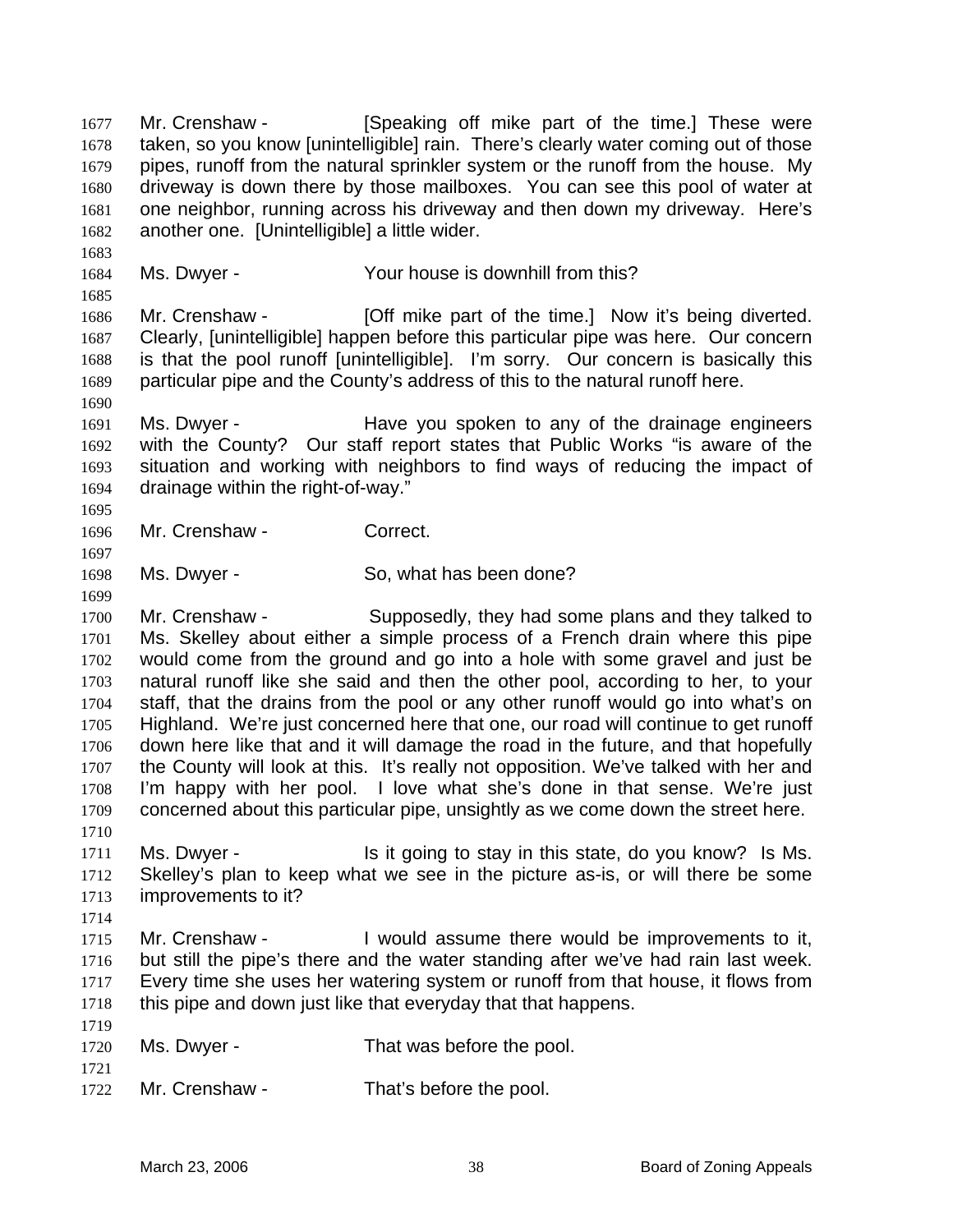1724 1725 Ms. Dwyer - So, we're talking about an existing drainage problem, it sounds like, that the pool is not going to be affecting.

1727 1728 1729 1730 1731 1732 1733 1734 1735 1736 1737 1738 Mr. Crenshaw - I believe not under the plan. That's our best estimate. That's all we want is some reassurance that this is not and simply hopefully we can come to a solution here. Those are just concerns. She's been more than happy to share these things with us, has come out here and seen this also. It's really not an issue from that standpoint, but we are concerned as tax-paying citizens. I've never lived in the County until recently. We're still Crescent Road, not East Highland, on your map. I even had the fire department come down here looking for me one time and said, "You don't exist, Mr. Crenshaw, on our records." So, this is our concern. You can clearly see that we live in a nice neighborhood. She's doing nice things to her home. We just want to be taken care of properly. Whether that's the County or working with her. we're not causing this, clearly.

1740 1741 Ms. Harris - The Mr. Crenshaw, would you be in favor of the swimming pool that was proposed if the drainage pipe were repositioned?

1743 Mr. Crenshaw - Yes.

1745 Ms. Harris - That's all.

1747 1748 1749 1750 Mr. Crenshaw - I have some other pictures, too. I just want you to see that clearly this water runs down. I know when it rains, we're going to have water; I understand that. We can do nothing about that; we do live downhill. But this is now unnatural and was doing something different.

1751

1754

1758

1739

1742

1744

1746

1723

1726

1752 1753 Ms. Dwyer - We'll pass these up here unless you want the audience to be able to see.

1755 1756 1757 Mr. Wright - **Mr. Chairman, I have a question for Mr. Blankinship.** Mr. Blankinship, the County is aware of this pipe, I assume, the Works Department?

1759 1760 1761 1762 Mr. Blankinship - Is there anybody in the room from Public Works? We had asked staff from Public Works to be available this morning. I don't see them here.

1763 1764 1765 1766 1767 1768 Mr. Wright - Although this water pipe is not germane to this case or the swimming pool, I would like you to please stay in contact with Mr. Crenshaw and make sure that Public Works is aware of the problem and how to take care of this. I'm sure they'll come up with a working solution so everyone in the neighborhood can be happy. Again, I don't see how the pool will affect this situation. If you would assure these people that the County is looking into it.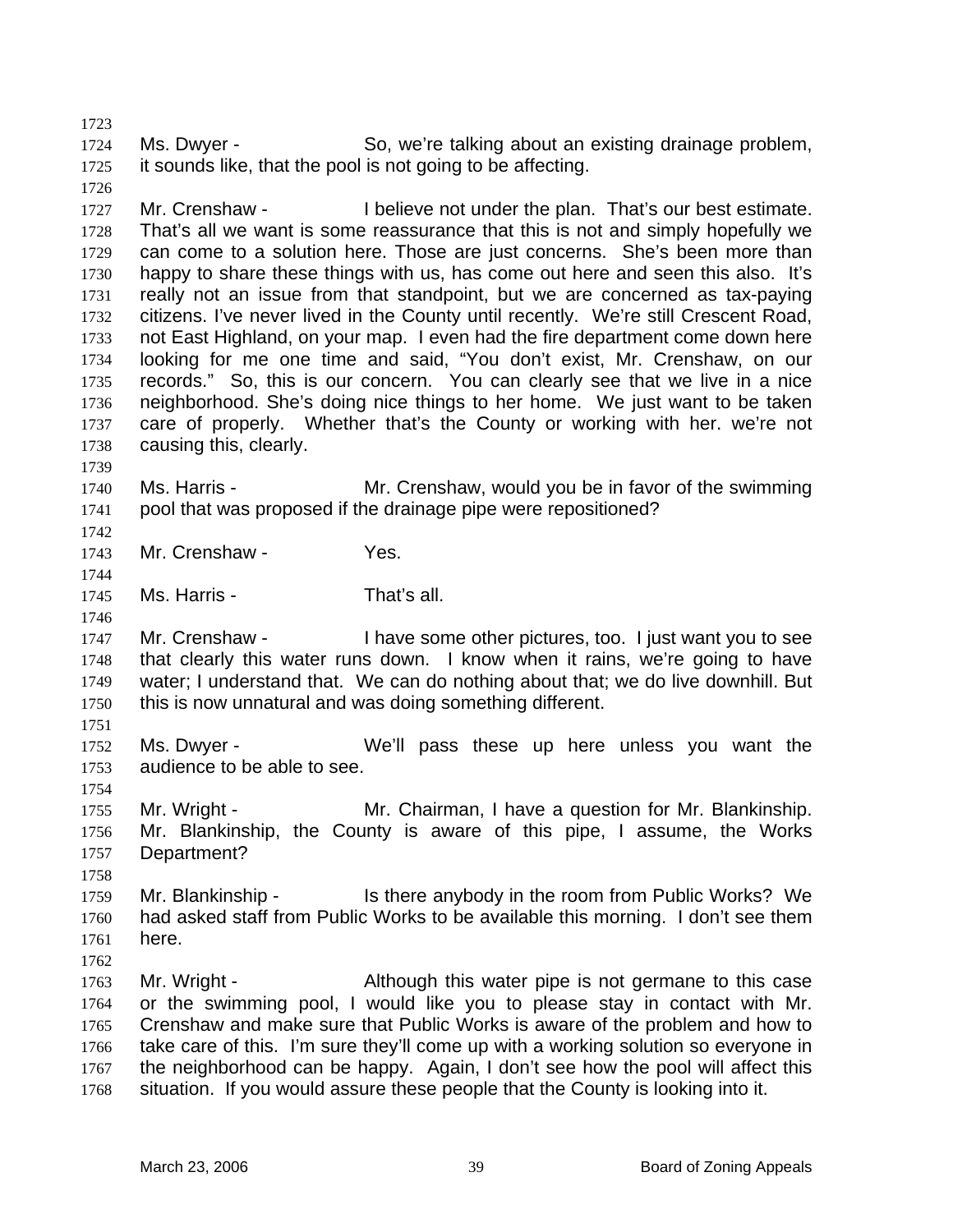1770 Mr. Blankinship - We will certainly do that.

1772 Mr. Crenshaw - I appreciate it.

1773 1774 1775 Mr. Blankinship - If you're using the microphone on the podium, you don't need that one.

1777 1778 1779 1780 1781 1782 1783 1784 1785 1786 1787 1788 1789 1790 1791 1792 1793 1794 1795 1796 1797 1798 1799 Mr. Gregory - Good morning. I'm Phil Gregory. I live at 17 East Highland. If you look at the picture, my house is the last one on the end where the automobile is parked. From my perspective, we don't have any objection to Ms. Skelley's pool. It's not visible to me and she has exercised, as far as I can tell, all the proper safeguards for visual improvement etcetera. I've discussed the pipe and the drainage problem with Ms. Skelley. This pipe was installed, I guess, two months ago, etcetera, maybe a little longer. Prior to that time, we did not have a drainage problem on East Highland other than just natural rains and natural conditions. Since that time, there have been a number of situations and daily occurrences that the water runs down the hill profusely. There is a lot of water. We don't have any assurance that once landscaping is put in and so long as this pipe remains, that this won't continue. It's very unsightly. I will let you know that the people from Public Works, first Jerry Kruger came. He took a look at this and I believe he had to be away. So, on two or three occasions since then, a gentleman by the name of Steve Clarke has been very responsive and as recently as, I believe, this past Tuesday—it could have been Monday—he left me a message that either a French drain of some type needed to be installed here and it should be of dimensions approximately three feet by three feet. If that were not the case, according to Ms. Skelley, the recent comments were the pipe was going to be totally removed and the water would be diverted to a well that's on her property. I have no additional information beyond that and Mr. Clarke said he thought we would be very content with that. So, that is the extent of my knowledge at this time.

1800

1769

1771

1776

1801 1802 Mr. Nunnally - Thank you, sir. Anyone else?

1803 1804 1805 1806 1807 1808 Mr. Boyd - My name is James Boyd. I live at 19 East Highland Road. I address the preposition, "before." None of this was going on before the work started up the road. The pool contractor said something about a sewer. The sewer that goes on Highland Road will not take that sort of water. It's a sewer; it's not a storm drain. I think that the water should be kept on the property where it's generated.

1809

1810 1811 1812 1813 1814 Ms. Boyd - The My name is Carrie Boyd. I have a few illustrations. May I pass them out? On the first page are some conditions to consider. We've all talked about redirecting that drain pipe. We're all in favor of the pool, but doing the building of the pool, we would like some sort of environmental containment.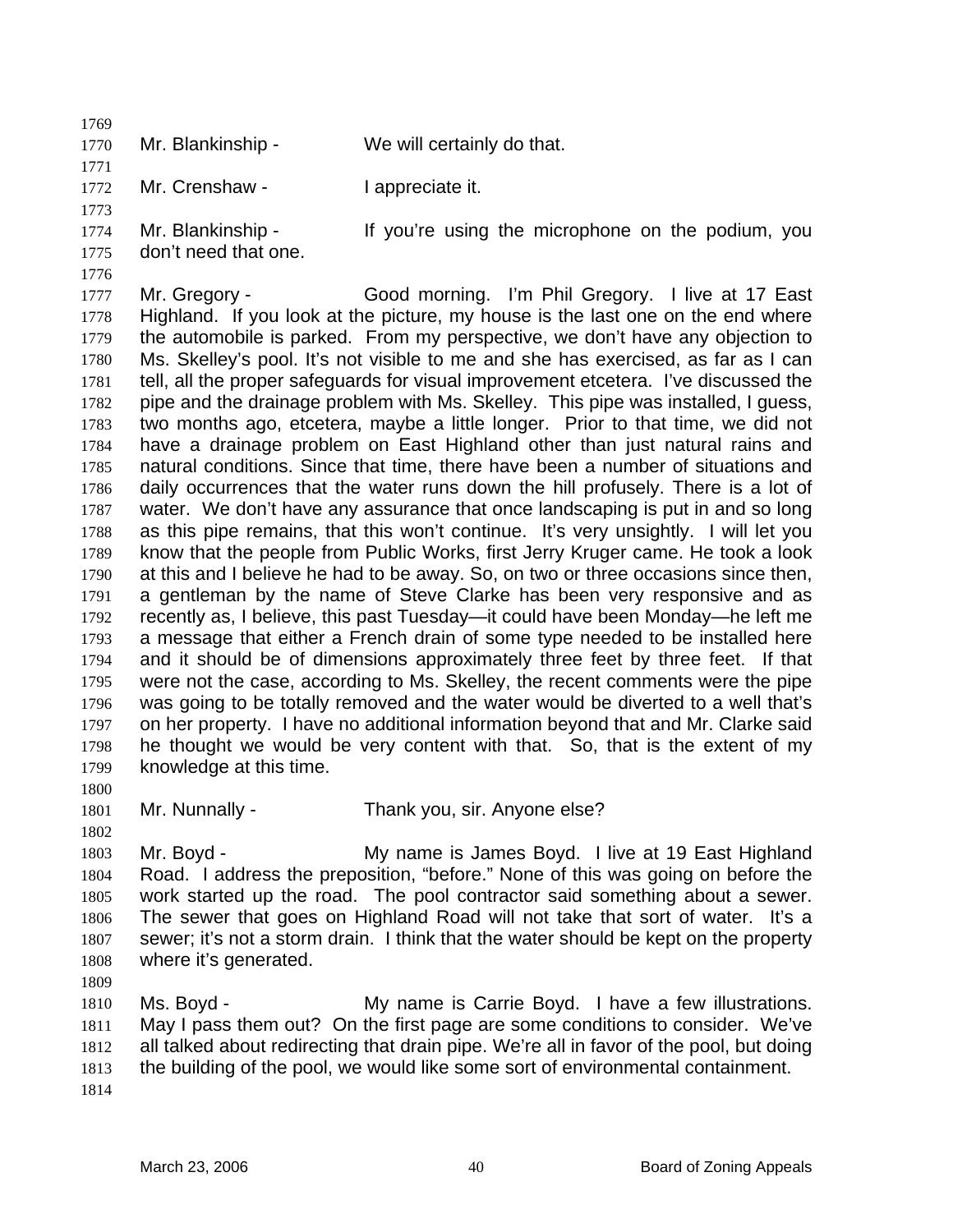Mr. Nunnally - Excuse me, Ms. Boyd, could you give Ms. Skelley a copy of this? 1815 1816 1817 1818 1819 1820 1821 1822 1823 1824 1825 1826 1827 1828 1829 1830 1831 1832 1833 1834 1835 1836 1837 1838 1839 1840 1841 1842 1843 1844 1845 1846 1847 1848 1849 1850 1851 1852 1853 1854 1855 1856 1857 1858 1859 1860 Ms. Boyd - Sure. Mr. Nunnally - Thank you, ma'am. Ms. Boyd - The Came over here yesterday and I was in the record room for quite a while looking at different plats. Mr. Blankinship - Could you speak into the mike? Ms. Boyd - Oh, sorry. I heard that there had been a well on the property; however, I was unable to find a plat where a well was shown. That's why I think that this water should be diverted into a dry well or a cistern of some variety, which could be under this shed or anywhere else on the property. I think the backwash should be diverted into a mulched area. I think in the future, if the pool ever needed to be emptied, the water would need to be trucked out, pumped and trucked out. I'm not really sure where this water originates that we see. It could come from all around the front of the house down to the side of the house. On the second page, you'll see the arrow coming down to East Highland Road. The water could come from the north part of that house, coming south and going down East Highland Road. We've never gotten an answer as to where this water originates. There were two drainage pipes that were clipped from the next lot being built on. That was the normal drainage. Ms. Dwyer - I'm sorry, I don't understand what you just said. Ms. Boyd - There were drainage pipes onto the property next door, which was built on. Ms. Dwyer - Con this property? Ms. Boyd - Exactly. I'm thinking some of this water is diverted to East Highland Road that used to go into a meadow. Ms. Dwyer - The neighboring property. Ms. Boyd - Exactly. I'm not sure where all the water is coming from, but you can see that the pictures that I've provided are only from irrigation. The water, when it rains, is absolutely horrendous. I think, in a good neighborly way, Ms. Skelley should be able to adapt these conditions. We're all for the pool and gardens, but the water problem should be addressed. The mosquito problem is of great concern. I have a garden at the end of this. It's actually a County road, that Crescent area that went down to Westham Station Road. I've had to build a berm, a slight berm there to keep the water out of our property.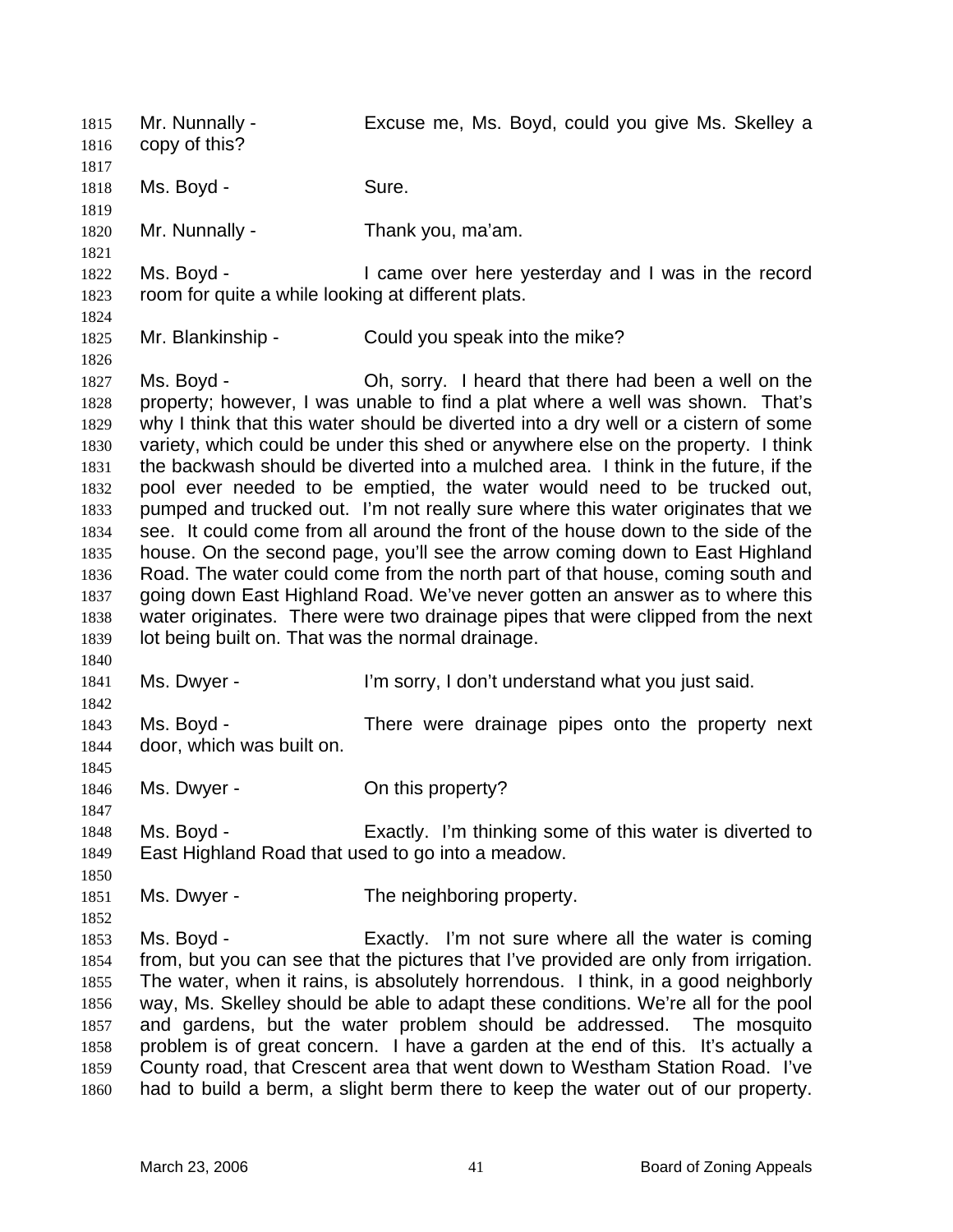This has breached the berm on two occasions. I'm hoping that we can get some help with water and all be happy about it. I think it's very possible. 1861 1862

1864 Ms. Dwyer - The Have you spoken to any County representative?

1866 1867 1868 1869 1870 Ms. Boyd - The Yes. I spoke with Pat O'Bannon and she put me in touch with Jerry Creger. I must say that everybody I've seen—Mr. Gidley and Ms. Parker—have been absolutely wonderful, and also your Record Room. Thank you.

1871 1872 Mr. Nunnally - Thank you, ma'am. Anyone else? Do you need a little time for rebuttal?

1874 1875 1876 1877 1878 1879 1880 1881 1882 1883 1884 1885 1886 1887 1888 1889 1890 1891 1892 1893 1894 1895 1896 1897 1898 1899 1900 Ms. Skelley - As you can see, I've really tested the patience of my neighbors and I have all wonderful neighbors. As you recall, I've been in front of you for almost a year now and we have extensive landscaping plans and we're on garden tour. This has to all come together in the next three weeks. After this meeting, I'm going to be staying here to get your answer. There is heavy equipment coming in, hopefully, tomorrow. I haven't been the nicest neighbor. I'm incredibly uncomfortable with my neighbors here. These are all really nice people, but there is placed to be tens of thousands of dollars of landscaping to go on in this property, that was poised to go on June  $24<sup>th</sup>$ , the last time. But you have to remember, I've had a pool. Then, uh-oh, no go to the mode of a fish pond. Uh-oh. We're moving the entire fish pond to now go back to pool. By the way, in regards to the water and the drainage, which is a separate issue. It has nothing to do with the pool. You've been incredibly generous to listen to that. I don't want to be a bad neighbor. I don't want my water diverted there. By the way, God put that water there. I haven't put more water than normally rains there except for right now, four weeks ago, we had an irrigation system put in. I don't know when Mrs. Boyd built her berm, but I do know that for the last four weeks, yes, I have had water going down there. It's not been great. They are downhill from me. There is a drainage problem with Highland Road. I think that it does need to be addressed. The one neighbor right here, Mr. Crenshaw, this was taken from my property. He's way down in the gully. That water needs to be addressed, but that's not what we're doing here today. By the way, I'm so curious about this one list of stuff. Mrs. Boyd owns a swimming pool. I really only want to be held to the same standard. I don't know if I'm allowed to ask, but Mrs. Boyd, when you do your swimming pool, where does that wash up? Mr. Blankinship - We're really getting too-

1901 1902 1903 1904 1905 1906 Ms. Skelley - Okay, I'm sorry. I just want to be held to the standard of everybody else. Ms. Dwyer - Have you been working with County officials about—

1863

1865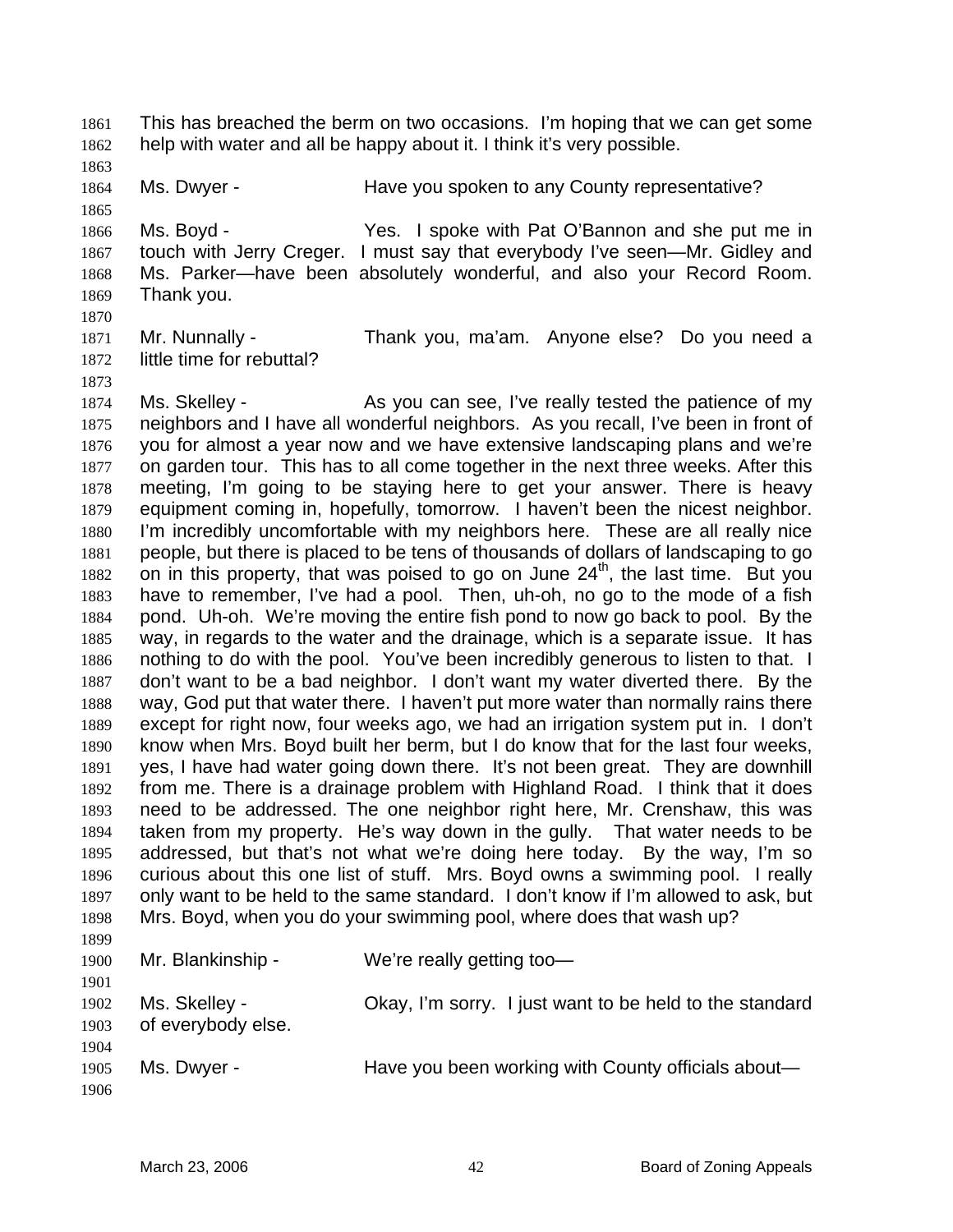Ms. Skelley - The Stephan Yes, I have. The only time I knew this was a problem is no neighbor came to me and said, "Ariel, you've got a lot of water running back there." The first time I got notice of this is they had called three agencies trying to have a summons put on me before they ever came as a neighbor to me. The first one was environmental. The second was Jerry Creger. Ms. Boyd has accused me of emptying my fish pond out onto Highland Road. That's not true and Mr. Creger has come onto my property. The drains are all open and visible as of this moment. He could clearly see. And at the beginning of the, Mrs. Dwyer, I think that you actually said that Public Works has said that I am not in violation. That would have been Mr. Creger. So, I'm not in violation. Yes, I want to contain my water. As a good neighbor, I will contain it. But I'm feeling persecuted here. 1907 1908 1909 1910 1911 1912 1913 1914 1915 1916 1917 1918

- 1919
- 1920

1922

1921 Ms. Harris - The Music of If it boils down to just moving a drain supply, would that be worth everybody working in harmony and your getting your…

1923 1924 1925 1926 1927 1928 1929 1930 1931 1932 1933 1934 1935 Ms. Skelley - The But that is what I did. The reason this is here is I moved a drainage pipe. All I'm doing is what I think a responsible citizen does and I'm managing my water. My water was going onto another neighbors. They built a house and it was my decision to, instead, take it to the normal flow, which would be to take it to [unintelligible] on the street so that the storm sewers take up. That's all I did. There won't be this amount of water. It's just right now I've got an irrigation that's working itself out and it doesn't have landscaping to absorb it. I am willing. I'm not going to let water run down my hill. I don't know that I'm going to re-divert it, but I will talk to Jerry Creger. He's sick right now. I understand he's coming back shortly. We'll all make a game plan with him as to what the proper thing to do is. Right now, I'm not in any violation. I think that probably, to be a good neighbor, I'll talk to Jerry and it might be something like we put a cistern in. Maybe it's a two-foot cistern.

1936

1938

1942

1937 Mr. Nunnally - Thank you, ma'am. Appreciate it.

1939 1940 1941 Ms. Dwyer - I have a few questions, Ms. Skelley. Have you spoken to anyone in the County specifically about how this could be handled or managed?

1943 1944 1945 1946 1947 1948 1949 1950 1951 Ms. Skelley – Ch yes. I've got the telephone number memorized in my head. I called probably about twice a day for the last two months. This is a hill with big slopes on it on either side. Quite frankly, we have a problem on Highland Road, as well as East Highland. I'm not making the problem; the problem is, is there's a hill and the County really hasn't addressed drainage on our hill, period. I do think that it is a situation. I wish the County would look at it. Jerry Creger was really looking into it and I got the feeling that we were getting somewhere, but Jerry's just out of work for the moment. So, I hope we pick this discussion back up.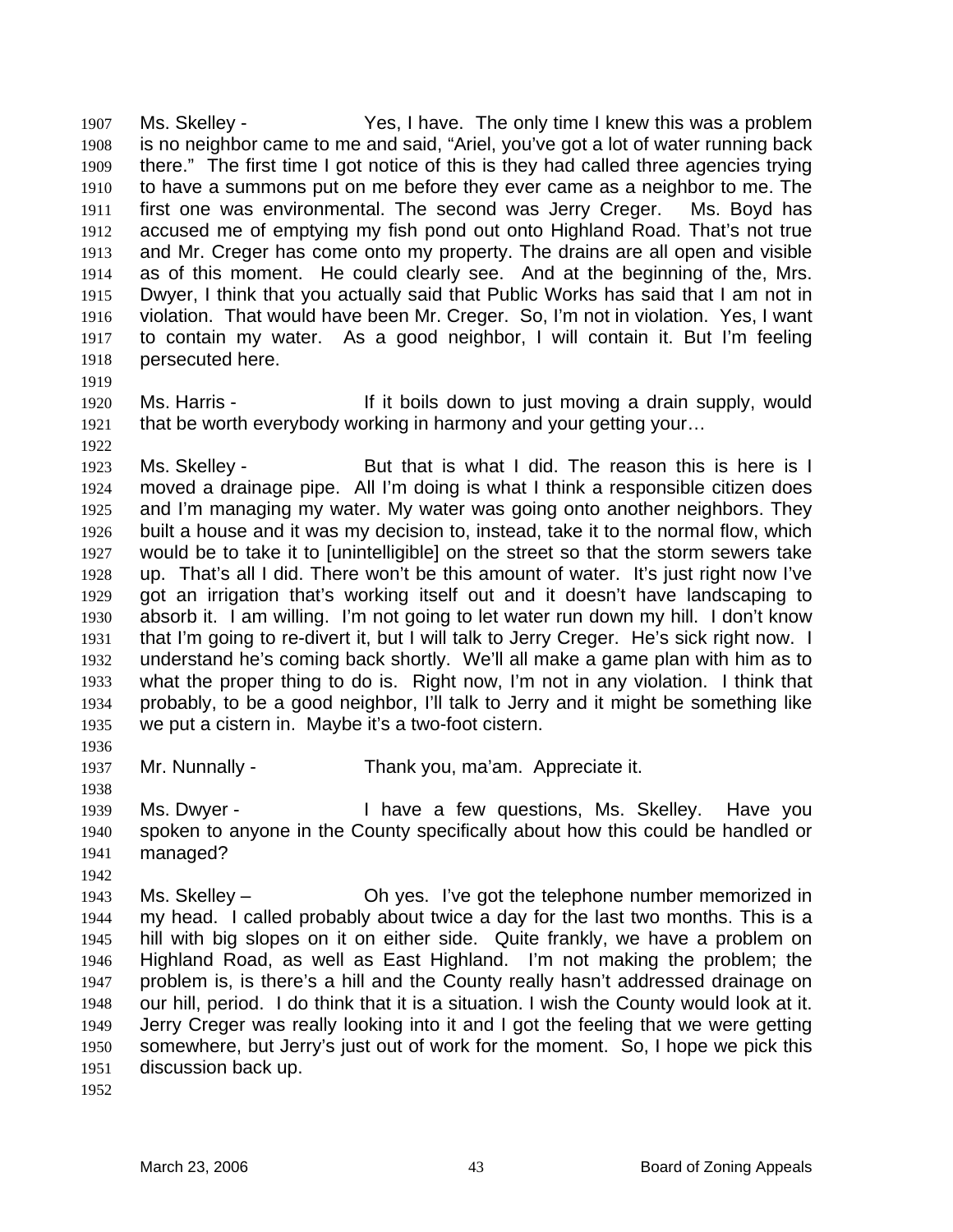Ms. Dwyer - So, two suggestions. I believe Mr. Gregory mentioned that he has spoken to Steve Clarke. The French drain was one option and diverting the water to a well was another. 1953 1954 1955

1957 1958 Ms. Skelley - The I don't know where that came from. We do not have a well on our property. I never said I was diverting it to a well; we don't own one.

1960 Ms. Dwyer - All right.

1962 1963 1964 1965 1966 1967 1968 1969 1970 1971 1972 1973 1974 Ms. Skelley - We have another neighbor here and I know she would love to get up, because she's hoping mad. The French drain going back towards Highland Road is just making a problem in the other direction. All of this really seems silly, guys. The truth is, we're on top of a hill and within a thousand feet is the canal to the James River. The natural flow of the water, if it just goes downhill. We should mange our water. The water should be managed and go correctly down. It would be wonderful, since there are some good people who are directly affected and pay nice taxes. It's not in regards to my pool, it's just in regards to drainage. I would be all ears and I would love to come back and discuss that another time. I so appreciate your taking the time to review all of this and the fact that they are two very separate matters. I really like my neighbors. We're on garden tour in a couple of weeks and I really hope this can be smoothed out. I really don't want to be the bad guy, here.

1976 1977 1978 1979 1980 1981 Ms. Dwyer - Che more question and this I wanted to get on the record because of why we're here, again, is the pool. I'm just going to summarize and you tell me if this is correct, just to try to shorten the testimony here. This is my understanding. Your house, when it was built in the 70's, was oriented in an unusual way; and that the legal front yard of your property is where you want to put the pool.

1982

1984

1975

1956

1959

1961

1983 Ms. Skelley - Correct.

1985 1986 1987 1988 1989 1990 Ms. Dwyer - The actual front door of your property enters into what is the legal backyard or rear yard of your property. That's why we're here, basically, because your house is oriented in a very unusual way, making what you treat and is practically your backyard, making it the legal front yard, which is why it makes sense to put the pool there, but also why you run afoul of the zoning ordinance.

1991

1992 1993 1994 1995 1996 Ms. Skelley - Correct. However, it's not oriented that strange, but standards of that time. Probably a quarter of the houses on my street are eschewed to the road, as are a lot of the old, windy roads in Richmond, Virginia. So, it is unusual by subdivision if you were building it right now, but by our standards it not unusual at all.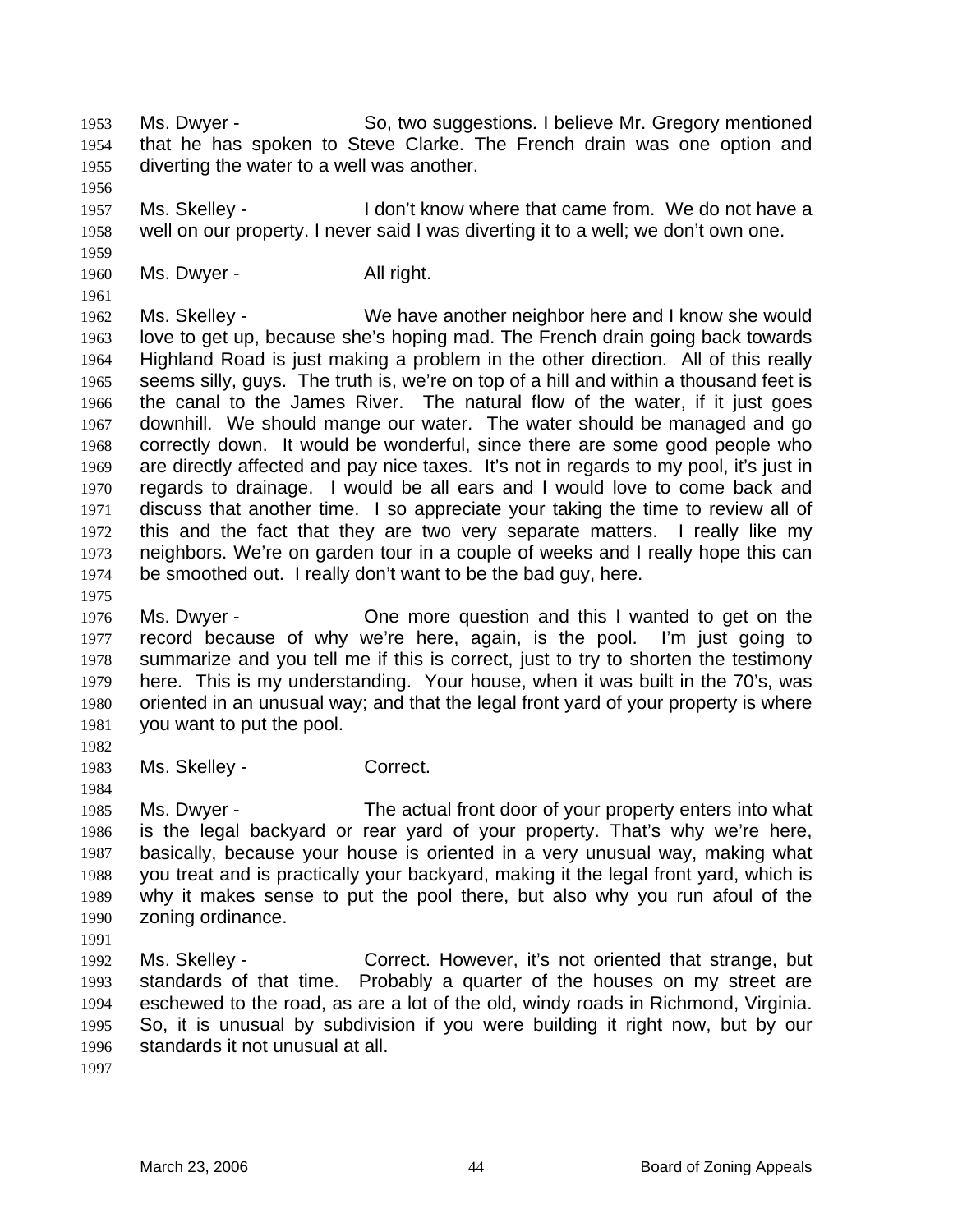Ms. Dwyer - So, other homes in the neighborhood are oriented in that way. They're on large lots. How much acreage do you have? 1998 1999 2000

2001 Ms. Skelley - Che point three acres.

2003 2004 Ms. Dwyer - Okay. It's a fairly large parcel. So, visually, it doesn't appear to be unusual. It's unusual in terms of our zoning ordinance.

2006 2007 2008 2009 2010 2011 2012 Ms. Skelley - Correct. True of the houses that touch my house, contiguous neighbors. Both of those houses are skewed to the road and are not at the traditional angle. Really, I think it's what makes the charm of the road quite frankly. It does need to be landscaped and I think that it makes us different looking. I guess that's the reason why our road is on garden tour. There will be six houses on garden tour and I hope you come and visit us; we really want to make Richmond shine. Thank you so much. Do you have any more questions?

2013 2014 2015 2016 2017 Mr. Nunnally - I think we've heard enough. We thank you so much. Ms. Skelley - The Music enterprise it. Mr. Nunnally - That concludes the case. UP 10-2006.

## 2018 2019

2002

2005

2020 **DECISION** 

2021

2022 2023 2024 2025 2026 2027 2028 2029 2030 2031 2032 2033 2034 2035 Ms. Dwyer - The Move that we approve this request for a use permit as requested and there are two conditions in the staff report and those conditions would be part of this approval. I want to state my reasoning for that. This is a new ordinance that does allow a special exception to have structures in front and side yards. This is a unique property for a number of reasons. One, it has quite a bit of acreage, over an acre, so it's not your standard subdivision lot. All the roads are very winding and, as the applicant stated, many of the houses are oriented in a way that does not conform to our zoning ordinance. That is, the actual front of the house is not oriented to the legal front yard. That is the case with this particular property and I think that's why this makes this a good case to come under the exception that has been provided by the board, under Section  $24-95(i)(4)$ . So, given the orientation of the house, given the fact that the improvements certainly do not detract or devalue the neighborhood, they clearly increase the value—

2036

2037 [Rest of discussion and decision on **UP-10-2006** not on recording.]

2038

2039 2040 2041 2042 After an advertised public hearing and on a motion by Ms. Dwyer, seconded by Mr. Wright, the Board **granted** application **UP-10-2006** for a conditional use permit pursuant to Section 24-95(i)(4) to build a swimming pool and gazebo in the front yard at 13 Highland Road (Westham) (Parcel 759-731-8984), zoned R-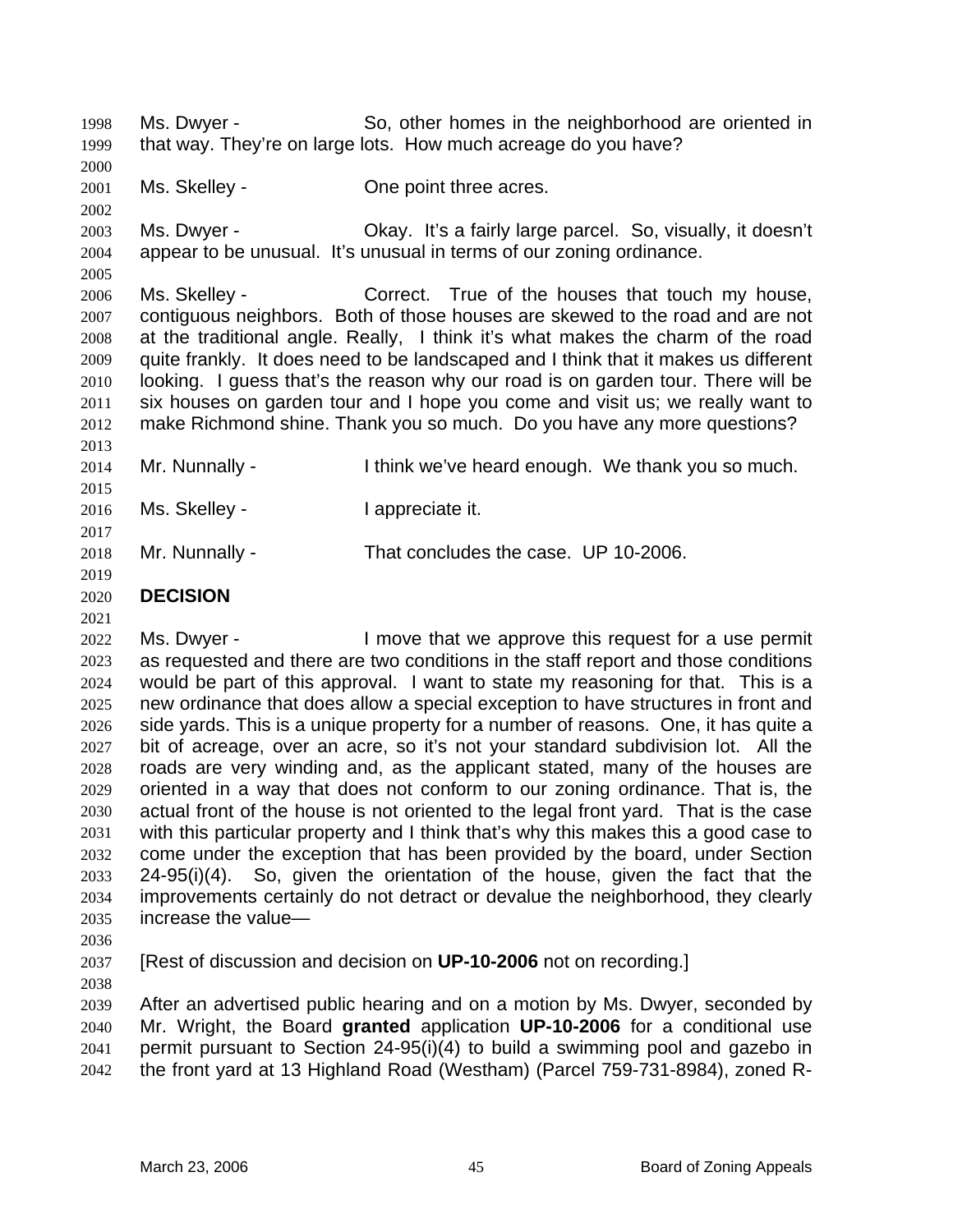1, One-Family Residence District (Tuckahoe). The Board granted the conditional use permit subject to the following conditions: 2043 2044 2045 2046 2047 2048 2049 2050 2051 2052 2053 2054 2055 2056 2057 2058 2059 2060 2061 2062 2063 2064 2065 2066 2067 2068 2069 2070 2071 2072 2073 2074 2075 2076 2077 2078 2079 2080 2081 2082 2083 2084 2085 2086 2087 2088 1. This use permit is only for the purpose of allowing the location of the accessory swimming pool and gazebo shown on the plan filed with the application to be located in the front yard. All other requirements of the County Code must be met including height and setback requirements. 2. Any substantial changes or additions may require a new use permit. Affirmative: Dwyer, Harris, Kirkland, Nunnally, Wright 5 Negative: 0 Absent: 0 Mr. Nunnally - Next case, Mr. Blankinship. **UP-11-2006 Ellen Staunton** requests a conditional use permit pursuant to Section 24-94(i)(4) to build a swimming pool in the side yard at 607 Walsing Drive (Mooreland Landing) (Parcel 743-732-3206), zoned R-1, One-Family Residence District (Tuckahoe). Mr. Nunnally - Anyone else interested in this case? All right, sir. Mr. Blankinship - Please raise your right hand, please. Do you swear the testimony you're about to give is the truth, the whole truth, and nothing but the truth, so help you God? Mr. Pace - Yes sir, I do. Mr. Nunnally - Please state your name for the record, sir, and tell us what you're requesting. Mr. Pace - My name is Farrell Pace. I'm with the Jo-Pa Swimming Pool Company, requesting a conditional use permit to put a pool in the side yard at 607 Walsing Drive. Mr. Nunnally - All right, sir. Mr. Pace - This is Stanton's lot. I believe you have the paperwork there in front of you. By code, the front yard of a house is constituted by the longest length, which in this case is the front of her house. The side yard, which is causing us to be here trying to get this changed, is only 14 feet in difference.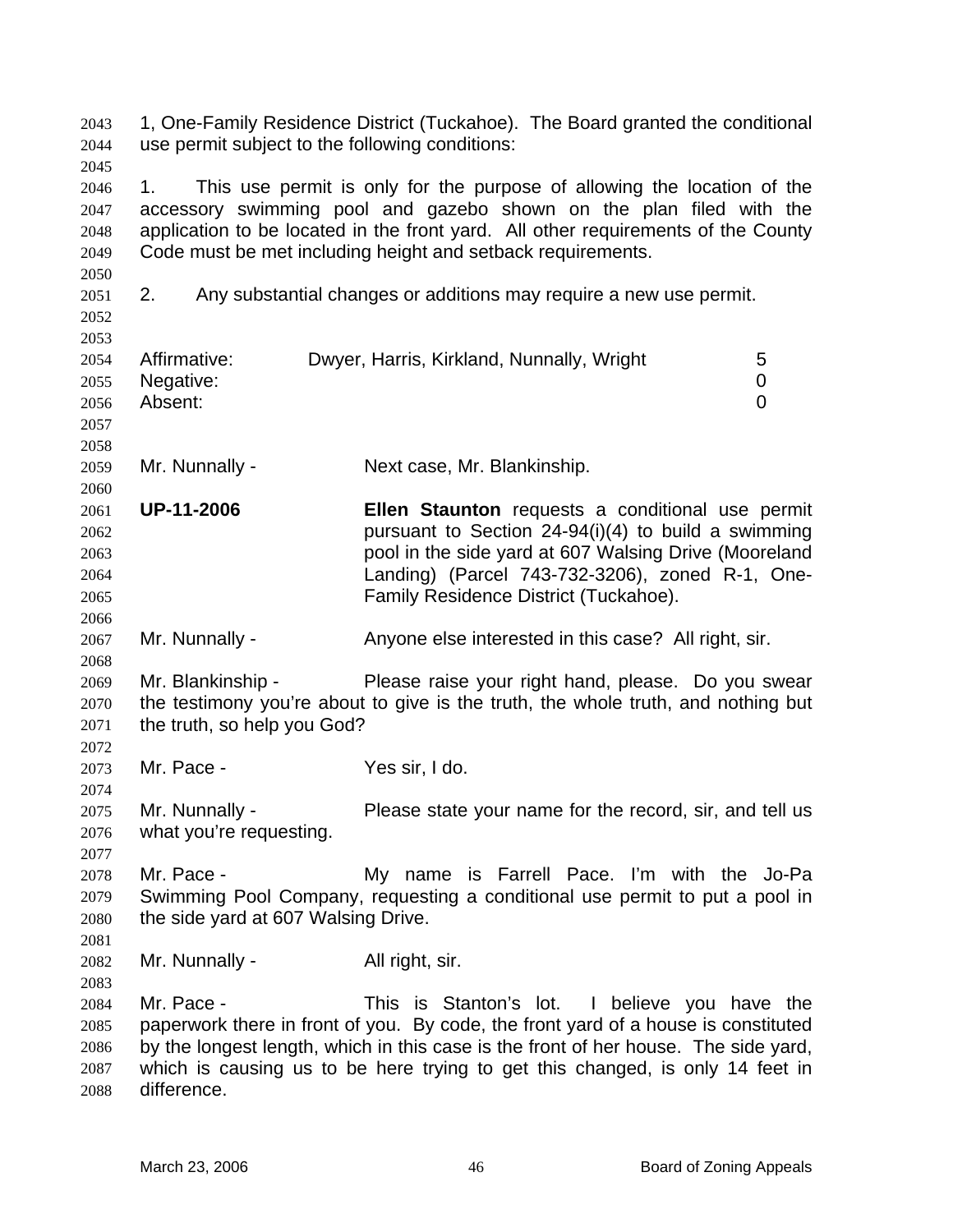| 2089         |                                                |                                                                                                                                         |
|--------------|------------------------------------------------|-----------------------------------------------------------------------------------------------------------------------------------------|
| 2090         | Ms. Dwyer -                                    | I'm having trouble hearing you with all the commotion.                                                                                  |
| 2091         |                                                |                                                                                                                                         |
| 2092         | Mr. Wright -                                   | Shut the door. That's what the door is for.                                                                                             |
| 2093<br>2094 | Ms. Dwyer -                                    | Someone's shutting it. Okay. Excuse me; go ahead.                                                                                       |
| 2095         |                                                |                                                                                                                                         |
| 2096         | Mr. Pace -                                     | There's a 14 foot difference between the actual side                                                                                    |
| 2097         |                                                | yard and the front yard. That's why we're here today, just to ask for a variance for                                                    |
| 2098         |                                                | this particular case. They also own the lot directly behind them. Of course, it                                                         |
| 2099         |                                                | may go on sale one day or another. There are eight pools adjacent to this                                                               |
| 2100         |                                                | particular property, three of which have had these conditional use permits applied                                                      |
| 2101         | for.                                           |                                                                                                                                         |
| 2102         |                                                |                                                                                                                                         |
| 2103         | Ms. Dwyer -                                    | I just want to make sure that we're correct.<br>My<br>understanding is that the legal front yard of this lot is on Forrest Ridge Court. |
| 2104<br>2105 |                                                |                                                                                                                                         |
| 2106         | Mr. Blankinship -                              | That's the legal front yard.                                                                                                            |
| 2107         |                                                |                                                                                                                                         |
| 2108         | Mr. Pace -                                     | On Walsing Drive. I'm sorry.                                                                                                            |
| 2109         |                                                |                                                                                                                                         |
| 2110         | Ms. Dwyer -                                    | The legal front yard, I think is Forest Ridge Court.                                                                                    |
| 2111         |                                                |                                                                                                                                         |
| 2112         | Mr. Pace -                                     | Is Forest Ridge Court. That's correct.                                                                                                  |
| 2113         |                                                |                                                                                                                                         |
| 2114         | Ms. Dwyer -                                    | The legal front yard is Forest Ridge Court, but the                                                                                     |
| 2115         | actual front of the house faces Walsing Drive. |                                                                                                                                         |
| 2116         |                                                |                                                                                                                                         |
| 2117         | Mr. Pace -                                     | That's correct, yes ma'am.                                                                                                              |
| 2118         |                                                |                                                                                                                                         |
| 2119         | Ms. Dwyer -                                    | In fact, the address is Walsing Drive.                                                                                                  |
| 2120         |                                                |                                                                                                                                         |
| 2121<br>2122 | Mr. Pace -                                     | Yes ma'am.                                                                                                                              |
| 2123         | Ms. Dwyer -                                    | Okay. The house adjacent as we're looking at the                                                                                        |
| 2124         |                                                | aerial photograph, 611, which is across Forest Ridge, also is oriented toward                                                           |
| 2125         | Walsing Drive and has a pool.                  |                                                                                                                                         |
| 2126         |                                                |                                                                                                                                         |
| 2127         | Mr. Pace -                                     | Yes ma'am.                                                                                                                              |
| 2128         |                                                |                                                                                                                                         |
| 2129         | Ms. Dwyer -                                    | In the approximate location where this applicant wants                                                                                  |
| 2130         | to put their pool. Is that correct?            |                                                                                                                                         |
| 2131         |                                                |                                                                                                                                         |
| 2132         | Mr. Pace -                                     | That's correct.                                                                                                                         |
| 2133         |                                                |                                                                                                                                         |
| 2134         | Ms. Dwyer -                                    | Can you talk a little about the screening of the pool?                                                                                  |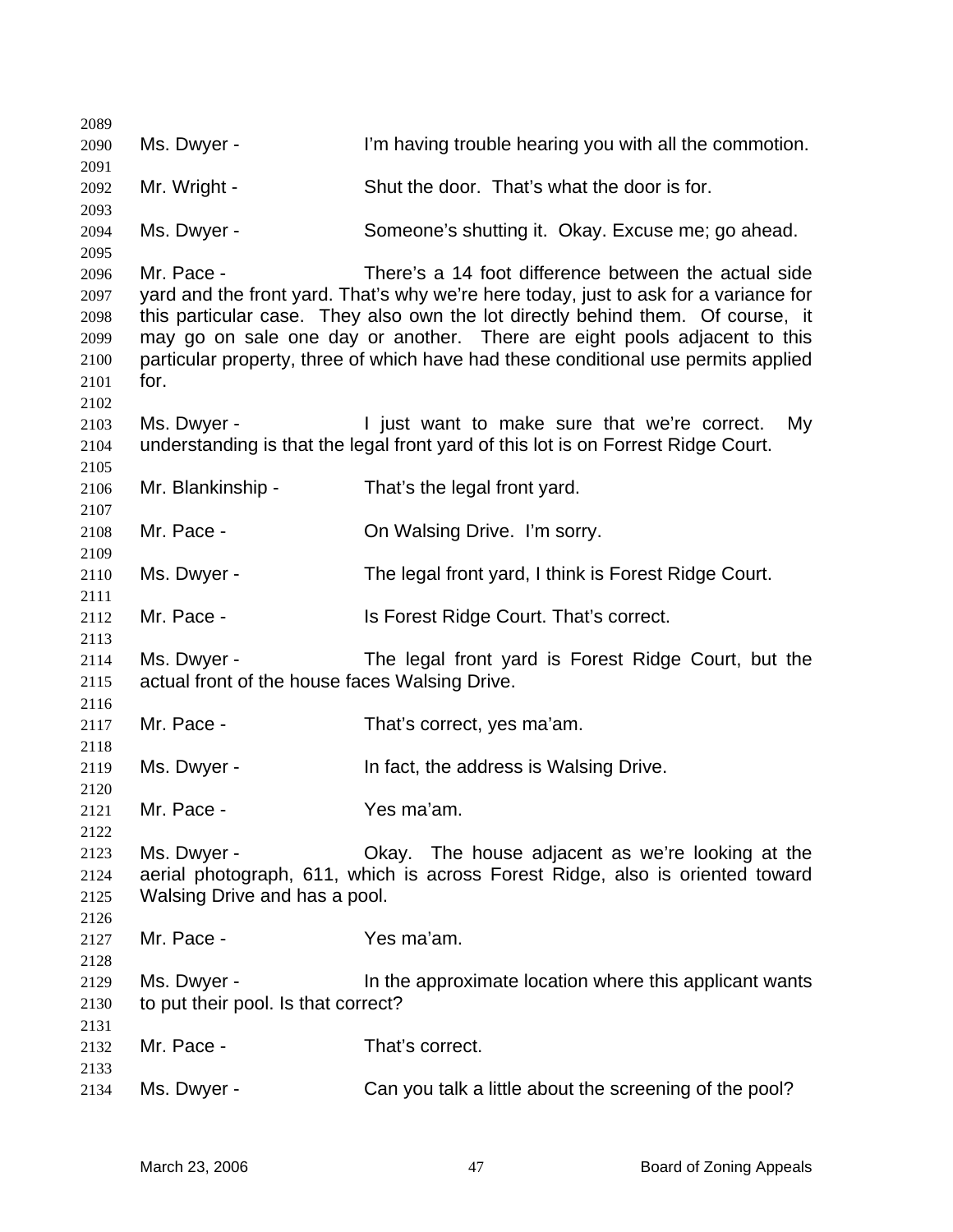Mr. Pace - From Forest Ridge Court, if you'll look at the profile of the driveways there, there are several terraces there. Where the pool is going, there's a third terrace directly behind the house. You can't even see it from Forest Ridge Road. It is a good 20 to 30 feet above that road in that area. Ms. Dwyer - The And is it within the stucco wall? Mr. Pace - There is an existing wall directly behind the house. If you look at the aerial photographs, you'll notice there's a lower retaining wall, a second wall, and then inside that third wall on the top is where we're going. Ms. Dwyer - The How high is that wall? Mr. Pace - That wall is five foot tall. Ms. Dwyer - Okay. And it will surround the pool so the pool will not be visible from any house that may be built at 1900 Forest Ridge Court. Mr. Pace - 9000. Ms. Dwyer - I'm sorry, 9000. Mr. Pace - They own that now, but from that fence line or from that terrace area, you'll notice those yellow dots kind of blotted out. That is screened already with a bush hedge that runs down through there that are about 10, to12 feet tall. Ms. Dwyer - The Have you had any opposition to this, any letters of comments? Mr. Blankinship - No ma'am, not that I'm aware of. Mr. Kirkland - The Mr. Blankinship, is this gazebo included in this case, or that's just something we drew in on the map? Ms. Dwyer - That's actually for the other case. That belongs to the Skelleys' layout. Mr. Blankinship - I apologize. Ms. Harris - Will the swimming pool be enclosed? Mr. Pace - No ma'am. I believe there's a drawing of the pool itself in your package showing it fitted in the courtyard.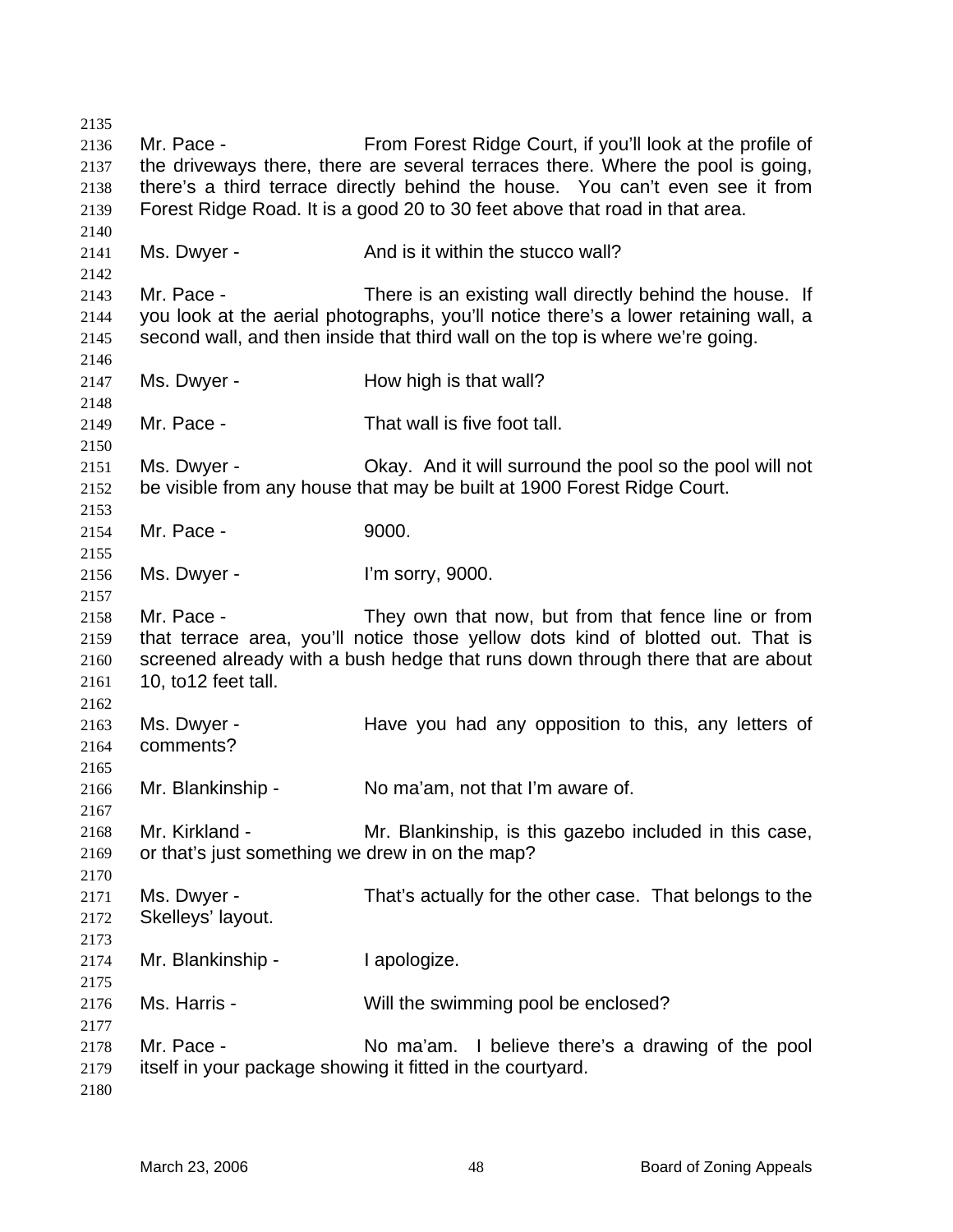Ms. Dwyer - So, this is within an exiting courtyard. It's screened by walls and it is in the rear of the exiting house. 2181 2182 2183 2184 2185 2186 2187 2188 2189 2190 2191 2192 2193 2194 2195 2196 2197 2198 2199 2200 2201 2202 2203 2204 2205 2206 2207 2208 2209 2210 2211 2212 2213 2214 2215 2216 2217 2218 2219 2220 2221 2222 2223 2224 2225 2226 Mr. Pace - Exactly. Ms. Dwyer - The actual rear if not the legal rear of the house. Mr. Pace - Right. Mr. Nunnally - Any other questions from the Board or staff? Then that completes the case. Thank you for coming, sir. **DECISION**  Mr. Blankinship - All right, we're ready to go. Ms. Dwyer was making a motion. Ms. Dwyer - The My motion is to approve the three conditions in our staff report. The rationale for that under the 24-95(i)(4) and 24-116 is that, again, this is another lot in which the house is oriented in a way that doesn't match or fit the way the lot is designated under the zoning ordinance. The house actually faces Walsing Drive; it has a Walsing Drive address, but the legal front yard is on Forest Ridge Court. So, even though this request is for a swimming pool in what is the rear yard of the house, it is the legal side yard. So, again, I think this is an appropriate case in which to apply this exception. The pool will not be visible to any neighbors. It is surrounded by a wall and landscaping. This, again, is a large lot. It's also in conformity with the lot next to it, 611, which is oriented in the same way and has a pool in the approximate same location. Mr. Wright - The Muslim Second the motion. Mr. Nunnally - **Motion by Ms. Dwyer, second by Mr. Wright.** All in favor say aye. It's been approved. After an advertised public hearing and on a motion by Ms. Dwyer, seconded by Mr. Wright, the Board **granted** application **UP-11-2006** for a conditional use permit to build a swimming pool in the side yard at 607 Walsing Drive (Mooreland Landing) (Parcel 743-732-3206), zoned R-1, One-Family Residence District (Tuckahoe). The Board granted the conditional use permit subject to the following conditions: 1. This use permit is only for the purpose of allowing the location of the accessory structure (pool) shown on the plan filed with the application to be located in the side yard. All other requirements of the County Code must be met, including setback requirements.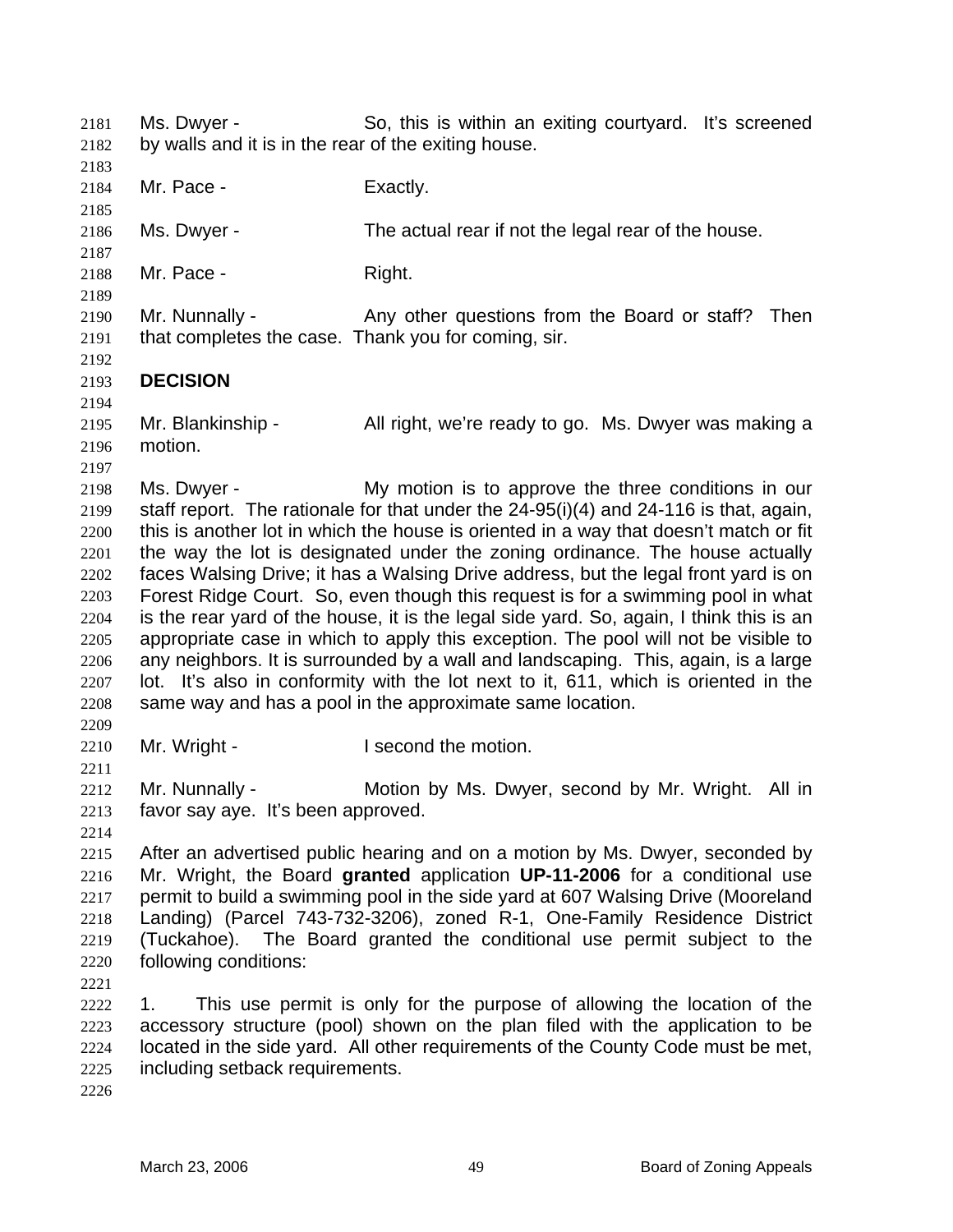2. Any substantial changes to the plan filed with the application may require a new use permit. 2227 2228 2229 2230 2231 2232 2233 2234 2235 2236 2237 2238 2239 2240 2241 2242 2243 2244 2245 2246 2247 2248 2249 2250 2251 2252 2253 2254 2255 2256 2257 2258 2259 2260 2261 2262 2263 2264 2265 2266 2267 2268 2269 2270 2271 3. The applicant shall meet all the requirements of the Building Inspections Department, including safety fencing around the pool. Affirmative: **Dwyer, Harris, Kirkland, Nunnally, Wright** 5 Negative: 0 Absent: 0 Mr. Nunnally - Next case. **UP-12-2006 Ryan Homes** requests a temporary conditional use permit pursuant to Section 24-16(c)(1) to locate a temporary sales trailer at 1670 Midview Road (Midview Farms) (Parcel 806-703-3306), zoned R-2AC One-Family Residence District, Conditional (Varina). Mr. Nunnally - Anyone else here interested in this case? If so, please stand and be sworn in. Mr. Blankinship - Raise your right hand. Do you swear the testimony you're about to give is the truth, the whole truth, and nothing but the truth, so help you God? Mr. Lamphear - I do. Mr. Nunnally - Please state your name for the record, sir, and tell us what you're requesting. Mr. Lamphear - Good morning. My name is Rob Lamphear. I'm here on behalf of Ryan Homes. We're requesting an approval a temporary conditional use permit for a sales trailer. We'll be using that sales center just until we complete a model home on site to be used as our sales center. It will be landscaped and lit, as you see on your packages there. We will be happy to comply with all the five suggestions from staff. I think all the other details are in your packages. I'd be happy to answer any questions you have at this time. Mr. Kirkland - Che question I have, I know it says here in the conditions you're going to screen the port-a-potty. Where is it going to be located on the site?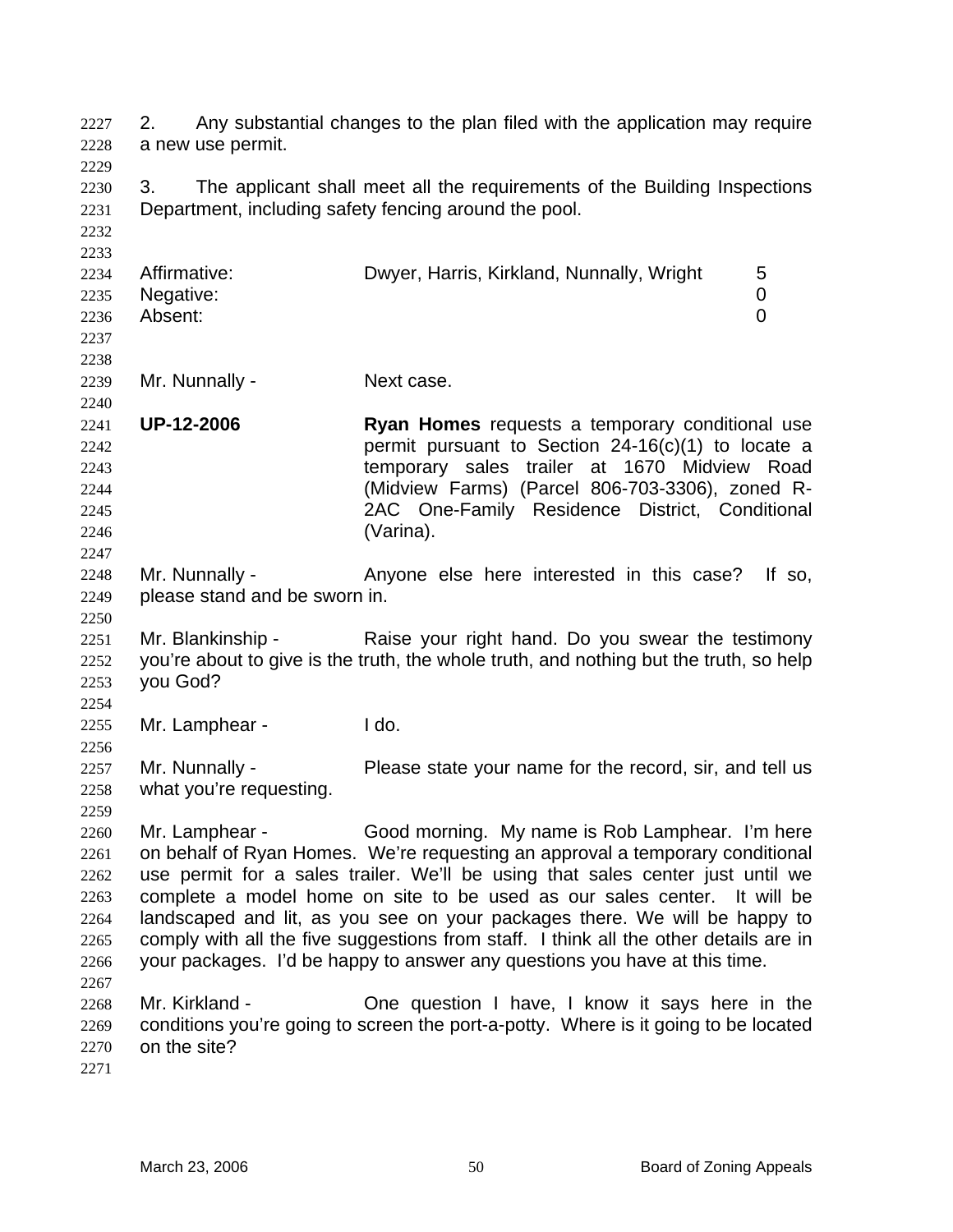Mr. Lamphear - I noticed that earlier. It's not on the rendering that you have. The anticipated location would be just beside the generator behind the trailer. 2272 2273 2274 2275 2276 2277 2278 2279 2280 2281 2282 2283 2284 2285 2286 2287 2288 2289 2290 2291 2292 2293 2294 2295 2296 2297 2298 2299 2300 2301 2302 2303 2304 2305 2306 2307 2308 2309 2310 2311 2312 2313 2314 2315 2316 2317 Mr. Kirkland - **Behind the trailer.** Mr. Lamphear - Correct. Ms. Dwyer - The trailer floor plan shows a toilet and sink in the trailer. Mr. Lamphear - Right. Until the site is developed completely, there's not access to public sewer or water, so you have to provide temporary means for that. Ms. Dwyer - So will that be connected later on or are you not going to use that? Mr. Lamphear - We would not use that. Actually, I anticipate removing this trailer before that service is available. Mr. Nunnally -  $\Box$  Do you think it will take until June the 1<sup>st</sup> of 2007 to have it removed or are you going to get a model home up real quick? Mr. Lamphear - We are at the mercy of the developer and the weather. They are two things I can't do anything about. Mr. Nunnally - You can't do anything about the weather, but you can the developer. Mr. Lamphear - A little bit, a little bit there. I will say that we build homes approximately three to four months is our build time. We would rather be in a model home than we would a sales trailer, so it's to our benefit to move into our permanent facility as fast as possible. Do I think it's going to take that long? No. But could it? Yes. We'll do everything we can to make it faster. Ms. Harris - When will you remove it, when you sell the homes, or when will you remove it? Mr. Lamphear - As soon as we can finish our model home. Mr. Nunnally - Any other questions from Board or staff? Anyone here in opposition? Hearing none, that completes the case. Thank you for coming, sir. Mr. Lamphear - Thank you.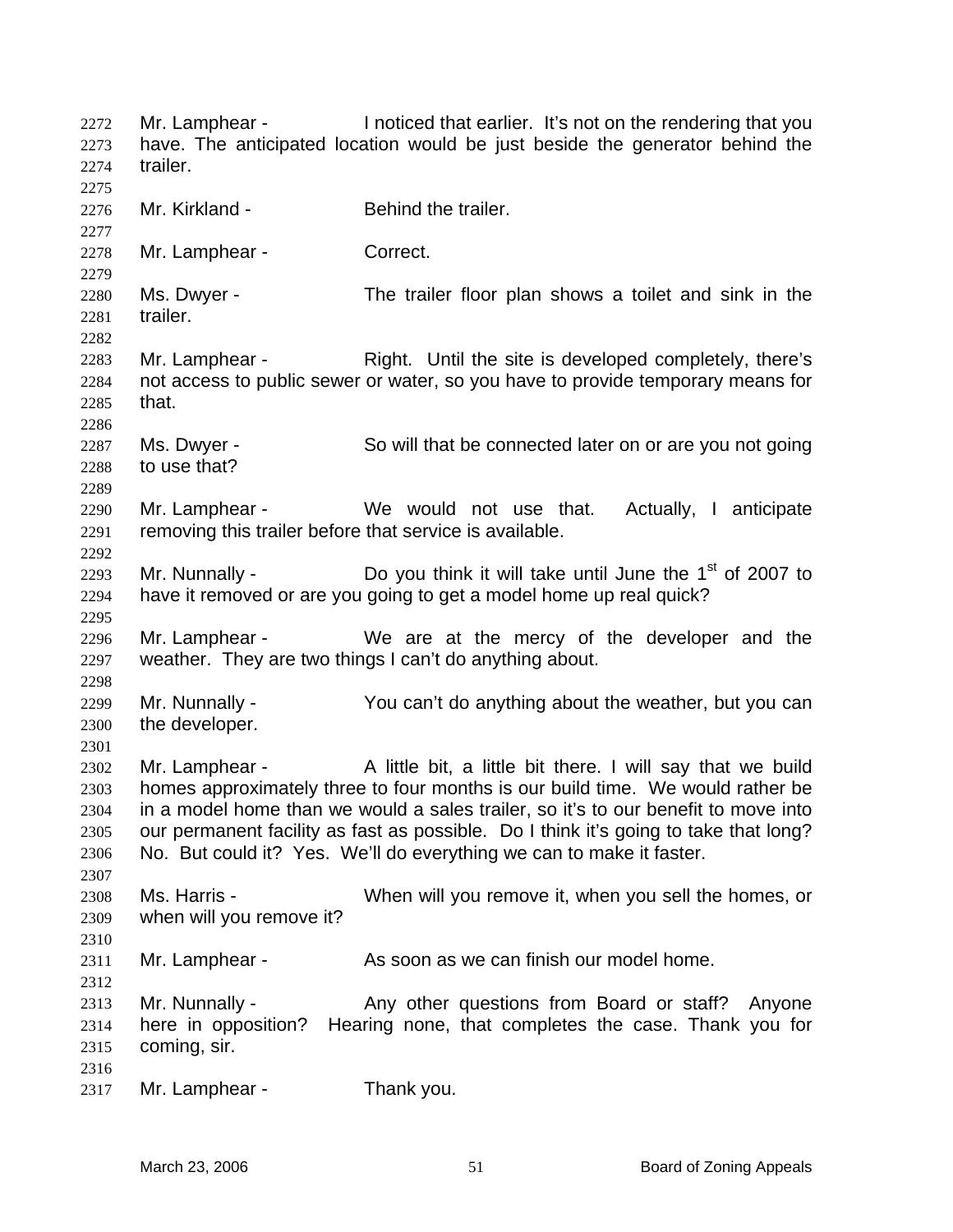| 2318         |                                                                                  |                                                                                                                                                                       |
|--------------|----------------------------------------------------------------------------------|-----------------------------------------------------------------------------------------------------------------------------------------------------------------------|
| 2319         | <b>DECISION</b>                                                                  |                                                                                                                                                                       |
| 2320         |                                                                                  |                                                                                                                                                                       |
| 2321         | Mr. Nunnally -                                                                   | UP 12-2006.                                                                                                                                                           |
| 2322         |                                                                                  |                                                                                                                                                                       |
| 2323         | Ms. Harris -                                                                     | I move that we approve.                                                                                                                                               |
| 2324         |                                                                                  |                                                                                                                                                                       |
| 2325         | Mr. Nunnally -                                                                   | Motion by Ms. Harris to approve.                                                                                                                                      |
| 2326         |                                                                                  |                                                                                                                                                                       |
| 2327         | Mr. Blankinship -                                                                | Ms. Harris, do you want to make a statement of                                                                                                                        |
| 2328         | similar sort so that we have a record of the basis?                              |                                                                                                                                                                       |
| 2329         |                                                                                  |                                                                                                                                                                       |
| 2330         | Ms. Harris -                                                                     | The temporary trailer, sales trailer will be removed as                                                                                                               |
| 2331         |                                                                                  | soon as the model home is constructed and this is in keeping with our policy in                                                                                       |
| 2332         |                                                                                  | the past of allowing temporary sales trailers to be erected. We did address the<br>port-a-johns. They will not be constructed directly in view of the road. So, I see |
| 2333<br>2334 | no reason why it should not be approved.                                         |                                                                                                                                                                       |
| 2335         |                                                                                  |                                                                                                                                                                       |
| 2336         | Mr. Kirkland -                                                                   | Ms. Harris, I think the applicant agreed that he would                                                                                                                |
| 2337         |                                                                                  | place the port-a-john behind the trailer. Should we put that in there as a                                                                                            |
| 2338         |                                                                                  | condition? He agreed to that during the hearing. Is that all right if we put that in                                                                                  |
| 2339         | under the condition about the screen from view?                                  |                                                                                                                                                                       |
| 2340         |                                                                                  |                                                                                                                                                                       |
| 2341         | Ms. Harris -                                                                     | That's fine with me.                                                                                                                                                  |
| 2342         |                                                                                  |                                                                                                                                                                       |
| 2343         | Mr. Kirkland -                                                                   | Okay. That way we won't have to worry about it.                                                                                                                       |
| 2344         |                                                                                  |                                                                                                                                                                       |
| 2345         | Mr. Nunnally -                                                                   | Do we have a second?                                                                                                                                                  |
| 2346         |                                                                                  |                                                                                                                                                                       |
| 2347         | Mr. Kirkland -                                                                   | Second.                                                                                                                                                               |
| 2348         |                                                                                  |                                                                                                                                                                       |
| 2349         | Mr. Nunnally -                                                                   | Second by Mr. Kirkland. All in favor say aye.                                                                                                                         |
| 2350         |                                                                                  |                                                                                                                                                                       |
| 2351         |                                                                                  | After an advertised public hearing and on a motion by Ms. Harris, seconded by                                                                                         |
| 2352         | Mr. Kirkland, the Board granted application UP-12-2006 for a temporary           |                                                                                                                                                                       |
| 2353         |                                                                                  | conditional use permit to locate a temporary sales trailer at 1670 Midview Road                                                                                       |
| 2354         | (Midview Farms) (Parcel 806-703-3306), zoned R-2AC One-Family Residence          |                                                                                                                                                                       |
| 2355         |                                                                                  | District, Conditional (Varina). The Board granted the conditional use permit                                                                                          |
| 2356         | subject to the following conditions:                                             |                                                                                                                                                                       |
| 2357         |                                                                                  |                                                                                                                                                                       |
| 2358         | 1.                                                                               | Only the improvements shown on the plan filed with the application may                                                                                                |
| 2359         | be constructed pursuant to this approval. No substantial changes or additions to |                                                                                                                                                                       |
| 2360         | the layout may be made without the approval of the Board of Zoning Appeals.      |                                                                                                                                                                       |
| 2361         |                                                                                  | Any additional improvements shall comply with the applicable regulations of the                                                                                       |
| 2362         | County Code.                                                                     |                                                                                                                                                                       |
| 2363         |                                                                                  |                                                                                                                                                                       |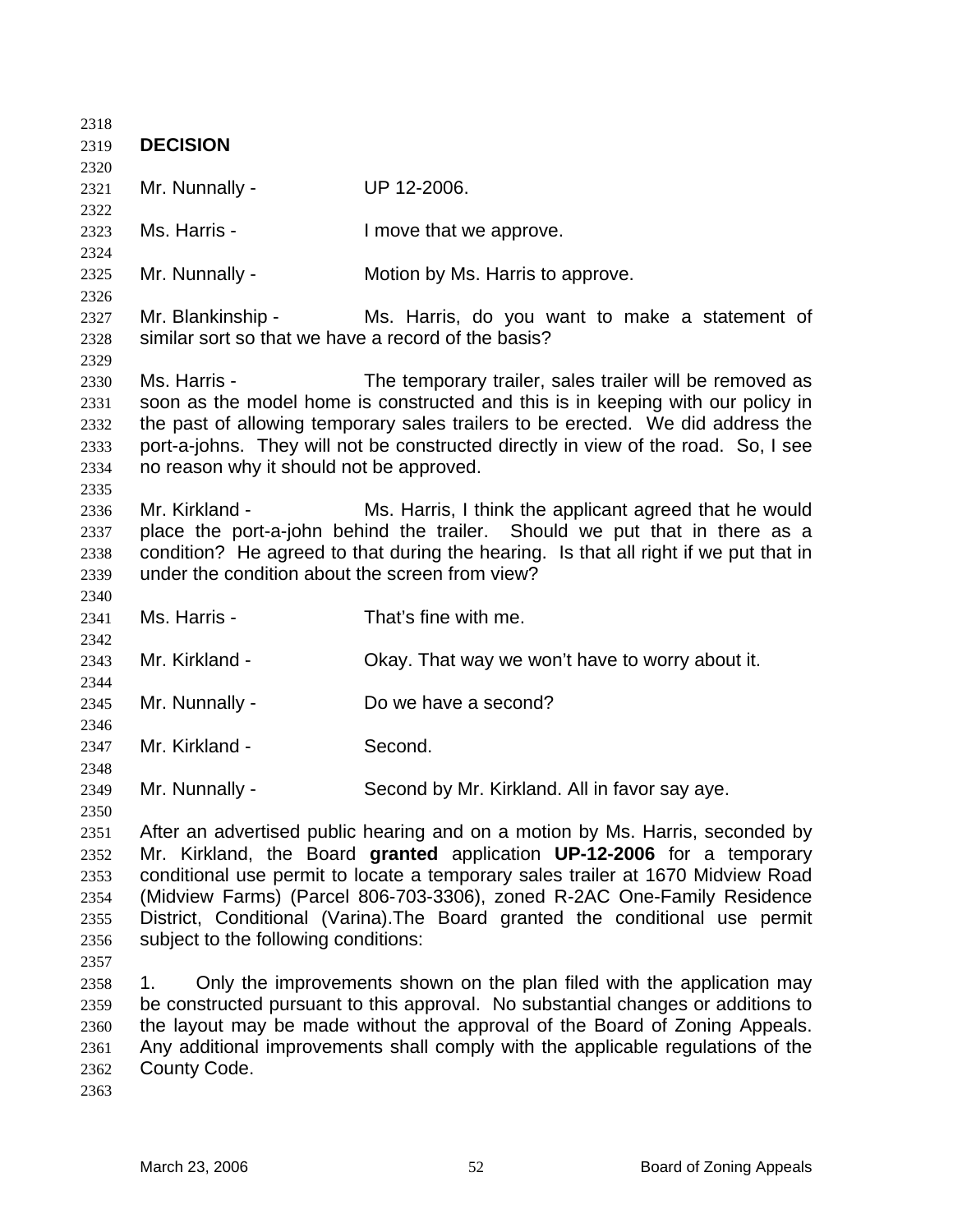2. The trailer shall be skirted on all sides with a durable material as required by the building code for a permanent installation. 2364 2365

2366 2367 2368 2369 2370 2371 2372 3. A detailed landscaping and lighting plan shall be submitted to the Planning Department with the building permit for review and approval. Approved landscaping shall be installed as soon as the weather permits. All landscaping shall be maintained in a healthy condition at all times. Dead plant materials shall be removed within a reasonable time and replaced during the normal planting season.

2374 2375 4. The trailer shall be removed from the property on or before June 1, 2007 at which time this permit shall expire.

2377 2378 2379 5. [AMENDED] Any portable toilet or holding tank placed on the site shall be located behind the sales trailer, next to the generator, and shall be screened from view.

| _ _ _ _ _ _ |                |                                           |   |
|-------------|----------------|-------------------------------------------|---|
| 2382        | Affirmative:   | Dwyer, Harris, Kirkland, Nunnally, Wright | 5 |
|             | 2383 Negative: |                                           |   |
| 2384        | Absent:        |                                           |   |
| 2385        |                |                                           |   |
| 2386        |                |                                           |   |

2387 Mr. Nunnally - Next case, Mr. Blankinship.

2389 2390 2391 2392 2393 **UP-13-2006 Linda Hamilton and Julie Stevens** request a conditional use permit pursuant to Section 24-95(i)(4) to allow a shed to remain in the side yard at 1205 Haverhill Road (Wildwood) (Parcel 787-754-6989), zoned R-2 One-Family Residence District (Fairfield).

2395 2396 Mr. Nunnally - Anyone else here interested in this case? If so, please stand, raise your right hand and be sworn.

2398 2399 Mr. Blankinship - Do you swear the testimony you're about to give is the truth, the whole truth, and nothing but the truth, so help you God?

2401 Ms. Hamilton - I do.

2373

2376

2380 2381

2388

2394

2397

2400

2402

2404

2403 Mr. Nunnally - Please state your name for the record, ma'am.

2405 2406 2407 2408 2409 Ms. Hamilton - I'm Linda Hamilton. I, too, I guess, am the beneficiary of a code change allowing an accessory unit or whatever it's called. I was here in June requesting that the shed that's actually in our driveway versus the side yard that is cement and paved, due to the fact that the yard of the house is on is built, but then the yard really slopes steeply back. The shed is at the side of our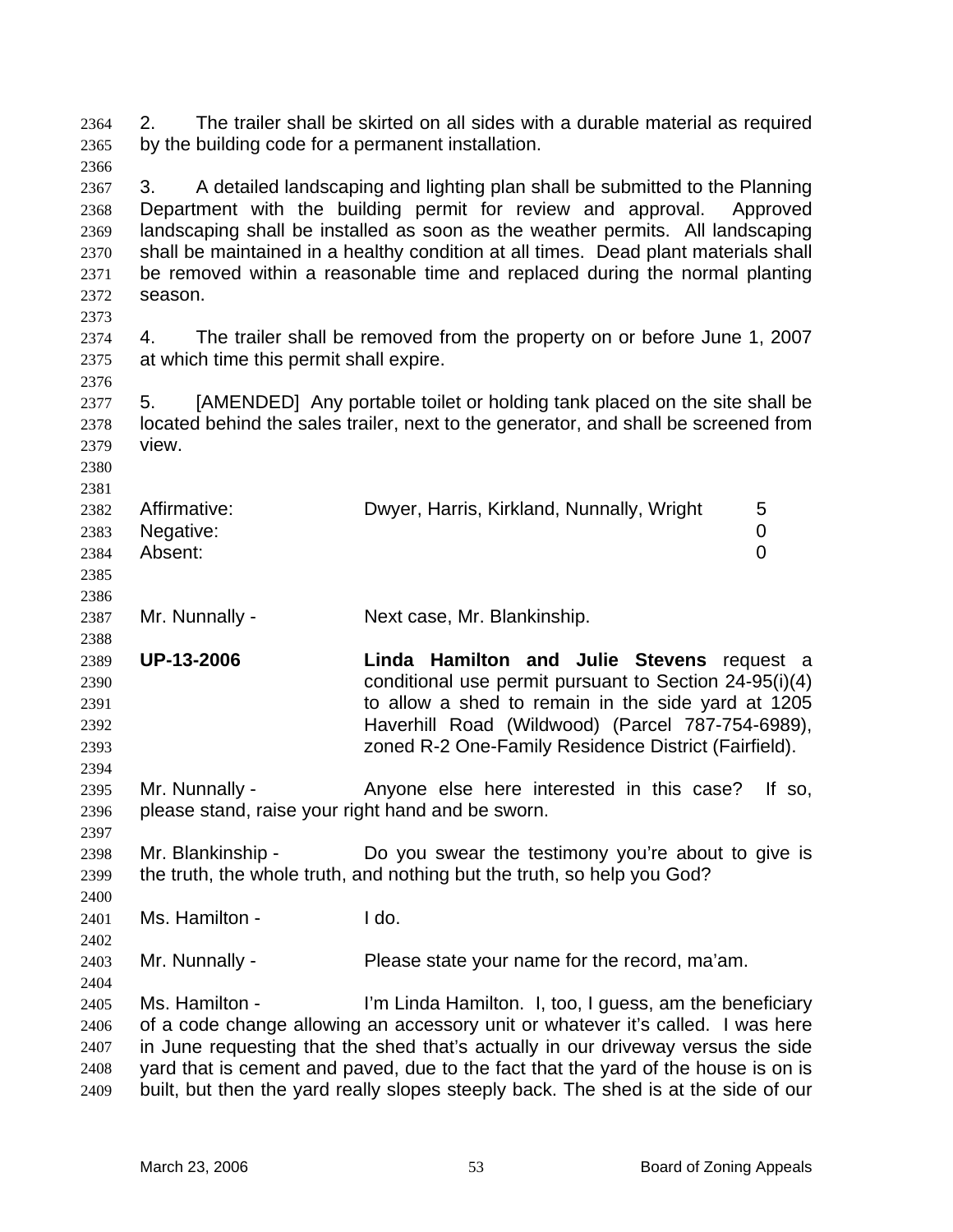house and we are requesting a second bite at the apple with the additional code change that it be allowed to remain there. It is visible from the street, but obviously, it's not in disarray. It's a brand new shed. The reason it's there versus in the backyard is, as I said, the condition of the backyard is a very steep slope. I think there might be some pictures. It would be almost inaccessible to get things in and out. There is a shed that was there with the house. It's already literally behind that shed, but down the hill that you can see. So, in order to have this shed accessible, we'd have to bring in dirt, build an additional structure, which would then require permits and things, to set it back. It's literally at the edge of where the backyard starts, so it would still be visible from the road if it was even in compliance, although 10 feet back. That would make it in compliance. We're hoping that with this additional code change, you can consider allowing it to stay. I did read the suggestions in the thing that's in the request that nothing additional would be added or things like that. We'd be more than happy to comply with that if the shed can stay there. 2410 2411 2412 2413 2414 2415 2416 2417 2418 2419 2420 2421 2422 2423 2424

2426 2427 2428 2429 Mr. Wright - Your point is that if you moved it back, I don't know how many feet it would take to be in the backyard. It looks like it would just take maybe 10 feet.

2430 2431 Ms. Hamilton - Ten feet. It would be in the exact same visible position.

2433 2434 Mr. Wright - But it would be as visible from the front exactly as it would be in it's present location.

2436 2437 2438 2439 2440 2441 2442 2443 Ms. Hamilton - Correct, and what would have to happen is we'd just end up having to build a deck platform, of course, going into the ground with piling because it is very uneven. So, you might have some that are put down eight feet, some that might be only put down four feet so that the deck is level. The shed itself width is 10 feet. So, you're looking at the length right now, which is 16. But it literally, in order to be in compliance, would pick up and move back exactly 10 feet and be in the exact same visible location as it is, although, technically, that would be considered the backyard.

2445

2425

2432

2435

2444

2446 2447

Ms. Harris - The Ms. Hamilton, why did you fail to remove the shed after receiving the last notice?

2448 2449 2450 2451 2452 2453 2454 2455 Ms. Hamilton - Again, it's been from the difficulty of being able to find people to build it or build it ourselves and get the equipment back there, as well as the dirt that would need to be brought in and the expense. We had looked into it and it was about \$5,000. So, obviously, trying to get money together to do that and then, I guess, luck happened our way. We were in non-compliance; I understand that. We had tried to work with the woman agent that kept coming by. We had looked into it, but the cost was really up there and we just honestly didn't have \$5,000 to do that right away.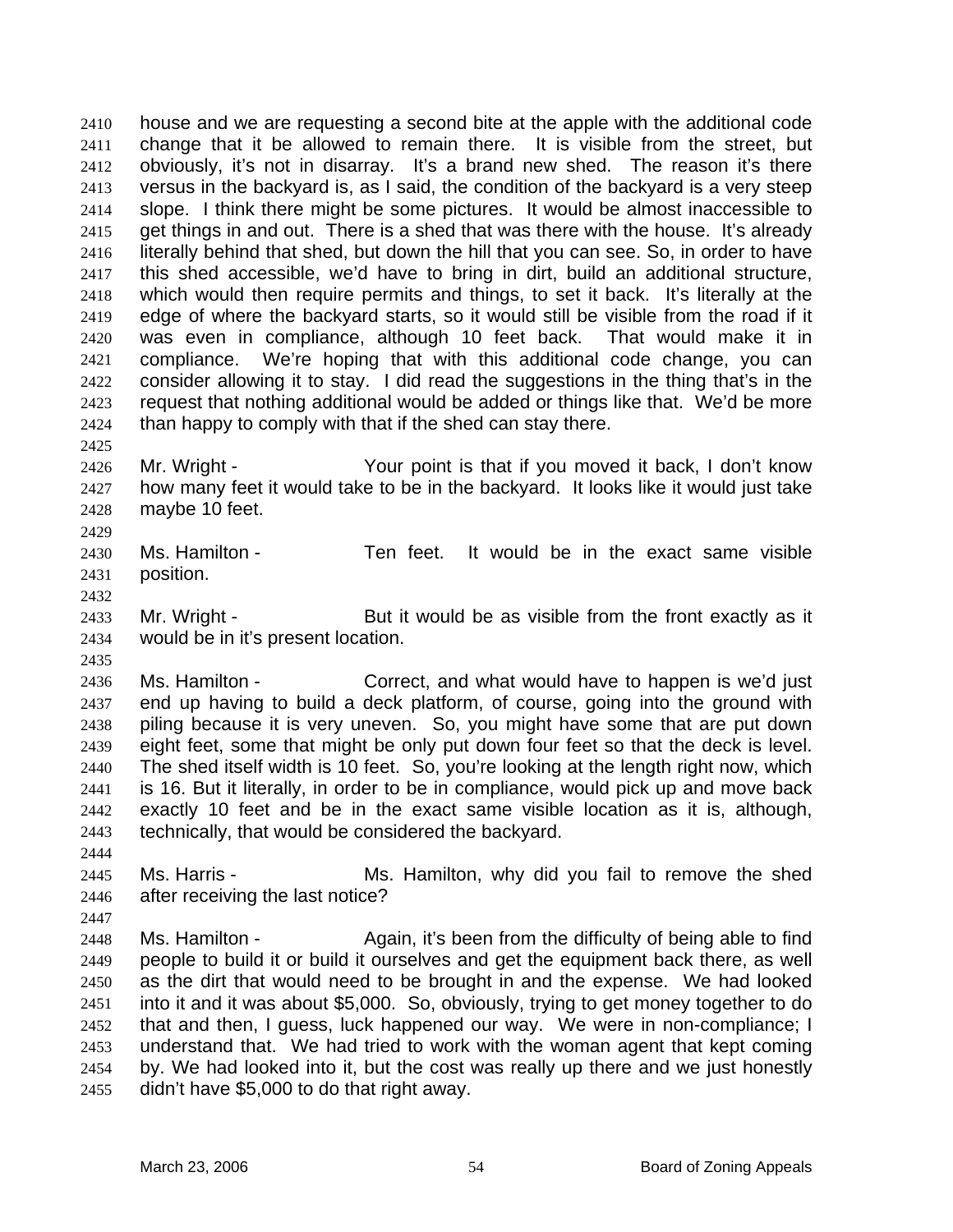2457

2456

2458

2459 2460 2461 2462 2463 2464 2465 2466 2467 2468 2469 2470 2471 2472 2473 2474 2475 2476 Ms. Hamilton - The same to light originally because we moved into the house and had gotten the shed. As you can see, the access to the backyard it sort of blocked, and then we wanted to do a little landscaping in the back, so we temporarily moved the shed, stupidly, where the car is, that you can see in the picture, for about two months in order to bring in some trucks that dumped dirt that we were then able to use to landscape and do some work in the backyard. Then we were stupid and lazy a little, just not realizing that it would annoy our neighbors. It was ugly. It was never intended to stay there. You get busy and one of those things and it was there longer than anticipated. We got a notice from the County that said, what's this ugly shed doing in the front yard, so to speak, and realized. As soon as we got that notice, we moved it immediately back to where it had originally had been where there were no complaints. We moved it to the visible front yard, a neighbor complained. Our neighbors, there's nobody that showed up, but obviously they've gotten letters. We haven't received any more complaints. We've talked to them and they don't have any problem with where it is now. Understandably, they had where it was and I get that. The original intent, we were doing work in the backyard to do that and then just time got away.

2477

2478 2479 2480 2481 Mr. Blankinship - Once they had moved the shed to the side yard, the neighbors were satisfied. But we already had a case and it's technically in violation, so Community Maintenance had to continue pursuing the case even though the complainants were satisfied.

2482

2487

2498

2483 2484 2485 2486 Ms. Dwyer - That could happen again, I guess, if you needed to go on the backyard. That might be one of the reasons why we don't allow sheds in side yards because it does block access to the rear yard. So, if you moved it back 10 feet, then you would have better access.

2488 2489 2490 2491 2492 2493 2494 2495 2496 2497 Ms. Hamilton - Well, you really wouldn't. It's hard to see, but at the edge of where the shed is backed up against the driveway ends and it's got a little wall to it. It's a little cement thing. The shed would basically be on a deck in order for us to have access to the shed. If the wall is that high, it would go right with that, so you would still have the same access problem, although it would be in compliance in the backyard. There is no way without doing, I don't even know what the solution would be to back it up 20 feet to build some sort of a structure to allow that access to the backyard. Our next door neighbor had said that they would be able to do that if we had to, to use their driveway to maybe get things over into our yard because of the issue.

2499 2500 2501 Ms. Harris - When we concluded last time you were here, there was space on the reverse side of your yard, but it was more convenient where you have it here.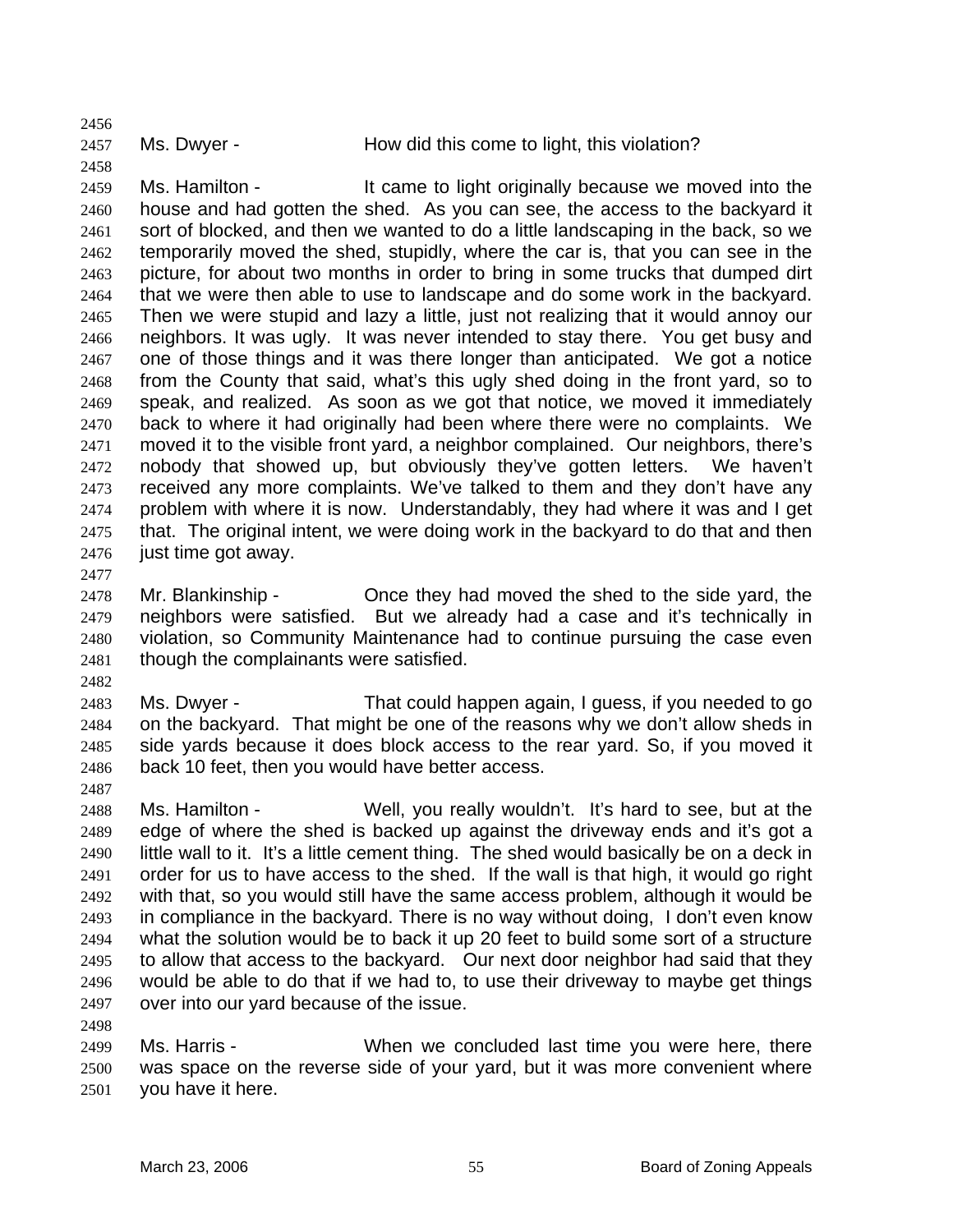2503 2504 2505 2506 2507 2508 2509 2510 2511 2512 2513 Ms. Hamilton - Actually, there's no way to get the shed from where it is now to the other side of the yard. You can't see it in this picture, but our property is actually a little bit closer. On the left-hand side of the property, the house goes almost to the edge. So, there would be no way to get the shed to that back side because you can't pick it up. You can see on the left-hand side it's right on the edge. You can't get the shed back there. As well as it is used to hold a motorcycle and the access would be difficult to then drive through the backyard and the front yard. I guess the last thing I want to say is back to the original. I mean, it would have the same visibility and aesthetics from where it is now if we were to move it back. My hope is that with the Code change that you would consider allowing it stay where it is.

2515 2516 2517 Mr. Nunnally - Any other questions from the Board or staff? I ask again, is there any opposition? Hearing none, that concludes the case. Thank you, ma'am.

2519 Ms. Hamilton - Thank you very much.

## 2521 **DECISION**

2522 2523

2502

2514

2518

2520

2524

2532

2535

2542

Mr. Nunnally - UP-13-2006.

2525 2526 2527 2528 2529 2530 2531 Ms. Harris - I move that we deny this application for the reasons it's not on a corner lot. I think she mentioned at the end that if she moved it on the left side of the house, the motorcycle had to be moved. Well, be that as it may, I had to ask myself the question that if all of us placed a building shed at the end of our driveway, what type of appeal would that have for Henrico County? I sense it would have a negative appeal. So, Fairfield District would like to avoid situations like this. I move that we deny.

2533 2534 Mr. Nunnally - Motion by Ms. Harris to be denied. Do we have a second?

2536 2537 2538 2539 2540 2541 Mr. Kirkland - I second it. I'd like to make another comment. I do not think that the new ordinance applies to this issue because the applicant had moved the shed to the front yard and moved it back to the rear yard. So, I see no reason why she couldn't have moved it 10 feet further back. I understand the grade is off, but it was possible to do it. So, I therefore second your motion, Ms. Harris.

2543 2544 2545 2546 Ms. Dwyer - It would be a detriment to the neighborhood as a whole, I think, to allow an encroachment in the zoning ordinance that this proposes. This is not a house that's oriented in an unusual way.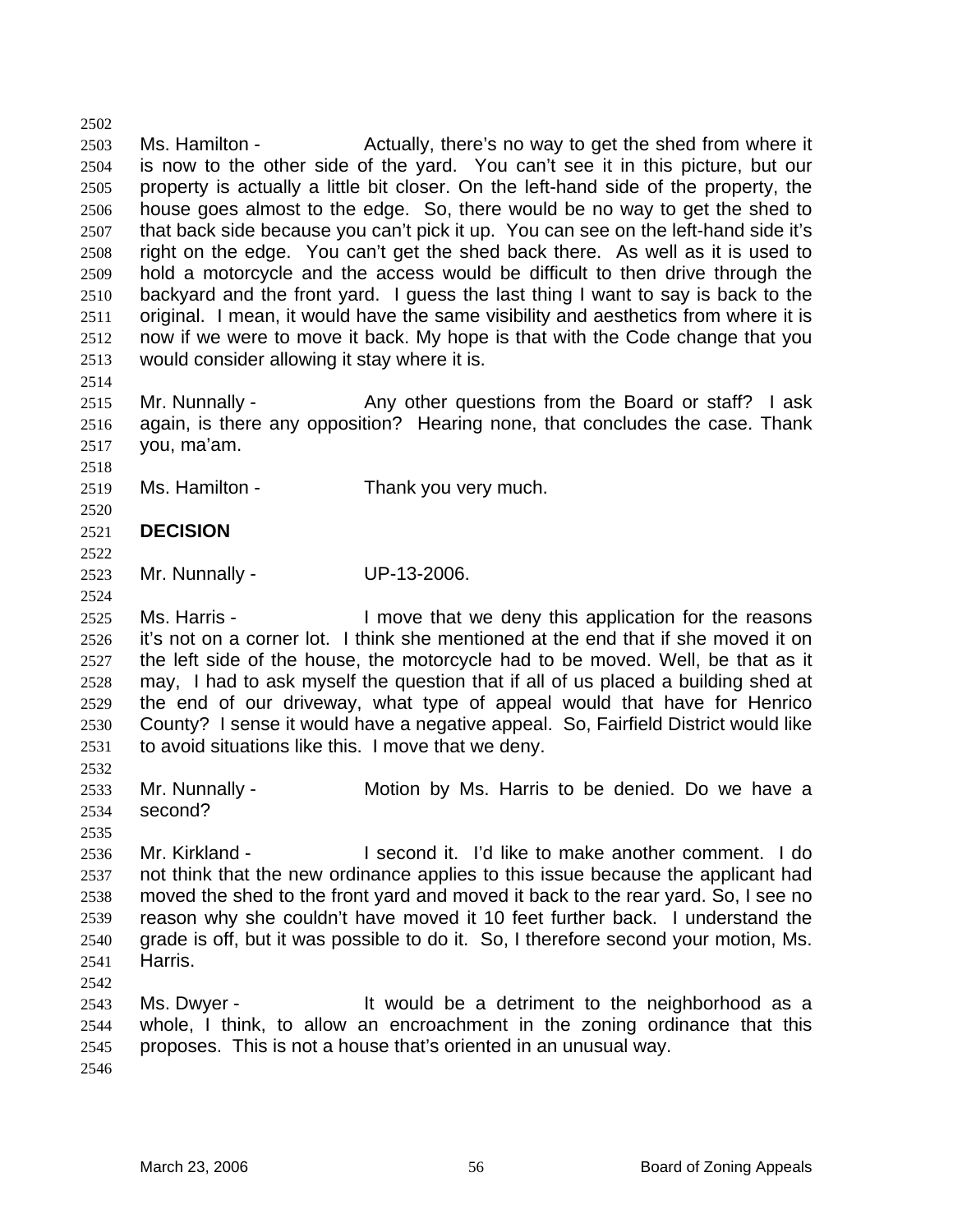Mr. Kirkland - This is a perfectly normal lot and all the applicant has to do is move the shed 10 feet. She's already moved it 25 to the front of the yard and then put it back in the side yard. I don't see any problem with moving it 10 feet. 2547 2548 2549 2550 2551 2552 2553 2554 2555 2556 2557 2558 2559 2560 2561 2562 2563 2564 2565 2566 2567 2568 2569 2570 2571 2572 2573 2574 2575 2576 2577 2578 2579 2580 2581 2582 2583 2584 2585 2586 2587 2588 2589 2590 2591 2592 Ms. Dwyer - The reason she moved it was because the shed was blocking access to the rear, which could easily happen again and be unsightly. Mr. Wright - That's correct. It would be moved again. Mr. Nunnally - Motion by Ms. Harris and second by Mr. Kirkland that it be denied. All in favor say aye. It's been denied. After an advertised public hearing and on a motion by Ms. Harris, seconded by Mr. Kirkland, the Board **denied** application **UP-13-2006** for a conditional use permit to allow a shed to remain in the side yard at 1205 Haverhill Road (Wildwood) (Parcel 787-754-6989), zoned R-2 One-Family Residence District (Fairfield). Affirmative: Dwyer, Kirkland, Nunnally, Wright, Harris 5 Negative: 0 Absent: 0 Mr. Nunnally - Next case, Mr. Blankinship. **UP-14-2006 Deferred.**  Mr. Nunnally - **UP-14-2006**. Verizon. That's **deferred UP-15-2006 Ridgetop Recreation Association** requests a conditional use permit pursuant to Section 24-12(b) to add lights to the existing tennis courts at 901 Ridgetop Road (Parcels 762-738-6196, 1098 and 2998, zoned R-3 One-Family Residence District (Tuckahoe). Mr. Blankinship - Mr. Chairman, let me call your attention to the letter that was left on the table this morning, a handwritten letter. Mr. Nunnally - Anyone else here interested in this case? If so, please stand, raise your right hand and be sworn. Mr. Blankinship - If you'll raise your right hand. Do you swear the testimony you're about to give is the truth, the whole truth, and nothing but the truth, so help you God?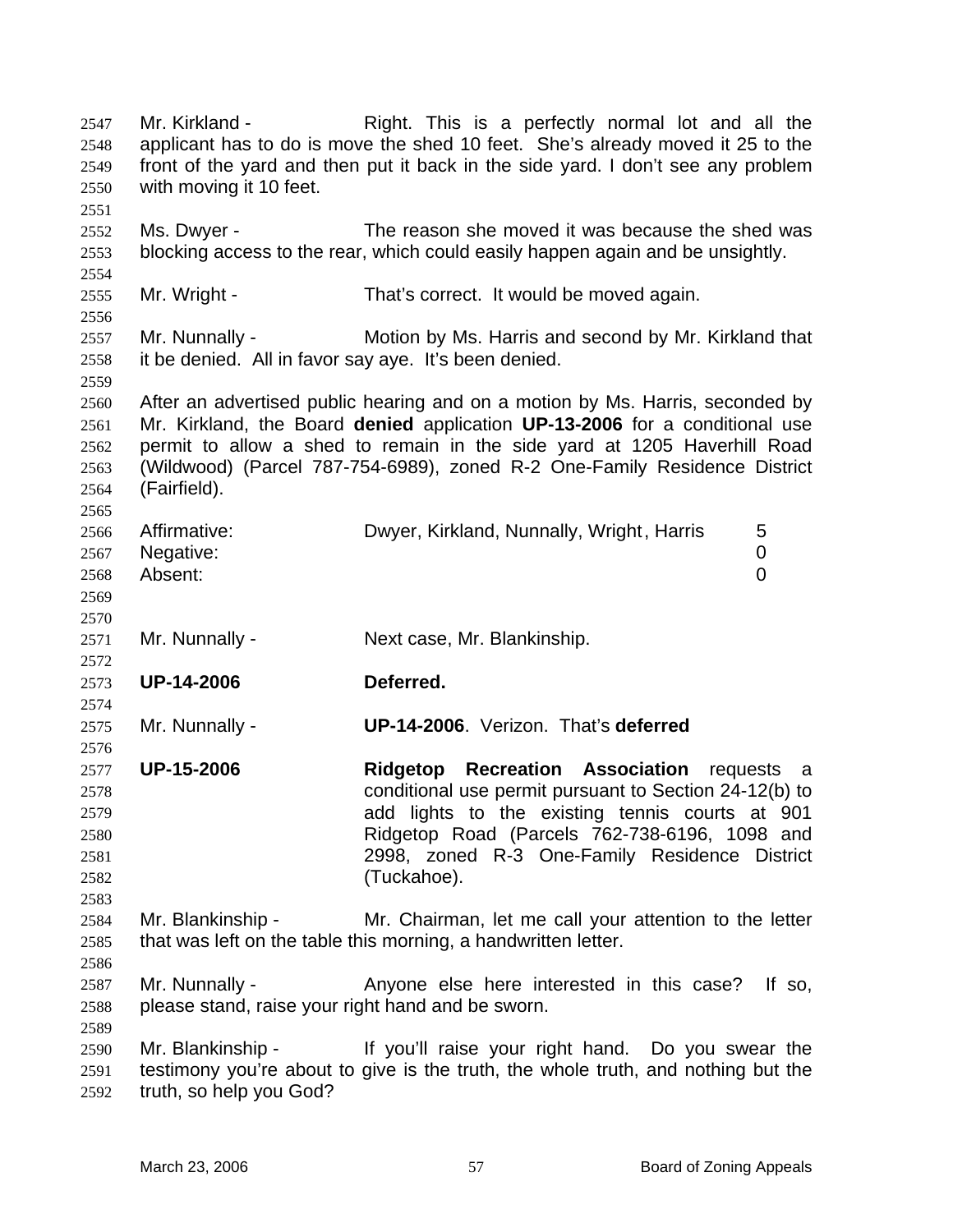2594 Mr. Nunnally - Please state your name for the record.

2596 2597 Mr. Biltz - **My name's Randy Biltz.** I'm with Higgins and Gerstenmaier, representing Ridgetop Recreation Association.

2599 2600 Mr. Nunnally - Before you get started, if you don't mind, the Board wants to take about a five-minute break. Okay?

2602 Mr. Biltz - Ckay.

## 2603

2601

2593

2595

2598

2604 **BOARD TAKES A FIVE-MINUTE BREAK.** 

2605 2606 2607

2610

2620

2623

2627

2629

2633

2636

**THE BOARD RECONVENED.** 

2608 2609 Mr. Nunnally - Let's reconvene the meeting. Please state your name for the record again, sir.

2611 2612 2613 2614 2615 2616 2617 2618 2619 Mr. Biltz - Sure. My name is Randy Biltz. I'm with Higgins and Gerstenmaier, representing Ridgetop. We would like to add lighting to existing tennis courts that have been there since '62. There are substantial trees around the site and visibility is, even right now, at a very minimum from the pool and adjacent roads. The lights that I have specified for this job are 20-foot lights that are a true cut-off light. To make it short, once you step 25 feet off the court, there is no spill; it is dark. So, they are a true cutoff light. It's not a flood-lighting system. As my job is to make everything as efficient as possible and have the least impact to surrounding neighbors as possible.

2621 2622 Ms. Dwyer - Could you repeat that "no impact" statement? I'm not sure.

2624 2625 2626 Mr. Biltz - The photometrics on the plan show—and it's kind of hard to read. But the photometrics are the light level at any given point in which the light will be. And I have a 20-foot offset shown to the top of the page.

2628 Ms. Dwyer - Ckay. That was one of my questions.

2630 2631 2632 Mr. Biltz - The Yes. It shows at that point there is very little light evident. We have a house 200 feet to the north and the closest house is 170 feet to the south.

2634 2635 Ms. Dwyer - This 20-foot offset, is that where you have it written or is that to where the zeros are on the edge?

2637 2638 Mr. Biltz - The zeros just continue. The 20-foot offset is just showing that at that point, we are within the standard County guidelines, which is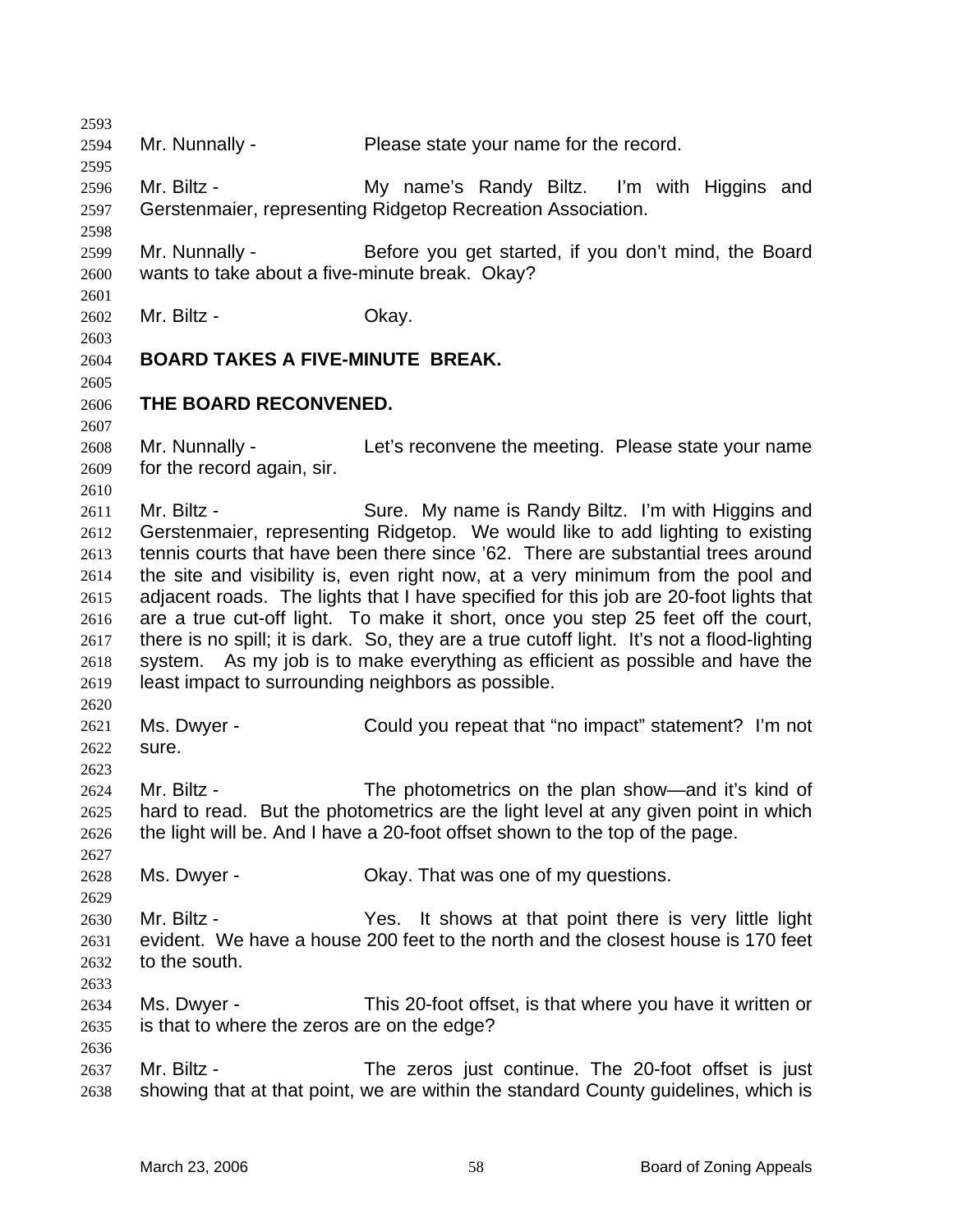point five. In most cases, point five foot candles is where we are allowed by County standards to be. At 20 feet, we're basically there. And once we get to the property line, we have been at zero for a substantial time. 2639 2640 2641 2642 2643 2644 2645 2646 2647 2648 2649 2650 2651 2652 2653 2654 2655 2656 2657 2658 2659 2660 2661 2662 2663 2664 2665 2666 2667 2668 2669 2670 2671 2672 2673 2674 2675 2676 2677 2678 2679 2680 2681 2682 2683 2684 Ms. Dwyer - So, these zeros are within your property. Mr. Biltz - Oh yes. The closest house is 611 on Gardiner Road to the south of the tennis courts. I had passed a letter up to Mr. Blankinship from Fred Bruner. He could not be here, but he is in total support of the project and he is not a member of the club. Ms. Dwyer - Is he the one who lives in that house? Mr. Biltz - 611, yes. Ms. Dwyer - 611. [Unintelligible.] Mr. Biltz - Cover the past two summers, we've been dealing with a lot of vandalism and kids going up there because it's dark. Obviously, everyone knows it happens when you have an isolated place, it's dark, kids do things they're not supposed to do. We're hoping that by having the lights, we can pull power up there and we can add an additional security light to keep the amount of vandalism down and the amount of police frequency there. We've had the same problem at our pool across the creek over on Devon Road. So, from the standpoint of visibility, I don't see a light as being a problem. We are aware, however, of a parking issue that does occur during matches or clinics for kids on Gardiner Road. There is an e-mail that we posted last October and we have posted on numerous other occasions asking our members not to use that road as a drop-off. Ms. Dwyer - I don't think it's working. Mr. Biltz - It's not. Ms. Dwyer - I was there yesterday and couldn't even find a place to park. Mr. Biltz - Right, it's not. As a Board, you can only do so much for the impact to the zoning. I know street parking is allowable, but as a good neighbor, we would rather people not congest that cul-de-sac. Most importantly, you couldn't get a safety vehicle in there to turn around during that time, which is a major problem. So, we have directed everyone to park down in our parking lot on Devon Road. It's just a matter of monitoring that and making sure it happens. Mr. Wright - The Mr. Biltz, have you seen this letter that has been submitted to us? Did you give him a copy of this letter?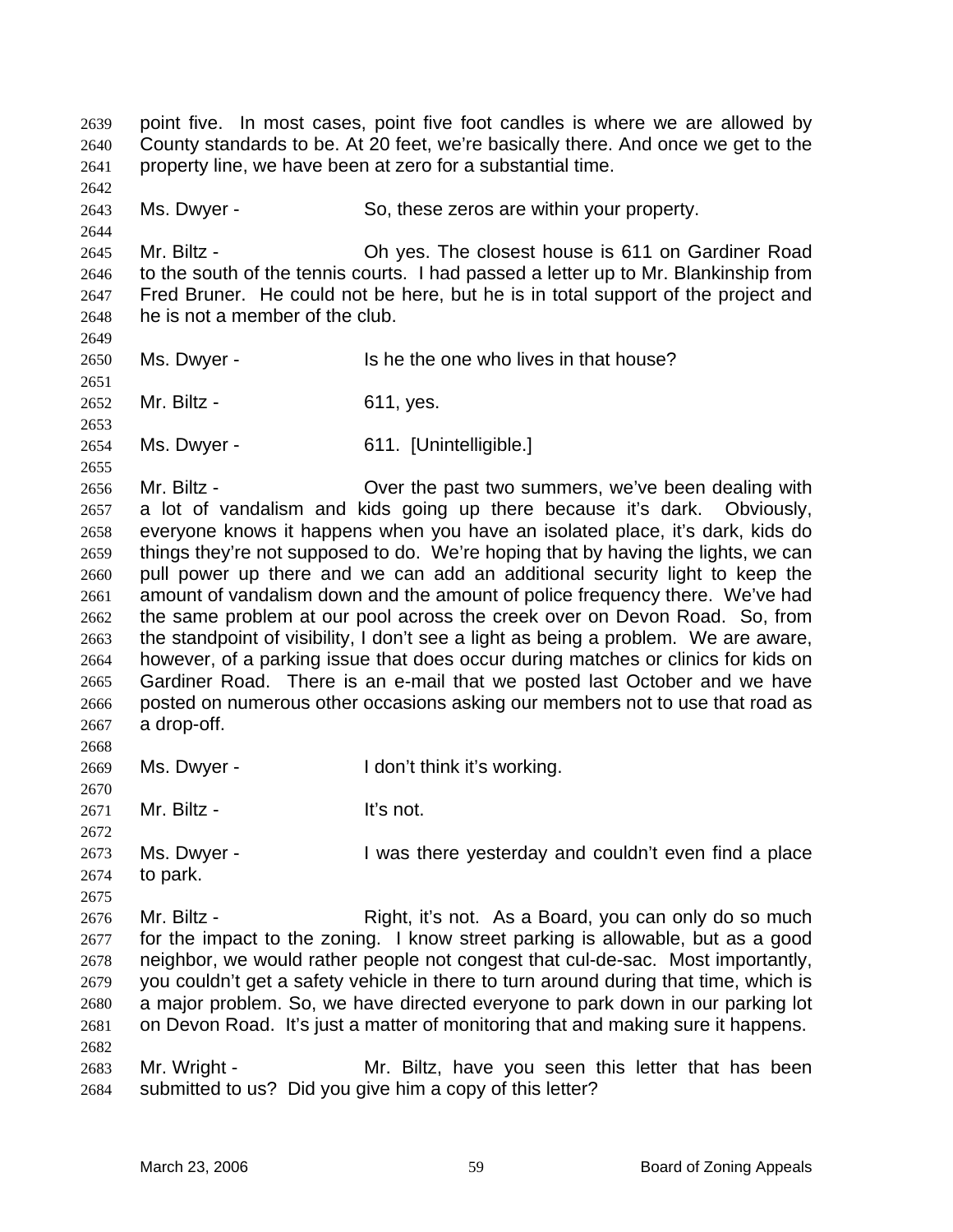| 2685         |                   |                                                                                                                                                                |
|--------------|-------------------|----------------------------------------------------------------------------------------------------------------------------------------------------------------|
| 2686         | Mr. Blankinship - | Yes, sir.                                                                                                                                                      |
| 2687         |                   |                                                                                                                                                                |
| 2688         | Mr. Biltz -       | Yes.                                                                                                                                                           |
| 2689         |                   |                                                                                                                                                                |
| 2690         | Mr. Wright -      | From Ms. Seal.                                                                                                                                                 |
| 2691         | Mr. Biltz -       | Correct. It's 907 Ridge Road.                                                                                                                                  |
| 2692<br>2693 |                   |                                                                                                                                                                |
| 2694         | Mr. Wright -      | If she lives at 907, which appears to be a good                                                                                                                |
| 2695         |                   | distance from the tennis court but she states that today, she can see all the                                                                                  |
| 2696         |                   | players on the tennis court. How will the light affect that?                                                                                                   |
| 2697         |                   |                                                                                                                                                                |
| 2698         | Mr. Biltz -       | The light for her? She would never see the light                                                                                                               |
| 2699         |                   | source because it's a 20-foot cutoff, as every County-required lighting issue is.                                                                              |
| 2700         |                   | It's totally down lighting, so the light source can only be visible when you're down                                                                           |
| 2701         |                   | below it. At this time of year, with all the deciduous trees losing their leaves, there                                                                        |
| 2702         |                   | probably is a minor visibility over there. I would find it hard to believe that she                                                                            |
| 2703         |                   | could see every player on the court, but I would probably agree with the fact that                                                                             |
| 2704         |                   | the she could see the green of the courts right now. In another month, it'll be                                                                                |
| 2705         | gone.             |                                                                                                                                                                |
| 2706         |                   |                                                                                                                                                                |
| 2707         | Ms. Dwyer -       | You're not lighting the court nearest her.                                                                                                                     |
| 2708         |                   |                                                                                                                                                                |
| 2709         | Mr. Biltz -       | The lower courts, there are lights shown on there                                                                                                              |
| 2710         |                   | because, as with every other project, I would rather ask for more than less. It is                                                                             |
| 2711<br>2712 |                   | not anywhere in any budget to light those courts at this time. Those are the<br>courts that are used the least because of the drainage problem we have on that |
| 2713         | lower court.      |                                                                                                                                                                |
| 2714         |                   |                                                                                                                                                                |
| 2715         | Ms. Dwyer -       | How high are the light fixtures?                                                                                                                               |
| 2716         |                   |                                                                                                                                                                |
| 2717         | Mr. Biltz -       | Standard light for just about every<br>Twenty feet.                                                                                                            |
| 2718         |                   | recreation center in this area with the standard cutoff. No flood lighting.                                                                                    |
| 2719         |                   |                                                                                                                                                                |
| 2720         | Ms. Dwyer -       | That shoebox type of fixture, as you mentioned,                                                                                                                |
| 2721         |                   | where the lamp is inside the shoebox, so to speak, and it forces the light down                                                                                |
| 2722         |                   | and you don't have all this ambient air to the side and above.                                                                                                 |
| 2723         |                   |                                                                                                                                                                |
| 2724         | Mr. Biltz -       | Correct. It is a reflection type light like you would see                                                                                                      |
| 2725         |                   | in all the parking lots around town where the light is thrown from a series of                                                                                 |
| 2726         |                   | reflectors inside. The light source is not visible except for underneath.                                                                                      |
| 2727         |                   |                                                                                                                                                                |
| 2728         | Mr. Blankinship - | You've got a cut sheet for that in your packets.                                                                                                               |
| 2729         |                   |                                                                                                                                                                |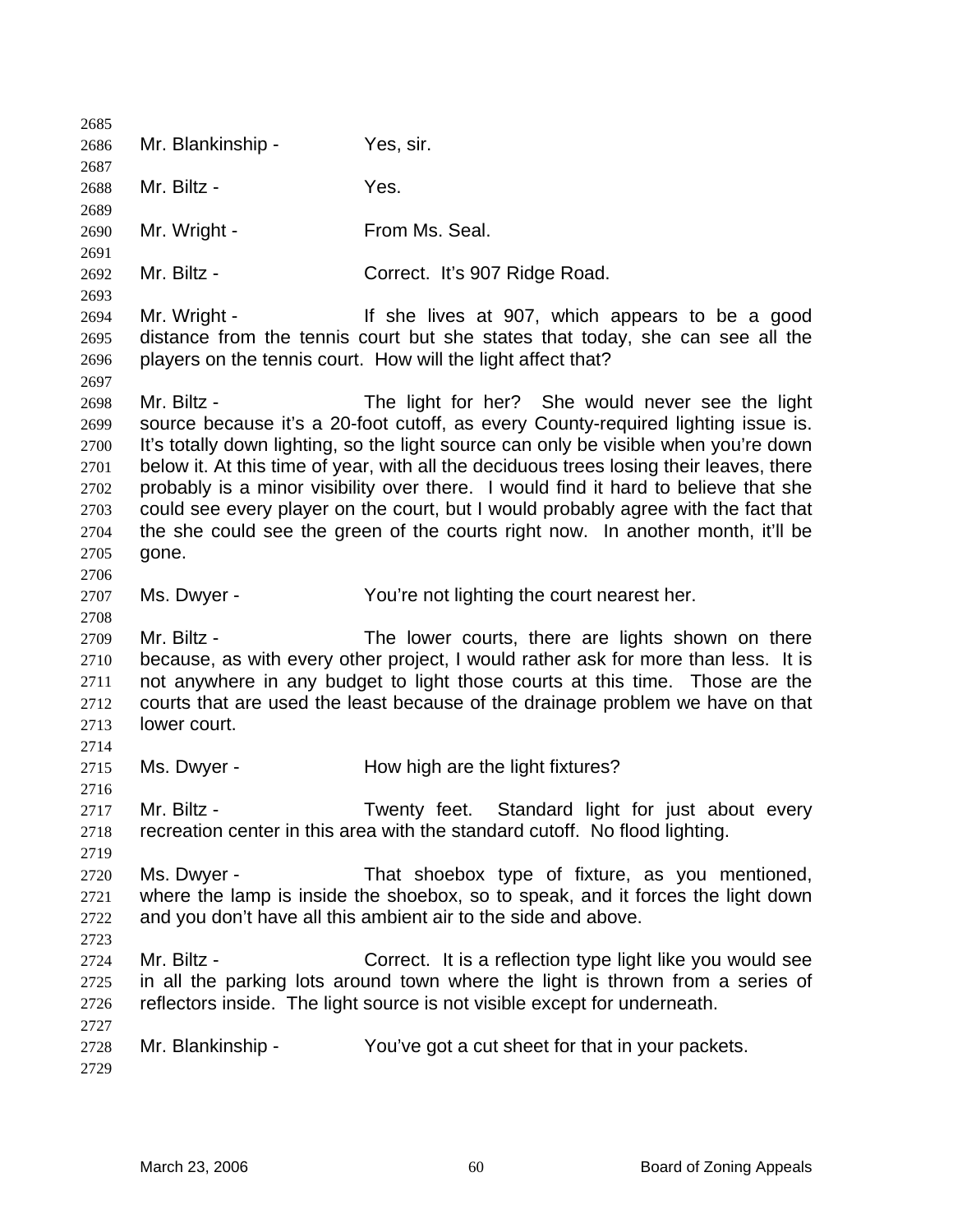Ms. Dwyer - Since you're a landscaper, you're going to have some understanding of this. As I looked at the site, there were some holly trees up against the fence, at least one holly tree I'll say, up against the fence, kind of between the tennis courts and 611. Would it be possible to add some evergreen landscaping around that edge just to soften the impact of the lighting for those homes in the wintertime? 2730 2731 2732 2733 2734 2735

2737 2738 Mr. Biltz - Well, 611 is Mr. Bruner and, obviously, as the letter stated, he has no issues with it.

2739

2736

2740 Ms. Dwyer - But we have to look at the long view.

2741 2742 2743 2744 2745 2746 2747 2748 2749 2750 2751 2752 2753 2754 2755 Mr. Biltz - The landscaping could be a possibility in the long term. That holly there and the surrounding shrubs just keep getting taller and taller with each year. You try to avoid having landscaping right up on a tennis court for branches and for debris. And if you landscape below the court, you know, what the real issue is here is you have probably an eight-foot drop-off from that first court down. So, if we were to move the landscaping down one, we'd run into a shade problem and the landscape wouldn't get tall enough to help with that. You have a shade problem because it won't grow and it's not going to be as beneficial. But it would be an option that I would be willing to look at as we progress. I don't think it would have the immediate impact right now. In the long term, yes, because we are dealing with some drainage issues from Bandy Field right now, as well. Just in court maintenance, once we resolve our drainage, it may be the perfect time to put some other evergreens in to help with that, some fast-growing shrub, as long as the sunlight is adequate.

2756 2757

2758

2763

2765

2767

2769

Ms. Dwyer - You've looked at the conditions.

2759 2760 2761 2762 Mr. Biltz - With the exception of the running time, I think those are the standard conditions that were on this pool already. The tennis courts, I have no problems with that time. That's the time I had offered up to Mr. Blankinship when I submitted the application.

2764 Ms. Dwyer - That's Condition #7?

2766 Mr. Biltz - Correct.

2768 Ms. Dwyer - They would not be on constantly, is that correct?

2770 2771 2772 2773 Mr. Biltz - You would turn them on, as a member, you would have access to turn them on and they would have a dead 10:00 shutoff during that time, or 9:00 any other time. There is no saying, "Well, we're almost done with our match; let's finish it out." It's going to be on a timer.

2774

2775

Ms. Dwyer - Where is the security light that you mentioned?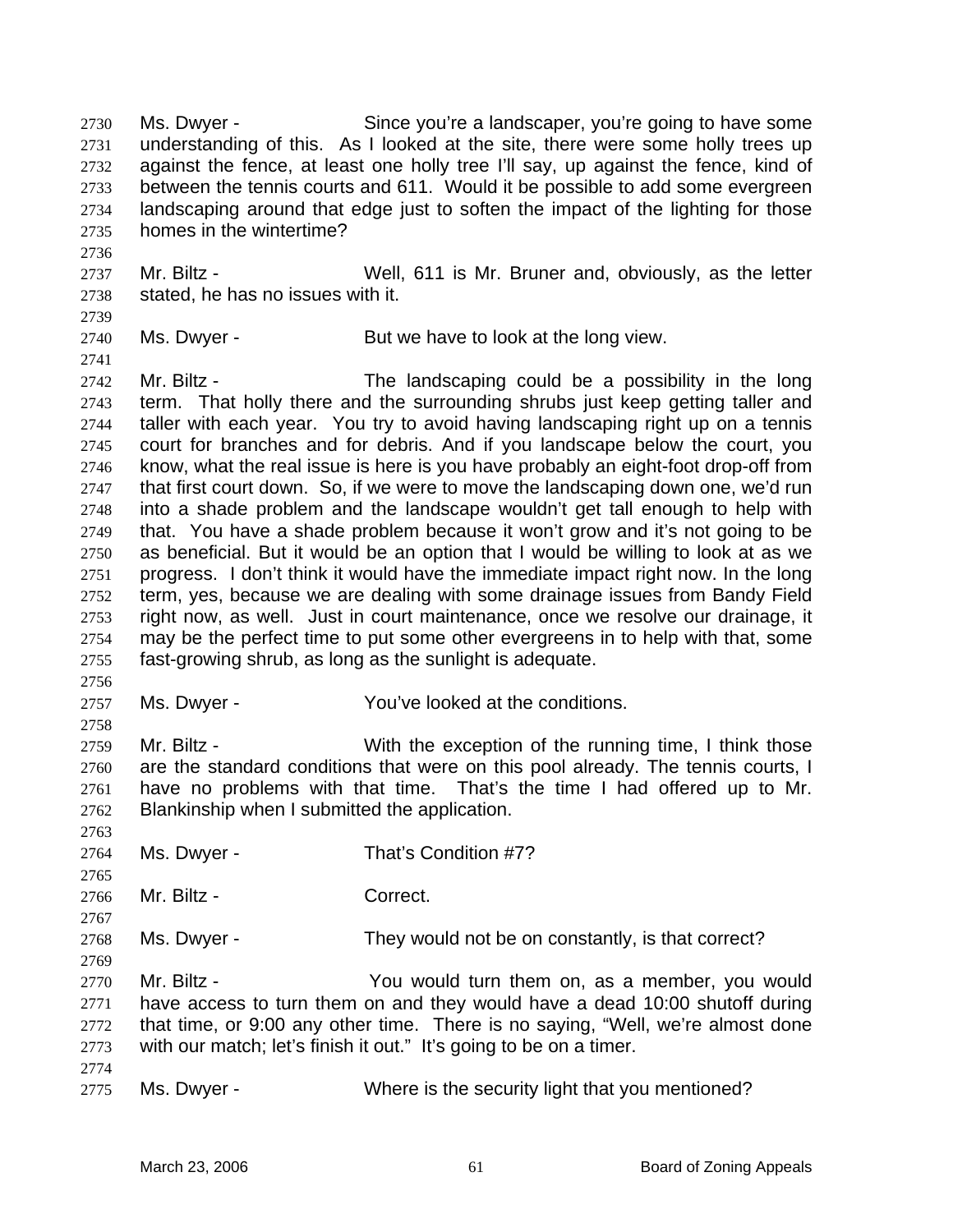2778 2779 2780 2781 2782 2783 2784 2785 2786 2787 2788 2789 2790 2791 2792 2793 2794 2795 2796 2797 2798 2799 2800 2801 2802 2803 2804 2805 2806 2807 2808 2809 2810 2811 2812 2813 2814 2815 2816 2817 2818 light after speaking with Mr. Bruner, who is in support of this project. We don't have the power to power up everything up there yet; that's all part of the project. That is going to have to be, that addresses something that I would like to take care of, but it also addresses something that people are worried about, constant lighting. Security lighting is going to be constant, but it's necessary with all the kids that we've had causing problems, drinking, whatever else they do up there. It would be on. Ms. Dwyer - But that's not part of this case. Mr. Biltz - No. All I'm asking for today is lighting. Ms. Dwyer - Chay. Mr. Nunnally - Any other questions from the Board or staff? All right. You can have a seat there and then we'll ask for the opposition. Do we have opposition? Will you come forward, please? Whoever wants to go first. I ask that we don't have any repetition here. Mr. Bruni - **I'm Rudolph Bruni, at 606 Gardiner Road.** Our greatest problem has been and will be parking. You could potentially get 16 tennis players up there, each one comes in an individual car. They cannot park in the pool parking lot because that's full of pool swimmers. The lights, I think, will affect our property. Here's some pictures of a usual day with the ladies coming in to play tennis. Cars are just loaded along the block. The tennis players don't pay any attention to the pool membership that says you don't park on Gardiner Road. It's inconvenient. You can see that's just a small part of the population parking. It's a relatively light day on the tennis courts. I can't figure where all these people who want to play tennis don't play at night. Why should we have lights? Then how many members of the Ridgetop Recreation Association play tennis? If they park down on the Gardiner Road, the turn around is very small. We're going to have some fender-benders, people backing into other cars. They block driveways. It's a problem. In regards to his lighting system, the deciduous trees, point out a deciduous tree. They're all pine and no branches, no foliage down low. This is the little walkway/driveway that goes up to the tennis courts. That's the tennis courts with their green awnings around it. Our major problem, I think, is parking. Ms. Dwyer - That's a problem you have whether there are lights or not, is that correct? Mr. Bruni - Well, we don't have problems at night because they

Mr. Biltz - That's not on here. That was something that came to

2819 2820 2821 don't play tennis. We have problems in the daytime because we're up almost to the capacity of Gardiner Road with parked cars. I don't know what's going to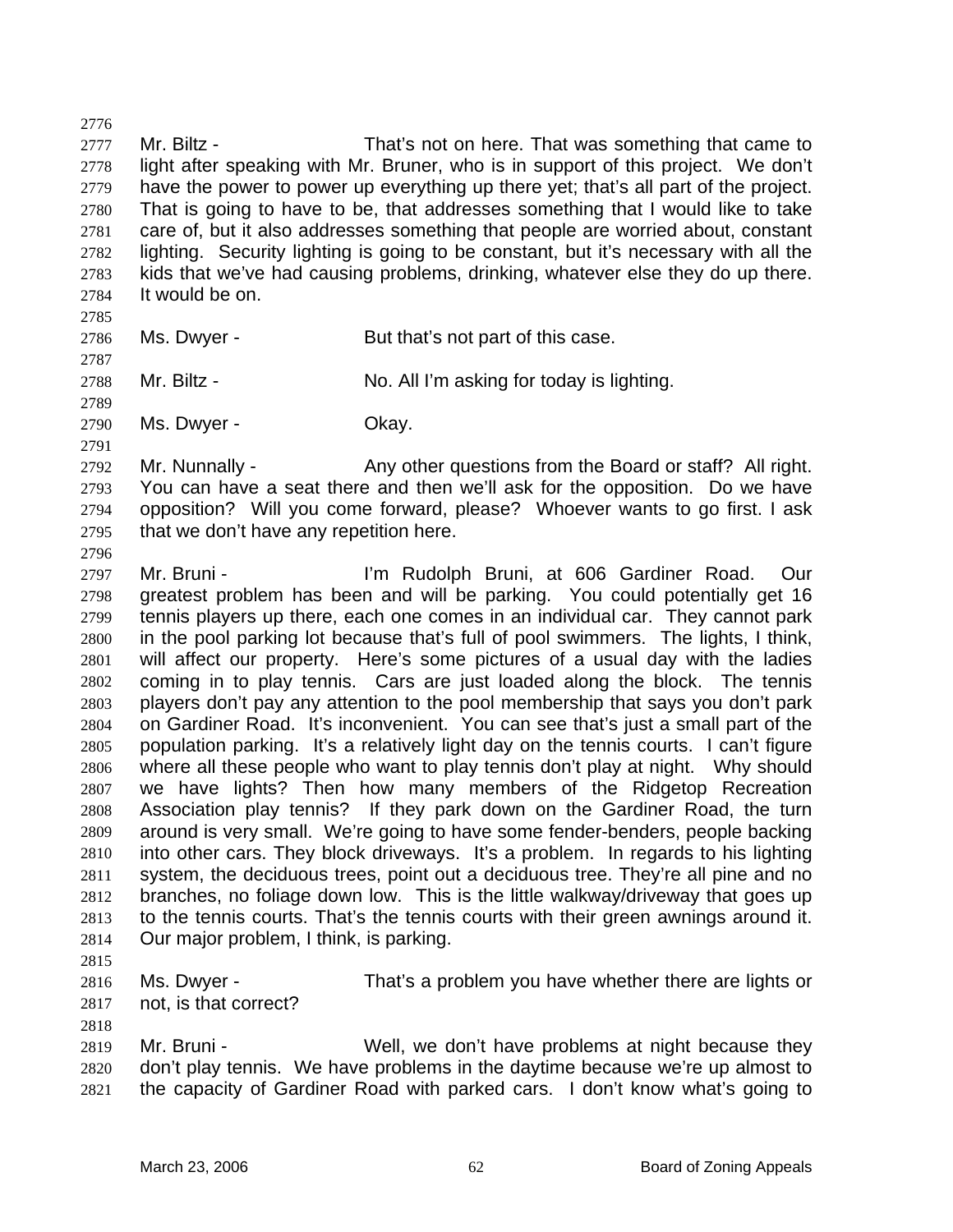happen. We'd like to close it off at a reasonable hour. You can't ask the tennis players to cut the switch; they'll stay to 11 if you give them a chance. 2822 2823 2824 2825 2826 2827 2828 2829 2830 2831 2832 2833 2834 2835 2836 2837 2838 2839 2840 2841 2842 2843 2844 2845 2846 2847 2848 2849 2850 2851 2852 2853 2854 2855 2856 2857 2858 2859 2860 2861 2862 2863 2864 2865 2866 2867 Ms. Dwyer - The State of the It's on a timer, they said; it'll automatically cut off. Mr. Bruni - It's got to be automatic. That is what they are doing. Ms. Dwyer - Right. That's what they're doing. Mr. Bruni - It has got to be automatic. Something's got to be done with their parking. The pool parking lot is jam-packed still, so the only place for the them to go is on Ridgetop Road and then down on our street, on Gardiner. I don't know what the impact is going to be. I don't know how many night tennis players they have. That is a question. Do they have enough night tennis players to play tennis at night? I don't know what the tennis membership of Ridgetop Recreation Association is. Ms. Dwyer - Is there a problem with vandalism and kids using that area at night for unauthorized activity? Mr. Bruni - Think the problem is going to be more or less parking trauma in the parking lot in the parking area. That's a very small turnaround at the end of Gardiner Road. Ms. Dwyer - It's not an actual cul-de-sac, it's just kind of a dead end. Mr. Bruni - The Years ago when we moved there, the turnaround used to go all the way to the creek. Two cars can barely turn around. We get trucks coming up there; they can't get out. They have to back all the way down to Chandler Drive. Ms. Dwyer - They're not playing tennis. Mr. Bruni - Fire engines, ambulances. Once they get in there, they have a terrible job getting out. Ms. Dwyer - That's an existing problem. I just want to focus on the issues related to the night tennis. Mr. Bruni - This is reaching and lights. I'll look right at them. This is relatively a free way from the tennis courts to our house and to the neighbors. The Bruner's are great tennis players. Three of their children got scholarships for playing tennis, so they would have no objections to tennis players; they love them.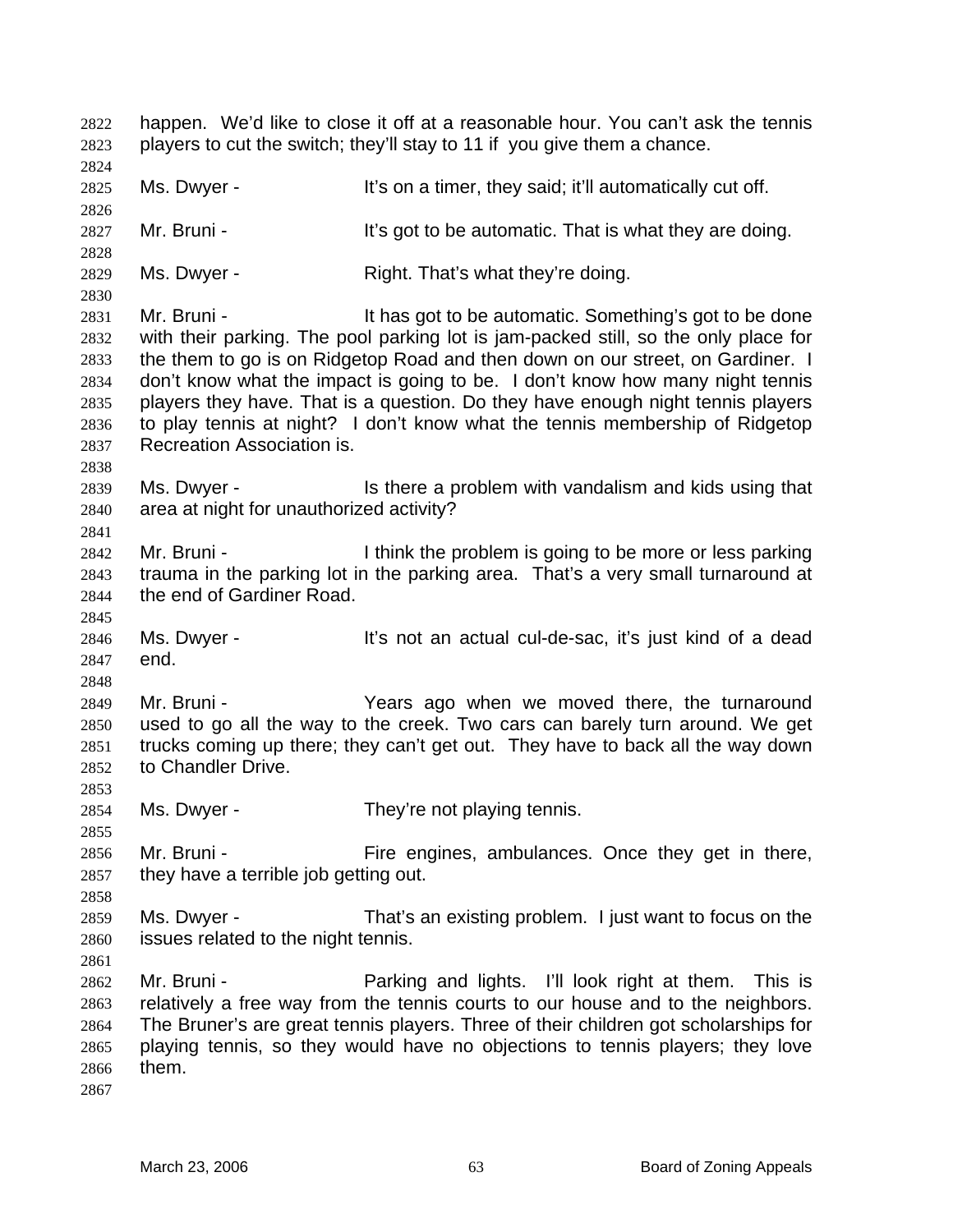Ms. Dwyer - They mention in their letter that they would appreciate people engaging in legitimate activity there and some lighting because of the problems they have of kids setting off fireworks, smoking cigarettes, and drinking beer in the darkness. 2868 2869 2870 2871 2872

2873 2874 2875 2876 Mr. Bruni - The whole Ridgetop Recreation Association properties are parking spots at night for lovers' lane. There's a lot going on down there. There are no gates and no blockage to people getting in there. They just drive in and sit in the parking lot. They start about dusk now.

2877

2879

2878

Ms. Dwyer - Do you think they need security lighting back there?

2880 2881 2882 Mr. Bruni - Well, they have some lights, but they need a security guard or chain or something to go across the property to keep the people out at night. It's wide open.

2883 2884

2885

2891

2900

Ms. Dwyer - They'd have to have a fence around it.

2886 2887 2888 2889 2890 Mr. Bruni - The State of the New Mr. Bruni - It would be nice to have fence between the pool and the parking lot. A high fence or a shrubbery boarder of some sort to block it off. I once had an office down in town and I was required to put seven-foot plants to start with, and, of course, they grew up to ten feet. They don't have that in Ridgetop.

2892 2893 2894 2895 2896 2897 2898 2899 Mr. Coates - My name is Carter Coates. 604 Gardiner, next to Dr. Bruni. I'm not going to repeat what he has said. We are also concerned with the parking and the traffic situation. We are very much concerned about the extension of the operating hours. I've been a member of the Recreation Association for 35, 40 years and I was here to support the acquisition of the additional tennis courts and rebuilding of the pool. We had an agreement on the hours and I am concerned, now, that we are starting to extend the hours beyond what was the original agreement.

2901 Mr. Blankinship - Which was 9:00 p.m.?

2902 2903 2904 2905 2906 2907 2908 2909 2910 2911 Mr. Coates - Yes, 9:00. Since activity is not supposed to begin before 8, I brought it to the attention of the pool management last year that gas blowers, lawn mowers, and this sort of thing was starting at 6:15 to 6:30 in the morning. I also brought to attention that the dumpster was being serviced between 4 and 5 a.m. That makes a "boom" that's probably audible for half a mile. My point is, I'm not really satisfied that the Association is living up to the past agreements and I'm certainly reluctant that we can depend on the Association to live up to future agreements. Thanks.

|  | 2912 Mr. Wright - | Mr. Coates, can I as you a question? |
|--|-------------------|--------------------------------------|
|--|-------------------|--------------------------------------|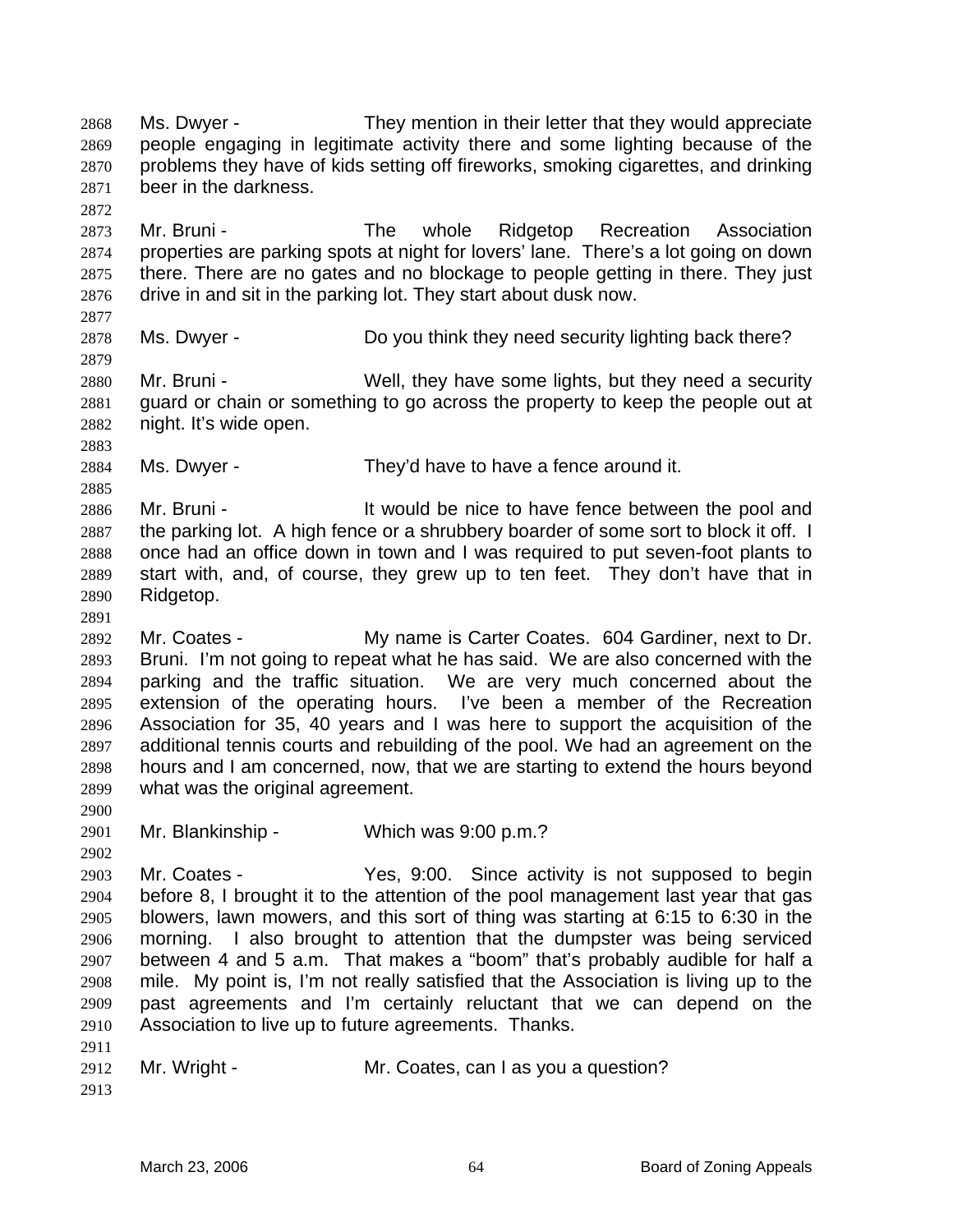2914 Mr. Coates - Sure. 2915 2916 2917 2918 2919 2920 2921 2922 2923 2924 2925 2926 2927 2928 2929 2930 2931 2932 2933 2934 2935 2936 2937 2938 2939 2940 2941 2942 2943 2944 2945 2946 2947 2948 2949 2950 2951 2952 2953 2954 2955 2956 2957 2958 2959 Mr. Wright - If they change that condition that they've got, #7, that the courts would not be lighted after 9 p.m. anytime, would that be better? Mr. Coates - Chives, I certainly think so. Mr. Kirkland - It's light till 9:00 during the summer, so you only get an hour more. Mr. Coates - The question is, why do we need lights at all? Ms. Barrett - My name is Linda Barrett. I live at 6919 Everview Road. I am the opposite side of the tennis court with this same view. I want to show this picture because this is also the view from my side. It's all the pine trees; there are no deciduous trees. There's a direct view of the entire tennis court from my house and from my deck that's on the back of the house. If we can switch back to one of the pictures that we had of the plot, the aerial view? Can we show that? It was a close-up of the aerial view. Mr. Wright - What was your address again? Ms. Barrett - 6919 Everview Road. Mr. Blankinship - The Immediately north of the tennis courts. Ms. Dwyer - It looks like 6169. Ms. Barrett - **My number works both ways, upside down or right** side up. *[Laughter.]* Ms. Barrett - If you can do the close-up one, the next one down, please. How about the next one, below the top one? Can you try the top one? I think that one will show. If you take that where it says 6169, my property comes straight down to the tennis courts. It does not fan out. It comes straight down and extends all the way to the pool and all the way back up through the end of the cul-de-sac. I have the whole end of the cul-de-sac plus a dog leg that goes straight across. My property intersects with the tennis court as close as this edge to there. That's the edge of my property to the edge of the tennis court. The tennis court drops straight away in the gully. There's a stream there and my property stops right behind it. The tennis courts are no further than the back of this room from my deck. I've lived there eight years. There have been many problems with the Ridgetop Center and one of the previous concerns was that the kids are out there at night and carrying on at night. That is a problem that I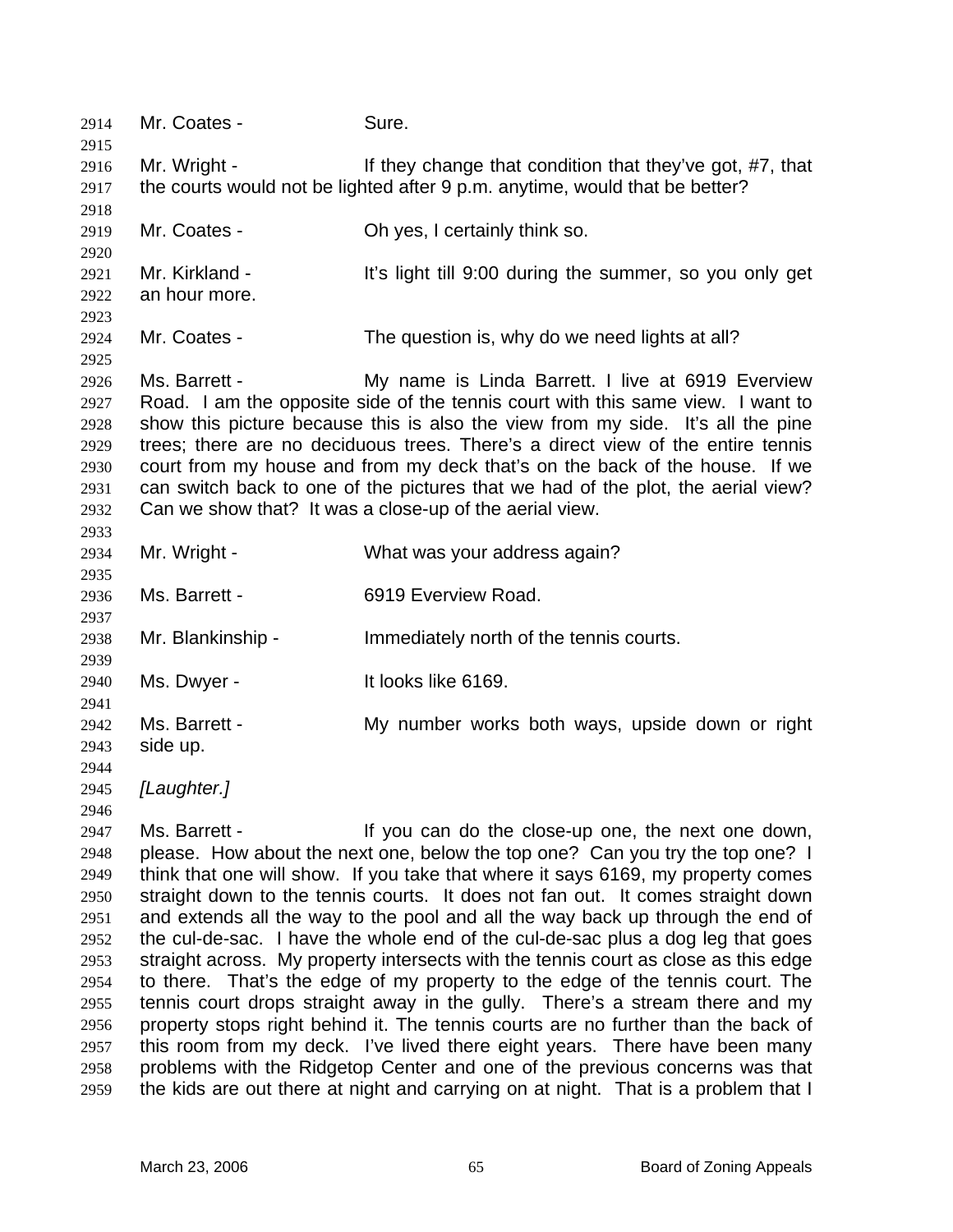have seen. I don't think that lights are going to change that because I think they need a key access to get in there anyway. I think if they're going to hang out around there, they're going to hang out around there anyway. You can see at this distance, if you're lighting up from 20 feet from the ground to the ceiling, look how much lighting there is that far from my house, from my rooms, from my deck. It's not very far. You can see it's not the spillage of the light; this is all illuminated from the ground to the top. I think that would kind of destroy my quality of life to enjoy my backyard and my deck on the back of the house. I have had problems with the children crossing over into my yard. I've had to post "No Trespassing" signs down around the edge of the pool. One of the things they have in the documents that I've seen here is that the City owns the adjoining property. That is not true. I own the adjoining property that adjoins right up to the edge of the tennis courts and to the pool. 2960 2961 2962 2963 2964 2965 2966 2967 2968 2969 2970 2971 2972 2973 2974 2975 2976 2977 2978 2979 2980 2981 2982 2983 2984 2985 2986 2987 2988 2989 2990 2991 2992 2993 2994 2995 2996 2997 2998 2999 3000 3001 3002 3003 3004 3005 Mr. Blankinship - The City owns to the east. Ms. Barrett - Yeah. But my side, I own right up to the edge of it. Ms. Dwyer - Up to the stream. Ms. Barrett - The Yes, right to the stream. The property drops away. This picture is not representative of what it actually is. The tennis courts are up on a little hill, then it drops straight away and then back up to my house. So, there's a clear view. There's nothing in between. If there are any bushes, they're down in the gully and then it comes back up. I wanted to show that there is a direct view of the lights. I'm probably the one most affected because my property is the one that's going to get most of the light. Ms. Dwyer - **According to our staff report, your house is at least** 200 feet away. Ms. Barrett - Thave some pictures here. Ms. Dwyer - Not your property line, but your house. Ms. Barrett - Right, right. Mr. Blankinship - A good bit farther than that. Ms. Barrett - The It doesn't seem much further than that. Ms. Dwyer - Twalked it yesterday. Mr. Blankinship - If you picture a tennis between here and there, you can see the courts.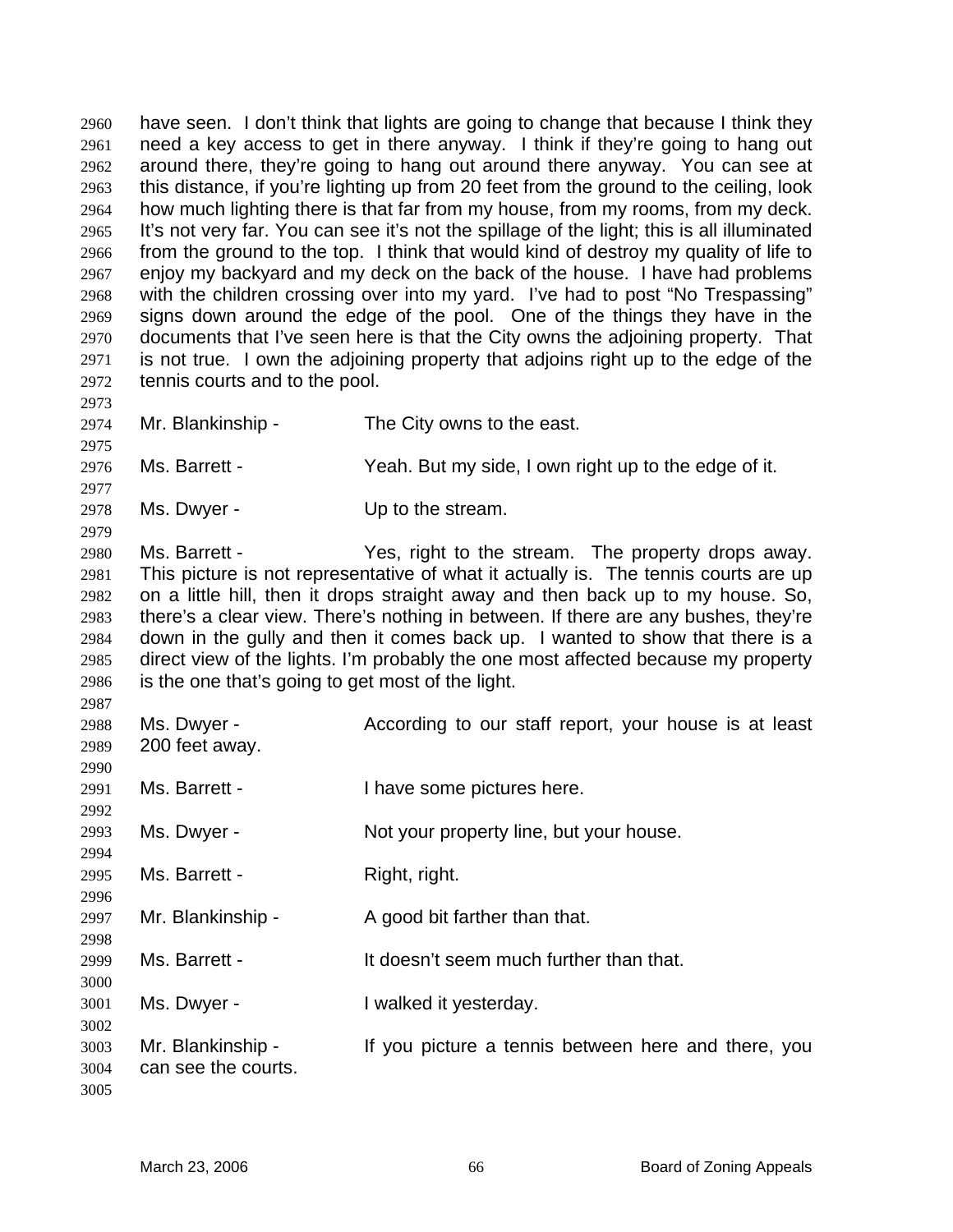Ms. Barrett - There's a deck on the back of the house as well. Noise is a problem. There's noise from the tennis court. I can hear every single word of every single conversation that goes on, on the tennis court if I'm out on my deck at night. I've heard people's love problems; I've heard all kinds of affairs. I've heard everything going on just from sitting on my deck. Even when I'm inside in the house with the doors and windows shut, I can hear the conversations going on over there. I think if you extend the hours and light it up, we're going to have more of that noise. I work at home. I am a writer. I need to have an environment where I can actually make a living. I think if that noise problem increases, that it will affect my ability to make a living. I write at all hours. I've got deadlines to meet, so I end up working a lot of evening hours, things like that, to meet some of the deadlines. One of the problems I am concerned with is that the Ridgetop Association has not been following the rules so far. They have swim meets over there where they have agreements where they can use the loud speaker system three times a year. I call over there about once to twice a week to holler at them about using the loud speaker system during the day, during the afternoon, during the evening. I tell them, "You are not allowed to use that except on swim meet days." I've heard every hot dog sale they've ever had. This is something that concerns me, again, that they say they're going to turn them off, they say they're going to do these things. What we've seen so far is that they have not gone with what they have already said they would do. They have not. The attendance at the court is not filled. They never are filled up and I wonder why do they need the extra lighting, why do they need the extra time if they're not having a capacity crowd there now. It's very occasional that people are up there playing. 3006 3007 3008 3009 3010 3011 3012 3013 3014 3015 3016 3017 3018 3019 3020 3021 3022 3023 3024 3025 3026 3027 3028 3029 3030

- 3031
- 3032 house?
- 3033 3034

Ms. Dwyer - Was the pool in existence when you bought your

3035 3036 3037 3038 3039 3040 3041 3042 3043 3044 3045 3046 3047 Ms. Barrett - The Yes. I've been there eight years. It's a relief when it closures, and that's when I can get out on the deck and enjoy the peace and quiet in my own house. I'm afraid of not only the light, being able to see, that lit up thing. It'll be like the person all lit up right over there in full view and also the noise level that will increase over there. They have given us no concessions. I've called over there many times. I've gone in person to talk to people over there about the problems with the pool and the tennis courts and people trespassing. People have damaged my property coming over there. That's why I put up the signs. I've called the police before about people on my property and doing damage to the property. There's probably a police report on file about that. I just wanted to voice my concern about being the one that probably has the most view of the lights. Are there any questions?

| 3048 | Mr. Wright -  | Do you live in the County or the City? |
|------|---------------|----------------------------------------|
| 3049 |               |                                        |
| 3050 | Ms. Barrett - | I live in the County.                  |
| 3051 |               |                                        |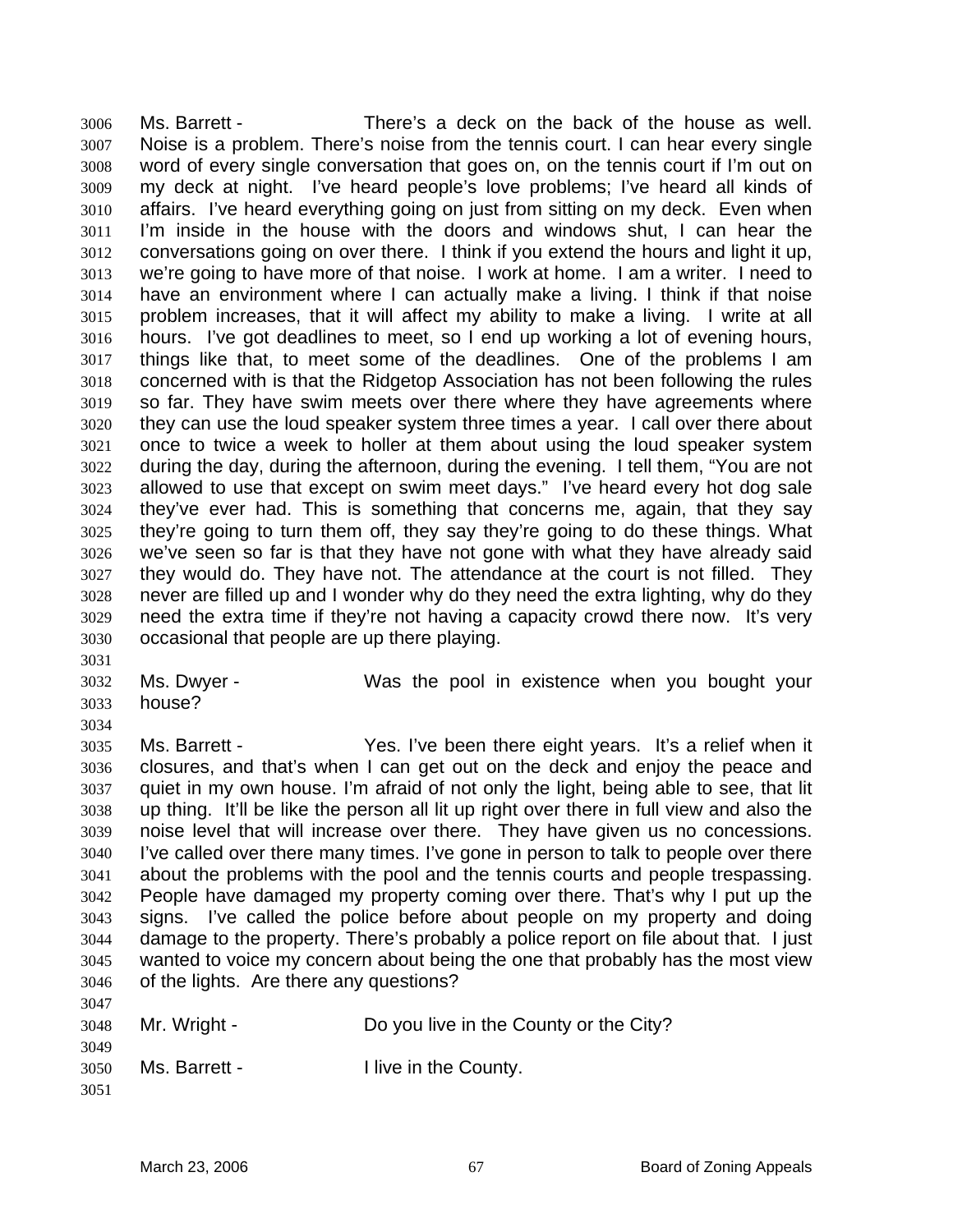3052 Mr. Wright - You must be close to the line.

3054 3055 Ms. Barrett - We're about four houses into the County. Four of our houses are probably in the County and then the line changes to the City.

3057 3058 Ms. Dwyer - The Have you met with any representatives of the Recreation Association prior to this about this lighting situation?

3060 Ms. Barrett - No, I have not. Thank you.

3062 Mr. Nunnally - All right, sir.

3053

3056

3059

3061

3063

3064 3065 3066 3067 3068 3069 3070 3071 3072 3073 3074 3075 3076 3077 3078 3079 3080 3081 3082 3083 3084 3085 3086 3087 3088 3089 3090 3091 3092 3093 3094 3095 3096 3097 Mr. Peery - **My name is John Peery.** I live with my mother at 609 Gardiner Road. I was born in that house. I've lived almost my entire life there, was a member of the pool growing up. Learned to play tennis, a member of the team. I'm a big tennis fan, although I don't play much anymore. I do have some things I want to say and I'll try not to be too repetitive. When I did hear about this, I did, like all the others, wonder why they were doing this. When I was growing up and these neighborhoods were all brand new, early 60's, late 50's, houses had three, five children. Everybody played tennis, everybody swam, even the parents. It was tough to get a court. None of that's like that anymore. It's pretty quiet there. I wasn't sure what was the point of having extra time and lights. Parking is a problem. The pictures you've seen don't really do it justice. Until recently, I worked at night, so I was always on the street during the day. Parking is primarily, I think, a problem with the women's team. They do seem to be a pretty big team. I don't think any of the other teams are like that anymore. They'll fill up the street past five, six houses to the crest of Gardiner Road. I have seen service vehicles have a terrible time getting in and out. I've seen damage done to parked cars. There's really nothing you can do about it; they have a right to park there. But they haven't been very good neighbors about it, which, again, I think she just made a valid point. We get promises about things or we may hear promises that certain things will be done, but there's no reason to think that it'll actually happen. They're supposed to close the pool at 9:00 except for three times during the summer. I'm pretty sure that's been edging up more than three times a summer. There are parties and things going on late at night there. She talks about security. If they want to turn the lights off by 10:00 during the summer months, that doesn't really offer much security. Foolishness is going to go on later than that, you know, 11, 12 and 1:00 a.m. I've heard things going on up on the tennis courts and in the field behind our house. I'm not sure why having lights on until 10 is going to diminish any of that. There is already a security light up there. There is also a security light as the land descends from the tennis courts to the pool, and there's a creek that demarcates that land. There's a security light right there at the creek. It doesn't stop people from, as we said, coming and using it at a lovers' lane. Fred Bruner's apparently had a terrible time chasing people off sort of hidden behind the backboard in their cars doing all sorts of stuff. It's a common problem, people coming in after dusk,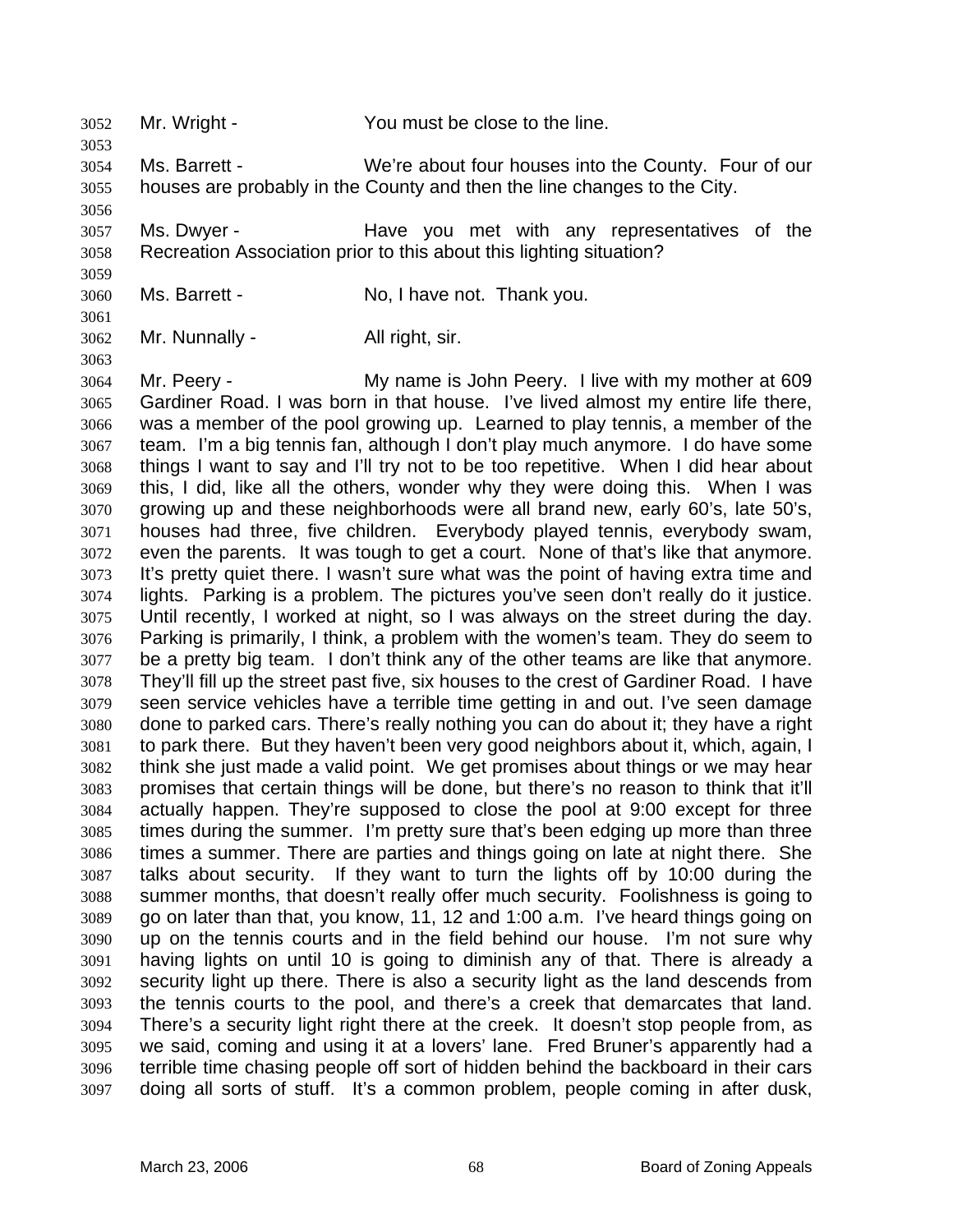climbing the fence, and using the pool. I'm not aware of too much damage being done there anymore, but when I was younger, it was a big problem, people throwing stuff in the pool. 3098 3099 3100

3102 3103 3104 3105 3106 3107 3108 3109 3110 3111 3112 3113 3114 3115 3116 3117 3118 3119 3120 3121 3122 3123 3124 They talk about light. I think it's a valid point this person that just talked said that they are level with the courts. She's level with the courts. The land descends to the cul-de-sac of Gardiner Road, but then begins to rise; 609 is equal to the courts. I can clearly see anybody I want to on the court. Fred Bruner had an entire screen, of four or five-story tall fir trees up and along the side of his property. That could have been a screen. They don't exist anymore; they've all been cut down. You can stand anywhere on the Gardiner Road area and see the courts. Now you're going to have lights so they're going to be higher than even that. I guess they're directional, but I'm not quite sure I really believe that. You go out and look at any of these convenience stores that are being built in relatively new areas, and they look like spaceships. They're just huge puddles of light that go out forever. I'm sure they're using some of the similar lights that are directed down. So, I think light intrusion is going to be a big problem. I think security is going to be unaffected by having lights. I'm not sure that it's even pertinent. I'm a tennis player and I don't want to deny people the use of the courts, but do you really have people that are going to be using it? If somebody comes up there to play, if you have two guys, does this mean that they turn on the lights and all four courts are lit up, or can it be controlled? Does it have to be as late as they want? If I had my druthers, I'd have you postpone approval until Ridgetop sat down and talked with us. I didn't know anything about this until Rudy got a letter about it and he's the only one on our street. Well, I guess Fred must have. As you can see, we live all up and down Gardiner Road and we have issues. Light, security, parking, parking, parking, parking.

3125

3101

3126 3127 3128 3129 3130 3131 3132 3133 3134 3135 3136 3137 3138 3139 3140 3141 3142 3143 Ms. Dwyer - Is there anyone else who's interested in speaking who has anything that is not redundant just to add? I think you've already spoken, ma'am. This is not the appropriate time to make this motion, but I'm just going to make this comment to let you know what I'm thinking as a Tuckahoe representative. I do think that the Recreation Association does need to have a meeting with the neighbors. It sounds like there are a number of issues that are overdue, particularly relating to security lighting, security, parking, noise. I will also say that when one chooses to live near a recreation association, one does assume that it's not going to be like living in a neighborhood where there are houses, that there are going to be some intrusions by noise and that kind of recreational activity. That has to be a given. You can't expect it to be a silent zone where children are not making noise, where there's no impact of the recreational activities that are going on. So, I would like everyone to keep that in mind. I would like to defer this for one month to allow the pool to discuss with the neighbors some of the activities that are going on that can be addressed. Relating to this particular case, I think that parking is an issue that relates to having activity on these tennis courts later on in the evening. It appears that the neighbors are affected by the parking; however, this is a public street and people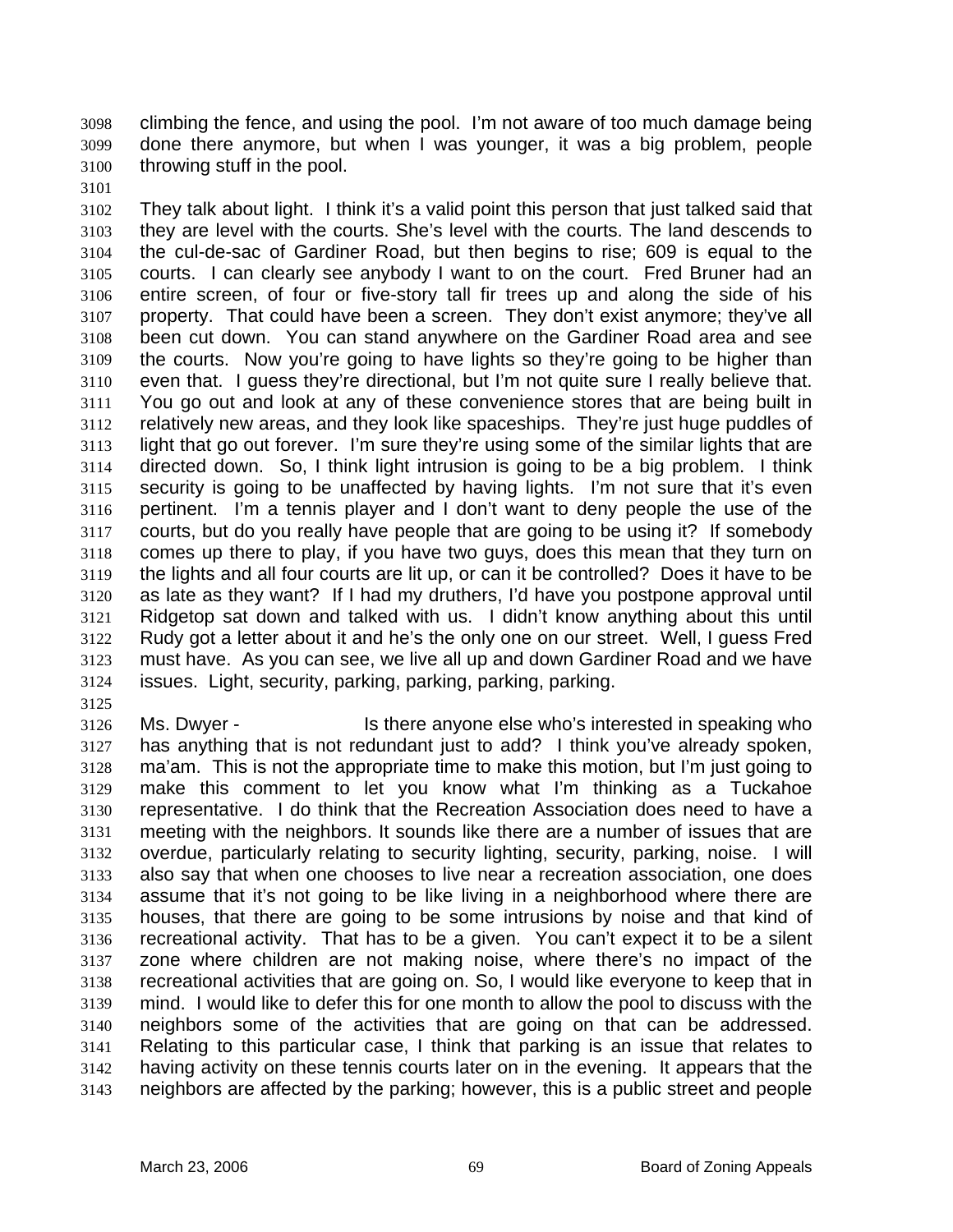are permitted to park on a public street. But if they're blocking driveways and that sort of thing, I think that may be something that can be addressed. So, those are my thoughts at the moment. 3144 3145 3146

3148 Mr. Wright - The Mr. Chairman, I think the applicant is entitled to time to rebut.

3149 3150

3147

3152

3151 Mr. Nunnally - Ithink she's raising her hand now. Oh, she's in favor.

3153 3154 3155 3156 3157 3158 3159 3160 3161 3162 3163 3164 3165 3166 3167 3168 3169 3170 3171 3172 3173 3174 3175 3176 3177 3178 3179 3180 3181 3182 3183 3184 3185 3186 3187 3188 3189 Ms. Rhodes. - My name is Carrie Rhodes. I am a Board member of the Ridgetop Recreation Association and I have been such for four years. I've been a member of the pool for six and a resident of Ridgetop Road for seven years. The concerns that have been brought before you as a Board have never been raised with the Ridgetop Recreation Association in the last five years that I've been a part of it. We really do want to be good neighbors. I'm also the tennis Chair and I'll be happy to explain to these folks why we are going before you for lights. I have been a big part of raising interest in tennis. It is one of my true loves in life. We have gone from, in the last three years since I have been the tennis person with our tennis pro, we have gone from having three teams at Ridgetop, which were primarily the ladies teams, to this year having 13 to 16 youth and adult teams. We had over 165 members involved in tennis clinics last summer, which is up from about 50 members in previous years, 50 to 60. There's been a huge surge of interest in tennis at Ridgetop. Our membership is very much in favor of extending play at Ridgetop. We played in a fall league this year. One of the issues is that once you have Daylight Savings, you really are limited in terms of the hours of play for members. I became aware of the issue of parking on Gardiner this previous fall. I play on the women's teams there. I saw that one of the neighbors had put up a "Please Don't Park on My Grass" sign, which prompted me as tennis Chair to immediately say there's obviously a problem. I shot that e-mail out that you all have to all the captains of all the teams and all the tennis people who attended clinics and said we want to be good neighbors, we do not want pickup on the street. Now enforcing that is, obviously, another matter. Ridgetop is a pool. It is purely a neighborhood pool. It is a really special place where everybody that does something there, we are volunteers. None of us are paid in any capacity at Ridgetop. Enforcement? I don't what the answer to that is, but as far as the Recreation Association is concerned, we don't want people parking on Gardiner. I sent out that e-mail in October and I have followed up. Now granted, as you can see, people are still parking there, but we are really in favor of helping you guys with that problem and doing whatever we can. I don't care if we put "No Park" signage and have the police enforce it. We want people to park at Ridgetop. I heard the comment that the Ridgetop parking is already packed. We have parking down Devon into the cul-de-sac and we also have a parking lot. The only time that I have ever seen that not be sufficient is during swim meets and then as a neighbor of Ridgetop, people park in front of my house and I live seven houses down from the pool. That does only happen three times a year. We only are allowed to have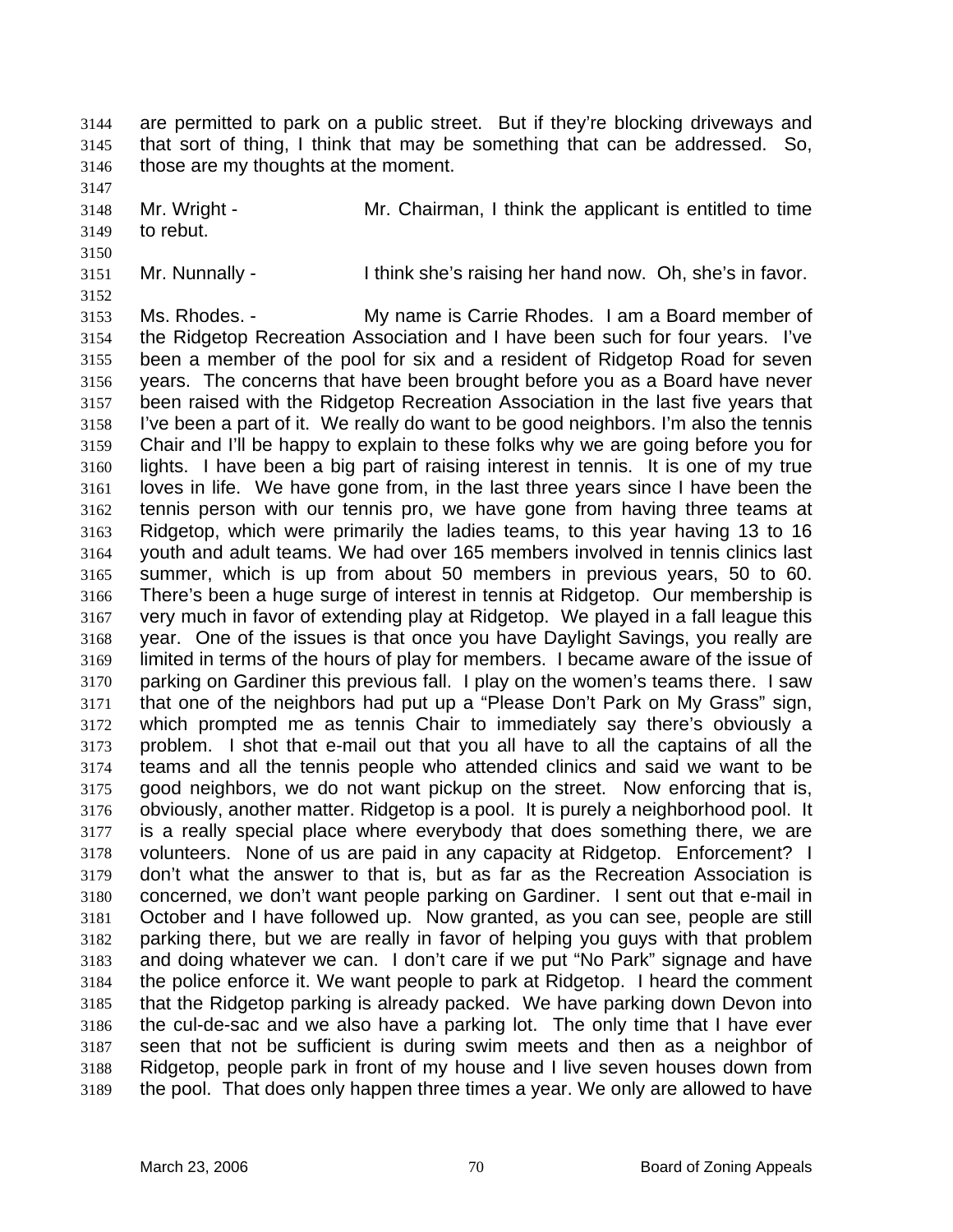so many home meets. I can hear it from my house, but it is three times a year and to me the whole swim thing, but that's not what we're hear to talk about. We're hear to talk about lights. One of the things that came up was why do we need the lights or why do they need that. Ridgetop membership is requesting that and we have a huge percentage of the membership in kids and youth wanting to be part of that. We're engaging kids in positive activities at Ridgetop. I would welcome any of these folks. I was the Secretary on their Board so I have attended every meeting that we've had for two to three years and I have never once heard a complaint from the woman that was speaking that kids or there was a problem. I also play tennis all the time and from the courts, you can't see anything behind you. There are many deciduous trees. As a volunteer that has to blow the courts all the time before we play, we spend a good 45 minutes to an hour blowing leaves off the courts because that whole area is very wooded and very secluded. There are pine trees, no doubt, but there are deciduous trees there as well. The membership at Ridgetop has been very much for it and we are very in favor of and would sit down at any time with any of our neighbors and do the best we can do to address the concerns that are within our control to control. We definitely don't want people parking on Gardiner and I hear them loud and clear. We feel the same way so we really are behind that. I don't know how to enforce it, but we're behind it. 3190 3191 3192 3193 3194 3195 3196 3197 3198 3199 3200 3201 3202 3203 3204 3205 3206 3207 3208 3209

3210

3212

3211 Mr. Nunnally - Mr. Blitz, you want to rebut?

3213 3214 3215 3216 3217 3218 3219 3220 3221 3222 3223 3224 3225 3226 3227 3228 Mr. Blitz - The Yes. I just want to address a couple things in a very short manner. First, the lady to the north, I understand with kids going on the property because well, I was a kid, I did it, I went through the woods. Half the kids could be non-pool members who are just playing in the creek. But she is 200 feet away from the courts and these lights aren't going to spill more than 30 feet off the courts before they're at zero. The play in the summer until 10 is very relevant, especially to somebody like me. I work until 6:00 at night. It's light until 9, but I typically play 8 to 10. That's all the way through. There are a lot of working people, especially in the fall and winter that need that. Most critical is 606 Gardiner. The picture that he presented was taken from our property line inside our property. Yes, we can see our tennis courts from inside our property. You can't see the surface, but you can see one or two of the people. The driveway at 606 is a full 150 feet away from that fire lane, which is why there's an opening there. We have to have fire access. Once you step back, the view becomes skewed because of the trees around the corner. That's all I wanted to address.

3229

## 3230 3231 Ms. Rhodes - (Speaking off mike)

3232 3233 3234 3235 Mr. Blitz - Choviously, being in my profession, yes, there are deciduous trees back there. I see the difference in playing now to then. I know at least two of you were out there so you can see the density of the forest. Right now, all these are going to be skewed because of the lack of leaves.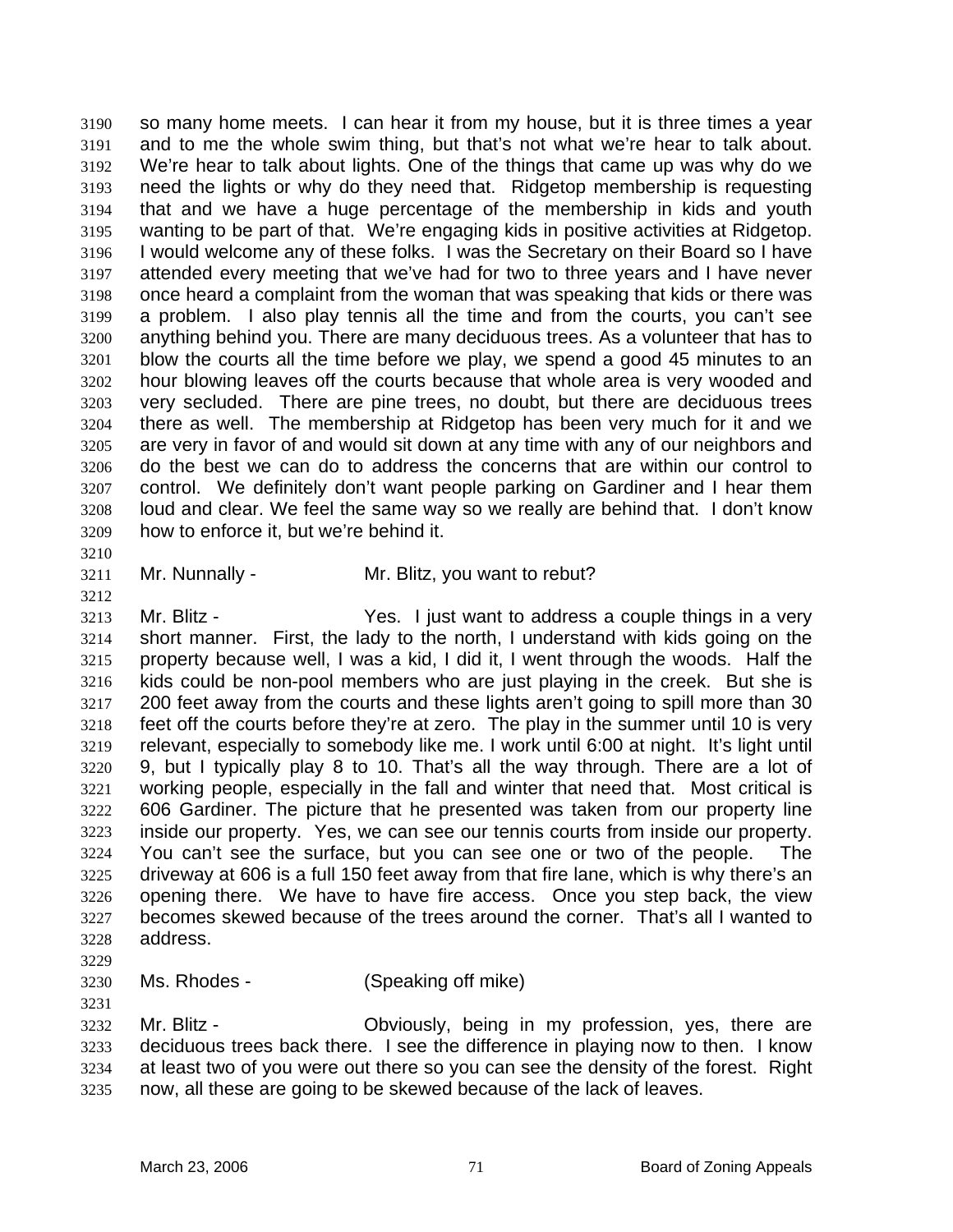| 3236         |                                              |                                                                                   |
|--------------|----------------------------------------------|-----------------------------------------------------------------------------------|
| 3237<br>3238 | Mr. Nunnally -                               | All right, thank you, sir.                                                        |
| 3239         | Ms. Dwyer -                                  | Mr. Chairman, I didn't mean to cut anyone off who                                 |
| 3240         |                                              | was in opposition with comments earlier. Is there someone else who wanted to      |
| 3241         | speak?                                       |                                                                                   |
| 3242         |                                              |                                                                                   |
| 3243<br>3244 | Mr. Wright -                                 | What he's saying's not being picked up.                                           |
| 3245         | Mr. Blankinship -                            | He's just saying that his concerns were already                                   |
| 3246         | addressed.                                   |                                                                                   |
| 3247         |                                              |                                                                                   |
| 3248         | Mr. Nunnally -                               | Ms. Dwyer, you said that you're requesting that we                                |
| 3249         |                                              | defer it for a month and let them get together and talk about it, right?          |
| 3250         |                                              |                                                                                   |
| 3251         | Ms. Dwyer -                                  | Yes.                                                                              |
| 3252         |                                              |                                                                                   |
| 3253         | Mr. Nunnally -                               | Do you all have any problem with that?                                            |
| 3254         |                                              |                                                                                   |
| 3255         | Ms. Rhodes -                                 | (Unintelligible)                                                                  |
| 3256         |                                              |                                                                                   |
| 3257         | Mr. Nunnally -                               | Get up to the microphone please, ma'am.                                           |
| 3258         |                                              |                                                                                   |
| 3259         | Ms. Rhodes -                                 | I don't know what a month will do because I still think,                          |
| 3260         | we're behind people not parking on Gardiner. |                                                                                   |
| 3261         |                                              |                                                                                   |
| 3262         | Mr. Blankinship -                            | It would allow you to meet with the neighbors and see                             |
|              |                                              | if you can work out some solutions to some of these problems. We're now aware     |
| 3263         |                                              |                                                                                   |
| 3264         | of the problems, but we're not aware         |                                                                                   |
| 3265         |                                              |                                                                                   |
| 3266         | Ms. Rhodes -                                 | But the problem is parking, which in relevance to                                 |
| 3267         |                                              | lighting the tennis courts, and we're definitely willing to sit down with them.   |
| 3268         |                                              |                                                                                   |
| 3269         | Mr. Blankinship -                            | That's all we want to establish.                                                  |
| 3270         |                                              |                                                                                   |
| 3271         | Ms. Rhodes -                                 | But I don't know the relevance to the lighting issue.                             |
| 3272         |                                              | Short of police enforcement, I don't know what we can do other than notify        |
| 3273         |                                              | members and say don't do it. I think it's other people, too. That's an access for |
| 3274         |                                              | Bandy Field. People walk their dogs. They park their cars and walk their dogs     |
| 3275         |                                              | and all that kind of stuff, too. During matches, there is parking there and we    |
| 3276         | need to stop it.                             |                                                                                   |
| 3277         |                                              |                                                                                   |
| 3278         | Mr. Nunnally -                               | All right. We'll make a decision later on today. I think                          |
| 3279         |                                              | that's it then, Mr. Blankinship. UP 15-2006. Ridgetop Recreation Association.     |
| 3280         |                                              |                                                                                   |
|              | <b>DECISION</b>                              |                                                                                   |
| 3281         |                                              |                                                                                   |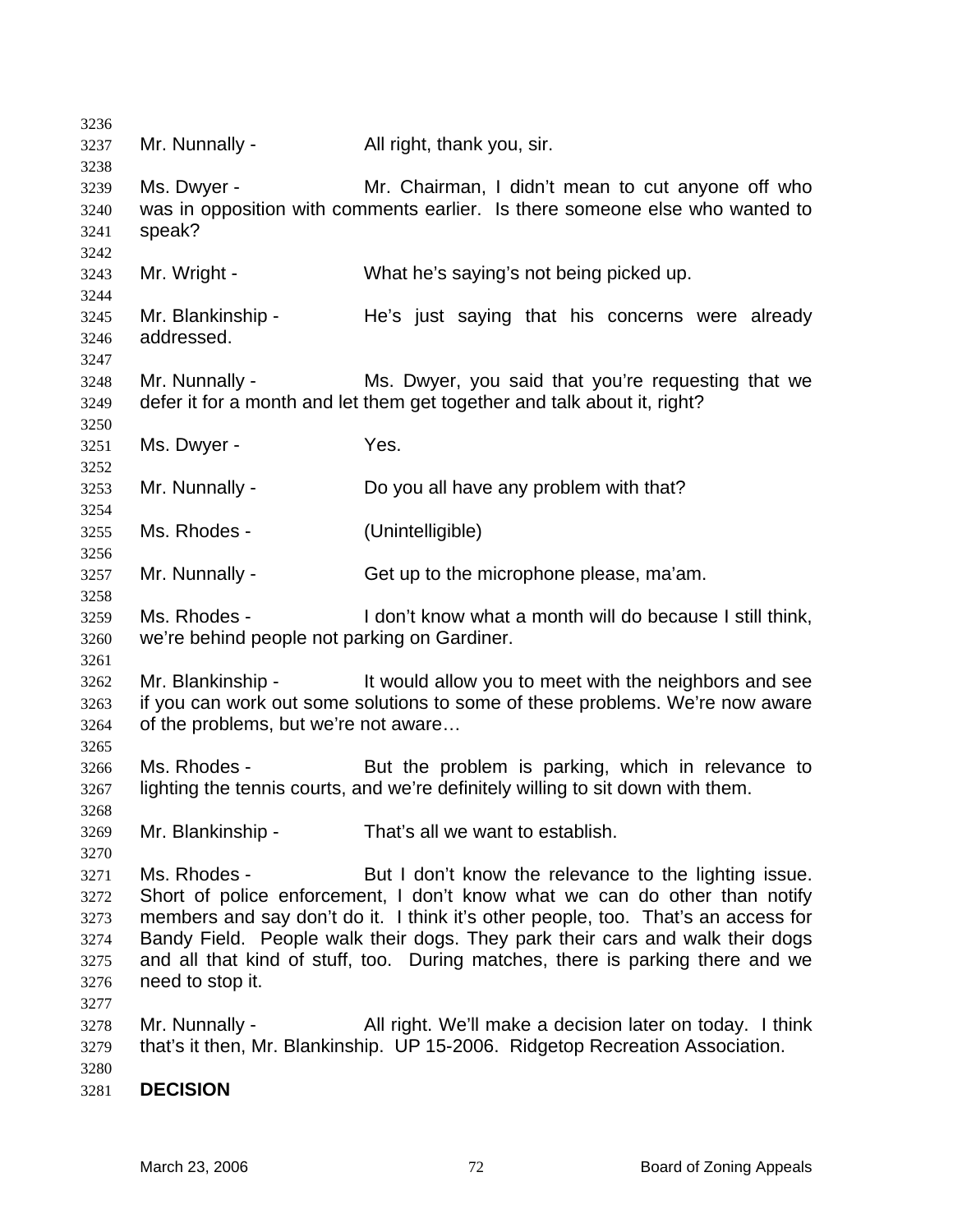3282 3283 3284 3285 3286 3287 3288 3289 3290 3291 3292 3293 3294 3295 3296 3297 3298 3299 3300 3301 3302 3303 3304 3305 3306 3307 3308 Ms. Dwyer - We heard a lot of testimony on this today and I don't want to revisit the testimony again, but I do want to defer this case for one month because I think the Recreation Association does need to meet with the neighbors. A lot of the concerns the neighbors brought up today I realize are not relevant to this particular application, but what is relevant is the parking issue and even though the Recreation Association doesn't want people to park there, people are parking there. So, I would hope that some communication between the neighbors and the Recreation Association might come up with some possible solution to that. I think the neighbors also just need to be heard about some of their complaints and it would be in the best interest of the Recreation Association to hear those and maybe to establish and ongoing meeting inviting neighbors to come and regularly have this kind of interaction. That's just a suggestion, not anything that we could require. The other thing that's relevant would be possible landscaping around the tennis court. I know you don't want to have anything deciduous that's going to leave trash on the tennis court, but there might be some way to put some even slow-growing evergreens in some location to somewhat shield the lighting of the tennis courts from the neighbors. What I would like to do is propose that we bring this case back again next month, after the Recreation Association has met with the neighbors, all those people here, and whoever else you want to include in that meeting would be fine. How you want to handle that, that is fine. Next month, I would like to only allow one person to speak on behalf of both the opposition and those in favor to summarize, perhaps, what they have agreed to or to summarize what has happened in the meeting, and to summarize any arguments in favor and opposed to the application. That's permissible, is it not, Mr. Blankinship?

3309 3310

3312

3314

3317

3319

Mr. Blankinship - Yes ma'am.

3311 Ms. Dwyer - To limit testimony.

3313 Mr. Blankinship - Ch, to limit the testimony.

3315 3316 Ms. Dwyer - Next time. To consider the full hearing was held today and we don't need to revisit everything next time.

3318 Mr. Blankinship - Think if you ask that as a courtesy, you'll get it.

- 3320 3321 Ms. Dwyer - The Rick Commission, sometimes we would defer for decision only.
- 3322 3323 3324 3325 3326 3327 Mr. Wright - We defer on that basis plenty of times. Mr. Blankinship - You held a public hearing, you closed the hearing. Mr. Wright - We don't want to hear any-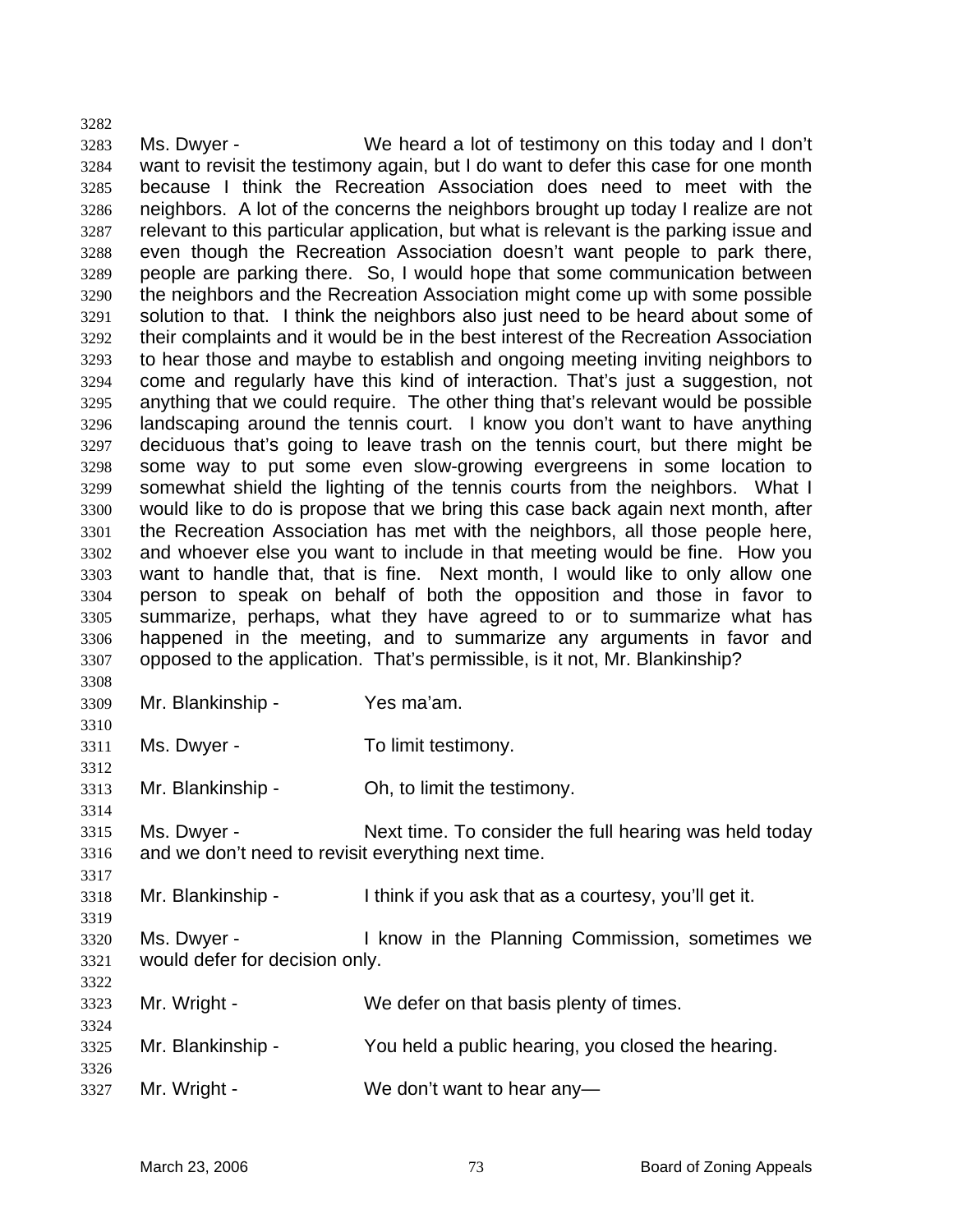3328 3329 3330 3331 3332 3333 3334 3335 3336 3337 3338 3339 3340 3341 3342 3343 3344 3345 3346 3347 3348 3349 3350 3351 3352 3353 3354 3355 3356 3357 3358 3359 3360 3361 3362 3363 3364 3365 3366 3367 3368 3369 3370 3371 3372 Mr. Blankinship - The You could reconsider the case without taking any more testimony. So, I guess you can a limited amount. I'll check with Tom. Mr. Wright - Limited the issue. That is the cooperation between. Mr. Nunnally - They do it on the Planning Commission, don't they, Ms. Dwyer? Ms. Dwyer - We defer for decision only. We usually don't allow any additional testimony. I would like to hear what the results of the meeting are. Something may come up in the meeting where they've agreed to add landscaping or do something for parking, so there may be a condition change that could result from the meeting. So, I would like to have some testimony but not the whole thing. Mr. Wright - We could limit it to additional testimony, not to repeat what has been said. Ms. Dwyer - That additional testimony meaning the result of the neighborhood meeting. Ms. Harris - We've done that before. Mr. Nunnally - Motion by Ms. Dwyer to be deferred to next month. Do I have a second? Ms. Harris - Second. Mr. Nunnally - Second by Ms. Harris. All in favor say ave. It's been deferred until next month, April meeting. After an advertised public hearing and on a motion by Ms. Dwyer, seconded by Ms. Harris, the Board **deferred** application **UP-15-2006** for a conditional use permit to add lights to the existing tennis courts at 901 Ridgetop Road (Parcels 762-738-6196, 1098 and 2998), zoned R-3, One-Family Residence District (Tuckahoe). The Board deferred the request from the March 23, 2006, to the April 27, 2006, meeting to allow time for the applicant to meet with the neighbors. Affirmative: Dwyer, Harris, Kirkland, Nunnally, Wright 5 Negative: 0 Absent: 0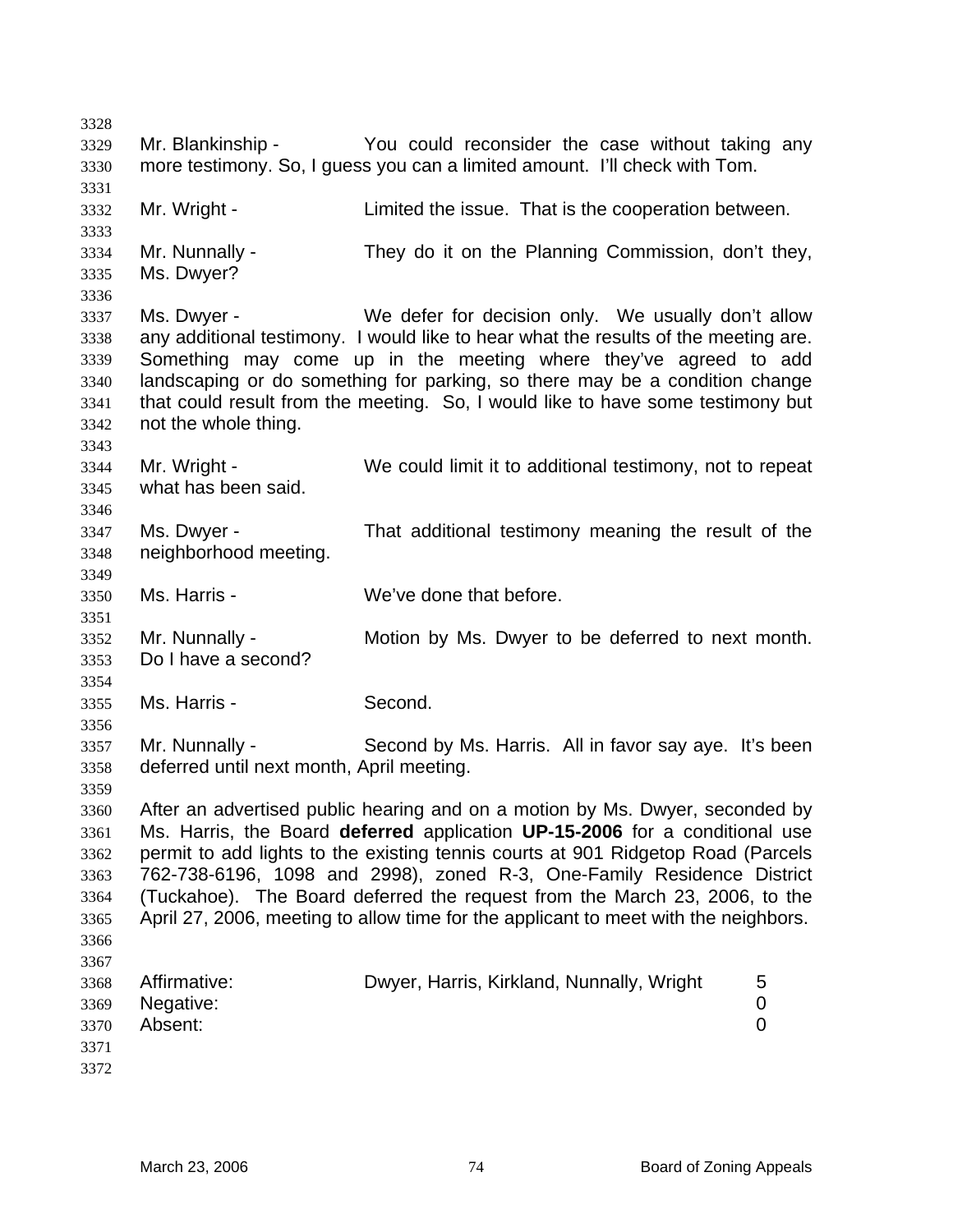Ms. Harris - Question. Do we have plans to attend the 2006 Annual Conference for the Virginia Chapter of American Planning Association next week? 3373 3374 3375

3377 Mr. Wright - Not me.

3376

3378

3380

3393

3395

3404

3406

3408

3410

3412

3379 Mr. Kirkland - Not me.

3381 3382 3383 3384 3385 3386 3387 3388 3389 3390 3391 3392 Mr. Blankinship - Mr. Chairman, I have a couple of favors to ask you before we adjourn. Everybody can kind of putter around. I'm sure you remember Tjitse and Lisa DeWolff who applied to put a pool in their front yard last month. The use permit was approved. Then once they had their use permit, their architect went out with the builder and did some more careful looking at the land and they realized that there is a lot more slope there than they thought there was. This is what they showed you at the use permit hearing, a one-story building with a very steep roof. The property slopes so much that they really decided that they needed to put a half basement under the building. So, the rear of the building is now two stories with this steep roof. On the side, you'll see on story following the two stories on both sides. The front remains pretty much as you approved it.

3394 Ms. Dwyer - The two-story faces what?

3396 3397 3398 3399 3400 3401 3402 Mr. Blankinship - Faces towards the road; that's the problem. The front faces the pool and across the pool to the house, but they are a good distance back from the road. It was different enough from what you approved that we did not feel comfortable approving it without discussing it with you, but it's similar enough that I didn't want to re-advertise it unless you asked to have it readvertised.

3403 Mr. Wright - Same footprint?

3405 Mr. Blankinship - Yes, the footprint is identical.

3407 Ms. Dwyer - The lot is a local that temember the lot.

3409 Mr. Blankinship - The Should have oriented you first.

3411 Ms. Harris - The Music Hit's a corner lot, right?

3413 3414 3415 3416 Mr. Blankinship - This is Lizfield Way. No, it was not a corner lot, but it's a very odd lot. There's a stream along here and a very steep slope. They drive around the house and park here, and the front of the house faces this way.

3417 3418 Mr. Wright - Isn't this Charles City County or something over here?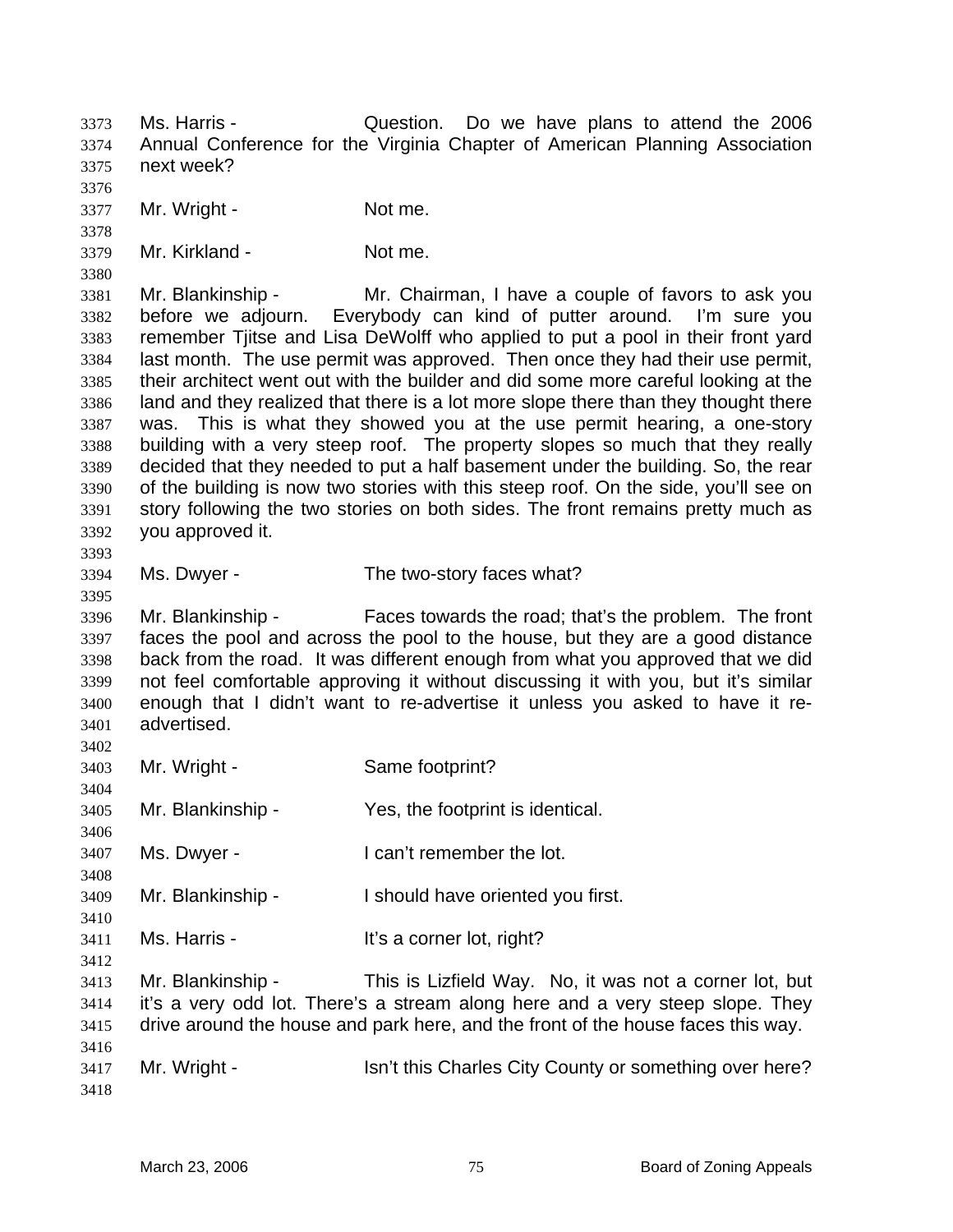Mr. Blankinship - No, that would be [unintelligible]. So, the pool is here and the building we're talking about is right here. So, Lizfield Way is on that side of the property— 3419 3420 3421 3422 3423 3424 3425 3426 3427 3428 3429 3430 3431 3432 3433 3434 3435 3436 3437 3438 3439 3440 3441 3442 3443 3444 3445 3446 3447 3448 3449 3450 3451 3452 3453 3454 3455 3456 3457 3458 3459 3460 3461 3462 3463 3464 Mr. Kirkland - **How far is that back?** Mr. Blankinship - One to fifty and that's a good six inches, so that's about 300 feet or more, maybe more than 300 feet back. Ms. Dwyer - What's over here? Mr. Blankinship - There is a dwelling, but it's a good distance away because there's a real steep ravine here with a stream. Mr. Nunnally - [Unintelligible] be all right with me. Mr. Kirkland - The I don't have any problem. Mr. Blankinship - The next thing we have to decide is how we're going to measure the height. Mr. Nunnally - **How about you, Ms. Dwyer?** Ms. Dwyer - The Music Communities all right with me. Mr. Nunnally - Ms. Harris? Ms. Harris - [Unintelligible.] Mr. Blankinship - The other thing I just wanted to discuss informally with you was this issue of putting more information in the motion when you make it. That was kind of the basis of the Board remanding the Simons' cases was that the Court felt that we didn't follow the procedure in 24-116. Tom Tokarz mentioned this to you last month when he made his report on that remand. He made several suggestions and this was one of them. He would like to have you actually state in your motion that you made all the findings that are called for in 24-116. I asked Tom to draft up what he meant by that. Ms. Dwyer - We should have had this before the meeting. Mr. Blankinship - Right. You'll have them before next meeting if you want to do something like this. I guess we can provide them to you and the person making the motion can either read this or do more like what Ms. Dwyer and Ms. Harris did, just sort of incorporate this information into your motion as you speak it.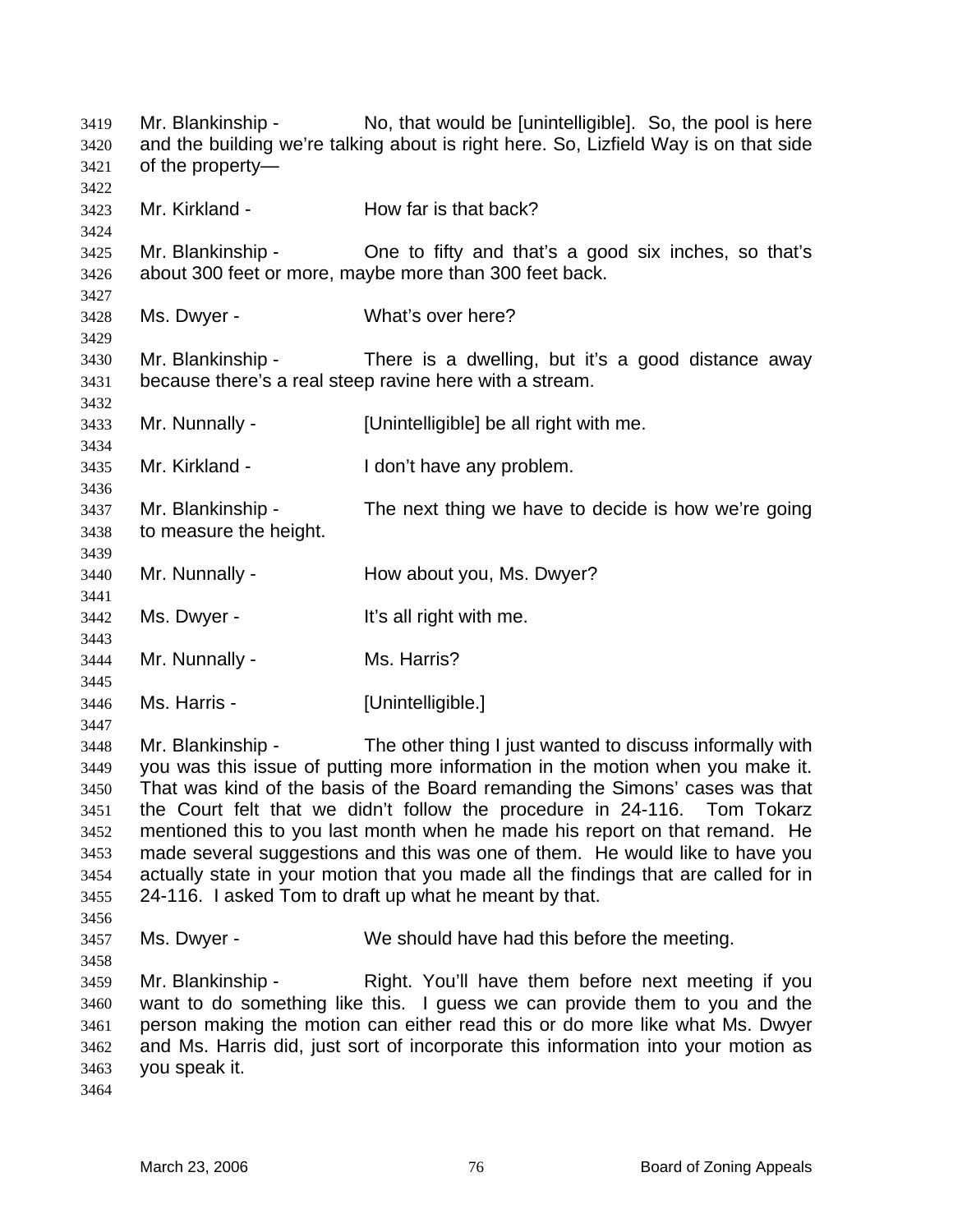Mr. Wright - When we state a motion similar to the new ordinance, should we state the new ordinance, do you think, with that section in it? 3465 3466

3468 3469 3470 3471 3472 3473 3474 3475 3476 3477 Mr. Blankinship - I don't think that's necessary because it's in the advertisement that it's pursuant to that section of the ordinance. I think the key think is to get in there it will not adversely affect the health and safety, that it's compatible with the zoning ordinance [unintelligible] the surrounding property. I don't like to spring changes on you all, so I wanted to discuss this with you before we did it. We're going to start attaching these, I think. Unless you object, we're going to start attaching these to the staff report. So, for each case at the end of your report, you'll have the condition and then you'll have another page with the two draft motions. You can do whatever you want with them. You can paraphrase them, you can read them, or you can complete ignore them.

3479 Mr. Kirkland - That would be fine, that would be great.

3481 3482 Ms. Dwyer - I think also we would need to put the supporting facts. These motions don't include the facts of the particular case.

3484 Mr. Kirkland - These are basically generic.

3486 Mr. Wright - State the basis upon which you adopt this.

3488 3489 Mr. Nunnally - All right. Any other motion before adjournment? Are you through, Mr. Blankinship?

3491 3492 3493 3494 3495 3496 Ms. Dwyer - Thave one thing. Notice Mr. Blankinship was preparing a staff studying the excavation of property in Henrico and how that property is to be restored based on some cases that we had. He had mentioned to me that they would like some more guidance about what kinds of information you want and I wrote down some notes, if I can find it. Did anybody else have any thoughts on that?

3497 3498 Mr. Blankinship - I've been able to find some information on

3499 3500 3501 reclamation, but it's very vague and general. If I had a more detailed idea of what information you want, it would help me in preparation of that study.

3502 3503 3504 3505 3506 3507 3508 3509 3510 Ms. Dwyer - Chay. Here are the thoughts that I had and I'm sure that others may have some other ideas, too. First of all, how many acres are affected? How big is the problem? How many acres in Henrico? How many sites and how many acres have been excavated or are being excavated? How many have been restored and how many are still active. I would like to note that really is a question that gives rise to scope of this issue. I know that the legal department indicated that there had been some problems in the past. So, legal, environmental, anybody else you can think of, any other departments who might be interviewed to determine what issues have they had in the past that maybe

3467

3478

3480

3483

3485

3487

3490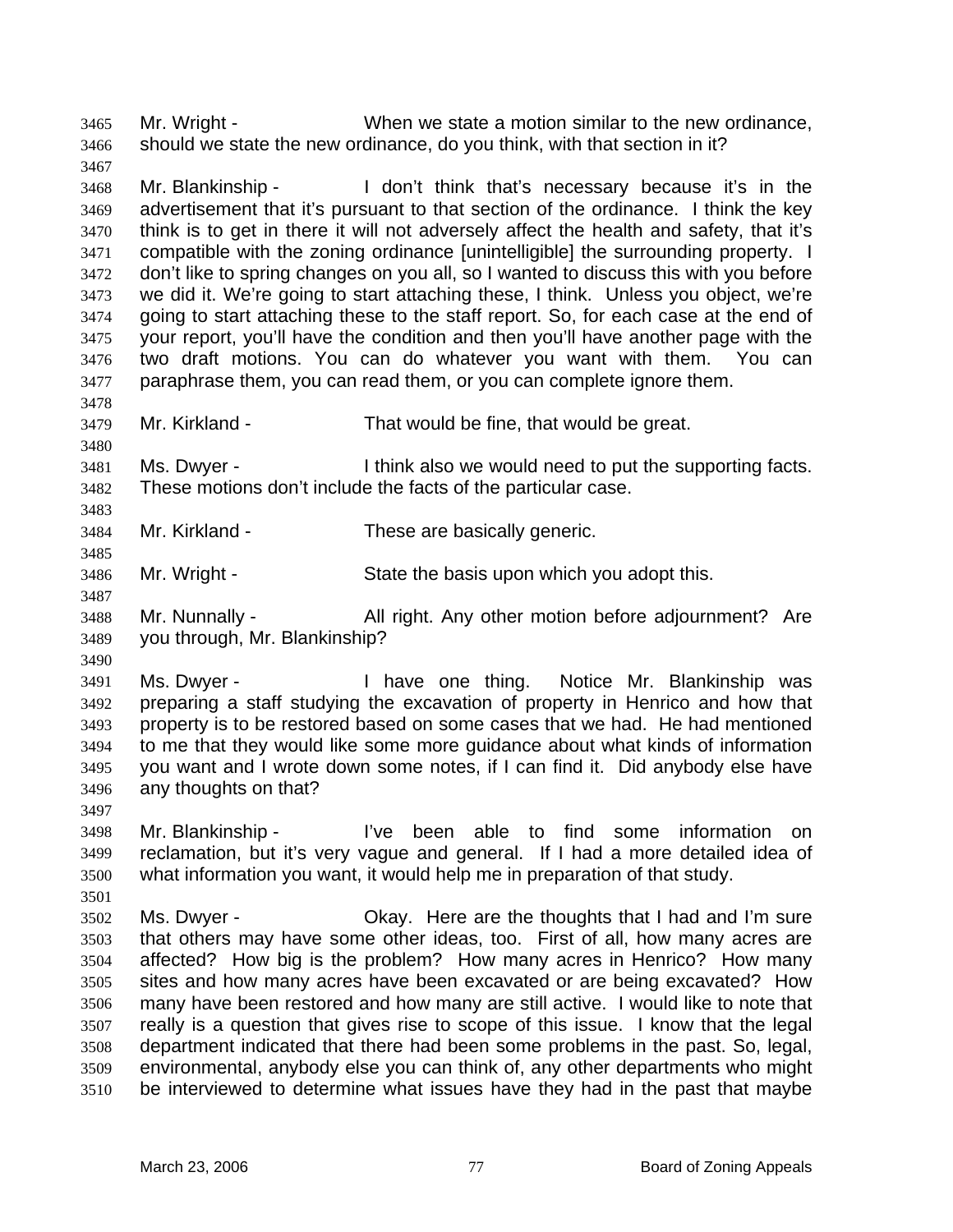we could address in our conditions. The main issue for me is what standards could we impose to insure that this property, once it's excavated, is restored so that it is useable and it's not just for perpetuity raw land that just has to be vacant and is not useable for any purpose. There might be different standards for different purposes. For example, maybe one standard of fill would allow you to use it as a park, another standard of fill might allow you to use it for homes. Specifically, what standards and for what purposes. Then one of the issues that was raised was the sufficiency of the bond and are we requiring enough of a bond in case somebody who's excavating goes bankrupt and leaves us with hazardous materials. 3511 3512 3513 3514 3515 3516 3517 3518 3519 3520 3521 3522 3523 3524 3525 3526 3527 3528 3529 3530 3531 3532 3533 3534 Mr. Kirkland - We even had one of those one time, the one that had the dam break of something. Mr. Blankinship - Yes, on Darbytown. Ms. Dwyer - I think Tom said there was a recent one, too, where the County's left holding the bag and the bond was insufficient. So, that's something we could act on pretty quickly, I would think. The standards might take more time. If you can't answer all the questions, just answer what you can and we can have it ongoing. Those are just some of my thoughts. Mr. Blankinship - Is there anything else that anyone else would like to see in there?

3536 Ms. Harris - Some type of water control something.

3538 Mr. Kirkland- Mr. Chairman, I move we adjourn.

3540 Mr. Nunnally - The motion we adjourn made by Mr. Kirkland. Stand

3541 up.

3535

3537

3539